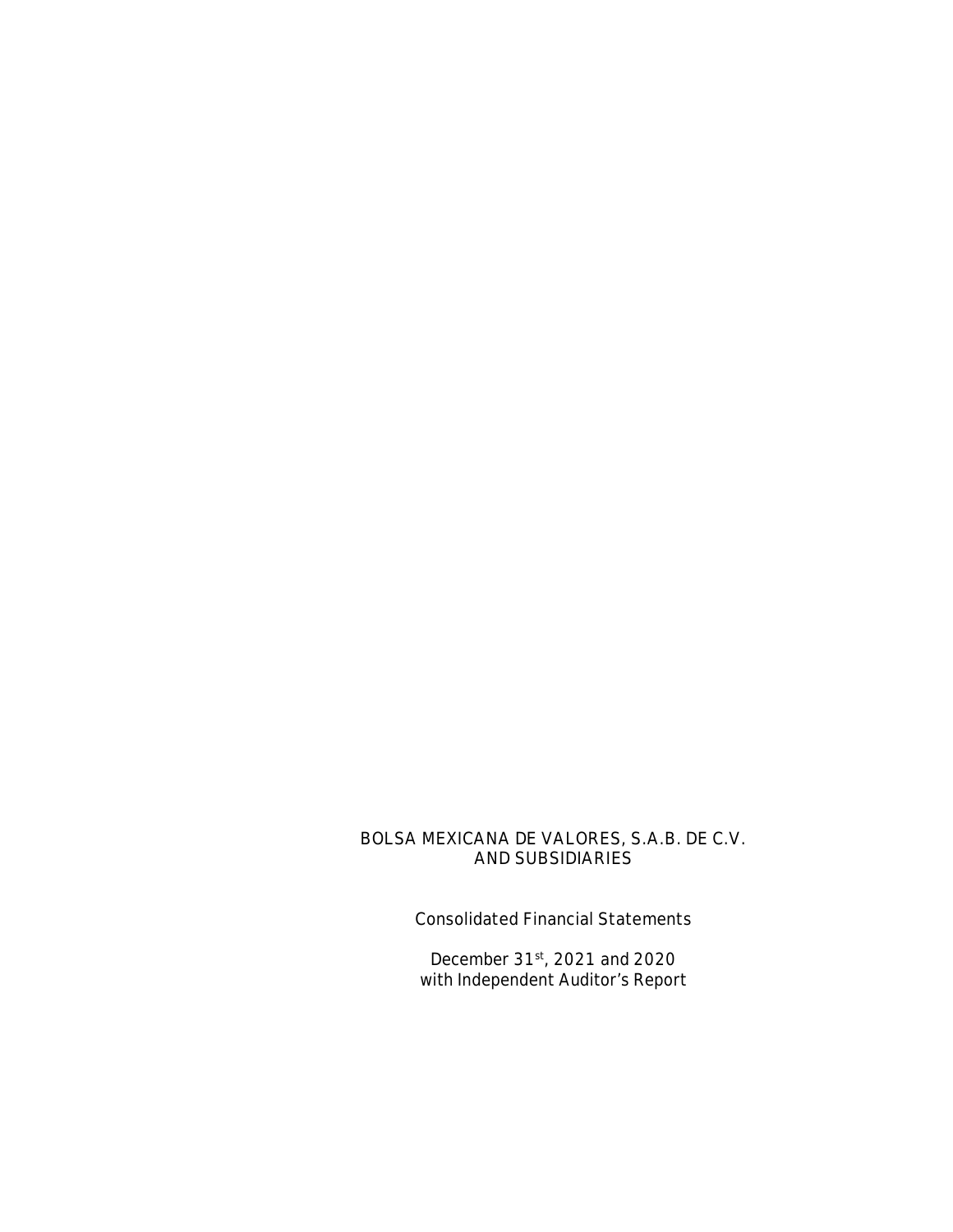**Consolidated Financial Statements**

December 31st, 2021 and 2020

**Contents:**

Independent Auditor's Report

Audited Consolidated Financial Statements:

 Consolidated Statements of Financial Position Consolidated Statements of Profit or Loss Consolidated Statements of Comprehensive Income Consolidated Statements of Changes in Equity Consolidated Statements of Cash Flows Notes to Consolidated Financial Statements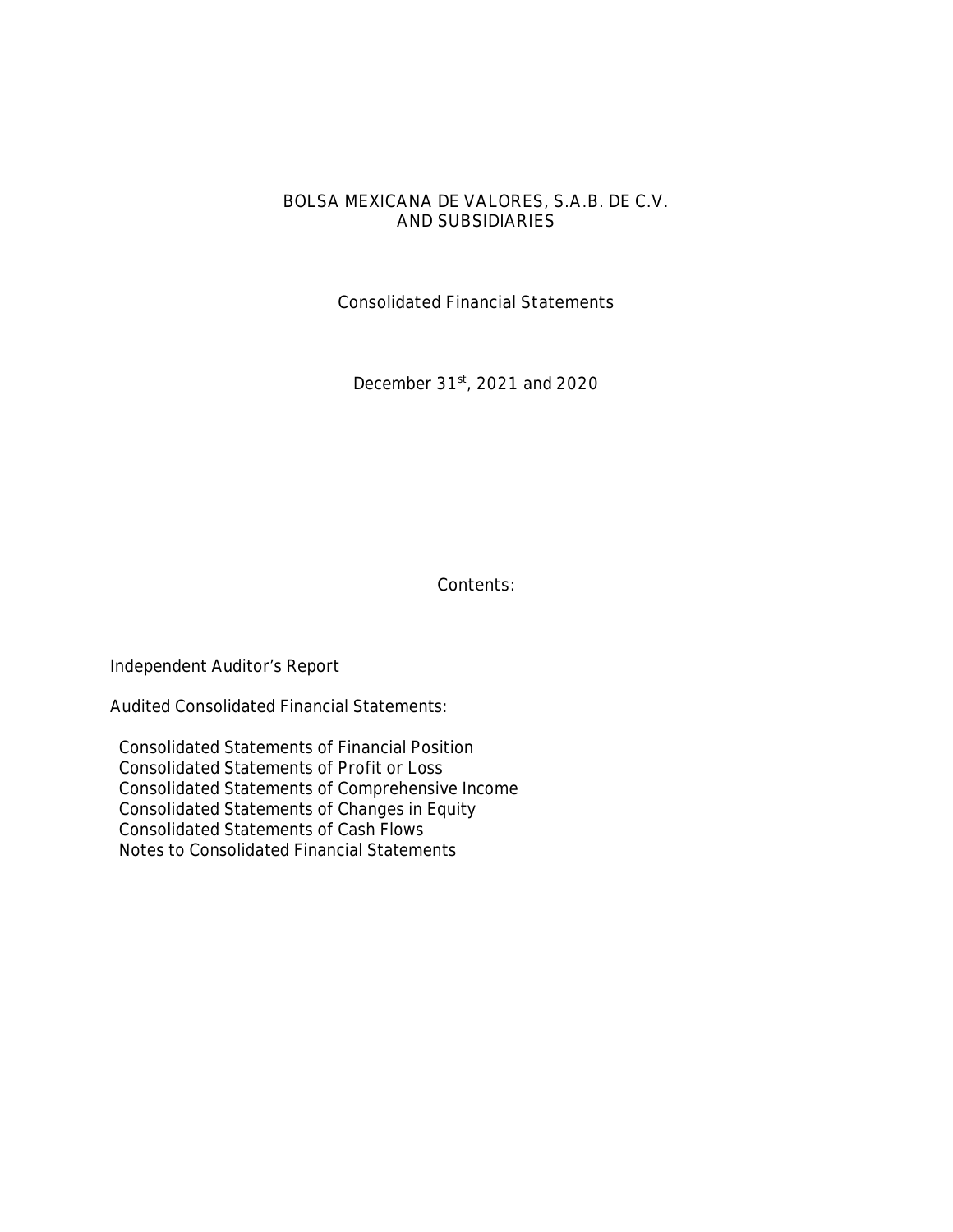

Av. Ejército Nacional 843-B Tel: +55 5283 1300 ey.com/mx

#### **INDEPENDENT AUDITOR'S REPORT**

To the Board of Directors and Shareholders of Bolsa Mexicana de Valores, S.A.B. de C.V.

#### *Opinion*

We have audited the accompanying consolidated financial statements of Bolsa Mexicana de Valores, S.A.B. de C.V. and its subsidiaries which comprise the consolidated statement of financial position as of December 31st, 2021 and the consolidated statement of profit or loss, consolidated statement of comprehensive income, consolidated statement of changes in equity and consolidated statement of cash flows for the year then ended, and notes to the consolidated financial statements, including a summary of significant accounting policies.

In our opinion, the consolidated financial statements present fairly, in all material respects, the consolidated financial position of Bolsa Mexicana de Valores, S.A.B. de C.V. and its subsidiaries ("the Company"), as of December  $31<sup>st</sup>$ , 2021, and their consolidated financial performance and their consolidated cash flows for the year then ended in accordance with International Financial Reporting Standards (IFRS).

#### *Basis for opinion*

We conducted our audit in accordance with International Standards on Auditing (ISA). Our responsibilities under those standards are described in the *Auditor's Responsibilities for the Audit of the Consolidated Financial Statements* section of our report. We are independent of the Company in accordance with the International Ethics Standards Board for Accountants' *Code of Ethics for Professional Accountants* (includes International Standards of Independence) (IESBA Code) and the ethical requirements that are relevant to our audit of the consolidated financial statements in Mexico in accordance with the *Código de Ética Profesional del Instituto Mexicano de Contadores Públicos* (IMCP Code), and we have fulfilled our other ethical responsibilities in accordance with these requirements and the IESBA Code.

We believe that the audit evidence we have obtained is sufficient and appropriate to provide a basis for our opinion.

#### *Key audit matters*

Key audit matters are those matters that, in our professional judgment, were of most significance in our audit of the consolidated financial statements of the current period. These matters were addressed in the context of our audit of the consolidated financial statements as a whole, and in forming our opinion thereon, and we do not provide a separate opinion on these matters. For each matter below, our description of how our audit addressed the matter is provided in that context.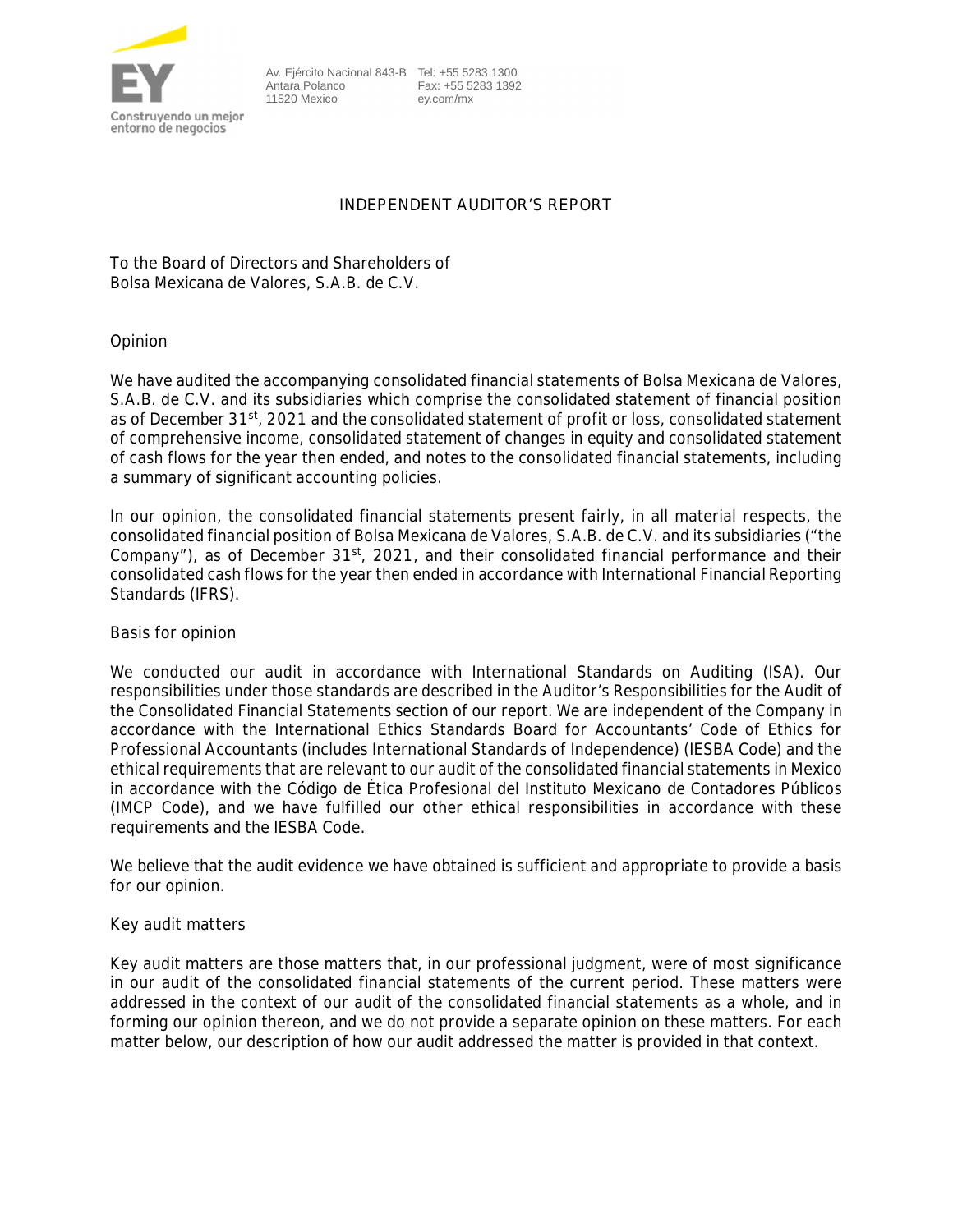We have fulfilled the responsibilities described in the "Auditor's Responsibilities for the Audit of the Consolidated Financial Statements" section of our report, including in relation to these matters. Accordingly, our audit included the performance of procedures designed to respond to our assessment of the risks of material misstatement of the accompanying consolidated financial statements. The results of our audit procedures, including the procedures performed to address the matters below, provide the basis for our audit opinion on the accompanying consolidated financial statements.

#### - *Goodwill*

#### *Why the matter was determined to be a key audit matter*

We consider the calculation of goodwill to be a key audit matter since this calculation requires significant Management judgment and the use of subjective estimates and forecasts of economic inflows and outflows that are subject to future market conditions.

See Notes 2 and 6 to the accompanying consolidated financial statements for disclosures on goodwill recognized by the Company for a total of MXN 3,084 million arising on the acquisition of the subsidiaries described in such Notes.

#### *How we responded to this key audit matter*

Our audit procedures consisted of the following:

a) We assessed the design of significant controls related to the impairment testing process as of December 31<sup>st</sup>, 2021; b) We assessed the key assumptions and methods used by Management to calculate impairment in accordance with the applicable accounting requirements. We received assistance from our own specialists for the audit procedures applied with respect to this point; c) We assessed the valuation model used to ensure appropriate measurement techniques were applied to determine the present value of future cash flows; d) We assessed the Company's business plan, taking into account the financial projections used by Company management for the impairment testing of the Cash Generating Units (CGUs) within the audit scope; e) We assessed the composition of each CGU and the assets subject to impairment testing within each CGU. We compared the revenue and profit margin forecasts for a CGU sample against the budgets approved by Company management; f) We assessed the key assumptions taking into account the highly sensitive nature of the inputs used in an impairment analysis, such as the discount rate and the expected revenue increase rate, and compared these assumptions against key data from external sources; g) We independently re-performed the arithmetic calculation using the valuation methods applied by the Company, taking into account the consistency of the CGU grouping criteria; and h) We assessed the disclosures related to goodwill in the consolidated financial statements as of December 31<sup>st</sup>, 2021.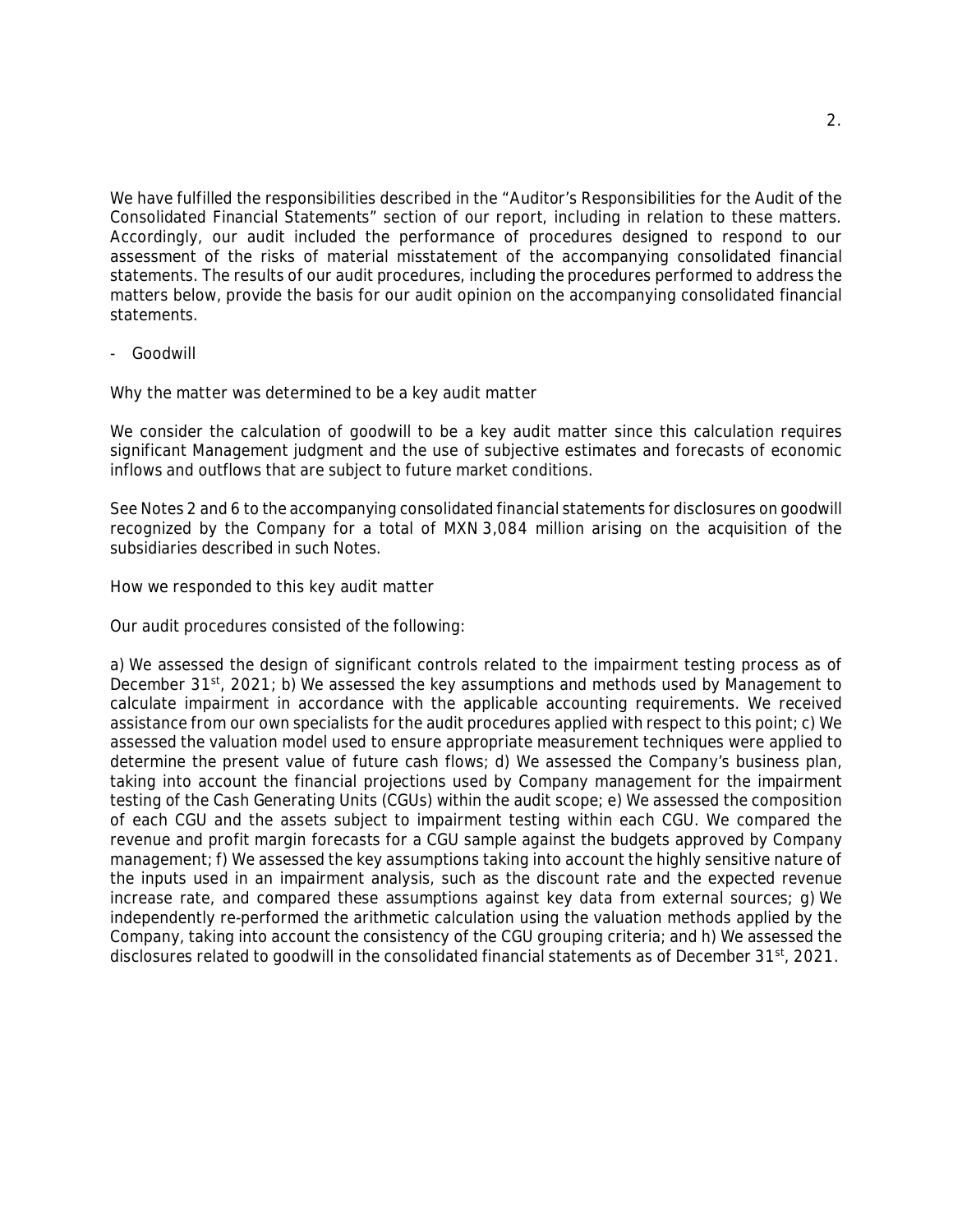#### - *Revenue from Cash Equities, Capital Formation and Central Securities Depository services*

#### *Why the matter was determined to be a key audit matter*

Revenue from cash equities corresponds to transactional fees (stock trading) charged to customers trading on the stock exchange. Revenue from capital formation corresponds primarily to listing and maintenance fees charged to capital formation trading on the stock exchange. Revenue from Central Securities Depository services corresponds to commissions earned from customers that utilize the Company's services. We consider this revenue to be a key audit matter since the calculation relies on a variety of automated processes, which are strictly regulated and must be charged to customers based on rates previously approved by the National Banking and Securities Commission (CNBV, by its acronym in Spanish).

See Note 2 to the accompanying consolidated financial statements for revenue recognition policies corresponding to revenue from cash equities, capital formation and Central Securities Depository services, totaling MXN 2,273 million.

#### *How we responded to this key audit matter*

Our audit procedures consisted of the following: a) We assessed the calculation and recognition processes applied by Management for revenue from cash equities, capital formation and Central Securities Depository services; b) We assessed the design of significant controls over the revenue recognition process for 2021; c) We performed substantive audit procedures to assess the integrity of operating information that gives rise to the recognition of book income; d) We selected a representative sample of revenue from cash equities, capital formation and Central Securities Depository services and recalculated the revenue for such sample applying the CNBV-approved rates for each type of revenue; e) We selected a representative sample of revenue from cash equities, capital formation and Central Securities Depository services and compared the revenue against the invoices and billings shown in the Company's banking statements; and f) We assessed the disclosures related to revenue in the consolidated financial statements as of December 31<sup>st</sup>, 2021.

## *Other information included in the annual report*

Management is responsible for the other information. The other information comprises the information included in the annual report filed in accordance with the General Rules Applicable to Securities Issuers and other stock market participants issued by the CNBV; but does not include the consolidated financial statements and our auditor's report thereon. We expect to obtain the other information after the date of this auditor's report.

Our opinion on the consolidated financial statements does not cover the other information and we do not express any form of assurance conclusion thereon.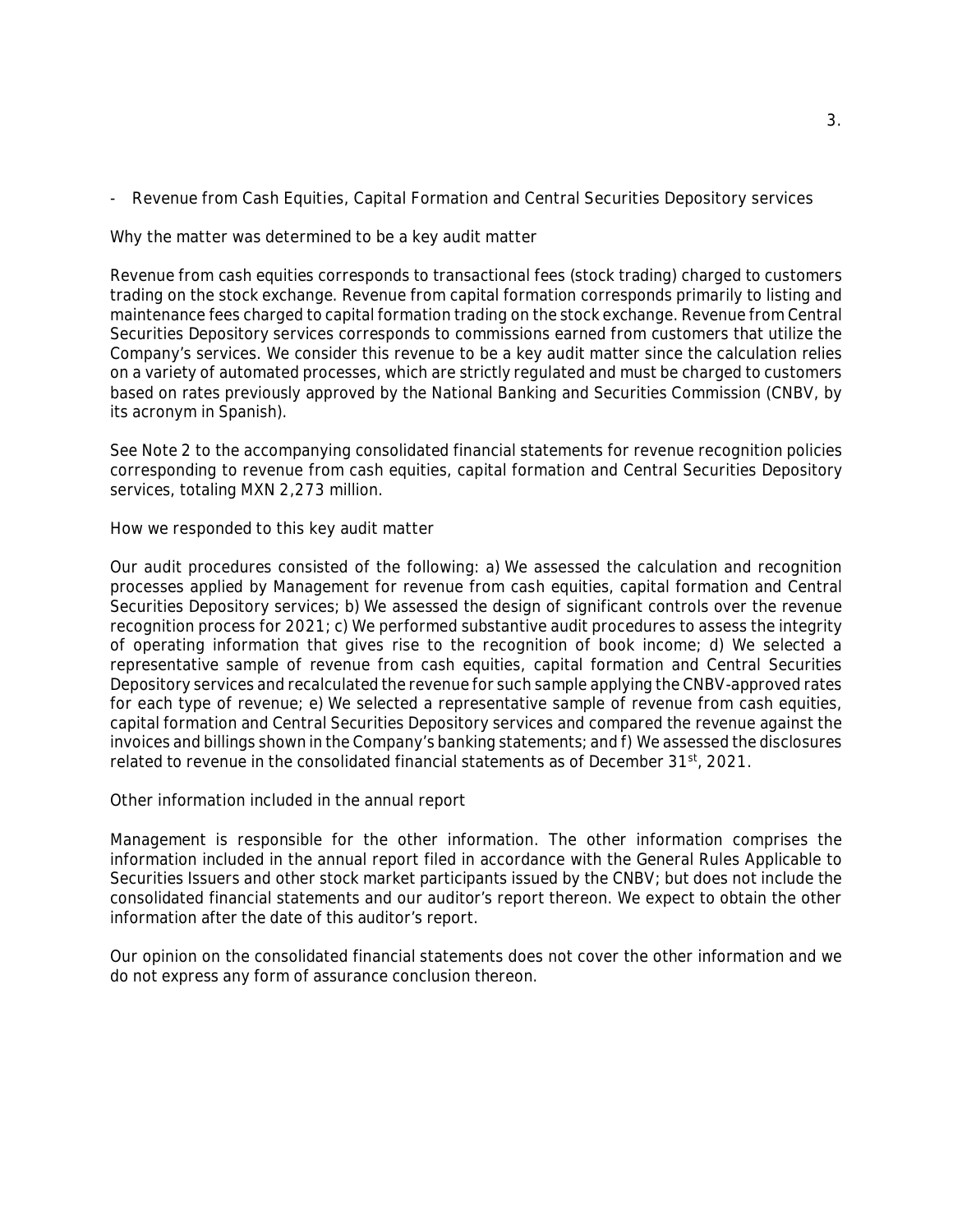In connection with our audit of the consolidated financial statements, our responsibility is to read the other information when we have access to it and, in doing so, consider whether the other information is materially inconsistent with the consolidated financial statements or our knowledge obtained in the audit, or otherwise appears to be materially misstated.

When we read and consider the Annual Report filed with the CNBV, if we conclude that there is a material misstatement therein, we are required to communicate the matter to those charged with governance and to issue a statement on the Annual Report required by the CNBV that contains a description of the matter.

#### *Responsibilities of Management and Those Charged with Governance for the Consolidated Financial Statements*

Management is responsible for the preparation and fair presentation of the accompanying consolidated financial statements in accordance with IFRS, and for such internal control as management determines is necessary to enable the preparation of consolidated financial statements that are free from material misstatement, whether due to fraud or error.

In preparing the consolidated financial statements, management is responsible for assessing the Company's ability to continue as a going concern, disclosing, as applicable, matters related to going concern and using the going concern basis of accounting unless management either intends to liquidate the Company or to cease operations, or has no realistic alternative but to do so.

Those charged with governance are responsible for overseeing the Company's financial reporting process.

#### *Auditor's Responsibilities for the Audit of the Consolidated Financial Statements*

Our objectives are to obtain reasonable assurance about whether the consolidated financial statements as a whole are free from material misstatement, whether due to fraud or error, and to issue an auditor's report that includes our opinion. Reasonable assurance is a high level of assurance, but is not a guarantee that an audit conducted in accordance with ISA will always detect a material misstatement when it exists. Misstatements can arise from fraud or error and are considered material if, individually or in the aggregate, they could reasonably be expected to influence the economic decisions of users taken on the basis of these consolidated financial statements.

As part of an audit in accordance with ISA, we exercise professional judgment and maintain professional skepticism throughout the audit. We also: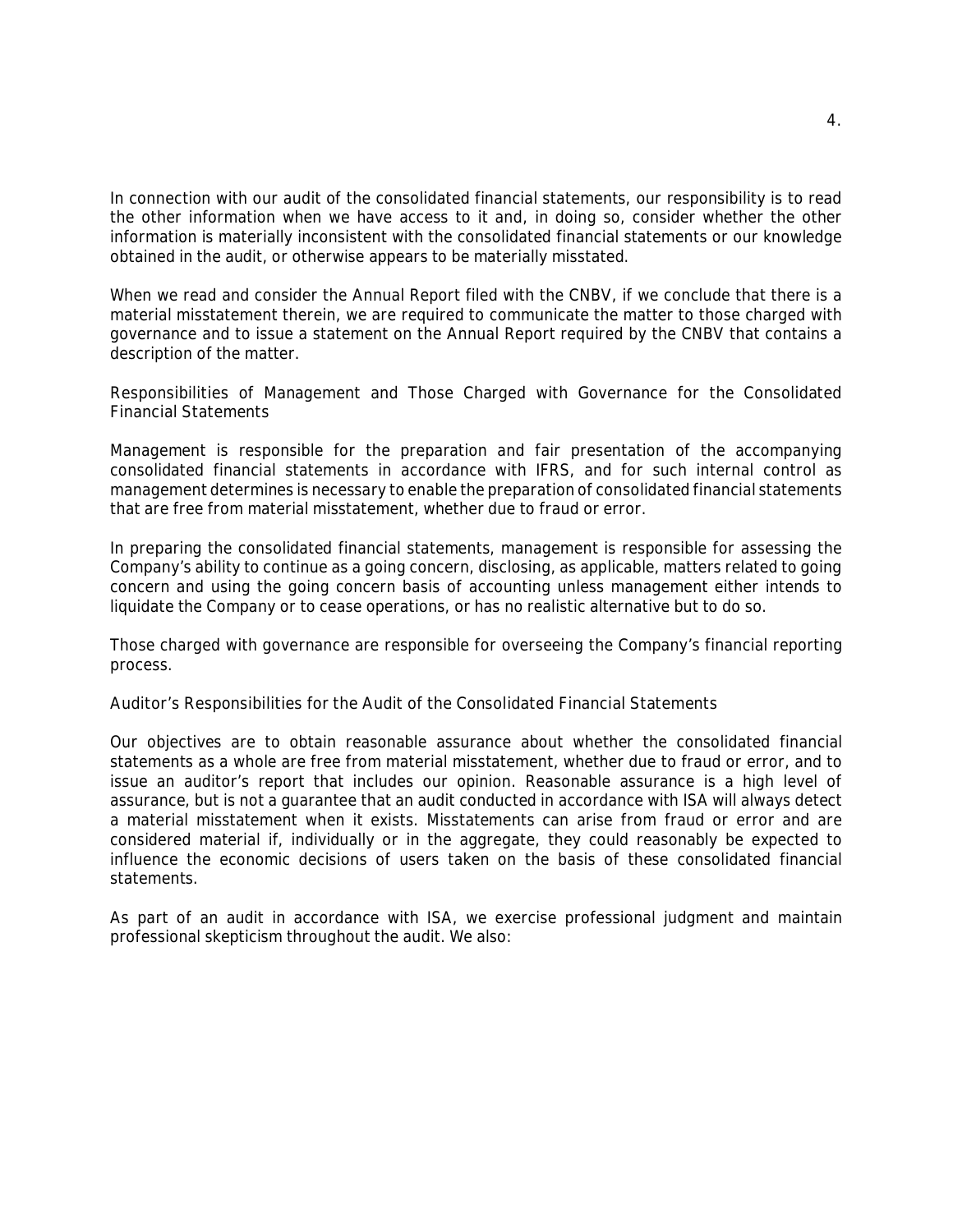- Identify and assess the risks of material misstatement of the consolidated financial statements, whether due to fraud or error, design and perform audit procedures responsive to those risks, and obtain audit evidence that is sufficient and appropriate to provide a basis for our opinion. The risk of not detecting a material misstatement resulting from fraud is higher than for one resulting from error, as fraud may involve collusion, forgery, intentional omissions, misrepresentations, or the override of internal control.
- Obtain an understanding of internal control relevant to the audit in order to design audit procedures that are appropriate in the circumstances, but not for the purpose of expressing an opinion on the effectiveness of the Company's internal control.
- Evaluate the appropriateness of accounting policies used and the reasonableness of accounting estimates and related disclosures made by management.
- Conclude on the appropriateness of management's use of the going concern basis of accounting and, based on the audit evidence obtained, whether a material uncertainty exists related to events or conditions that may cast significant doubt on the Company's ability to continue as a going concern. If we conclude that a material uncertainty exists, we are required to draw attention in our auditor's report to the related disclosures in the consolidated financial statements or, if such disclosures are inadequate, to modify our opinion. Our conclusions are based on the audit evidence obtained up to the date of our auditor's report. However, future events or conditions may cause the Company to cease to continue as a going concern.
- Obtain sufficient appropriate audit evidence regarding the financial information of the entities or business activities within the Group to express an opinion on the consolidated financial statements. We are responsible for the direction, supervision and performance of the group audit. We remain solely responsible for our audit opinion.
- Evaluate the overall presentation, structure and content of the consolidated financial statements, including the disclosures, and whether the consolidated financial statements represent the underlying transactions and events in a manner that achieves fair presentation.

We communicate with those charged with governance regarding, among other matters, the planned scope and timing of the audit and significant audit findings, including any significant deficiencies in internal control that we identify during our audit.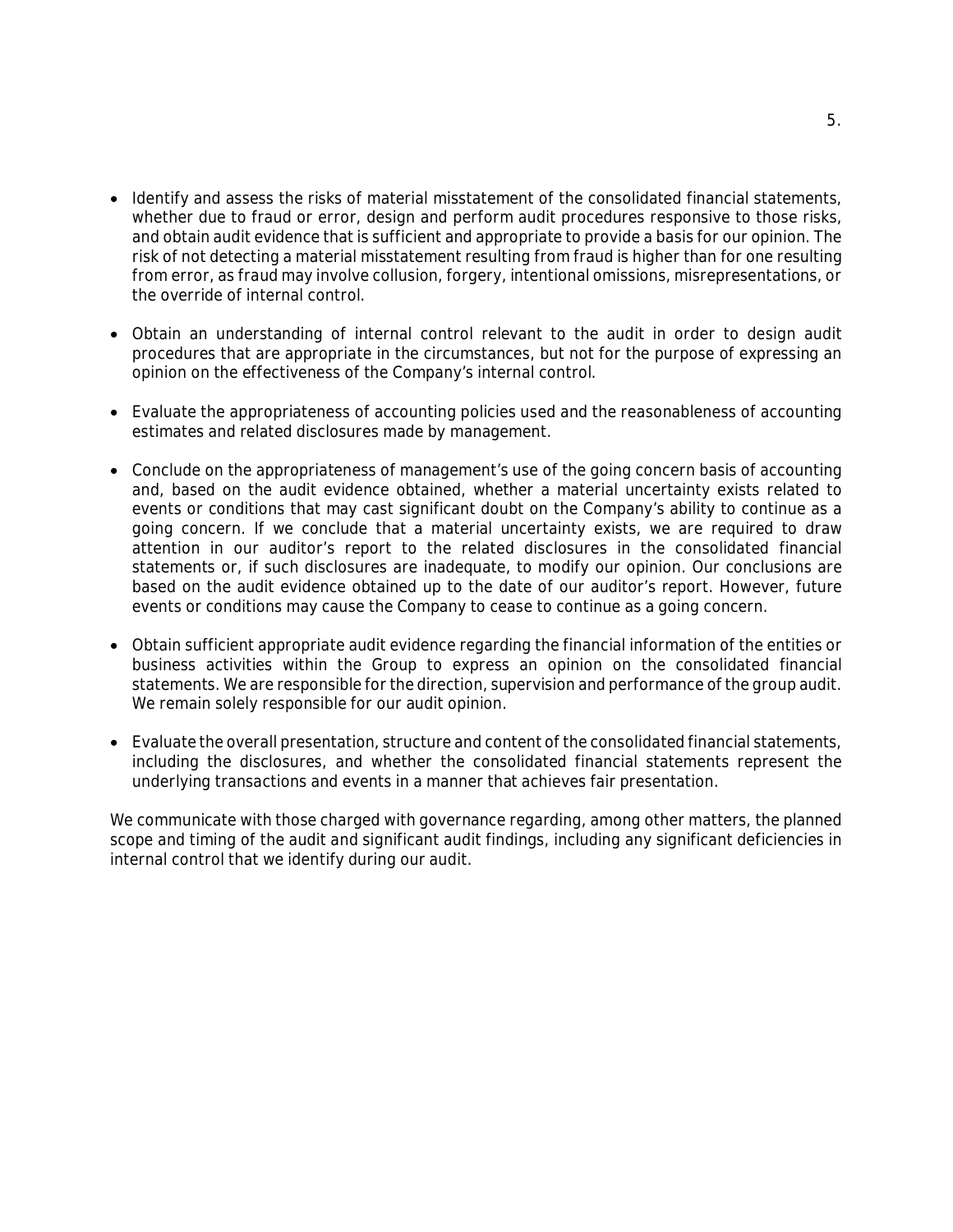We also provide those charged with governance with a statement that we have complied with relevant ethical requirements regarding independence, and to communicate with them all relationships and other matters that may reasonably be thought to bear on our independence, and where applicable, related safeguards.

From the matters communicated with those charged with governance, we determine those matters that were of most significance in the audit of the consolidated financial statements of the current period and are therefore the key audit matters. We describe these matters in our auditor's report unless law or regulation precludes public disclosure about the matter or when, in extremely rare circumstances, we determine that a matter should not be communicated in our report because the adverse consequences of doing so would reasonably be expected to outweigh the public interest benefits of such communication.

The partner in charge of the audit 2021 of Bolsa Mexicana de Valores, S.A.B. de C.V., resulting in this independent auditor's report is the undersigned.

This Independent Auditor's Report and the accompanying financial statements have been translated into English for convenience purposes only.

Mancera, S.C. A Member Practice of Ernst & Young Global Limited Gabriel Alejandro Baroccio Pompa

Mexico City February 14th, 2022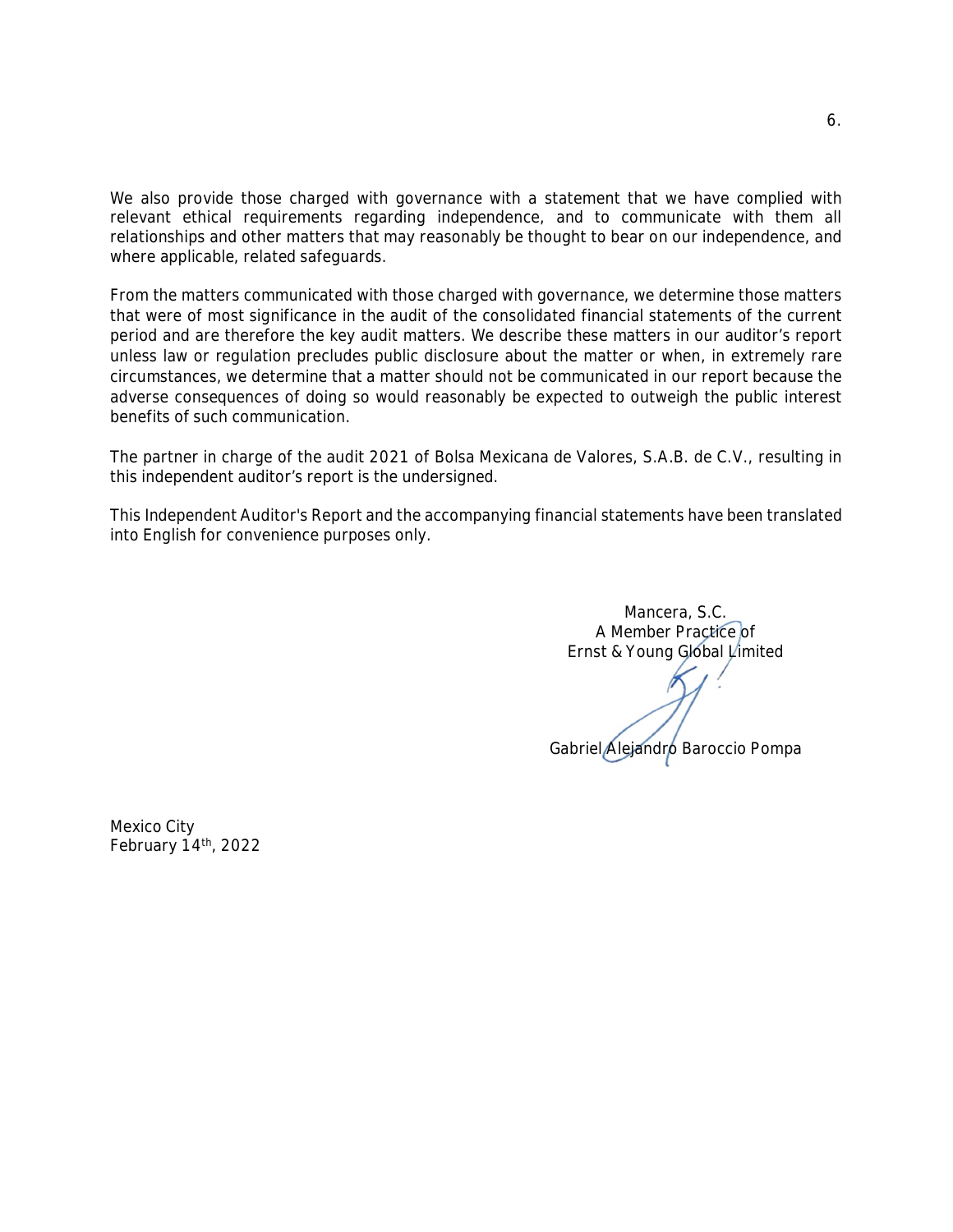#### **Consolidated Statements of Financial Position**

#### (Amounts in thousands of Mexican pesos)

|                                         | As of December 31st       |                           |                                                |            |               | As of December 31st, |               |
|-----------------------------------------|---------------------------|---------------------------|------------------------------------------------|------------|---------------|----------------------|---------------|
| Assets                                  | 2021                      | 2020                      | Liabilities                                    |            | 2021          |                      | 2020          |
| Current assets:                         |                           |                           | Current liabilities:                           |            |               |                      |               |
| Cash and cash equivalents (Note 3)      |                           | MXN3,704,671 MXN3,678,779 | Lease liabilities (Note 8)                     | <b>MXN</b> | 115,163       | <b>MXN</b>           | 117,711       |
| Trade receivables, net (Notes 4 and 11) | 444,732                   | 385,662                   | Suppliers and other accounts payable (Note 12) |            | 435,492       |                      | 464,879       |
| Total current assets                    | 4,149,403                 | 4,064,441                 | Income tax payable (Note 14)                   |            | 38,484        |                      | 36,278        |
|                                         |                           |                           | Related parties (Note 11)                      |            | 11,887        |                      | 11,706        |
| Non-current assets:                     |                           |                           | <b>Total current liabilities</b>               |            | 601,026       |                      | 630,574       |
| Goodwill, net (Note 6)                  | 3,083,600                 | 3,083,600                 |                                                |            |               |                      |               |
| Property, furniture and equipment, net  |                           |                           |                                                |            |               |                      |               |
| (Note 7)                                | 445,909                   | 466,676                   | Non-current liabilities:                       |            |               |                      |               |
| Right-of-use assets (Note 8)            | 253,506                   | 249,678                   | Employee benefits (Note 13)                    |            | 5,443         |                      | 4,943         |
| Equity instruments (Note 5)             | 185,451                   | 177,372                   | Lease liabilities (Note 8)                     |            | 145,127       |                      | 132,752       |
| Intangible assets, net (Note 10)        | 244,155                   | 236,348                   | Other accounts payable                         |            | 108,673       |                      | 100,360       |
| Deferred income tax (Note 14)           | 86,044                    | 57,632                    | Total non-current liabilities                  |            | 259,243       |                      | 238,055       |
| Equity investments in associates and    |                           |                           | <b>Total liabilities</b>                       |            | 860,269       |                      | 868,629       |
| joint ventures (Note 9)                 | 24,153                    | 28,055                    |                                                |            |               |                      |               |
| Employee benefits (Note 13)             | 13,693                    | 9,631                     | Equity (Note 15):                              |            |               |                      |               |
| Other assets, net                       | 103,746                   | 60,604                    | Share capital                                  |            | 4,507,303     |                      | 4,507,303     |
| Total non-current assets                | 4,440,257                 | 4,369,596                 | Retained earnings (Note 17a)                   |            | 141,955       |                      | 219,718       |
|                                         |                           |                           | Reserve for repurchase of shares (Note 17b)    |            | 704,382       |                      | 600,000       |
|                                         |                           |                           | Share premium on repurchased shares            |            |               |                      |               |
|                                         |                           |                           | (Note 17c)                                     |            | 218           |                      | 211           |
|                                         |                           |                           | Legal reserve                                  |            | 564,866       |                      | 490,228       |
|                                         |                           |                           | Net profit for the year                        |            | 1,597,188     |                      | 1,492,770     |
|                                         |                           |                           | Other components of equity                     |            | 707           |                      | 707           |
|                                         |                           |                           | Other comprehensive loss                       |            | 56,249)       |                      | 51,874)       |
|                                         |                           |                           | Equity holders of the parent                   |            | 7,460,370     |                      | 7,259,063     |
|                                         |                           |                           | Non-controlling interest (Note 18)             |            | 269,021       |                      | 306,345       |
|                                         |                           |                           | Total equity                                   |            | 7,729,391     |                      | 7,565,408     |
| <b>Total assets</b>                     | MXN8,589,660 MXN8,434,037 |                           | Total liabilities and equity                   |            | MXN 8,589,660 |                      | MXN 8,434,037 |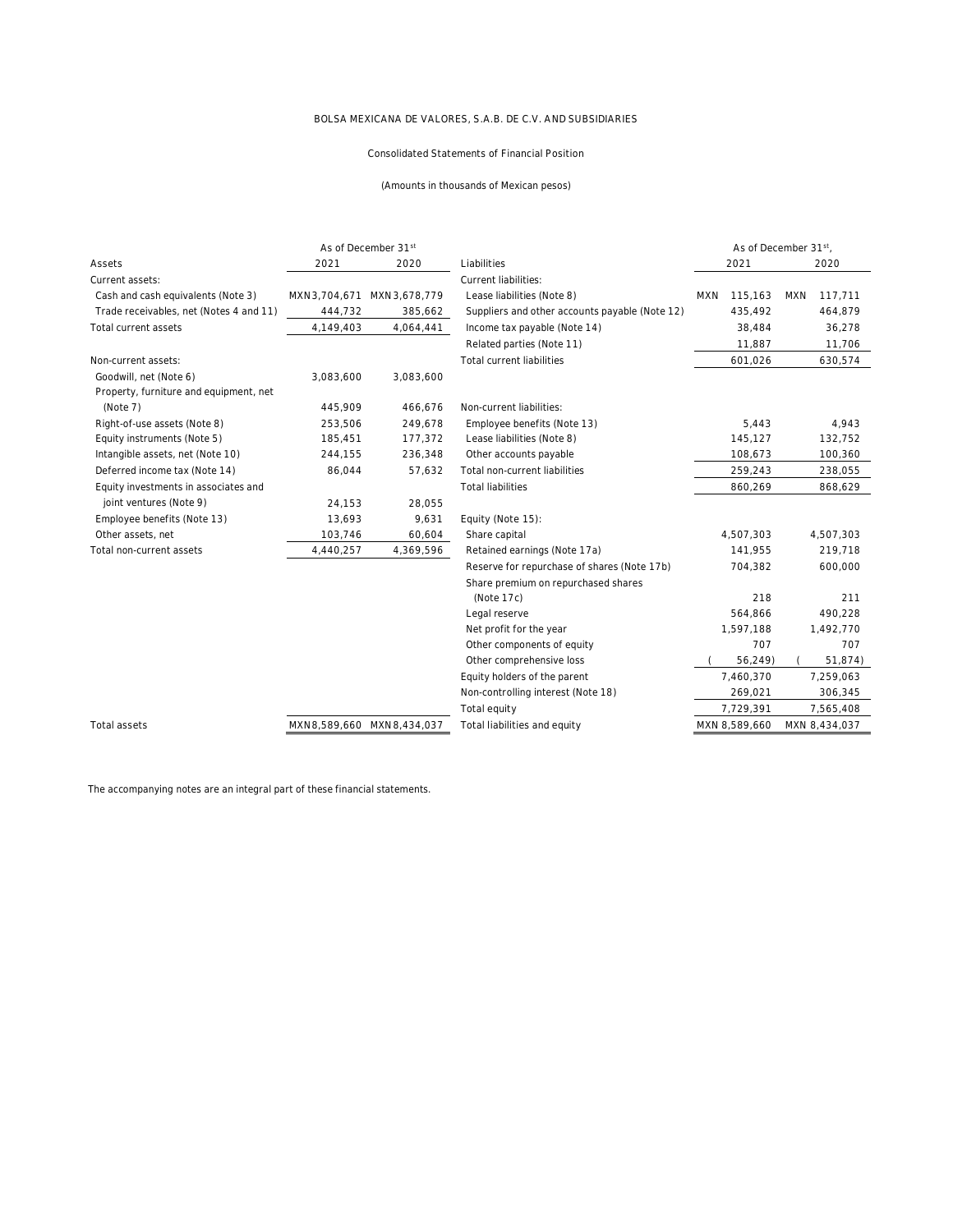#### **Consolidated Statements of Profit or Loss**

#### (Amounts in thousands of Mexican pesos)

| 2021<br>2020<br>Operating activities<br>Customer revenue<br>Cash equities<br>MXN<br>518,337<br>MXN<br>529,404<br>497,990<br>579,425<br>Capital formation<br>Derivatives<br>196,153<br>188,415<br>Over-the-counter (SIF ICAP)<br>634,990<br>635,836<br><b>Central Securities Depository</b><br>1,256,432<br>1,201,970<br>Information services<br>618,942<br>590,520<br>3,715,106<br>3,733,308<br>209,145<br>180,413<br>Other non-operating income<br>3,924,251<br>3,913,721<br>Total income<br>Expenses<br>Personnel<br>849,435)<br>904,163)<br>291,500)<br>Technology<br>281,337)<br>232,397)<br>Depreciation and amortization<br>208,054)<br>Rent and maintenance<br>59,437)<br>57,451)<br>Consulting fees<br>185,884)<br>207,622)<br><b>CNBV</b> fees<br>30,874)<br>29,879)<br>Allowance for doubtful accounts<br>11,796)<br>Other<br>98,912)<br>97,774)<br>1,747,301)<br>1,799,214)<br>Total expenses<br>Operating profit<br>2,176,950<br>2,114,507<br>Finance income (Note 23)<br>288,111<br>497,404<br>Finance expense (Note 23)<br>137,823)<br>327,220)<br>(<br>$\overline{(}$<br>Share of loss of associates (Note 9)<br>258)<br>6,757)<br>(<br>Dividend income<br>6,859<br>9,060<br>2,333,839<br>2,286,994<br>Consolidated profit before income tax<br>Income tax (Note 14)<br>683,764)<br>601,941)<br>MXN 1,731,898<br>MXN 1,603,230<br>Consolidated net profit<br>Consolidated net profit attributable to:<br>Equity holders of the parent<br>MXN 1,597,188<br>MXN 1,492,770<br>Non-controlling Interests<br>134,710<br>110,460<br>MXN 1,731,898<br>MXN 1,603,230 |  | For the year ended<br>December 31st |  |  |  |
|-----------------------------------------------------------------------------------------------------------------------------------------------------------------------------------------------------------------------------------------------------------------------------------------------------------------------------------------------------------------------------------------------------------------------------------------------------------------------------------------------------------------------------------------------------------------------------------------------------------------------------------------------------------------------------------------------------------------------------------------------------------------------------------------------------------------------------------------------------------------------------------------------------------------------------------------------------------------------------------------------------------------------------------------------------------------------------------------------------------------------------------------------------------------------------------------------------------------------------------------------------------------------------------------------------------------------------------------------------------------------------------------------------------------------------------------------------------------------------------------------------------------------------------------------------------------------------|--|-------------------------------------|--|--|--|
|                                                                                                                                                                                                                                                                                                                                                                                                                                                                                                                                                                                                                                                                                                                                                                                                                                                                                                                                                                                                                                                                                                                                                                                                                                                                                                                                                                                                                                                                                                                                                                             |  |                                     |  |  |  |
|                                                                                                                                                                                                                                                                                                                                                                                                                                                                                                                                                                                                                                                                                                                                                                                                                                                                                                                                                                                                                                                                                                                                                                                                                                                                                                                                                                                                                                                                                                                                                                             |  |                                     |  |  |  |
|                                                                                                                                                                                                                                                                                                                                                                                                                                                                                                                                                                                                                                                                                                                                                                                                                                                                                                                                                                                                                                                                                                                                                                                                                                                                                                                                                                                                                                                                                                                                                                             |  |                                     |  |  |  |
|                                                                                                                                                                                                                                                                                                                                                                                                                                                                                                                                                                                                                                                                                                                                                                                                                                                                                                                                                                                                                                                                                                                                                                                                                                                                                                                                                                                                                                                                                                                                                                             |  |                                     |  |  |  |
|                                                                                                                                                                                                                                                                                                                                                                                                                                                                                                                                                                                                                                                                                                                                                                                                                                                                                                                                                                                                                                                                                                                                                                                                                                                                                                                                                                                                                                                                                                                                                                             |  |                                     |  |  |  |
|                                                                                                                                                                                                                                                                                                                                                                                                                                                                                                                                                                                                                                                                                                                                                                                                                                                                                                                                                                                                                                                                                                                                                                                                                                                                                                                                                                                                                                                                                                                                                                             |  |                                     |  |  |  |
|                                                                                                                                                                                                                                                                                                                                                                                                                                                                                                                                                                                                                                                                                                                                                                                                                                                                                                                                                                                                                                                                                                                                                                                                                                                                                                                                                                                                                                                                                                                                                                             |  |                                     |  |  |  |
|                                                                                                                                                                                                                                                                                                                                                                                                                                                                                                                                                                                                                                                                                                                                                                                                                                                                                                                                                                                                                                                                                                                                                                                                                                                                                                                                                                                                                                                                                                                                                                             |  |                                     |  |  |  |
|                                                                                                                                                                                                                                                                                                                                                                                                                                                                                                                                                                                                                                                                                                                                                                                                                                                                                                                                                                                                                                                                                                                                                                                                                                                                                                                                                                                                                                                                                                                                                                             |  |                                     |  |  |  |
|                                                                                                                                                                                                                                                                                                                                                                                                                                                                                                                                                                                                                                                                                                                                                                                                                                                                                                                                                                                                                                                                                                                                                                                                                                                                                                                                                                                                                                                                                                                                                                             |  |                                     |  |  |  |
|                                                                                                                                                                                                                                                                                                                                                                                                                                                                                                                                                                                                                                                                                                                                                                                                                                                                                                                                                                                                                                                                                                                                                                                                                                                                                                                                                                                                                                                                                                                                                                             |  |                                     |  |  |  |
|                                                                                                                                                                                                                                                                                                                                                                                                                                                                                                                                                                                                                                                                                                                                                                                                                                                                                                                                                                                                                                                                                                                                                                                                                                                                                                                                                                                                                                                                                                                                                                             |  |                                     |  |  |  |
|                                                                                                                                                                                                                                                                                                                                                                                                                                                                                                                                                                                                                                                                                                                                                                                                                                                                                                                                                                                                                                                                                                                                                                                                                                                                                                                                                                                                                                                                                                                                                                             |  |                                     |  |  |  |
|                                                                                                                                                                                                                                                                                                                                                                                                                                                                                                                                                                                                                                                                                                                                                                                                                                                                                                                                                                                                                                                                                                                                                                                                                                                                                                                                                                                                                                                                                                                                                                             |  |                                     |  |  |  |
|                                                                                                                                                                                                                                                                                                                                                                                                                                                                                                                                                                                                                                                                                                                                                                                                                                                                                                                                                                                                                                                                                                                                                                                                                                                                                                                                                                                                                                                                                                                                                                             |  |                                     |  |  |  |
|                                                                                                                                                                                                                                                                                                                                                                                                                                                                                                                                                                                                                                                                                                                                                                                                                                                                                                                                                                                                                                                                                                                                                                                                                                                                                                                                                                                                                                                                                                                                                                             |  |                                     |  |  |  |
|                                                                                                                                                                                                                                                                                                                                                                                                                                                                                                                                                                                                                                                                                                                                                                                                                                                                                                                                                                                                                                                                                                                                                                                                                                                                                                                                                                                                                                                                                                                                                                             |  |                                     |  |  |  |
|                                                                                                                                                                                                                                                                                                                                                                                                                                                                                                                                                                                                                                                                                                                                                                                                                                                                                                                                                                                                                                                                                                                                                                                                                                                                                                                                                                                                                                                                                                                                                                             |  |                                     |  |  |  |
|                                                                                                                                                                                                                                                                                                                                                                                                                                                                                                                                                                                                                                                                                                                                                                                                                                                                                                                                                                                                                                                                                                                                                                                                                                                                                                                                                                                                                                                                                                                                                                             |  |                                     |  |  |  |
|                                                                                                                                                                                                                                                                                                                                                                                                                                                                                                                                                                                                                                                                                                                                                                                                                                                                                                                                                                                                                                                                                                                                                                                                                                                                                                                                                                                                                                                                                                                                                                             |  |                                     |  |  |  |
|                                                                                                                                                                                                                                                                                                                                                                                                                                                                                                                                                                                                                                                                                                                                                                                                                                                                                                                                                                                                                                                                                                                                                                                                                                                                                                                                                                                                                                                                                                                                                                             |  |                                     |  |  |  |
|                                                                                                                                                                                                                                                                                                                                                                                                                                                                                                                                                                                                                                                                                                                                                                                                                                                                                                                                                                                                                                                                                                                                                                                                                                                                                                                                                                                                                                                                                                                                                                             |  |                                     |  |  |  |
|                                                                                                                                                                                                                                                                                                                                                                                                                                                                                                                                                                                                                                                                                                                                                                                                                                                                                                                                                                                                                                                                                                                                                                                                                                                                                                                                                                                                                                                                                                                                                                             |  |                                     |  |  |  |
|                                                                                                                                                                                                                                                                                                                                                                                                                                                                                                                                                                                                                                                                                                                                                                                                                                                                                                                                                                                                                                                                                                                                                                                                                                                                                                                                                                                                                                                                                                                                                                             |  |                                     |  |  |  |
|                                                                                                                                                                                                                                                                                                                                                                                                                                                                                                                                                                                                                                                                                                                                                                                                                                                                                                                                                                                                                                                                                                                                                                                                                                                                                                                                                                                                                                                                                                                                                                             |  |                                     |  |  |  |
|                                                                                                                                                                                                                                                                                                                                                                                                                                                                                                                                                                                                                                                                                                                                                                                                                                                                                                                                                                                                                                                                                                                                                                                                                                                                                                                                                                                                                                                                                                                                                                             |  |                                     |  |  |  |
|                                                                                                                                                                                                                                                                                                                                                                                                                                                                                                                                                                                                                                                                                                                                                                                                                                                                                                                                                                                                                                                                                                                                                                                                                                                                                                                                                                                                                                                                                                                                                                             |  |                                     |  |  |  |
|                                                                                                                                                                                                                                                                                                                                                                                                                                                                                                                                                                                                                                                                                                                                                                                                                                                                                                                                                                                                                                                                                                                                                                                                                                                                                                                                                                                                                                                                                                                                                                             |  |                                     |  |  |  |
|                                                                                                                                                                                                                                                                                                                                                                                                                                                                                                                                                                                                                                                                                                                                                                                                                                                                                                                                                                                                                                                                                                                                                                                                                                                                                                                                                                                                                                                                                                                                                                             |  |                                     |  |  |  |
|                                                                                                                                                                                                                                                                                                                                                                                                                                                                                                                                                                                                                                                                                                                                                                                                                                                                                                                                                                                                                                                                                                                                                                                                                                                                                                                                                                                                                                                                                                                                                                             |  |                                     |  |  |  |
|                                                                                                                                                                                                                                                                                                                                                                                                                                                                                                                                                                                                                                                                                                                                                                                                                                                                                                                                                                                                                                                                                                                                                                                                                                                                                                                                                                                                                                                                                                                                                                             |  |                                     |  |  |  |
|                                                                                                                                                                                                                                                                                                                                                                                                                                                                                                                                                                                                                                                                                                                                                                                                                                                                                                                                                                                                                                                                                                                                                                                                                                                                                                                                                                                                                                                                                                                                                                             |  |                                     |  |  |  |
|                                                                                                                                                                                                                                                                                                                                                                                                                                                                                                                                                                                                                                                                                                                                                                                                                                                                                                                                                                                                                                                                                                                                                                                                                                                                                                                                                                                                                                                                                                                                                                             |  |                                     |  |  |  |
|                                                                                                                                                                                                                                                                                                                                                                                                                                                                                                                                                                                                                                                                                                                                                                                                                                                                                                                                                                                                                                                                                                                                                                                                                                                                                                                                                                                                                                                                                                                                                                             |  |                                     |  |  |  |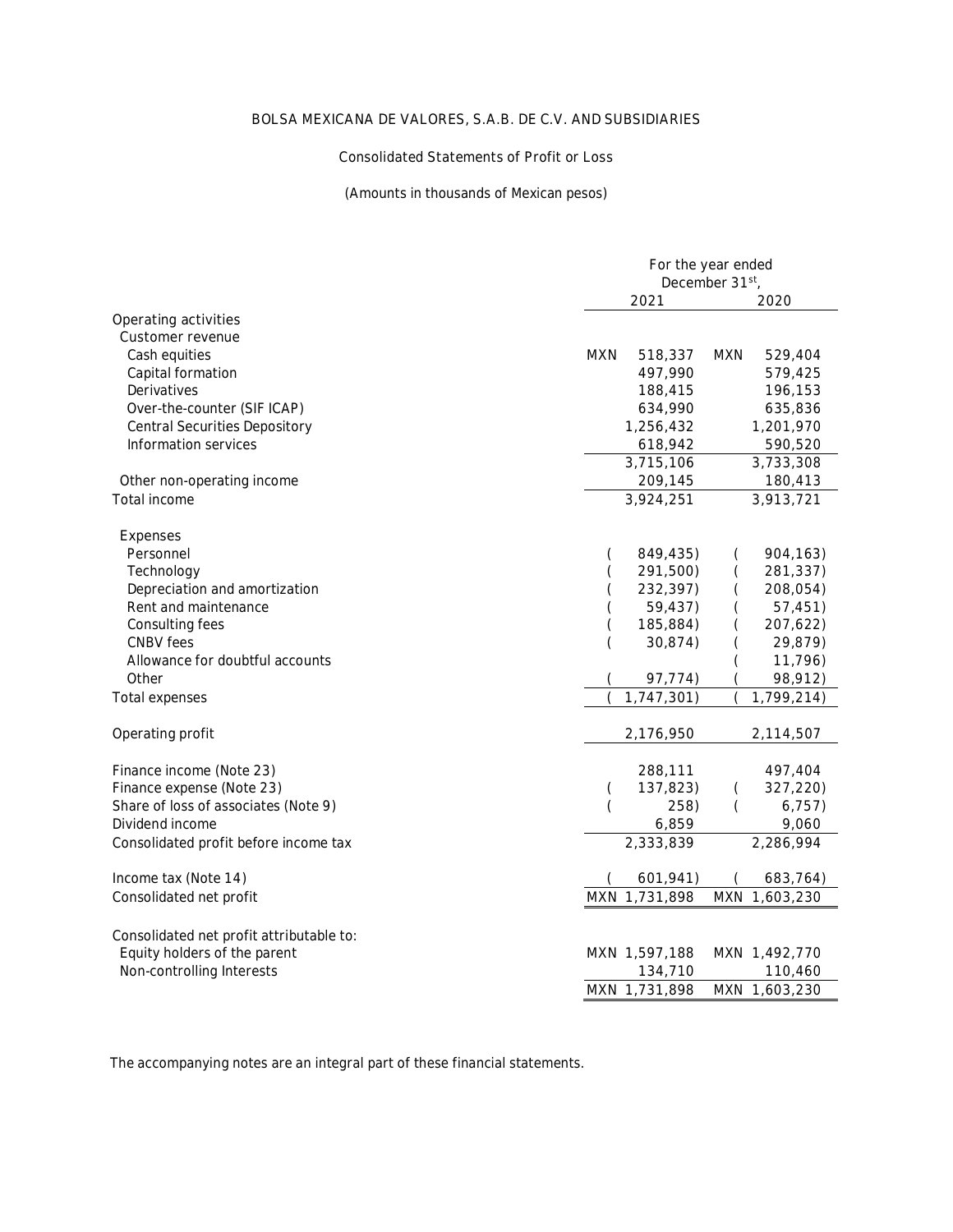# **Consolidated Statements of Comprehensive Income**

# (Amounts in thousands of Mexican pesos)

|                                                                                                                                              | For the year ended<br>December 31 <sup>st</sup> ,<br>2021<br>2020 |                               |            |                      |  |
|----------------------------------------------------------------------------------------------------------------------------------------------|-------------------------------------------------------------------|-------------------------------|------------|----------------------|--|
| Consolidated net profit                                                                                                                      | <b>MXN</b>                                                        | 1,731,898 MXN                 |            | 1,603,230            |  |
| Other comprehensive income, net of income tax<br>Items not to be reclassified to profit or loss:                                             |                                                                   |                               |            |                      |  |
| Actuarial gain                                                                                                                               |                                                                   | 1,590                         |            | 1,446                |  |
| Valuation allowance on equity instruments<br>Items to be reclassified to profit or loss                                                      |                                                                   | 8,084                         |            | 10,946               |  |
| Foreign currency translation reserve of foreign subsidiaries                                                                                 |                                                                   | (29, 697)                     |            | 33,241               |  |
| Consolidated comprehensive income                                                                                                            | <b>MXN</b>                                                        | 1,711,875                     | MXN        | 1,648,863            |  |
| Consolidated comprehensive income attributable to:<br>Equity holders of the parent<br>Non-controlling Interests                              | <b>MXN</b>                                                        | 1,592,820<br>119,055          | MXN        | 1,520,994<br>127,869 |  |
|                                                                                                                                              | <b>MXN</b>                                                        | 1,711,875 MXN                 |            | 1,648,863            |  |
| Earnings per share of equity holders of the parent:<br>Basic and diluted earnings per share (in Mexican pesos)<br>(Note 20)                  | <b>MXN</b>                                                        | 2.71                          | MXN        | 2.52                 |  |
| Earnings per share of equity holders of the parent from<br>continuing operations:<br>Basic and diluted earnings per share (in Mexican pesos) |                                                                   |                               |            |                      |  |
| (Note 20)                                                                                                                                    | <b>MXN</b>                                                        | 2.71                          | <b>MXN</b> | 2.52                 |  |
| Weighted average number of shares                                                                                                            |                                                                   | MXN590,373,223 MXN592,989,004 |            |                      |  |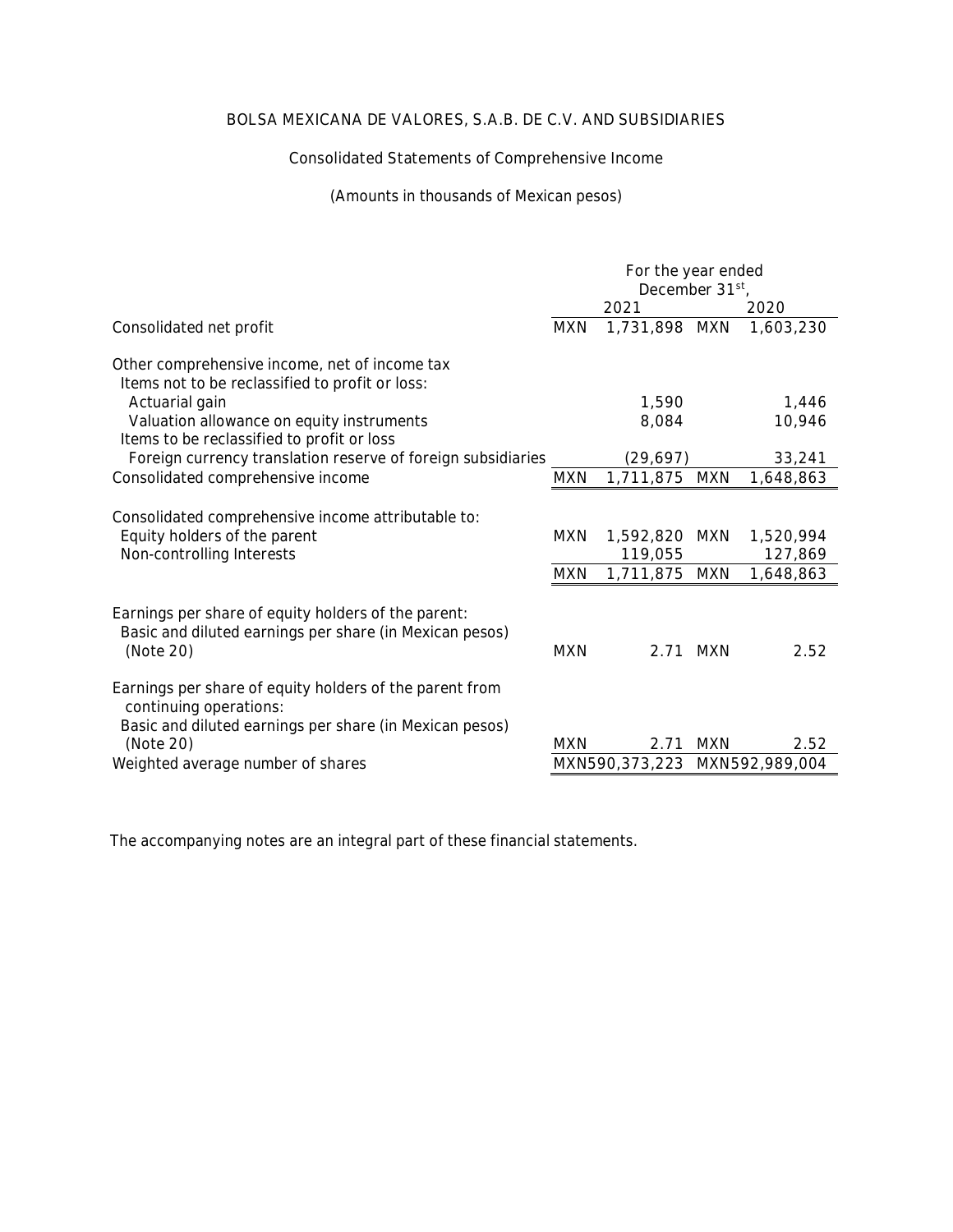#### **Consolidated Statements of Changes in Equity**

#### **For the Years Ended December 31st, 2021 and 2020**

#### (Amounts in thousands of Mexican pesos)

|                                                                                 | Contributed              |             |                   |                |               |                    |                            |                   |                      |                    |                   |                 |               |
|---------------------------------------------------------------------------------|--------------------------|-------------|-------------------|----------------|---------------|--------------------|----------------------------|-------------------|----------------------|--------------------|-------------------|-----------------|---------------|
|                                                                                 | capital                  |             |                   | Earned capital |               |                    | Other comprehensive income |                   |                      |                    |                   |                 |               |
|                                                                                 |                          |             |                   |                |               |                    |                            |                   | Foreign currency     |                    |                   |                 |               |
|                                                                                 |                          |             |                   |                |               |                    |                            |                   | translation          |                    |                   |                 |               |
|                                                                                 |                          |             | Share premium     | Reserve for    |               |                    | Other                      |                   | reserve of           | Changes in the     |                   |                 |               |
|                                                                                 | Share                    | Retained    | on repurchased    | repurchase of  |               | Net profit for the | components of              | Actuarial loss on | foreign              | value of financial | Equity holders of | Non-controlling | Total         |
|                                                                                 | capital                  | earnings    | shares            | shares         | Legal reserve | year               | equity                     | labor obligations | subsidiaries         | assets             | the parent        | interests       | equity        |
| Balance as of December 31st, 2019                                               | % 4,507,303              | MXN 122,130 | MXN<br>211        | MXN 500,000    | MXN 423,323   | MXN1,338,105       | MXN<br>653                 | MXN(19,038)       | <b>MXN</b><br>8,886  | MXN(69,892)        | MXN6,811,681      | MXN 248,378     | MXN7,060,059  |
| Consolidated net profit for the year                                            |                          |             |                   |                |               | 1,492,770          |                            |                   |                      |                    | 1,492,770         | 110,460         | 1,603,230     |
| Other comprehensive income for the year                                         |                          |             |                   |                |               |                    |                            |                   |                      |                    |                   |                 |               |
| (Note 16)                                                                       |                          |             |                   |                |               | $\sim$             | 54                         | 1.446             | 15,832               | 10,892             | 28,224            | 17,409          | 45,633        |
| Comprehensive income for the year                                               |                          | $\sim$      | $\sim$            | $\sim$         | $\sim$        | 1,492,770          | 54                         | 1,446             | 15,832               | 10,892             | 1,520,994         | 127,869         | 1,648,863     |
| Appropriation of net profit from prior year                                     |                          | 1,271,200   |                   |                | 66,905        | (1,338,105)        |                            |                   | $\sim$               |                    | $\sim$            | $\sim$          |               |
| Dividends declared (Note 15)                                                    |                          | 1,073,310)  |                   |                |               |                    |                            |                   |                      |                    | (1,073,310)       |                 | (1,073,310)   |
| Share buybacks                                                                  |                          | 100,000)    |                   | 100,000        |               |                    |                            |                   |                      |                    |                   |                 |               |
| Other                                                                           | $\overline{\phantom{a}}$ | 302)        |                   |                |               |                    |                            |                   |                      |                    | 302)              |                 | 302)          |
| Cash dividends paid to non-controlling                                          |                          |             |                   |                |               |                    |                            |                   |                      |                    |                   |                 |               |
| interests                                                                       |                          |             | $\sim$            |                |               |                    |                            |                   |                      |                    | $\sim$            | 69,902)         | 69,902)       |
|                                                                                 | $\sim$                   | 97,588      | $\sim$            | 100,000        | 66,905        | (1,338,105)        | $\sim$                     | $\sim$            | ×.                   | $\sim$             | (1,073,612)       | 69,902)         | (1, 143, 514) |
| Balance as of December 31st, 2020                                               | 4,507,303                | 219,718     | 211               | 600,000        | 490,228       | 1,492,770          | 707                        | 17,592)           | 24,718               | 59,000)            | 7,259,063         | 306,345         | 7,565,408     |
|                                                                                 |                          |             |                   |                |               |                    |                            |                   |                      |                    |                   | $\sim$          |               |
| Consolidated net profit for the year<br>Other comprehensive income for the year |                          |             |                   |                |               | 1,597,188          |                            |                   |                      |                    | 1,597,188         | 134,710         | 1,731,898     |
| (Note 16)                                                                       |                          |             | $\overline{z}$    |                |               |                    | $\sim$                     | 1,590             | 14,042)              | 8,077              | 4,368)            | 15,655)         | 20,023)       |
| Comprehensive income for the year                                               |                          |             | $\overline{7}$    | $\sim$         |               | 1,597,188          |                            | 1,590             | 14,042)              | 8,077              | 1,592,820         | 119,055         | 1,711,875     |
| Appropriation of net profit from prior year                                     |                          | 1,418,132   |                   |                | 74,638        | (1,492,770)        |                            |                   |                      |                    | $\sim$            |                 |               |
| Dividends declared (Note 15)                                                    |                          | 1,195,609)  |                   | $\sim$         |               |                    |                            |                   |                      |                    | (1, 195, 609)     |                 | (1, 195, 609) |
| Share buybacks                                                                  |                          | 300,000)    |                   | 104,382        |               |                    |                            |                   |                      |                    | 195,618)          |                 | 195,618)      |
| Other                                                                           |                          | 286)        |                   |                |               |                    |                            |                   |                      |                    | 286)              | 421)            | 707)          |
| Cash dividends paid to non-controlling                                          |                          |             |                   |                |               |                    |                            |                   |                      |                    |                   |                 |               |
| interests                                                                       |                          |             |                   |                |               |                    |                            |                   |                      |                    |                   | 155,958)        | 155,958)      |
|                                                                                 |                          | 77,763)     | $\sim$            | 104,382        | 74,638        | 1,492,770)         | $\sim$                     |                   |                      | $\sim$             | (1, 391, 513)     | 156,379)        | (1,547,892)   |
| Balance as of December 31st, 2021                                               | MXN4,507,303             | MXN 141,955 | <b>MXN</b><br>218 | MXN 704,382    | MXN 564,866   | MXN1,597,188       | <b>MXN</b><br>707          | MXN(<br>16,002)   | <b>MXN</b><br>10,676 | MXN( 50,923)       | MXN7,460,370      | MXN 269,021     | MXN7,729,391  |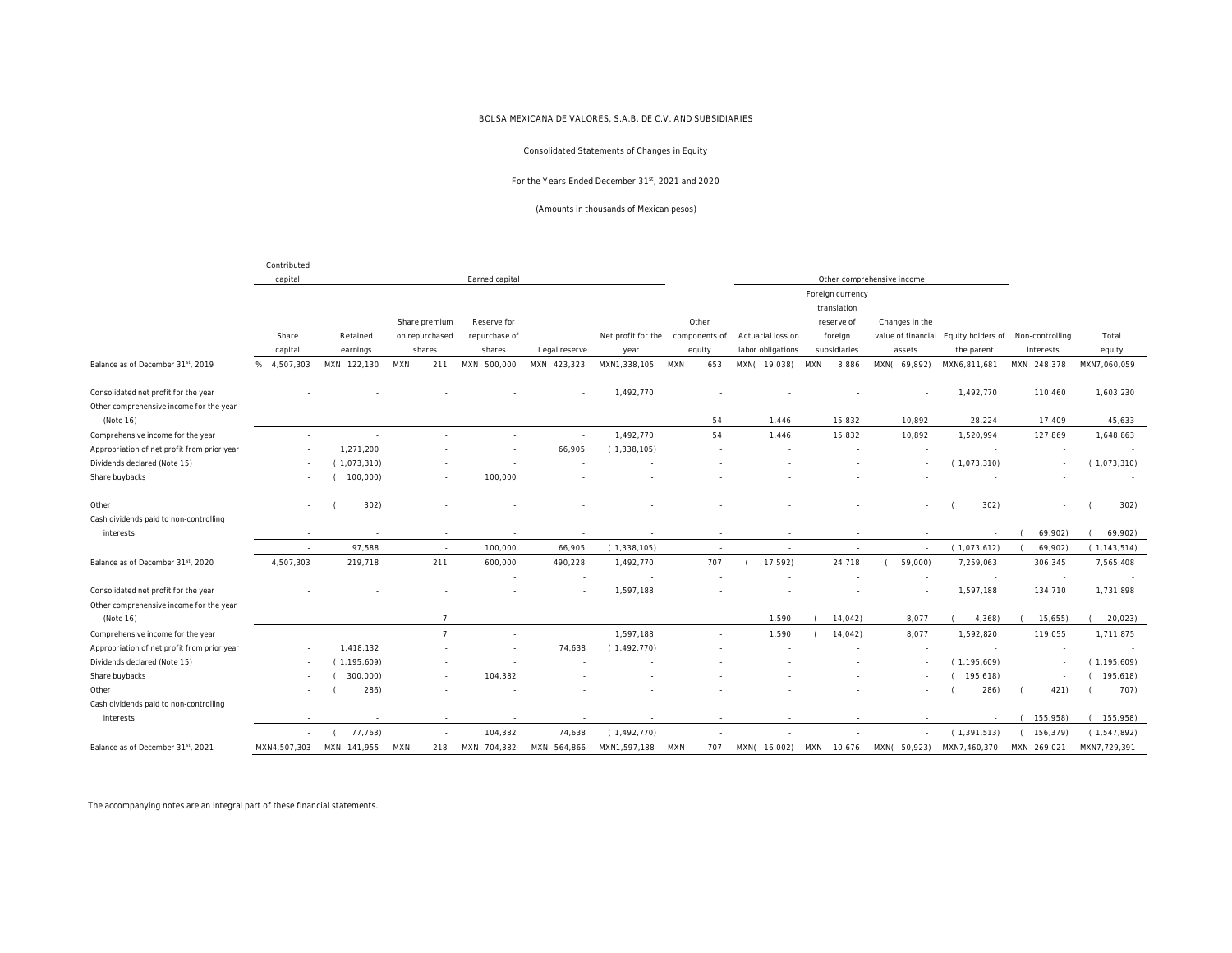#### **Consolidated Statements of Cash Flows**

#### (Amounts in thousands of Mexican pesos)

|                                                  | For the year ended        |               |  |               |  |
|--------------------------------------------------|---------------------------|---------------|--|---------------|--|
|                                                  | December 31 <sup>st</sup> |               |  |               |  |
| Operating activities                             |                           | 2021          |  | 2020          |  |
| Consolidated net profit                          |                           | MXN 1,731,898 |  | MXN 1,603,230 |  |
| Adjustments for:                                 |                           |               |  |               |  |
| Depreciation and amortization                    |                           | 232,397       |  | 208,054       |  |
| Share of loss of associates                      |                           | 258           |  | 6,757         |  |
| Income tax recognized in profit or loss          |                           | 601,941       |  | 683,764       |  |
|                                                  |                           | 2,566,494     |  | 2,501,805     |  |
| Changes in operating assets and liabilities:     |                           |               |  |               |  |
| Accounts receivable and other assets             |                           | 102,212)      |  | 37,954        |  |
| Suppliers and related parties                    |                           | 38,437)       |  | 15,431)       |  |
| Employee benefits                                |                           | 3,562         |  | 1,789)        |  |
| Accounts payable                                 |                           | 115,719       |  | 36,595        |  |
| Income tax paid                                  |                           | 748,450)      |  | 678,737)      |  |
| Net cash flows from operating activities         |                           | 1,789,552     |  | 1,880,397     |  |
| Investing activities                             |                           |               |  |               |  |
| Purchase of furniture and equipment              |                           | 10,825)       |  | 18,178)       |  |
| Investments in project development               |                           | 68,583)       |  | 21,325)       |  |
| Acquisition of non-controlling interests         |                           | 10,590)       |  | 6,691)        |  |
| Dividends received                               |                           | 6,859         |  | 14,012        |  |
| Net cash flows used in investing activities      |                           | 83,139)       |  | 32,182)       |  |
| Financing activities                             |                           |               |  |               |  |
| Dividends paid                                   |                           | 1,195,609)    |  | 1,073,310)    |  |
| Cash dividends paid to non-controlling interests |                           | 146,727)      |  | 60,671)       |  |
| Finance lease payments                           |                           | 142,567)      |  | 135,405)      |  |
| Share buybacks                                   |                           | 195,618)      |  |               |  |
| Net cash flows used in financing activities      |                           | 1,680,521)    |  | 1,269,386)    |  |
| Net increase in cash and cash equivalents        |                           | 25,892        |  | 578,829       |  |
| Cash and cash equivalents at beginning of year   |                           | 3,678,779     |  | 3,099,950     |  |
| Cash and cash equivalents at end of year         |                           | MXN 3,704,671 |  | MXN 3,678,779 |  |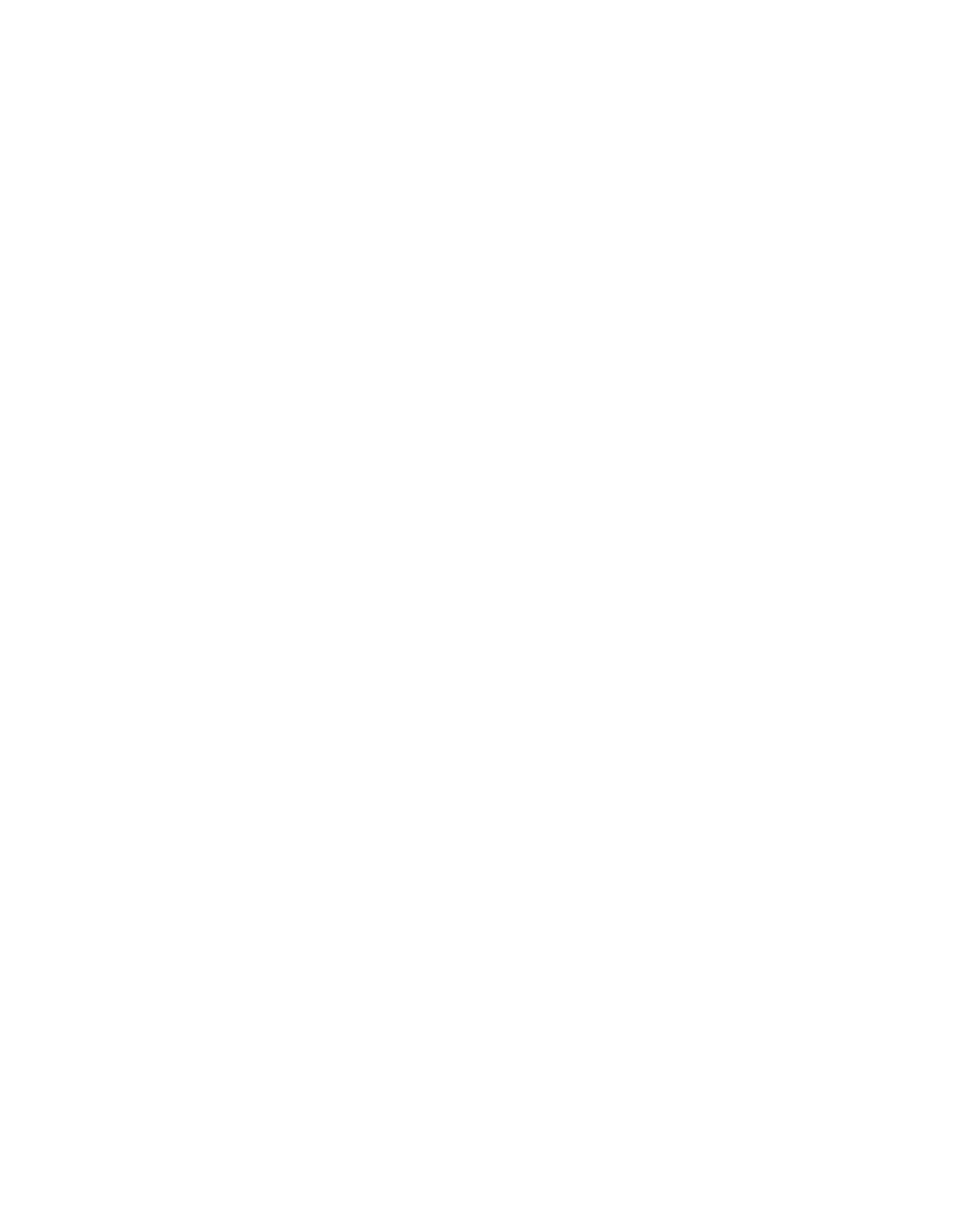**Notes to Consolidated Financial Statements**

**December 31st, 2021 and 2020**

(Amounts in thousands of Mexican pesos)

- **1. Description of the Business and Approval of the Consolidated Financial Statements**
- **a) Description of the business**

Bolsa Mexicana de Valores, S.A.B. de C.V. and subsidiaries (the Company) is authorized by the Ministry of Finance and Public Credit (SHCP, Spanish acronym) to operate as a Stock Exchange and as a self-regulated entity in accordance with the Mexican Securities Trading Act (the Act). The Company is located at Avenida Paseo de la Reforma 255, Colonia Cuauhtémoc in Mexico City.

The Company's activities, in accordance with the Act and the CNBV's general rules, include establishing facilities and automated mechanisms to enable securities trading relationships and transactions. The Company's activities also include providing information on stocks traded through its platform and implementing measures to ensure that trading operations meet all applicable regulations, as well as to promote the growth of the Mexican securities market.

The Company operates as a stock exchange for derivatives and establishes mechanisms to enable securities trading transactions. It provides financial brokerage services, central security depository services, clearing services, price supply services and stock exchange education.

**Entity % equity interest 2021** % equity interest 2020 **Activity** MexDer, Mercado Mexicano de Derivados, S.A. de C.V. (MexDer) **97.98%** 97.98% The only derivatives exchange in Mexico. It provides facilities and other services to enable these transactions. Corporativo Mexicano del Mercado de Valores, S.A. de C.V. (Corporativo) **100.00%** 100.00% Provides specialized accounting, tax, commercial, legal, financial, administrative, recruiting, selection, preparation, training and development services to BMV Group companies. Valuación Operativa y Referencias de Mercado, S.A. de C.V. (Valmer) **99.99%** 99.99% Provides pricing information for government and corporate bonds, stocks and warrants, and offers risk management advisory services. SIF ICAP, S.A. de C.V. (SIF ICAP) **50.00%** 50.00% Provides financial brokerage services with debt instruments registered in the National Securities Registry (RNV). Owns 100% of the shares of SIF-ICAP Chile Holding Limitada, a financial brokerage for derivatives.

An analysis of the Company's equity investments in its subsidiaries as of December  $31<sup>st</sup>$ , 2021 and 2020 is as follows: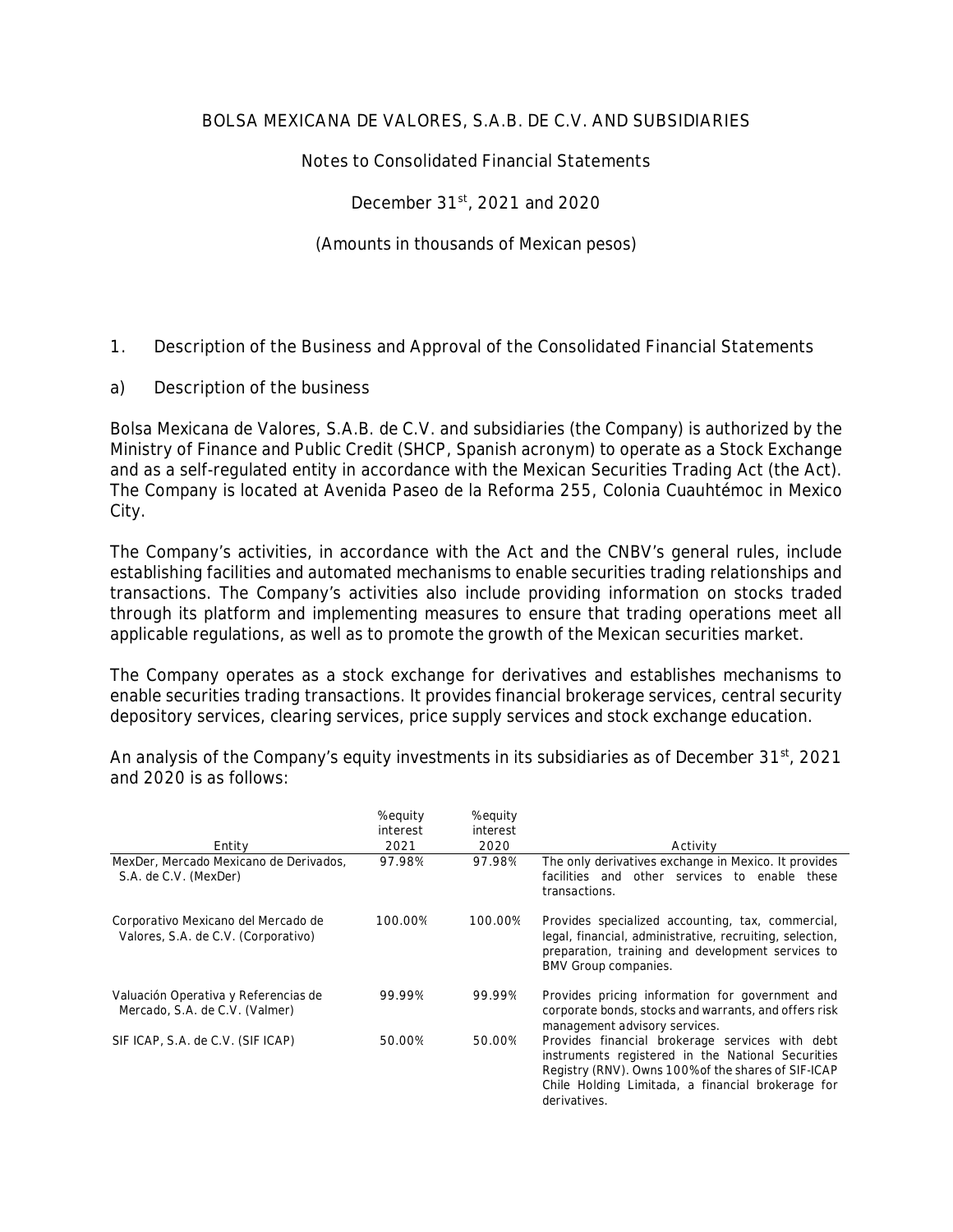| Entity                                                                           | % equity<br>interest<br>2021 | % equity<br>interest<br>2020 | Activity                                                                                                                                                                                                                                                                                                                                                                                                                                                                                                                     |
|----------------------------------------------------------------------------------|------------------------------|------------------------------|------------------------------------------------------------------------------------------------------------------------------------------------------------------------------------------------------------------------------------------------------------------------------------------------------------------------------------------------------------------------------------------------------------------------------------------------------------------------------------------------------------------------------|
| SIF ICAP Servicios, S.A. de C.V. (SIF<br>Servicios)                              | 50.00%                       | 50.00%                       | Provides professional and personnel services to SIF-<br>ICAP (through July 20 <sup>th</sup> , 2021).                                                                                                                                                                                                                                                                                                                                                                                                                         |
| Fideicomiso F/30430 Asigna,<br>Compensación y Liquidación (Asigna)               | 93.33%                       | 93.33%                       | Provides clearinghouse services for derivatives<br>contracts in MexDer. The Company, through its<br>equity investment in PGBMV, indirectly owns 20.76%<br>of Asigna's Trustee rights.                                                                                                                                                                                                                                                                                                                                        |
| Participaciones Grupo BMV, S.A. de C.V.<br>(PGBMV)                               | 99.99%                       | 99.99%                       | CCV's<br>spin-off from<br>Indeval;<br>acquires<br>A<br>representative shares and inherited all of Indeval's<br>fiduciary rights in Asigna.                                                                                                                                                                                                                                                                                                                                                                                   |
| Contraparte Central de Valores de<br>México, S.A. de C.V. (CCV)                  | 99.97%                       | 99.97%                       | Counterparty for the clearing of transactions in<br>capital markets. CCV helps reduce compliance risk<br>for securities transactions in capital markets carried<br>out by settling and non-settling agents of<br>transactions in the Company and regulated by the<br>Act. CCV defines and applies the safeguard systems<br>for those transactions in which it acts as the<br>counterparty to ensure security in such transactions.<br>The Company, through its equity investment in<br>PGBMV, indirectly owns 50.93% of CCV. |
| S.D. Indeval, Institución para el Depósito<br>de Valores, S.A. de C.V. (Indeval) | 97.56%                       | 97.56%                       | Indeval acts as a depository for custody of securities<br>registered in the RNV and provides securities<br>management services related to clearing of<br>securities in the terms of the Act and the CNBV's<br>general rules.                                                                                                                                                                                                                                                                                                 |
| Intergloval BMV, S.A. de C.V.                                                    | 100.00%                      | 100.00%                      | Provides reception, validation, routing and courier<br>services, domestically and abroad, using standard<br>communication protocols, electronic and optical<br>means, to Mexican and foreign financial entities.                                                                                                                                                                                                                                                                                                             |
| Latam Exchanges Data México, S.A. de<br>C.V.                                     | 51.00%                       | 51.00%                       | Focuses on hosting technical and production<br>infrastructure, as well as on providing top-level<br>support for the services of promotion, generation,<br>distribution and sale of information on Latin<br>American financial markets provided by Latam<br>Exchanges Data, Inc. (LED México).                                                                                                                                                                                                                                |

#### **b) Approval of consolidated financial statements**

On February 14<sup>th</sup>, 2022, the consolidated financial statements and these notes were authorized by the Company's General Director, José Oriol Bosch Par, and the Deputy Administrative, Finance and Sustainability Director, Ramón Güemez Sarre, for their issue and subsequent approval at the ordinary shareholders' meeting to be held by no later than April 30<sup>th</sup>, 2022 by the Board of Directors and shareholders, who have the authority to modify the financial statements. These consolidated financial statements were approved by the Company's Board of Directors on February 15<sup>th</sup>, 2022.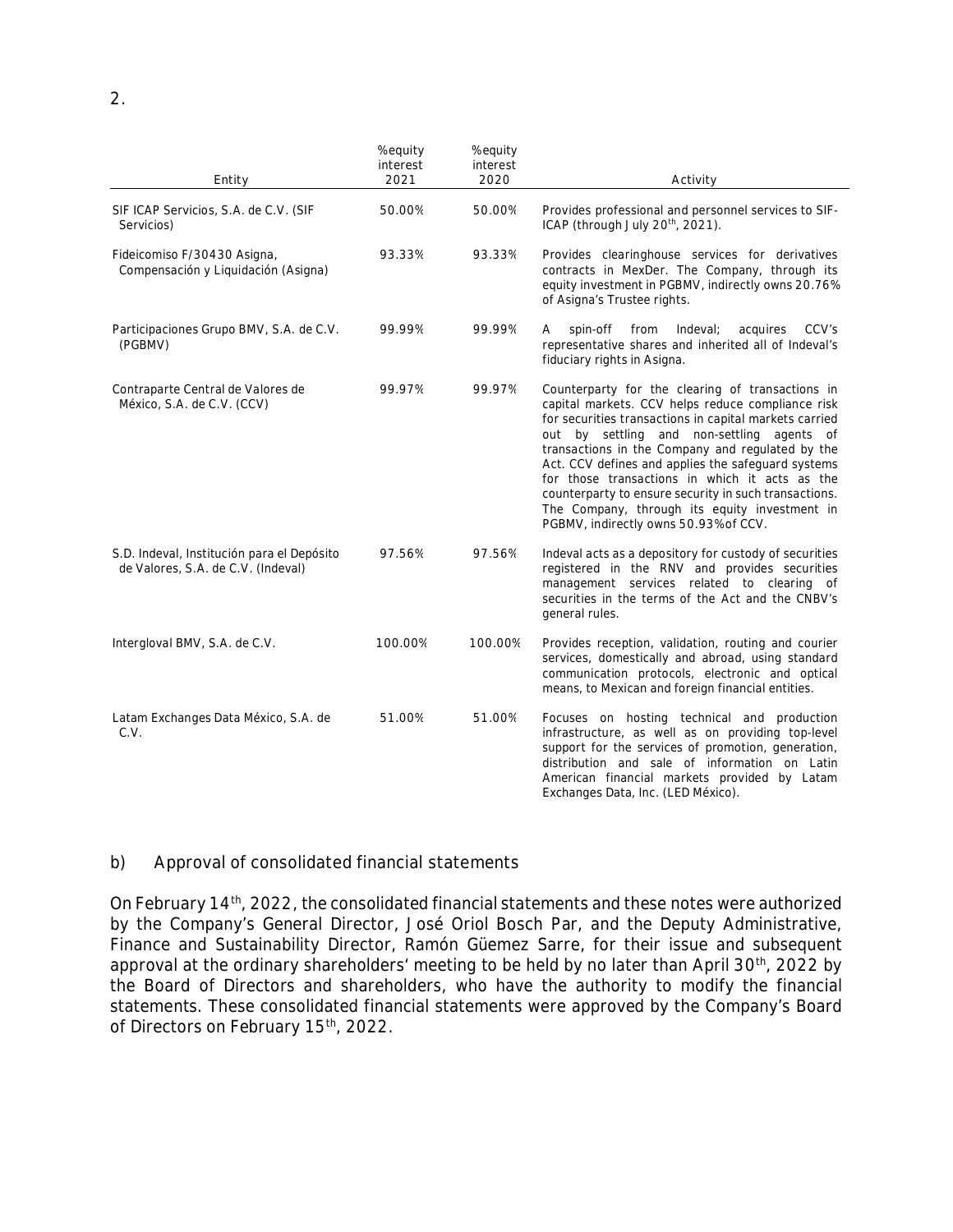# **c) Significant events in 2021 and 2020**

# *Significant events in 2021*

**i) Transfer of employees and labor obligations for past services without a settlement price**

On April 23rd, 2021, the Mexican Congress passed a decree that amends, adds and repeals several labor outsourcing provisions related to labor, social security and tax matters. The new provisions came into force on the day following their publication, except for the tax provisions, which became effective on August  $1<sup>st</sup>$ , 2021. The reform prohibits the insourcing or outsourcing of personnel, except for the so-called provision of specialized services or the execution of specialized work, as well as supplementary or shared services between entities belonging to the same business group, provided that such services or works are not essential for the fulfillment of the entity's corporate purpose or primary economic activity.

The reform imposes the obligation on individuals or legal entities providing specialized services to register with the Ministry of Labor and Social Welfare, as well as to report their service agreements to the social security authorities, with information regarding the purpose thereof and the personnel involved in providing the specialized services. It also establishes labor and tax penalties against entities that use or benefit from outsourcing of personnel in violation of the law, or that provide specialized services without the respective registration, with tax implications in terms of deductibility and transfer of certain taxes.

In accordance with the transitory regime established in the labor outsourcing reform, the Group had a period of 90 days to transfer all operating personnel and obtain the related social security benefits. Such personnel were transferred in the months of August and September.

The reform also establishes a cap on employee profit sharing equal to 90 days of the employee's salary or the average of the last three years, whichever represents the workers' highest benefit.

**ii) Dividends declared and paid in 2021**

At an ordinary shareholders' meeting held on April 29<sup>th</sup>, 2021, the Company's shareholders declared a cash dividend of MXN 1,195,609, equal to \$ 2.02 pesos per share for all current outstanding shares, to be paid from the Net Taxed Profits Account (CUFIN, by its acronym in Spanish). Such dividend was paid out on May 14<sup>th</sup>, 2021.

On this same date, the shareholders agreed to increase the maximum amount that can be used to purchase treasury shares to up to MXN 900,000, which will remain unchanged until it is subsequently revised at an ordinary shareholders' meeting and all requirements under Article 56 of the Act are met.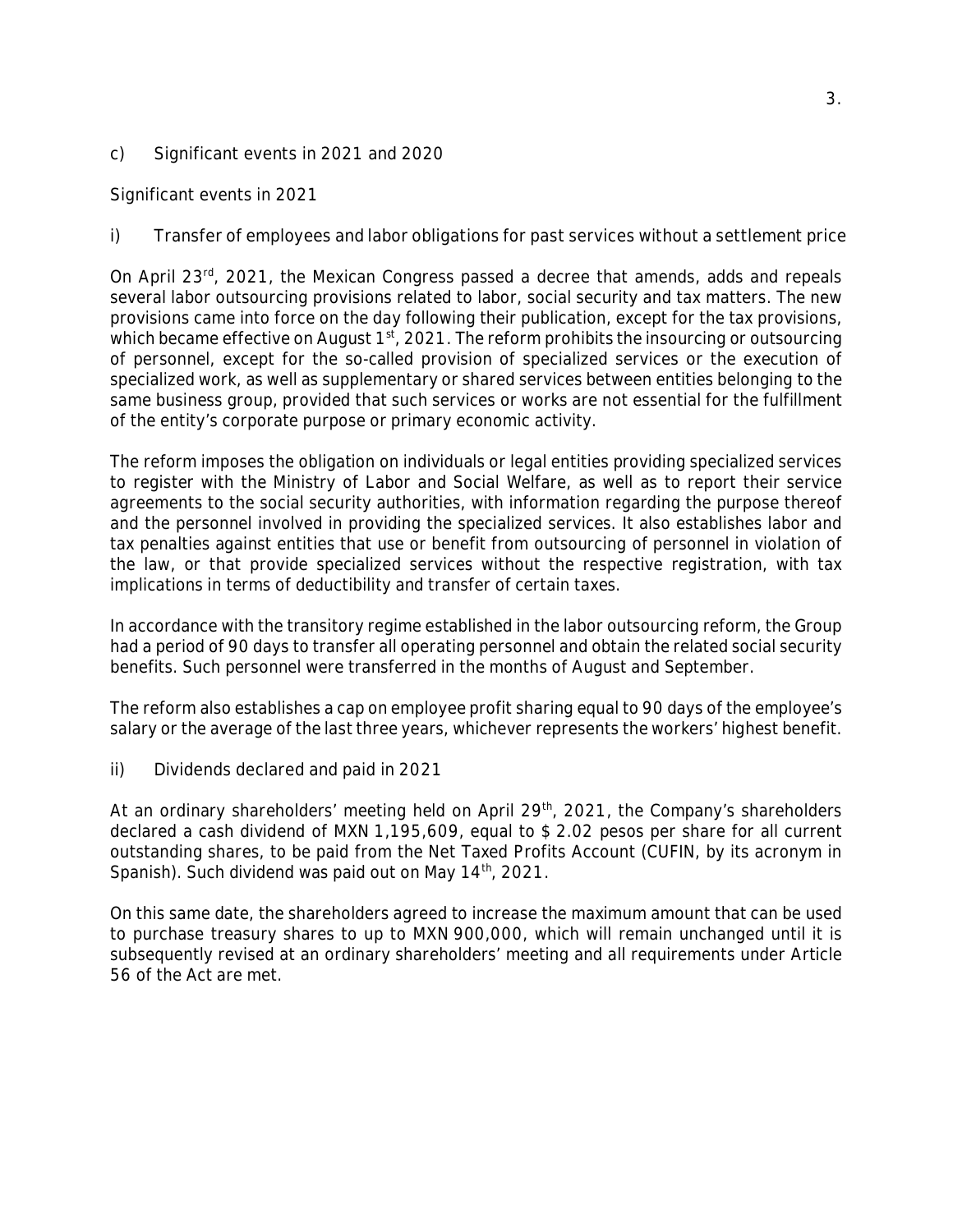**iii) Other non-operating income from Indeval**

For the year ended December  $31^{st}$ , 2021, the Company recognized MXN 50,263 as part of other non-operating income in the consolidated statement of profit or loss related to the clearing and adjusting of balances of the Deutsche Bank account. Deutsche Bank supported Indeval's international transactions through 2018. Due a regulatory change, Indeval was designated "sponsor" of SIC-listed securities. Therefore, Indeval appointed Citi (New York) as its foreign custodian for such transactions.

After the appointment of Citi as a custodian and reaching a final settlement with Deutsche Bank, Indeval identified balances for which there were no unsettled transactions. These balances are not assets owned by Indeval, since it only acts as a custodian for such balances which are subsequently delivered to depositors. Therefore, Indeval believes that these balances must be extinguished after a five-year statute of limitations or liberative prescription has elapsed.

Indeval is in the process of reinforcing its controls for the reconciliation of funds in order to return any and all resources to the custodian when no buy/sell instruction has been identified.

**iv) Capital contribution to Latam Exchanges Data, Inc.**

On January 20<sup>th</sup>, 2021, the Company made a fourth capital contribution to Latam Exchanges Data, Inc. for USD 526 (MXN 10,590)

## *Significant events in 2020*

**i) Effects of the COVID-19 pandemic**

The General Health Council declared the COVID-19 epidemic as a public health emergency through a publication in the *Official Gazette* on March 30<sup>th</sup>, 2020. The Company informed its issuers, intermediaries, investors, customers, suppliers and the general public that it has operation continuity plans in place for a variety of scenarios, including epidemics; these plans establish strategies, procedures and actions to ensure optimal service delivery from each of the subsidiaries, and include health and safety measures for employees.

The Company has continued and will continue to provide its services as usual through the implementation of several protocols in response to these circumstances. The Company has maintained close communication with financial authorities in order to adopt additional measures (if any) for the same purpose; these measures are being developed as more information becomes publicly available. The Company monitors official notices related to prevailing health risks and acts accordingly.

The Company did not report a significant impact on its accounts receivable as a result of the health emergency caused by the COVID-19 pandemic.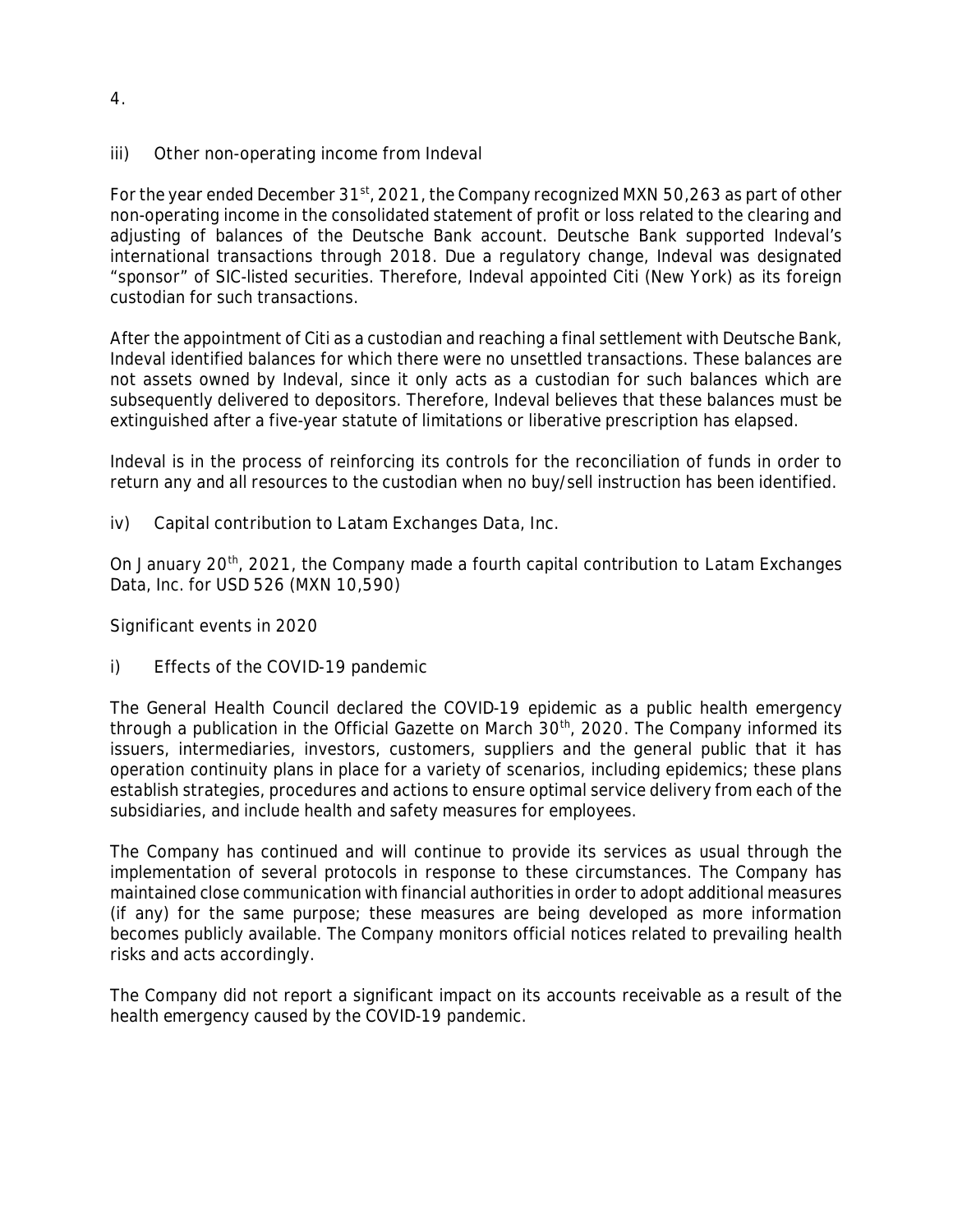**ii) Dividends declared and paid in 2020**

At an ordinary shareholders' meeting held on April 24<sup>th</sup>, 2020, the Company's shareholders declared a cash dividend of MXN 1,073,310, equal to \$ 1.81 pesos per share for all current outstanding shares, to be paid from the CUFIN account. Such dividend was paid out on May 15<sup>th</sup>, 2020.

On this same date, the shareholders agreed to increase the maximum amount that can be used to purchase treasury shares to up to MXN 600,000, which will remain unchanged until it is subsequently revised at an ordinary shareholders' meeting and all requirements under Article 56 of the Act are met.

**iii) Derivasist-Participaciones merger**

At an extraordinary shareholders' meeting held on July 31<sup>st</sup>, 2020, the shareholders agreed to merge Derivasist into Participaciones Grupo BMV, S.A. de C.V., using as a basis for the merger the pro forma statement of financial position as of June 30<sup>th</sup>, 2020. Accordingly, this merger took effect for tax purposes on July 1<sup>st</sup>, 2020.

**iv) Capital contribution to Latam Exchanges Data, Inc.**

On May  $28<sup>th</sup>$ , 2020, the Company made a third capital contribution to Latam Exchanges Data, Inc. for USD 279 (MXN 6,691)

- **2. Summary of Significant Accounting Policies**
- **a) Compliance with International Financial Reporting Standards**

The consolidated financial statements as of December 31<sup>st</sup>, 2021 and 2020 have been prepared in accordance with International Financial Reporting Standards (IFRS), as issued by the International Accounting Standards Board (IASB).

**b) Basis of presentation**

The consolidated financial statements as of December 31<sup>st</sup>, 2021 and 2020 have been prepared on a historical cost basis, except for financial assets at fair value and defined benefit obligations at fair value, as explained further below.

The Company classifies its expenses by function in the consolidated statement of profit or loss.

The Company prepares its consolidated statement of cash flows using the indirect method.

**i. Historical cost**

Historical cost is generally equal to the fair value of the consideration paid for goods and services at the date of the transaction.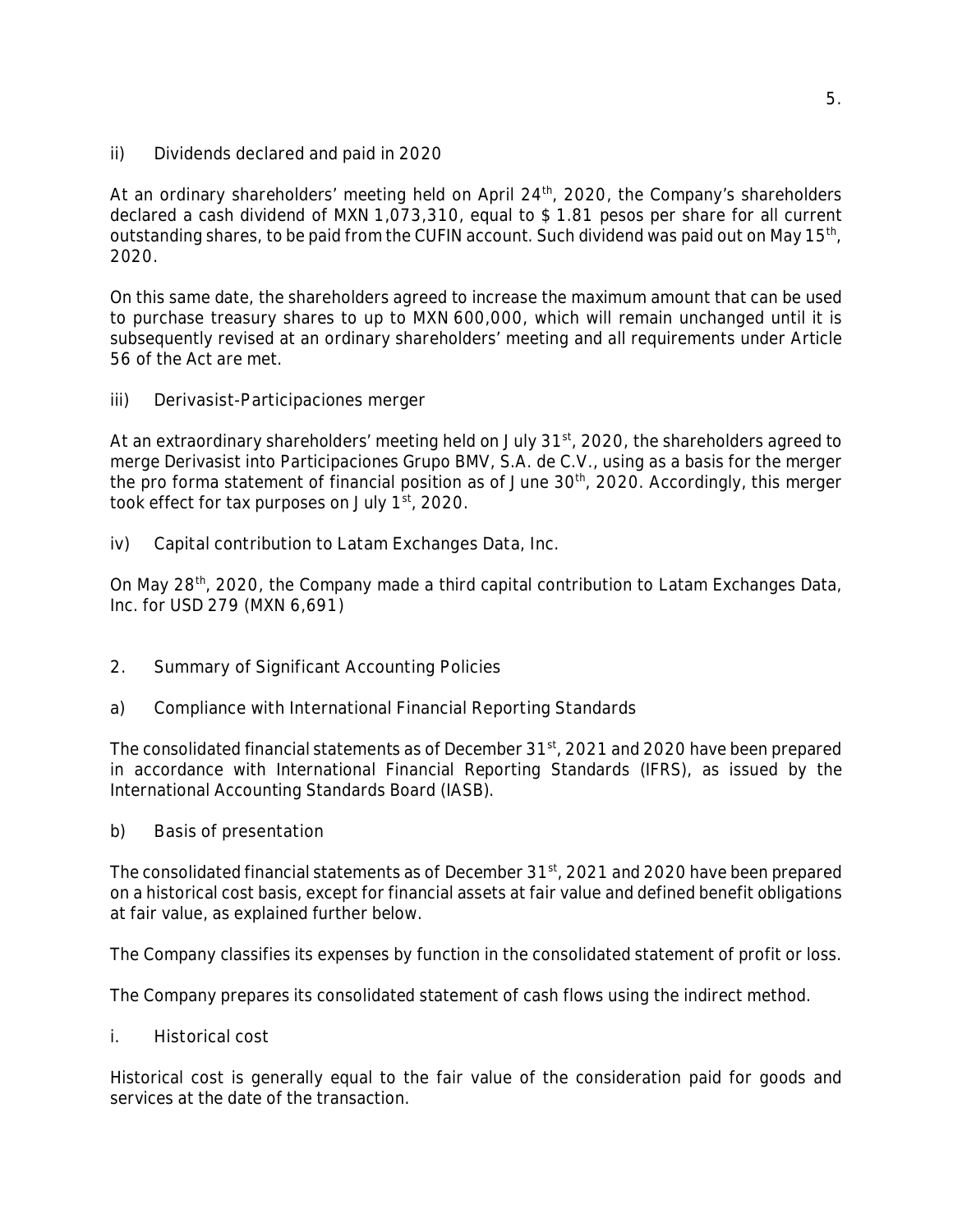## **ii. Fair value**

Fair value is the price to sell an asset or transfer a liability in an orderly transaction between market participants at the measurement date, regardless of whether that price is directly observable or estimated using another valuation technique. In estimating the fair value of an asset or liability, the Company takes into account the characteristics of the asset or liability that market participants would take into account when pricing the asset or liability at the measurement date. Fair value for measurement and/or disclosure purposes in these consolidated financial statements is determined on such a basis, except for leasing transactions that are within the scope of IFRS 16 *Leases*, and measurements that have some similarities to fair value but are not fair value, such as net realizable value in IAS 2 *Inventories* or value in use in IAS 36 *Impairment of Assets*.

All assets and liabilities for which fair value is measured or disclosed in the financial statements are categorized within the fair value hierarchy, described as follows, based on the lowest level input that is significant to the fair value measurement as a whole:

- Level 1 Quoted (unadjusted) market prices in active markets for identical assets or liabilities that the Company can access at the measurement date;
- Level 2 Inputs other than quoted prices included within Level 1 that are observable for the asset or liability, either directly or indirectly;
- Level 3 Unobservable inputs for the asset or liability.

As of December 31<sup>st</sup>, 2021 and 2020, the fair values of the Company's financial assets and liabilities do not differ significantly from their carrying amounts, except for its equity instruments designated at fair value through other comprehensive income (OCI).

**c) Functional and presentation currency**

The accompanying consolidated financial statements are presented in Mexican pesos, which is the Company's functional currency. Except where otherwise indicated, the amounts shown in the accompanying financial statements and these notes are in thousands of Mexican pesos.

**d) Basis of consolidation of financial statements**

The consolidated financial statements comprise the financial statements of the Company and those of its subsidiaries. Control is obtained when the Company has:

- Power over the investee
- Exposure, or rights, to variable returns from its involvement with the investee
- The ability to use its power over the investee to affect its returns

The Company reassesses whether or not it controls an investee if facts and circumstances indicate that there are changes to one or more of the three elements of control.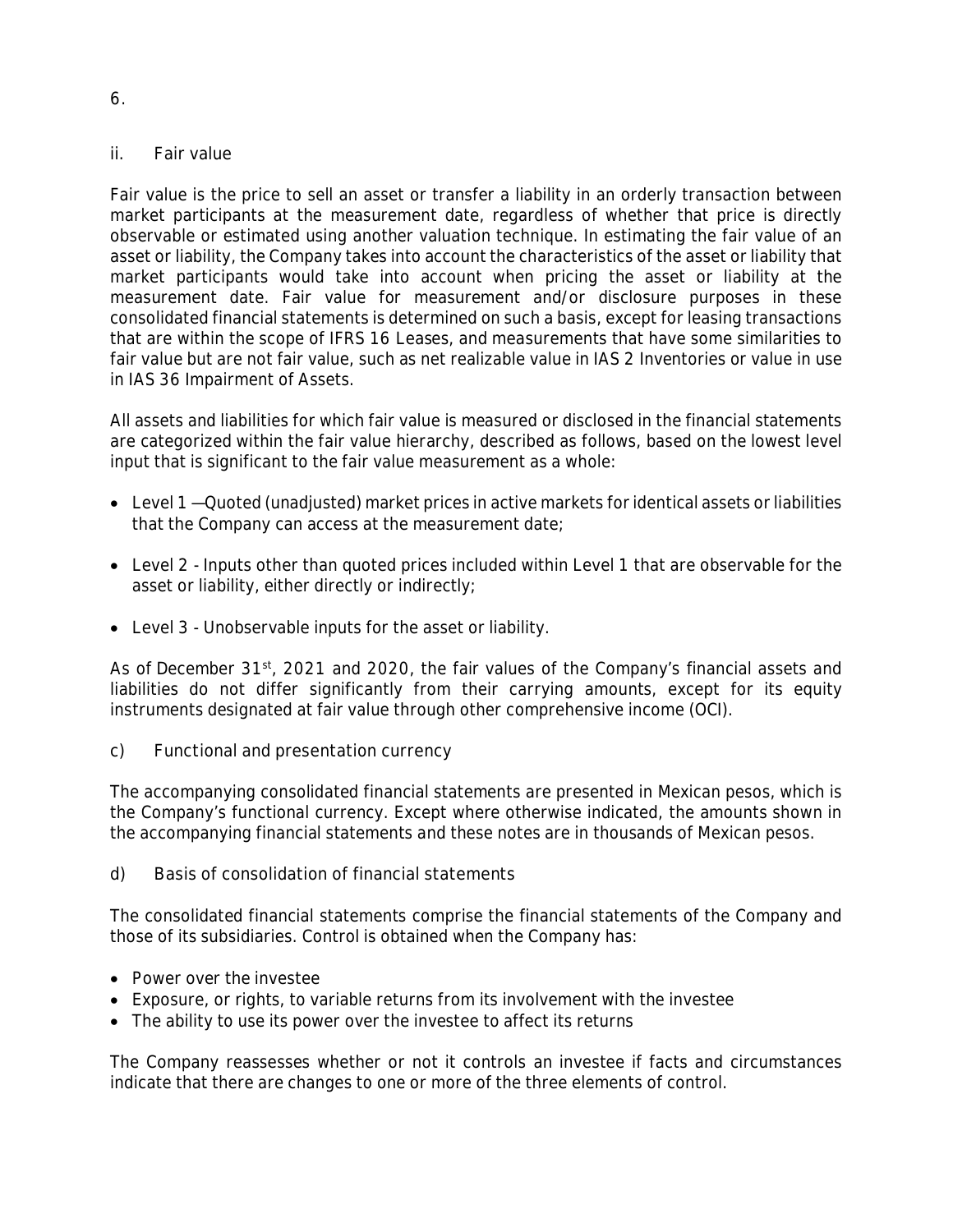When the Company has less than a majority of the voting, or similar, rights of an investee, it has power over the investee when the voting rights grant it the practical ability to direct the investee's activities unilaterally. When the Company has less than a majority of the voting or similar rights of an investee, the Company considers all relevant facts and circumstances in assessing whether it has power over an investee, including:

- The size of the investor's holding of voting rights relative to the size and dispersion of holdings of the other vote holders;
- Potential voting rights held by the investor, other vote holders or other parties;
- Rights arising from other contractual arrangements; and
- Any additional facts and circumstances that indicate the Company has, or does not have, the current ability to direct the relevant activities at the time that decisions need to be made, including voting patterns at previous shareholders' meetings.

Consolidation of a subsidiary begins when the Company obtains control over the subsidiary and ceases when the Company loses control of the subsidiary. Income and expenses of a subsidiary acquired or disposed of during the year are included in the consolidated financial statements from the date the Company gains control until the date the Company ceases to control the subsidiary.

Profit or loss and each component of other comprehensive income (OCI) are attributed to the equity holders of the parent of the Company and to the non-controlling interests, even if this results in the non-controlling interests having a deficit balance.

When necessary, adjustments are made to the financial statements of subsidiaries to bring their accounting policies into line with the Company's accounting policies.

All intercompany balances and transactions (assets, liabilities, equity, revenue, expenses and cash flows) have been eliminated on consolidation.

## *- Changes in ownership interests of existing subsidiaries*

Changes in the Company's ownership interests in subsidiaries that do not result in the Company losing control over the subsidiaries are accounted for as equity transactions. When the proportion of the equity held by non-controlling interests changes, the Company shall adjust the carrying amounts of the controlling and non-controlling interests to reflect the changes in their relative interests in the subsidiary. The Company shall recognize directly in equity any difference between the amount by which the non-controlling interests are adjusted and the fair value of the consideration paid or received, and attribute it to the owners of the parent.

When the Company loses control over a subsidiary, the gain or loss on the disposal of the shares shall be calculated as the difference between (i) the fair value of the consideration received, and (ii) the carrying amount of the assets and liabilities of the subsidiary prior to the loss of control and any non-controlling interests.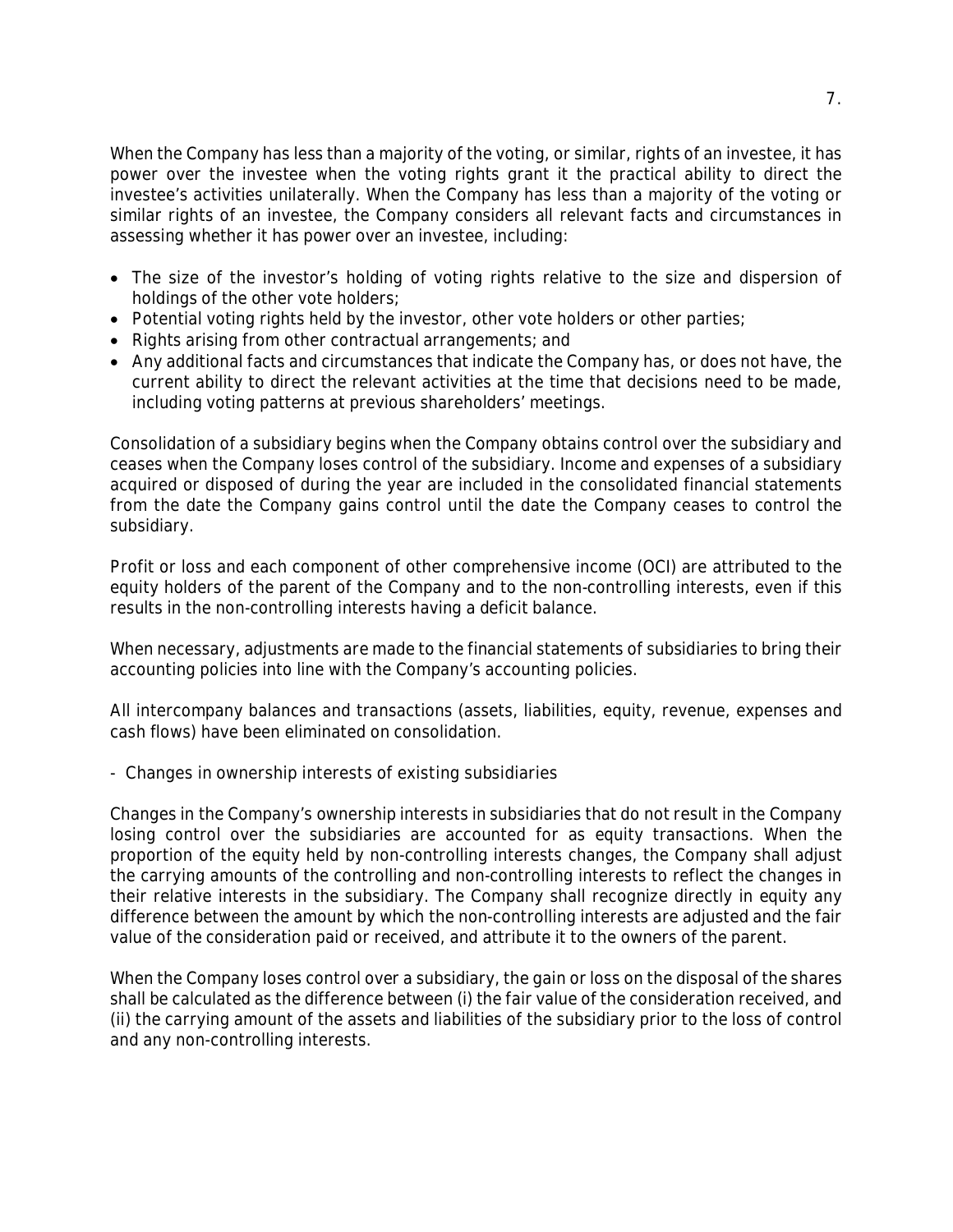Amounts corresponding to the equity investment in the subsidiary that were previously recognized in other comprehensive income shall be recognized based on the accounting treatment applicable to the disposal of the related assets and liabilities (that is, they shall be reclassified to profit or loss or recognized directly in other components of equity, as permitted under the applicable IFRS).

*Associates -* An associate is an entity over which the Company has significant influence. Significant influence is the power to participate in the financial and operating policy decisions of the investee but is not control over those policies. An investment in an associate or joint venture is accounted for using the equity method from the date on which it becomes an associate or joint venture.

**e) Significant accounting judgments, estimates and assumptions**

In the process of applying the Company's accounting policies, management is required to make judgments, estimates and assumptions about the carrying amount of assets and liabilities that are not easily observable from other sources. The estimates and associated assumptions are based on historical experience and other factors that are considered relevant. Actual results could differ from these estimates.

Estimates and underlying assumptions are reviewed on an ongoing basis. Revisions to accounting estimates are recognized in the period in which the estimate is revised if the revision affects only that period or in the period of the revision and future periods if the revision affects both current and future periods.

*- Fair value measurement of financial instruments*

Fair value is determined primarily on the basis of prices quoted in an active market.

For financial instruments not held for trading, fair value is determined by applying model-based techniques supported by sufficient observable market inputs. The Company determines its price curve projections based on quoted market prices. Company management considers that the valuation techniques and assumptions used are appropriate to determine the fair value of its financial instruments.

- *Impairment of financial assets*
- **i) Allowance for doubtful accounts**

For trade receivables and contract assets, the Company applies a simplified approach in calculating expected credit losses (ECL). Therefore, the Company does not track changes in credit risk, but instead recognizes a loss allowance based on lifetime ECLs at each reporting date. The Company has established a provision matrix that is based on its historical credit loss experience, adjusted for forward-looking factors specific to the debtors and the economic environment.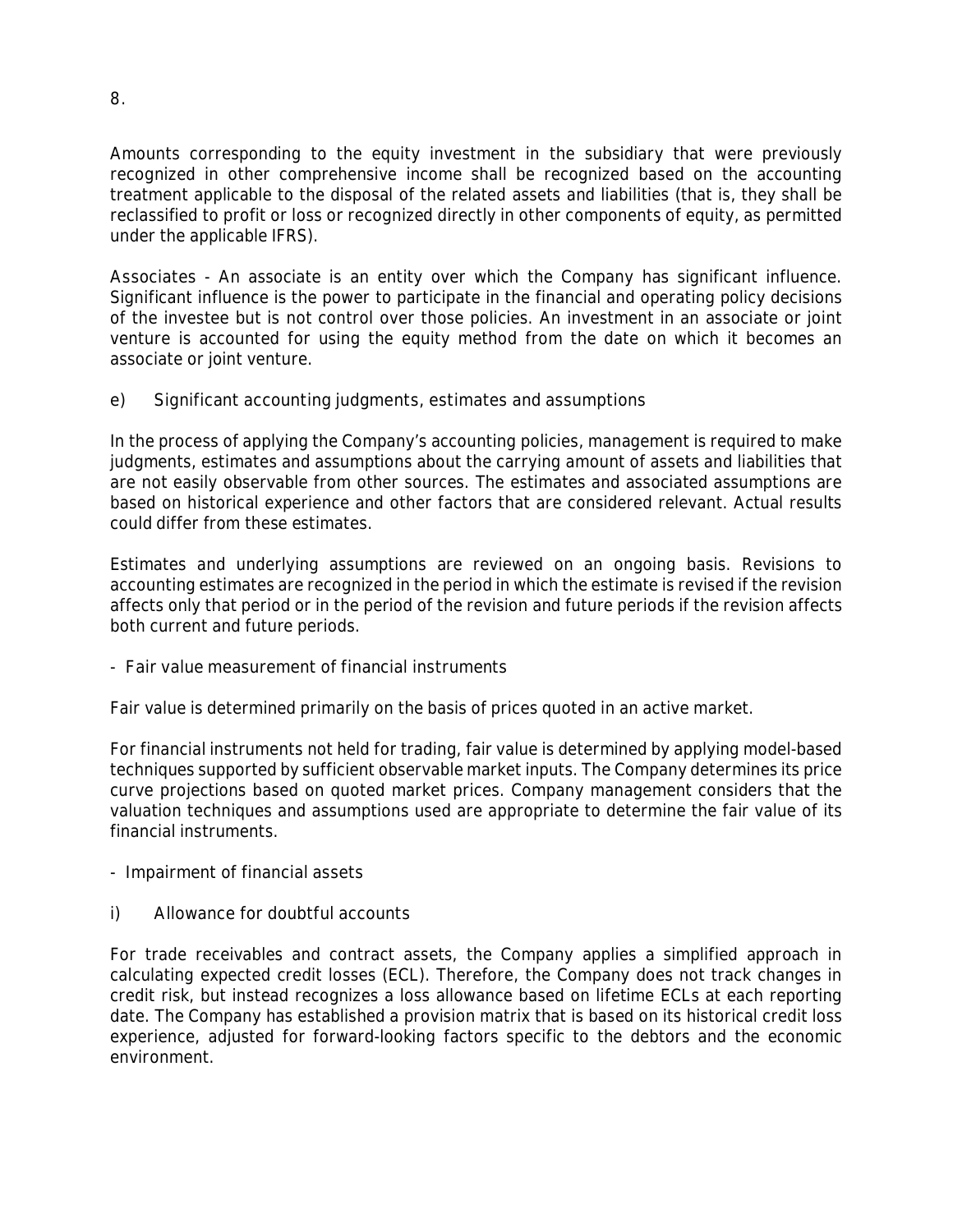Trade receivables that are specifically identified as potentially uncollectible are charged to the allowance account. Subsequent recovery of previously recognized impairment losses are reversed by adjusting the allowance account. The amount of the reversal is recognized in profit or loss.

The average credit term extended by the Company to its customers is 30 days. The Company creates an allowance for doubtful accounts on the balance of accounts receivable that are more than 90 days old, while also taking into consideration its past collection experience and its current financial situation.

IFRS 9 *Financial Instruments* introduces a new impairment model based on expected credit losses and replaces the incurred-loss approach established in IAS 39.

The new approach is structured in three stages from initial recognition of the financial instrument, which are based on the risk grade of the credit and credit exposures where there has been a significant increase in credit risk since initial recognition. IFRS 9 provides for a "simplified" approach, which does not require financial instruments to be classified into one of the three stages and allows entities to recognize expected credit losses over the lifetime of the trade receivable. The simplified impairment model is applicable to the Company's trade receivables.

**ii) Impairment of equity instruments designated at fair value through OCI**

Equity instruments designated at fair value through OCI are not reviewed for impairment.

*- Impairment of non-financial assets*

The carrying amount of the Company's non-financial assets, other than deferred tax assets (please refer to the section on impairment of deferred taxes), is reviewed at each reporting date to determine whether there is any indication of impairment. If any such indication exists, the asset's recoverable amount is estimated. For goodwill and intangible assets with indefinite useful lives or that are not yet available for use, recoverable amount is estimated annually on the same dates.

For purposes of goodwill impairment testing, goodwill that is acquired through a business acquisition is distributed among the group of cash generating units that are expected to benefit from the synergies of the combination. This distribution is subject to an operating segment cap test and reflects the lowest level at which goodwill is monitored for internal reporting purposes.

If there are indicators that a corporate asset may be impaired, the Company determines the recoverable amount of the cash-generating unit to which the asset belongs.

An impairment loss is recognized if the carrying amount of an asset or its cash-generating unit exceeds its estimated recoverable amount. Impairment losses are recognized in profit or loss.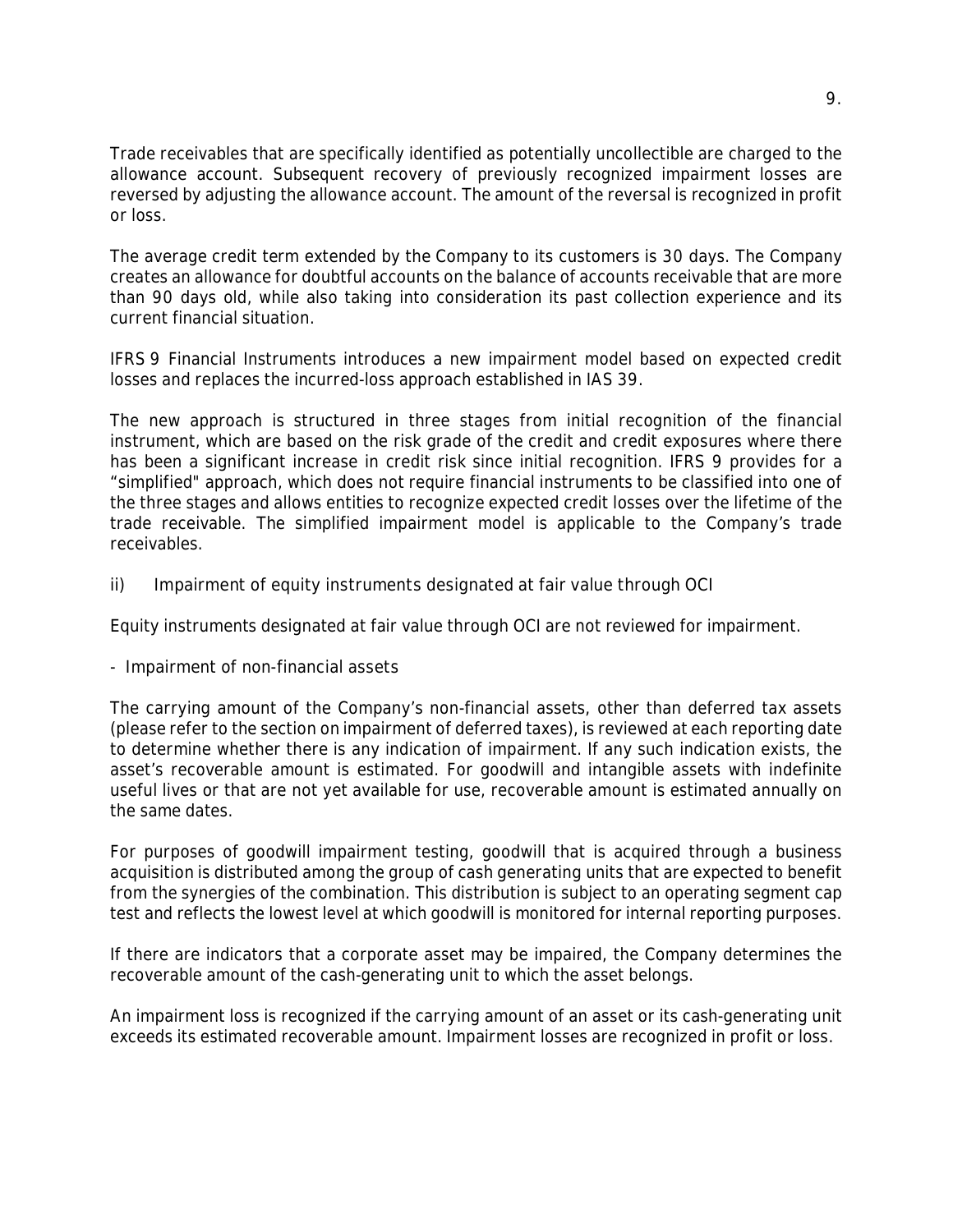Impairment losses recognized in respect of cash generating units are allocated first to reduce the carrying amount of any goodwill allocated to the units and then to reduce the carrying amount of the other assets in the unit (group of units) on a pro rata basis.

An impairment loss in respect of goodwill is not reversed. For other assets, an assessment is made at each reporting date to determine whether there is an indication that previously recognized impairment losses no longer exist or have decreased. A previously recognized impairment loss is reversed only if there has been a change in the assumptions used to determine the asset's recoverable amount since the last impairment loss was recognized. The reversal is limited so that the carrying amount of the asset does not exceed its recoverable amount, nor exceed the carrying amount that would have been determined, net of depreciation or amortization, had no impairment loss been recognized for the asset in prior years.

# *- Defined benefits*

The net cost of the defined benefit plans and the present value of these labor obligations are determined using actuarial valuations. An actuarial valuation involves making various assumptions. These include the determination of the discount rate, future salary increases, and mortality, disability, employee turnover rates, as well as certain financial and demographic assumptions. Due to the complexities involved in the valuation, the underlying assumptions and the long-term nature of the valuation, a defined benefit obligation is highly sensitive to changes in these assumptions. All assumptions are reviewed at each reporting date.

## *- Deferred taxes*

The carrying amount of deferred tax assets is reviewed at each reporting date and reduced to the extent that it is no longer probable that sufficient taxable profit will be available to allow all or part of the deferred tax asset to be utilized. This reduction is reversed when the likelihood of generating future taxable earnings increases.

# *- Lawsuits and litigation*

The Company and its subsidiary Indeval are party to several lawsuits and labor claims arising from its normal course of business. Company management does not expect the outcome of these lawsuits to have a material effect on the Company's financial position or its future operating results.

## *- Leases*

# *Determining the lease term of contracts with renewal and termination options - Company as lessee*

The Company determines the lease term as the non-cancellable term of the lease.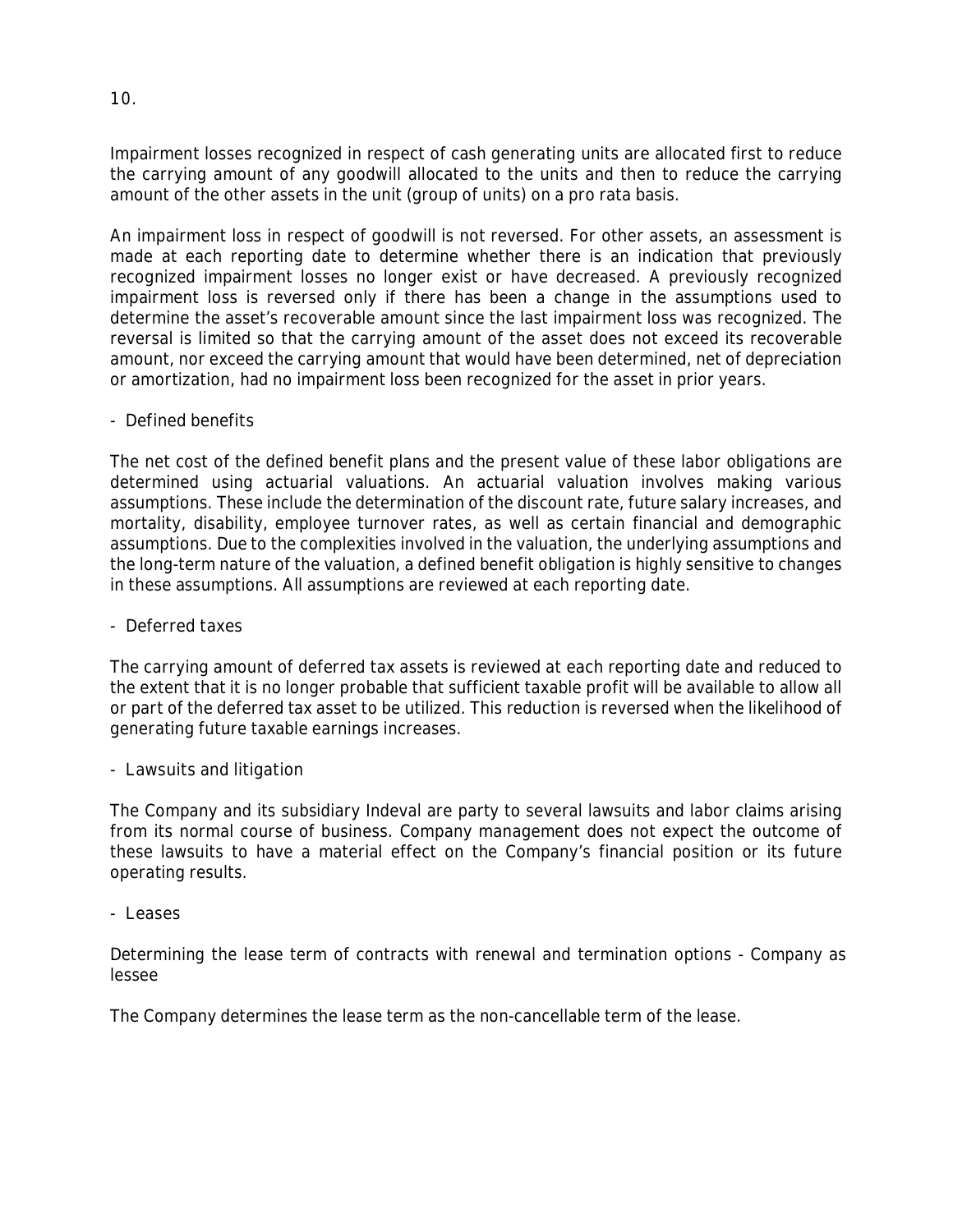The Company applies judgment in evaluating whether it is reasonably certain whether or not to exercise the option to renew or terminate the lease. That is, it considers all relevant factors that create an economic incentive for it to exercise either the renewal or termination. After the commencement date, the Company reassesses the lease term if there is a significant event or change in circumstances that is within its control and affects its ability to exercise or not to exercise the option to renew or to terminate.

The Company included the renewal period as part of the lease term for leases of computer and server equipment with shorter non-cancelable periods (i.e., three to five years). For leases with longer non-cancellable periods, the renewal periods are not included as part of the lease term since the Company is not reasonably certain that the lease will be renewed.

# *Lease classification - Company as a lessor*

The Company classifies its leases based on an assessment of their contractual terms and conditions, including: i) whether the lease term is not for the major part of the economic life of the underlying asset; ii) whether the present value of the lease payments does not represent substantially all of the fair value of the underlying asset; and iii) whether the lease does not transfer substantially all of the risks and rewards incidental to ownership of the underlying asset. Leases that meet these conditions are classified as operating leases.

# *Leases - Estimating the incremental borrowing rate*

In calculating the present value of lease payments, the Company uses its incremental borrowing rate at the lease commencement date because the interest rate implicit in the lease is not readily determinable. The incremental borrowing rate is the rate of interest that the Company would have to pay to borrow over a similar term, and with a similar security, the funds necessary to obtain an asset of a similar value to the right-of-use asset in a similar economic environment. The IBR therefore reflects what the Company 'would have to pay', which requires estimation when no observable rates are available (such as for subsidiaries that do not enter into financing transactions) or when they need to be adjusted to reflect the terms and conditions of the lease (for example, when leases are not in the subsidiary's functional currency). The Company estimates the IBR using observable inputs (such as market interest rates) when available and is required to make certain entity-specific estimates (such as the subsidiary's stand-alone credit rating). As of December 31<sup>st</sup>, 2021 and 2020, the incremental borrowing rate used by the Company was 2.51%.

# **f) Cash and cash equivalents**

Cash and cash equivalents principally consist of petty cash and highly liquid investments with maturities of no more than one year, including short-term repo transactions, which are not exposed to a significant risk of change in their value, and are used mainly to fund the Company's short-term obligations.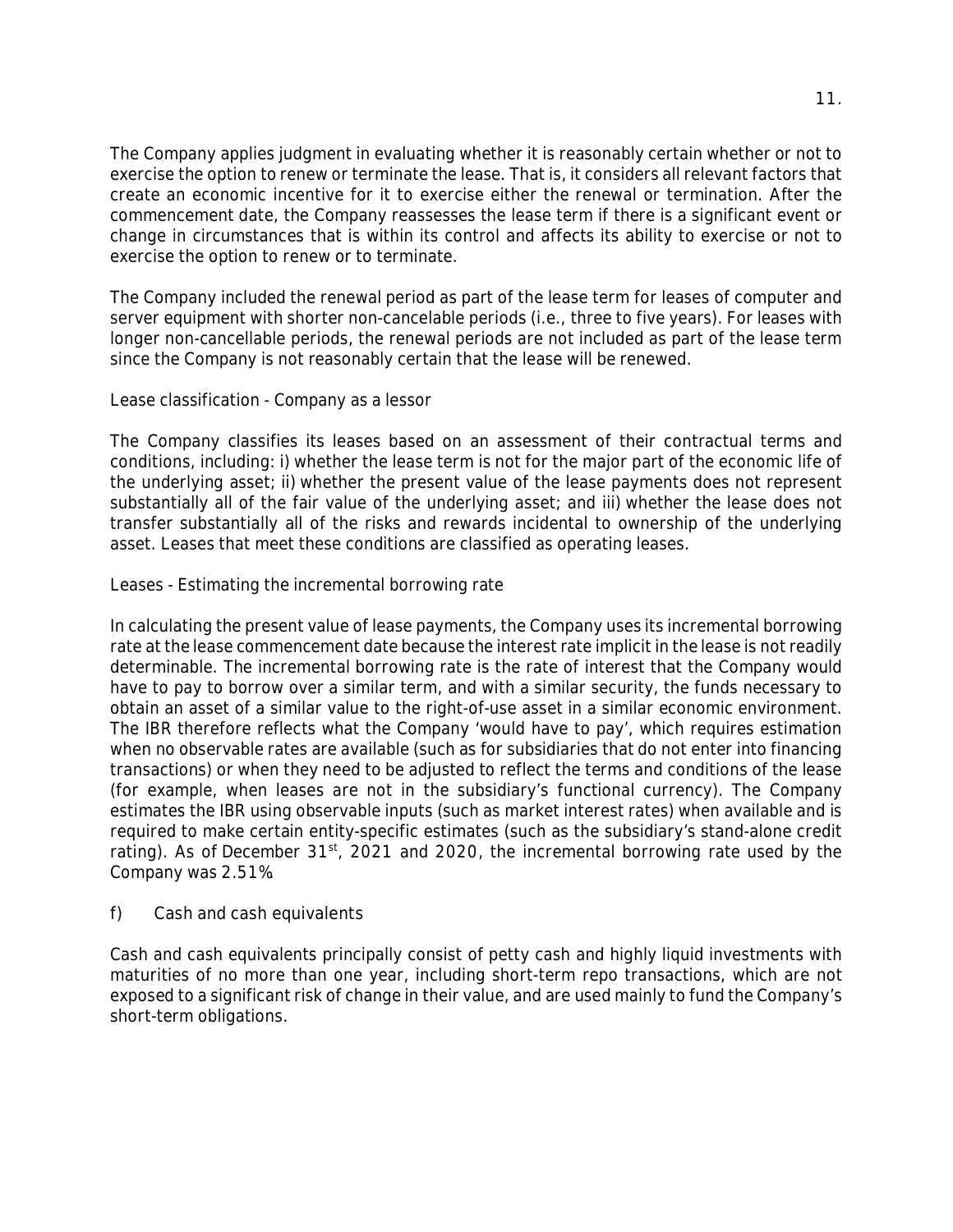# **g) Accounts receivable**

Trade receivables are financial assets with fixed or determinable payments and are initially measured at their fair value plus costs directly attributable to the transaction. Subsequent to initial recognition, trade receivables are measured at amortized cost less any allowance for expected losses. Receivables include trade receivables and other accounts receivable. Balances payable to customers are presented as a part of Suppliers and other accounts payable.

# **h) Goodwill**

Goodwill arising from business combinations is recognized at the cost determined on the acquisition date of the business, net of any accumulated impairment losses.

Goodwill represents the difference between the acquisition cost and the fair value of the net assets acquired at the purchase date. Goodwill is considered to have an indefinite life and is therefore not amortized, but instead is subject to impairment testing at the end of the reporting period, or whenever there are indicators of impairment.

Impairment losses are recognized when the carrying amount of goodwill exceeds its recoverable amount (the greater of the asset's net selling price and its value in use). For the years ended December  $31^{st}$ , 2021 and 2020, the Company recognized no loss from impairment in the value of goodwill.

- **i) Property, furniture and equipment**
- *Recognition and measurement*

Property, furniture and equipment is initially measured at cost, net of accumulated depreciation and accumulated impairment losses, if any.

Costs include all expenditures directly attributable to the acquisition of the asset. Purchased software that is integral to the functionality of the related equipment is capitalized as part of that equipment.

For property, furniture and equipment made up of components with different useful lives, the major individual components are depreciated over their individual useful lives.

Any gain or loss arising on the sale of an item of property, furniture and equipment is determined as the difference between the net disposal proceeds and the carrying amount of the asset and is recognized on a net basis in profit or loss.

## *- Subsequent costs*

The cost of replacing part of an item of property, furniture and equipment is recognized in the carrying amount of the item if it is probable that the future economic benefits embodied within the asset will flow to the Company and its cost can be measured reliably. The carrying amounts of replaced parts are derecognized. Repair and maintenance costs are expensed as incurred.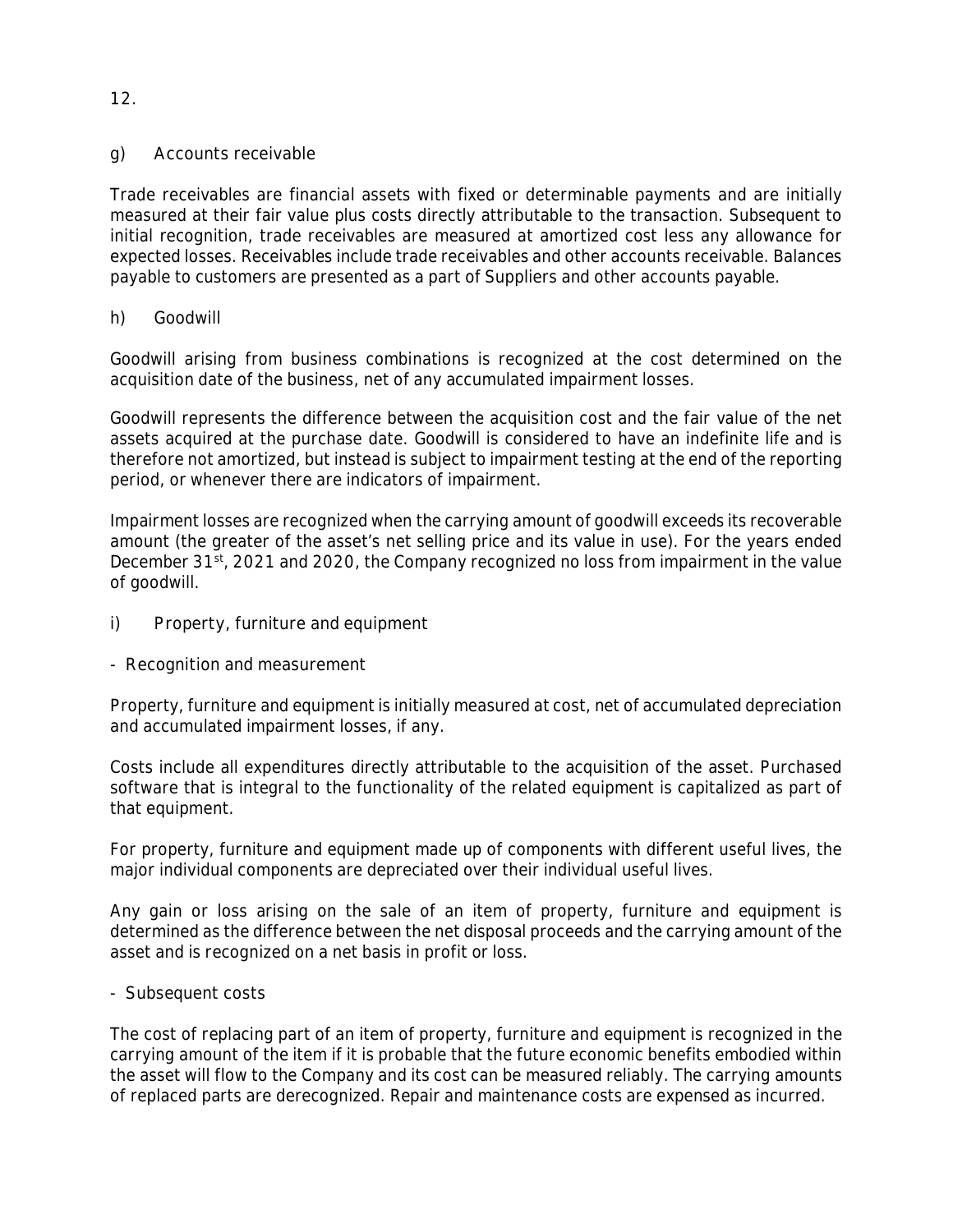## *- Depreciation*

Depreciation is calculated at the cost of the asset or the value that comes to replace it.

Depreciation of property, furniture and equipment is recognized in profit or loss on a straight-line basis (since management considers that this method best reflects the use of these assets) and over the estimated useful lives of the assets, as follows:

| Property (excluding land)      | 30 years |
|--------------------------------|----------|
| Computer equipment             | 3 years  |
| Office furniture and equipment | 10 years |
| Automotive equipment           | 4 years  |

The residual values, useful lives and methods of depreciation of furniture and equipment are reviewed at each financial year end and adjusted prospectively, if appropriate.

- **j) Financial assets and financial liabilities**
- *Recognition*

IFRS 9 has three categories in which financial assets are classified: a) amortized cost, b) fair value through other comprehensive income, and c) fair value through profit or loss. The classification of financial assets under IFRS 9 is determined by both the entity's business model for managing the financial asset and the contractual cash flow characteristics of the financial asset.

The Company's financial liabilities include trade and other payables.

**i) Financial assets carried at amortized cost**

The Company measures its financial assets at amortized cost if both of the following conditions are met:

- The financial asset is held within a business model with the objective to hold financial assets in order to collect contractual cash flows.
- The contractual terms of the financial asset give rise on specified dates to cash flows that are solely payments of principal and interest on the principal amount outstanding.

Financial assets are subsequently measured at amortized cost using the effective interest rate (EIR) method, less any expected credit loss. Gains and losses are recognized in profit or loss when the assets are derecognized, modified or impaired.

The Company's financial assets at amortized cost include highly-liquid investments, trade receivables and related party receivables included under financial assets.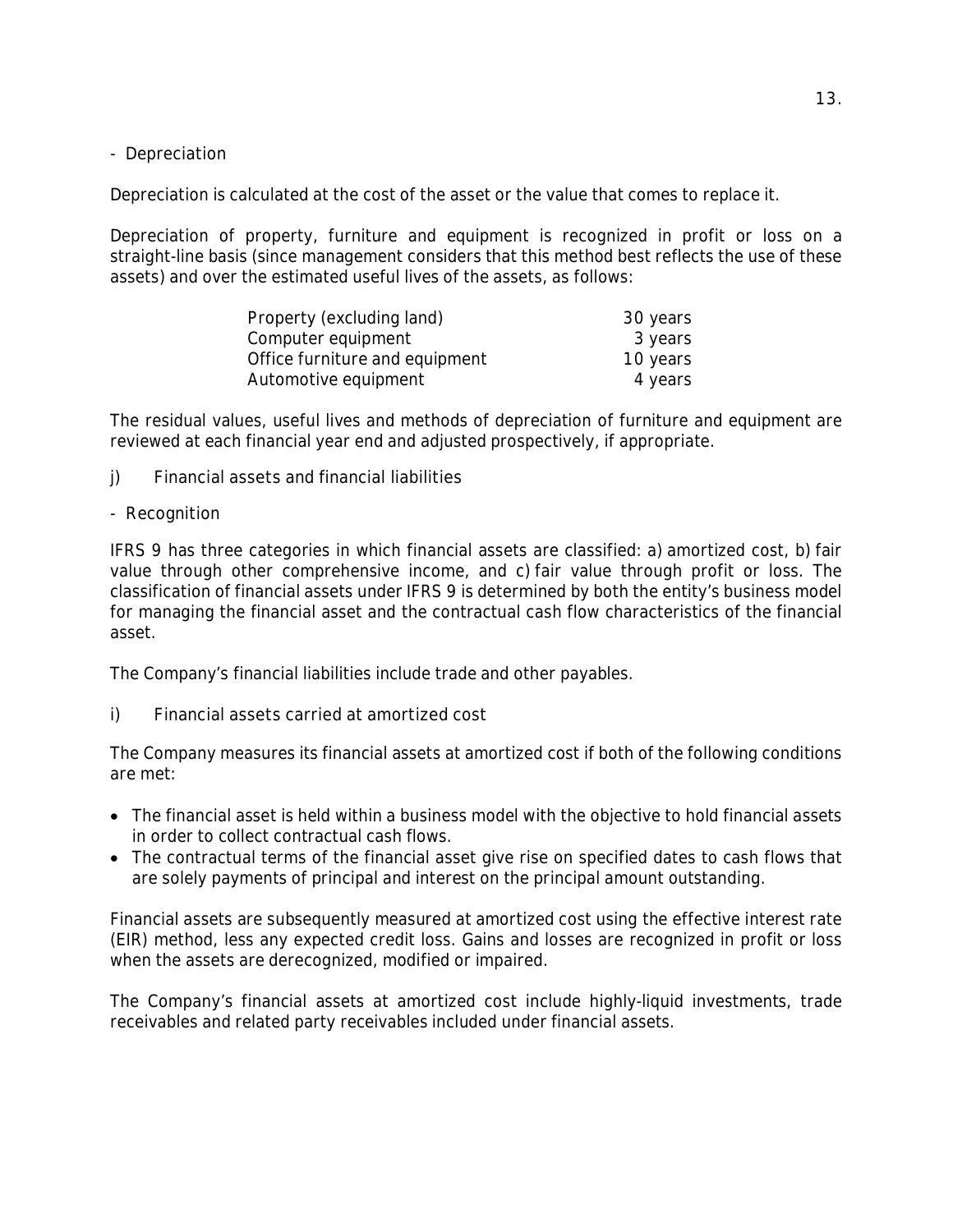**ii) Debt and equity instruments measured at fair value through other comprehensive income**

The Company measures debt instruments at fair value through OCI if both of the following conditions are met:

- The financial asset is held within a business model in which assets are managed to achieve a particular objective by both collecting contractual cash flows and selling financial assets; and
- The contractual terms of the financial asset give rise on specified dates to cash flows that are solely payments of principal and interest on the principal amount outstanding.

Equity instruments represent investments that the Company intends to maintain in the long term for strategic purposes.

**iii) Financial assets at fair value through profit or loss**

Financial assets at fair value through profit or loss include financial assets held for trading, financial assets designated upon initial recognition at fair value through profit or loss, or financial assets mandatorily required to be measured at fair value. Financial assets are classified as held for trading if they are acquired for the purpose of selling or repurchasing in the near term.

Financial assets at fair value through profit or loss are carried in the statement of financial position at fair value with net changes in fair value recognized in the statement of profit or loss.

As of December  $31^{st}$ , 2021 and 2020, the Company's financial assets measured at fair value through profit or loss include petty cash and bank deposits.

*- Derecognition of financial assets*

A financial asset (or, where applicable, a part of a financial asset or part of a group of similar financial assets) is primarily derecognized (i.e., removed from the Company's consolidated statement of financial position) when the rights to receive cash flows from the asset have expired.

**iv) Financial liabilities**

- **Initial recognition and measurement**

Financial liabilities are classified, at initial recognition, as financial liabilities at fair value through profit or loss, loans and borrowings, payables, or as derivatives designated as hedging instruments in an effective hedge, as appropriate.

All financial liabilities are recognized initially at fair value and, in the case of loans and borrowings and payables, net of directly attributable transaction costs.

The Company's financial liabilities include trade, creditors and other related party payables.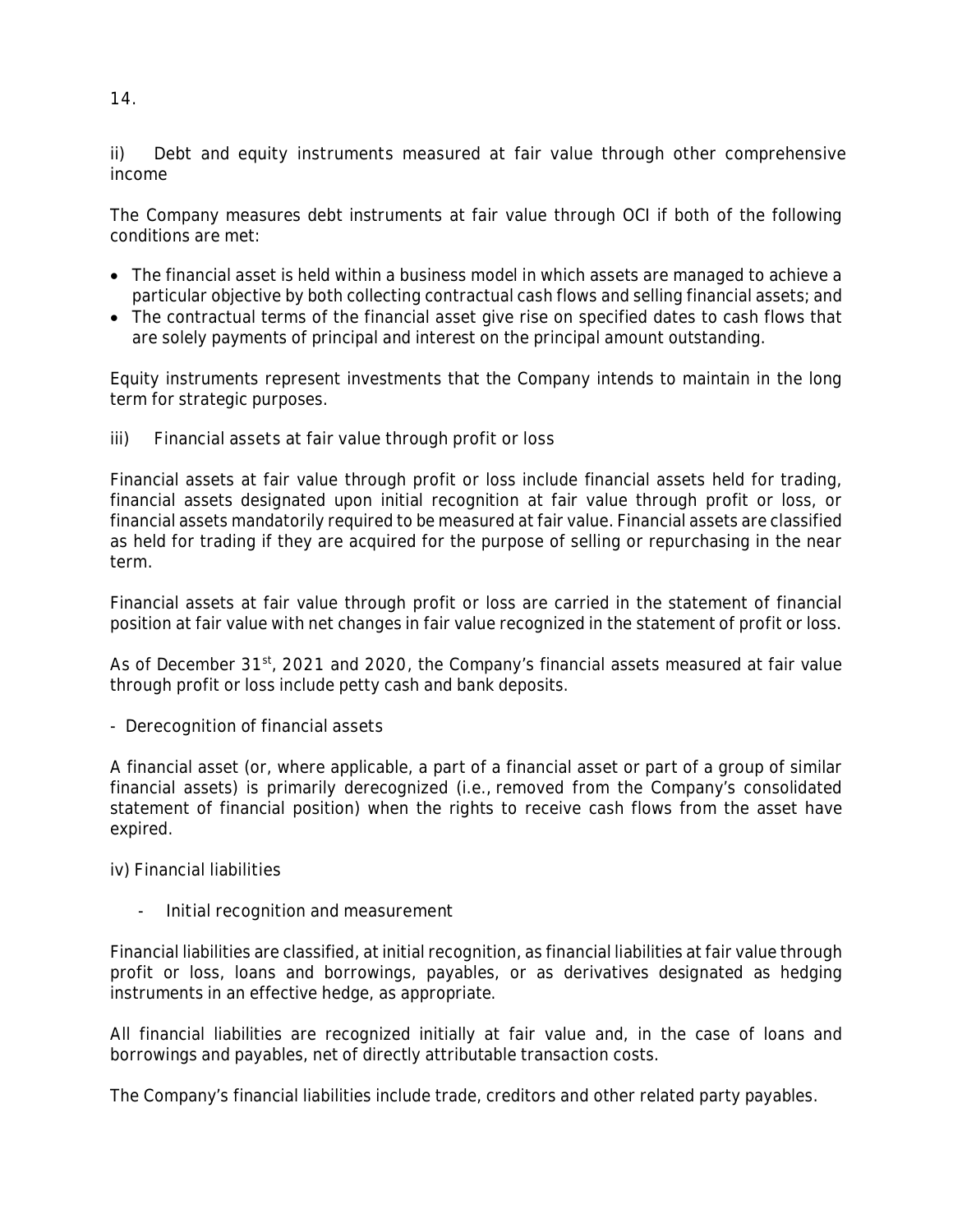- **Subsequent measurement**

The measurement of financial liabilities depends on their classification, as described below:

**Financial liabilities at fair value through profit or loss**

Financial liabilities at fair value through profit or loss include financial liabilities held for trading and financial liabilities designated upon initial recognition at fair value through profit or loss.

Financial liabilities are classified as held for trading if they are incurred for the purpose of repurchasing in the near term.

Gains or losses on liabilities held for trading are recognized in the statement of profit or loss.

Financial liabilities designated upon initial recognition at fair value through profit or loss are designated at the initial date of recognition, and only if the criteria in IFRS 9 are satisfied. The Company has not designated any financial liability at fair value through profit or loss.

The maturities of the Company's financial liabilities are short-term; therefore, their carrying amount is similar to their fair value.

- **Derecognition of financial liabilities**

The Company derecognizes financial liabilities when, and only when, the Company's obligations are discharged, cancelled or have expired. The difference between the carrying amount of the financial liability derecognized and the consideration paid and payable is recognized in profit or loss.

A financial liability is derecognized when the associated obligation is discharged or cancelled or expires.

- **Offsetting a financial asset and financial liability**

The Company offsets a financial asset and a financial liability and presents the net amount in its statement of financial position only when it:

- has an enforceable legal right to set off the recognized amounts under any circumstance; and at the same time
- intends either to settle on a net basis the financial asset and liability, or to realize the financial asset and settle the financial liability simultaneously.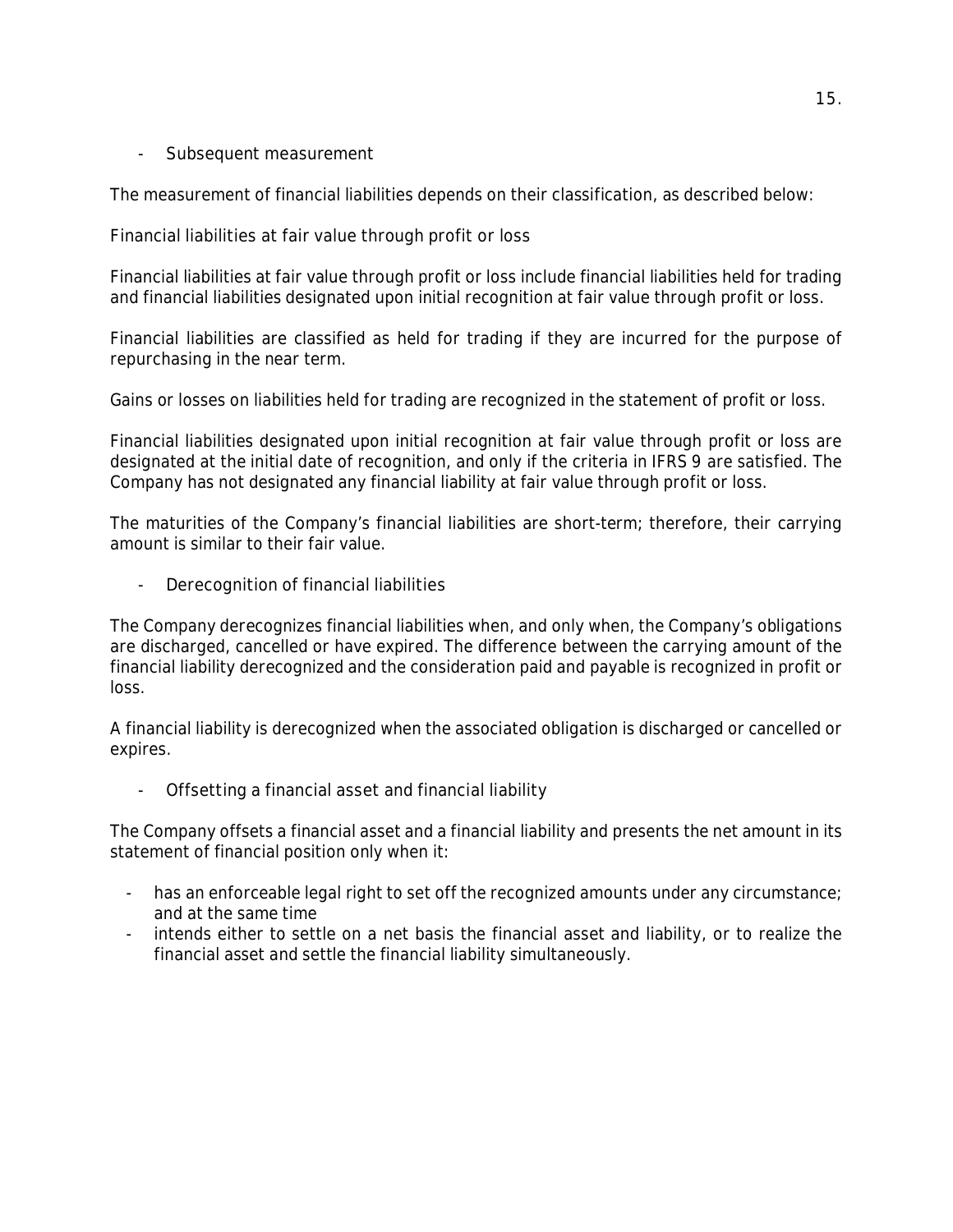# **k) Intangible assets**

## *- Intangible assets acquired separately*

Intangible assets with finite useful lives acquired separately are carried at cost less any accumulated amortization and accumulated impairment losses. Amortization is determined on a straight-line basis over the estimated useful lives of the assets. The estimated useful lives and methods of amortization are reviewed at each financial year-end and adjusted prospectively, if appropriate. Intangible assets with indefinite useful lives acquired separately are carried at cost less any accumulated impairment losses.

# *- Internally generated intangible assets - research and development expenditure*

Research and development expenditure are recognized as an expense during the period in which they are incurred.

An intangible asset arising from development (or from the development phase of an internal project) shall be recognized if, and only if, an entity can demonstrate all of the following:

- the technical feasibility of completing the intangible asset so that it will be available for use or sale;
- $\bullet$  its intention to complete the intangible asset and either use it or sell it;
- $\bullet$  its ability to use or sell the intangible asset;
- how the intangible asset will generate probable future economic benefits;
- the availability of adequate technical, financial and other resources to complete the development and to use or sell the intangible asset; and
- its ability to measure reliably the expenditure attributable to the intangible asset during its development.

The cost of an internally generated intangible asset is the sum of expenditure incurred from the date when the intangible asset first meets the recognition criteria. When an internally generated intangible asset does not meet the recognition criteria, development expenditure is recognized as an expense during the period.

After initial recognition, internally generated intangible assets are carried at cost less any accumulated amortization and any accumulated impairment losses, determined on the same basis as assets that are acquired on a stand-alone basis. The amortization periods for internally generated intangible assets have been determined to be 3 to 7 years based on the assessments performed by the relevant area.

## *- Derecognition of intangible assets*

Intangible assets are derecognized upon disposal or when no future economic benefits are expected from their use or disposal. The gain or loss arising from the derecognition of an intangible asset is determined as the difference between the net disposal proceeds, if any, and the carrying amount of the asset. This gain or loss is recognized in profit or loss when the asset is derecognized.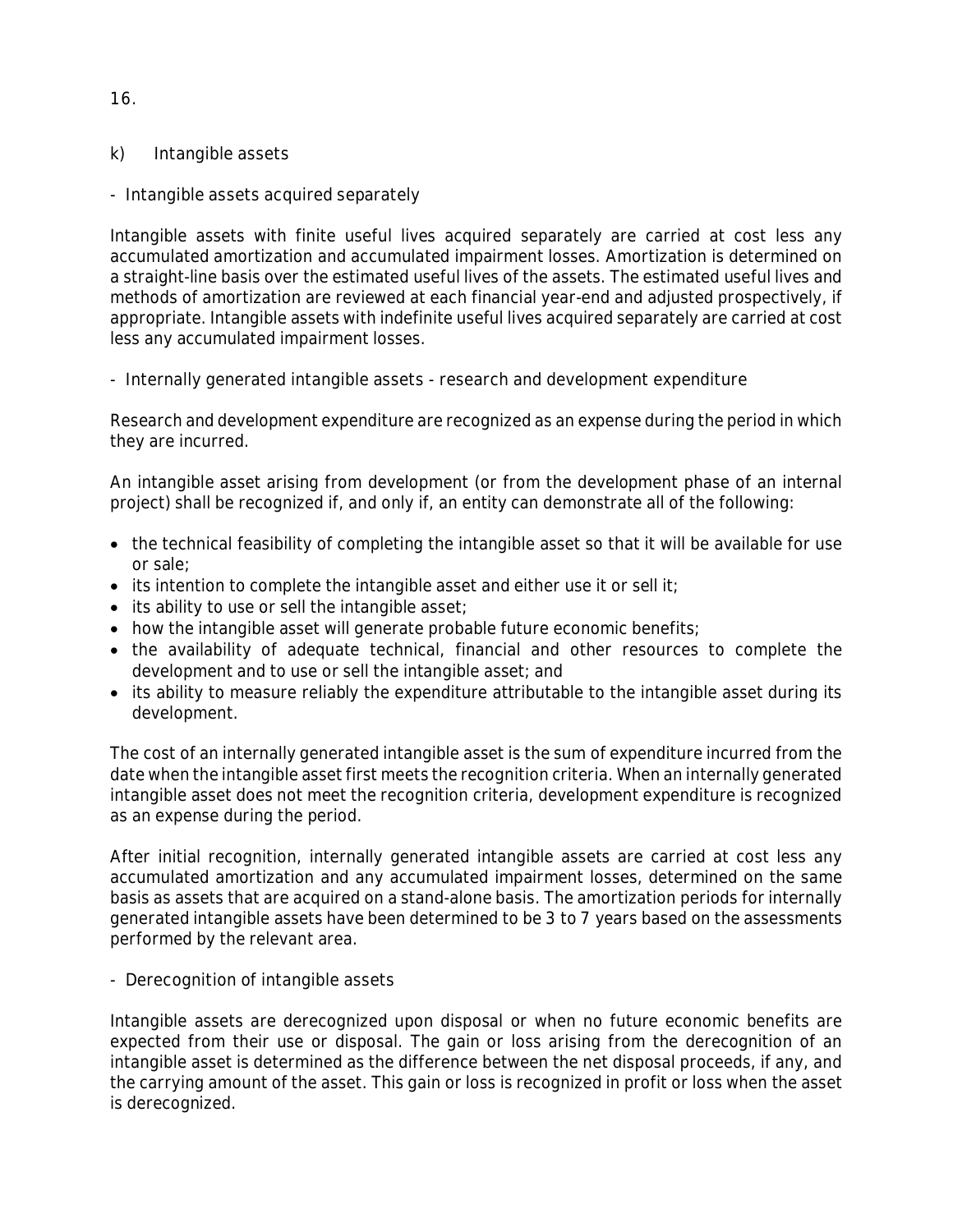#### **l) Income tax**

Income tax expense is the aggregate amount of current tax and deferred tax. Current and deferred taxes are recognized as either income or an expense in profit or loss, except for tax items that must be recognized as other comprehensive income items or in equity.

#### *- Current income tax*

Current income tax is the Company's income tax expense for the year and it is recognized in profit or loss.

#### *- Deferred income tax*

Deferred taxes are recognized by applying the applicable tax rate to temporary differences resulting from the comparison of the book and tax values of assets and liabilities and, when applicable, deferred tax assets also include the available tax loss carryforward benefit and certain tax credits. Deferred tax liabilities are recognized for all temporary differences, with certain exceptions. The Company recognizes a deferred tax asset for all deductible temporary differences to the extent that it is probable that taxable profit will be available against which the deductible temporary difference can be utilized. Deferred tax assets and liabilities are not recognized when the deductible temporary difference arises from the initial recognition of goodwill or an asset or liability in a transaction that is not a business combination and, at the time of the transaction, affects neither the accounting profit nor taxable profit or loss.

The carrying amount of deferred tax assets is reviewed at each reporting date and reduced to the extent that it is no longer probable that sufficient taxable profit will be available to allow all or part of the deferred tax asset to be utilized.

Deferred tax assets and liabilities are measured at the tax rates that are expected to apply in the year when the asset is realized or the liability is settled, based on tax rates (and tax laws) that have been enacted or substantively enacted at the reporting date.

The measurement of deferred tax liabilities and deferred tax assets shall reflect the tax consequences that would follow from the manner in which the Company expects, at the end of the reporting period, to recover or settle the carrying amount of its assets and liabilities.

## *- Uncertain tax positions*

The Company assesses whether it has any uncertain tax positions at the reporting date in accordance with IFRIC Interpretation 23 *Uncertainty over Income Tax Treatments* in order to measure the potential impact on its consolidated financial statements.

As of December 31<sup>st</sup>, 2021 and 2020, management determined that the Company holds no uncertain tax positions.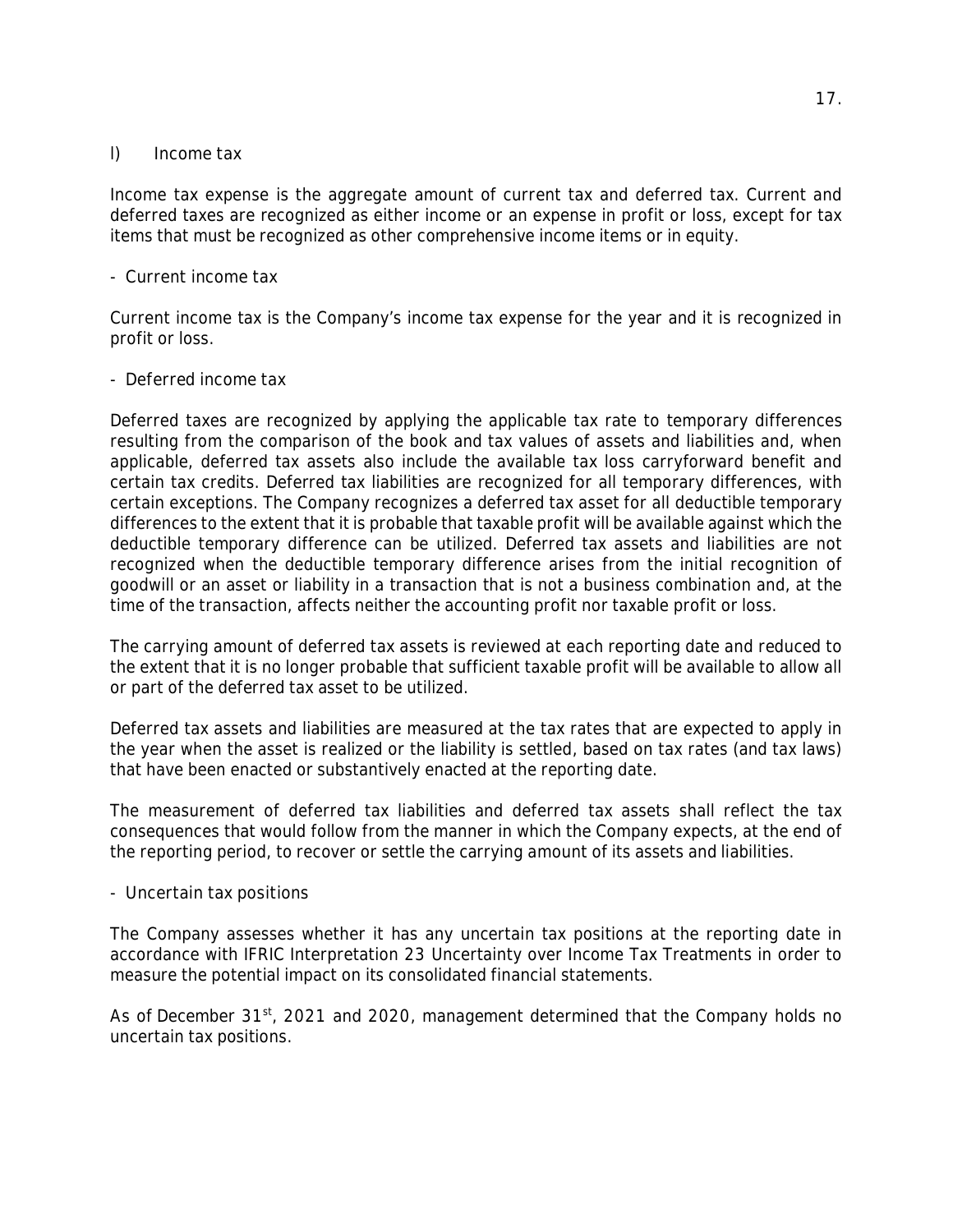## **m) Employee benefits**

Contributions to defined benefit plans and defined contributions as well as seniority premiums are recognized as an expense when employees have rendered service entitling them to the contributions.

For defined benefit plans, the cost of providing benefits is determined using the projected unit credit method, with actuarial valuations being carried out at the end of each annual reporting period. Actuarial gains and losses exceeding 10% of the present value of the Company's defined benefit obligation or the fair value of plan assets at the end of the previous reporting period (whichever is greater) are amortized over the average remaining working lives of the employees under the plan. Past service costs are recognized immediately as the benefits accrue, or otherwise are amortized on a straight-line basis over the average remaining period until the benefits become vested.

The defined benefit retirement plan obligation recognized in the statement of financial position comprises the present value of the defined benefit obligation, plus or less the effect of unrecognized actuarial gains and losses and past service costs, and less the fair value of the plan assets. The value of any defined benefit asset is restricted to the sum of any unrecognized actuarial losses and past service costs, plus the present value of any refunds from the plan or reductions in the future contributions to the plan.

Short-term employee benefits are measured on an undiscounted basis and charged to profit or loss as the services are rendered.

The Company recognizes a liability for the amount it expects to pay under its short-term bonus plans or employee profit sharing plans whenever it has present obligations (legal or constructive) resulting from a past event and the amount of the obligation can be reasonably estimated.

## *- Pension plan*

The Company has a pension plan with two components: (a) a defined contribution plan covering employees who were less than 45 years old as of January  $1<sup>st</sup>$ , 2004; or who are more than 45 years old and have worked for the Company for less than 5 years (Group 1); and (b) a defined benefit plan covering employees who were more than 45 years old as of January  $1<sup>st</sup>$ , 2004 and who have worked for the Company for at least 5 years (Group 2). The amounts of defined benefits are based on the number of years of service and the salaries of employees during their last three years of service. Employees who are more than 60 years old and have worked for the Company for 30 years, and employees who are more than 65 years old, are entitled to retirement benefits.

The Company's defined benefit plan contributions are determined as 8.5% of each respective worker's salary.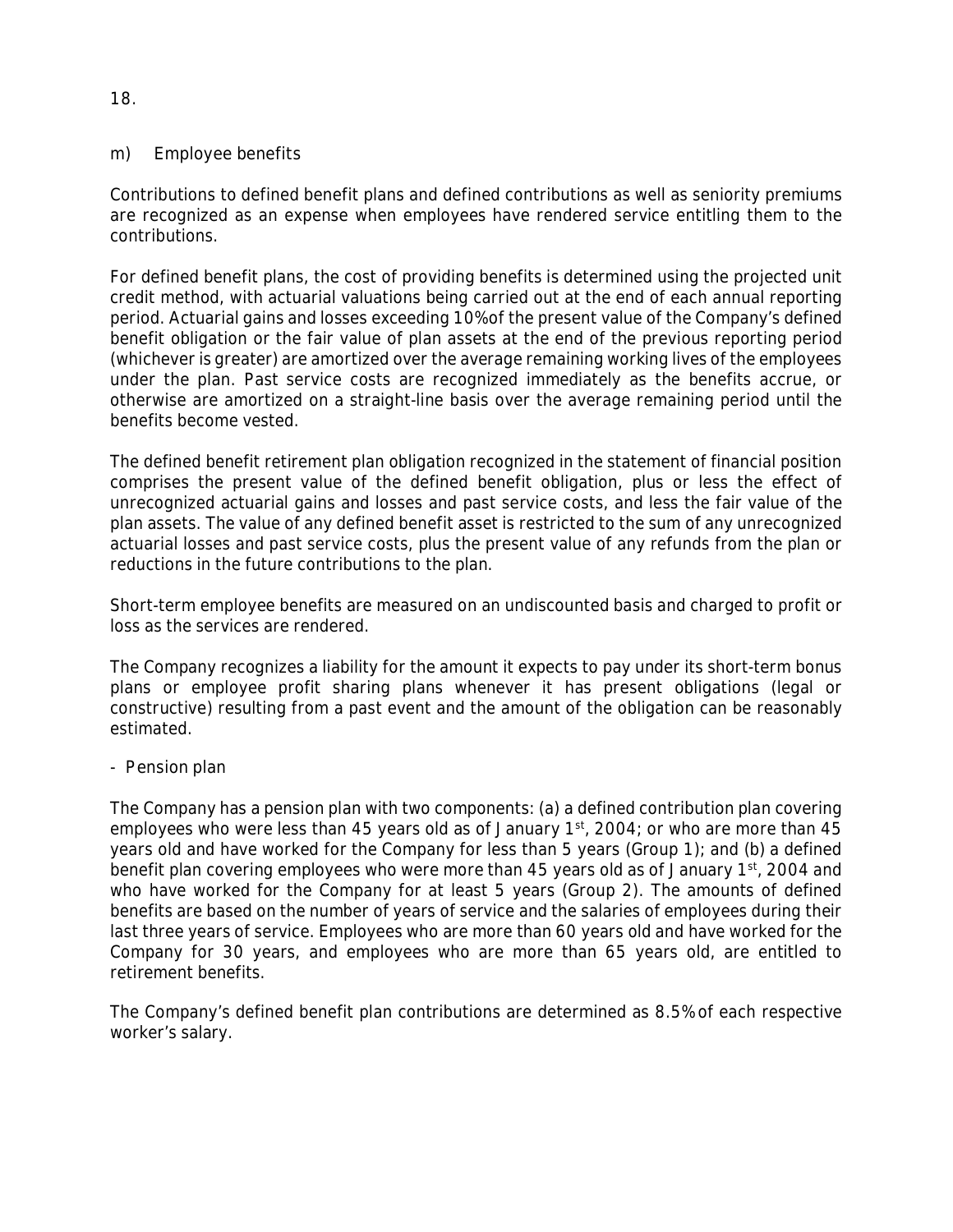The defined benefit plan includes only employees who are more than 45 years old and have worked for the Company for at least 5 years. When an employee retires after the age of 60, they receive a lump sum payment equal to a certain number of months' wages based on their seniority.

All other personnel stopped accruing benefits under this plan and instead are affiliated to the new defined contributions plan with minimum benefit guarantees. Under this plan, when an employee retires after the age of 60, they receive the total balance of their individual account, with a minimum guaranteed amount equal to two-thirds of their monthly wage multiplied by the number of years of services, plus 4.5 units. If an employee separates from the Company before they reach 60 years of age, they are entitled to collect a portion of their individual account based on their years of service, through prior mutual agreement. Employees are required to have 25 or more years of service to be entitled to collect the total amount in their individual account.

Due to the specific demographic characteristics of the workers of the subsidiaries SIF ICAP, S.A. de C.V. (for 2021) and SIF Servicios, S.A. de C.V. (for 2020), the new pension plan has different defined benefits: employees retiring after they are 60 years old receive a lump sum payment equal to one month's salary per year of service. Workers retiring before the age of 60 are entitled to a similar payment provided they have worked for the Company for at least 10 years.

## *- Seniority premiums*

The Company's employees are entitled to receive a seniority premium equal to 12 days salary for each year of service in the following cases: a) voluntary termination when the employee has worked for the Company for at least 15 years, b) dismissal, counting the years of service from the date the employee started working for the Company or as of May  $1<sup>st</sup>$ , 1970, whichever is later, and c) death or disability. In all cases, the base salary for calculating the seniority premium is capped at two times the general minimum wage established for the economic zone where the employee provides their services.

## *- Recognition of defined benefit obligations*

The Company annually recognizes the cost for pensions, seniority premiums and termination benefits, to which each employee is entitled, are recognized in profit or loss based on independent actuarial calculations applying the projected unit credit method.

Contributions made under the defined benefit pension plan, different from guarantees, are recognized on a monthly basis in profit or loss as incurred.

Actuarial gains and losses are recognized in the equity as a part of other comprehensive income in the period in which they are incurred.

Company's policy is to contribute the maximum amount deductible for income tax purposes to the pension plan and seniority premium fund.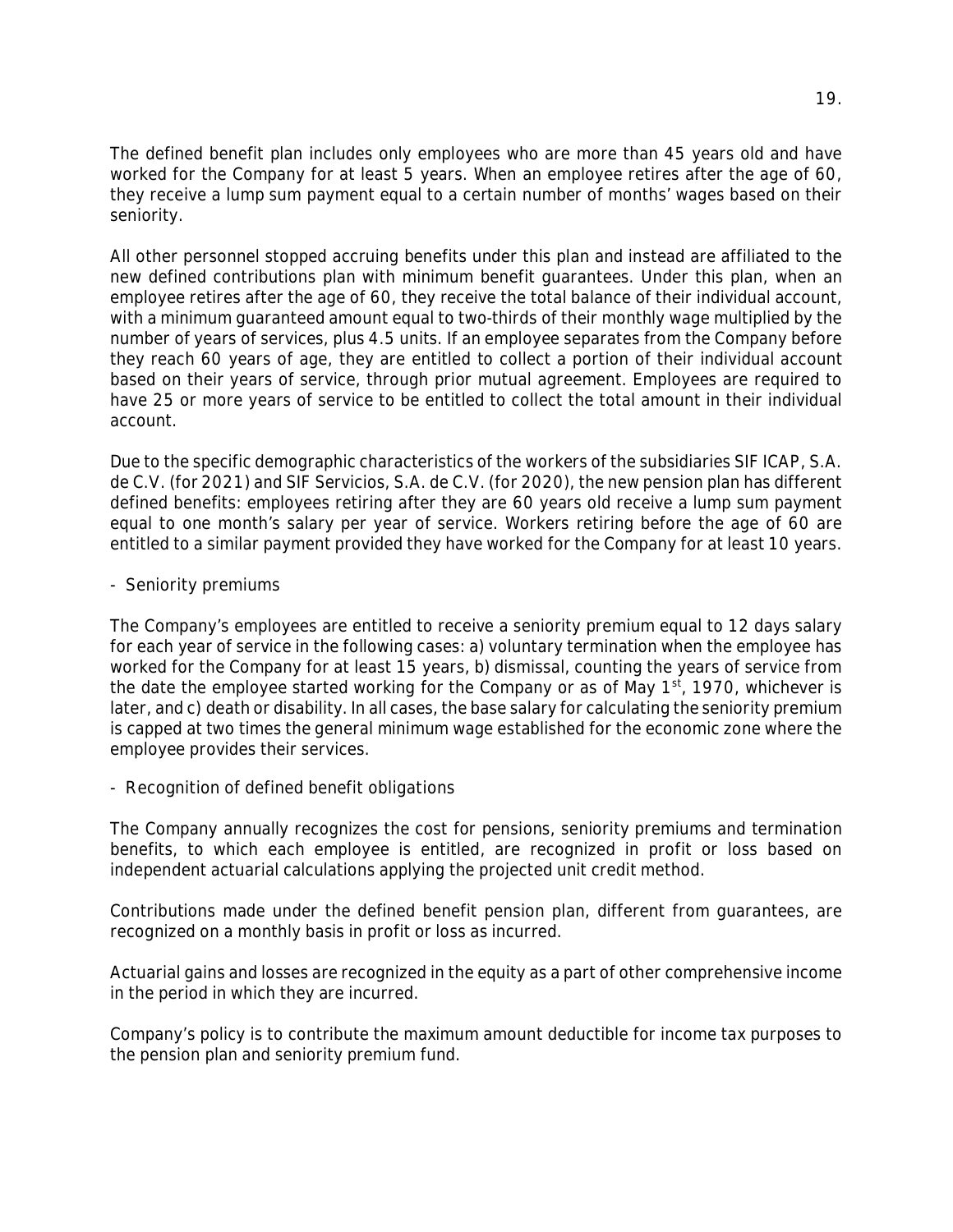# *- Employee profit sharing*

Employee profit sharing is presented as part of personnel expenses in the statement of profit or loss in the period it is incurred.

**n) Equity investment in associates**

Investments in associates are accounted for using the equity method. The Company recognizes its share of profit or loss of its subsidiaries and associates in profit or loss.

## **o) Other assets**

Other assets consist primarily of fees, prepaid insurance and unamortized expenses, and are stated at cost. Amortization is calculated on the carrying amounts of the assets on a straight-line basis over the estimated useful lives of the assets.

# **p) Provisions**

Provisions are recognized when the Company has a present obligation (legal or constructive) as a result of a past event, it is probable that an outflow of resources embodying economic benefits will be required to settle the obligation and a reliable estimate can be made of the amount of the obligation.

The amount recognized as a provision is the best estimate of the expenditure required to settle the present obligation at the reporting date, taking into account the risks and uncertainties surrounding the obligation. When a provision is measured based on the estimated cash flows required to settle the present obligation, its carrying amount represents the present value of these cash flows (if the effect of the time value of money is material).

Where some or all of the expenditure required to settle a provision is expected to be reimbursed by another party, the reimbursement is recognized when, and only when, it is virtually certain that the reimbursement will be received and the amount of the receivable can be measured reliably.

## **q) Share capital**

**Ordinary shares -** Ordinary shares are classified as equity. Incremental costs directly attributable to the issuance of ordinary shares and share options are recognized as a deduction from equity, net of the effect of taxes.

**Share buybacks -** Share buybacks are measured at cost. Share buybacks are classified as treasury shares and recognized as a deduction from equity.

When treasury shares are subsequently reissued, the amount received is recognized as an increase in equity and the resulting surplus or deficit on the transaction is transfer to premium on sale of share buybacks.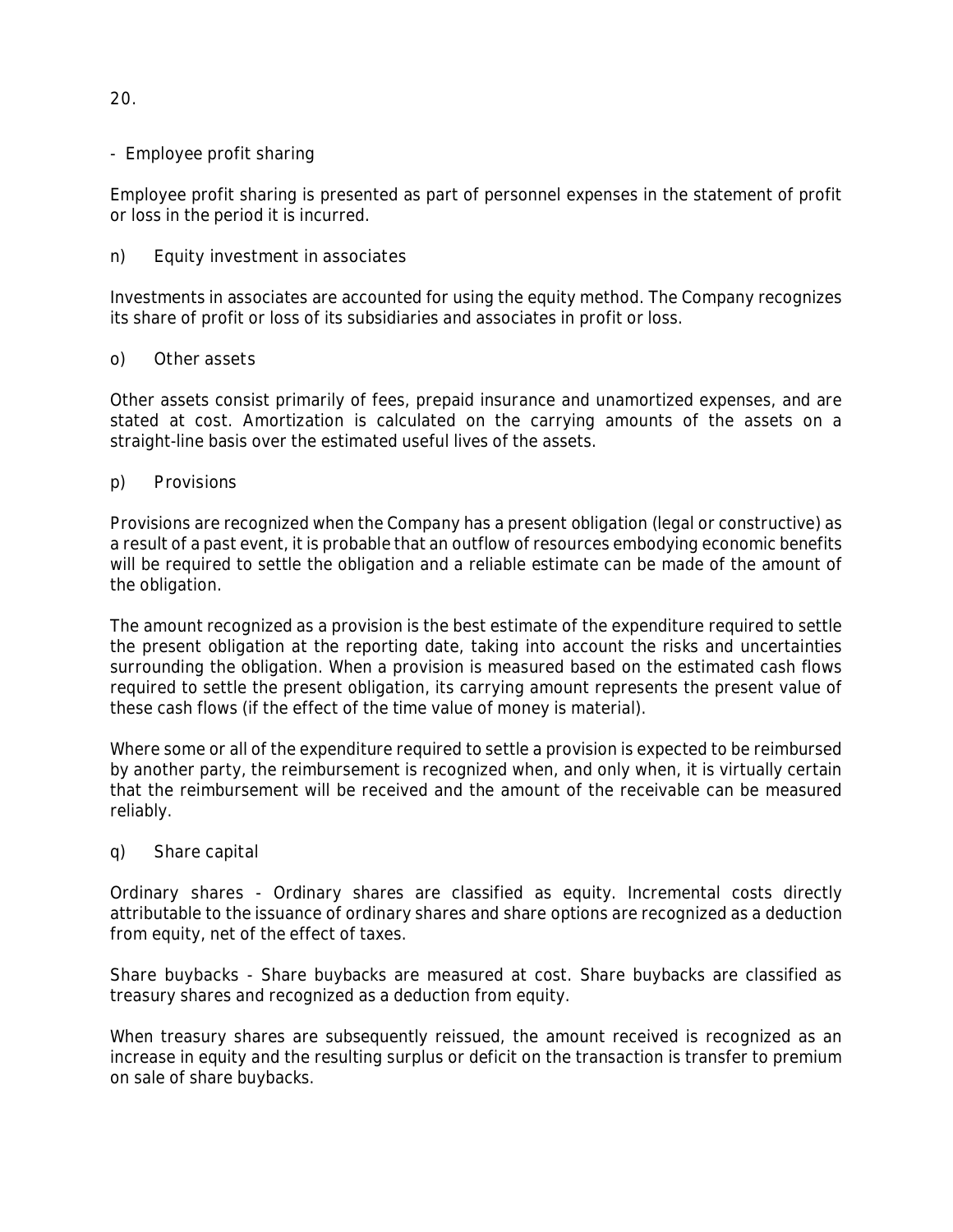**r) Revenue from contracts with customers**

Revenue from contracts with customers is recognized when control of the goods or services is transferred to the customer at an amount that reflects the consideration to which the Company expects to be entitled in exchange for those goods or services.

The core principle of IFRS 15 *Revenue from Contracts with Customers* is that an entity will recognize revenue to depict the transfer of promised goods or services to customers in an amount that reflects the consideration to which the entity expects to be entitled in exchange for those goods or services. Specifically, this core principle is delivered in a five-step model for the recognition of revenue:

# Step 1 - Identify the contract(s) with a customer;

- Step 2 Identify the performance obligations in the contract;
- Step 3 Determine the transaction price;
- Step 4 Allocate the transaction price to each performance obligations in the contract;
- Step 5 Recognize revenue when (or as) the entity satisfies a performance obligation.

Under IFRS 15, an entity recognizes revenue when (or as) a performance obligation is satisfied; i.e., when 'control' of the goods or services underlying the particular performance obligation is transferred to the customer.

In general terms, the Company has concluded that it is the principal in its revenue arrangements, having the following ones as their principals revenues:

*Equities:* Commission revenue on transactions charged to stock exchanges is recognized on a monthly basis in the consolidated statement of profit or loss and other comprehensive income as it is realized.

*Capital formation:* Includes the following:

## **i) Listing**

 **-** Corresponds to capital formation' registration fees. These fees are charged at the time the issuance is placed and are effective through December  $31<sup>st</sup>$  of the year in which they are charged. These fees are recognized as deferred revenue and amortized in the consolidated statement of profits or loss over the course of the year.

## **ii) Maintenance**

 **-** Capital formation' maintenance fees for quoted securities are charged over the issuance period of the listed security. These fees are charged on an annual basis and collected in advance at the beginning of the year. These fees are recognized as deferred revenue and amortized over the course of the year which they occur.

**iii) Derivatives -** Commission revenue from derivative trading operations, software licenses and information sales are recognized in profit or loss as it accrues.

In addition, discounts are recognized based on the volume of contracts operated during the year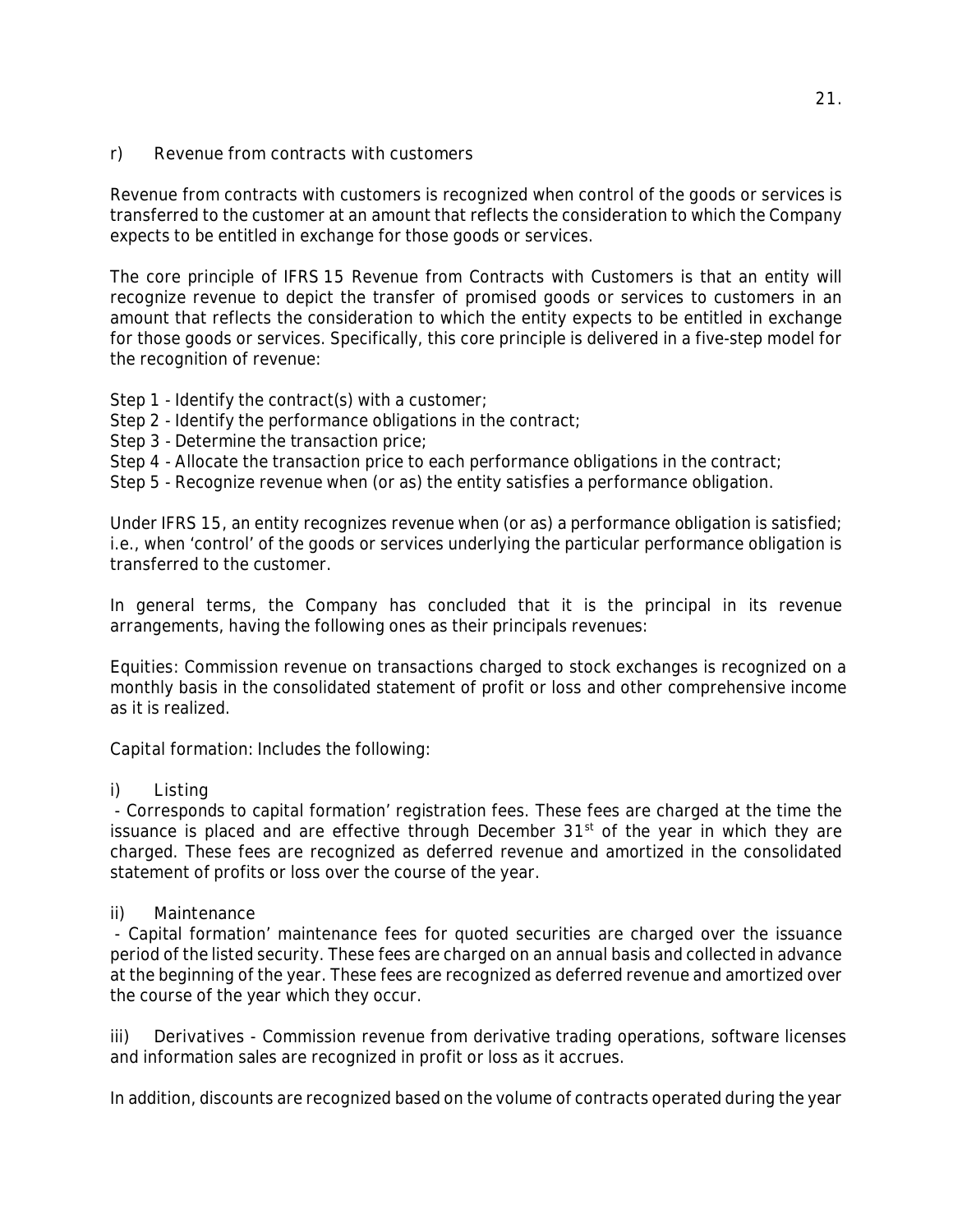and are netted from profit or loss of the period in which they are granted.

Derivatives revenue includes revenue from commissions earned on offsetting and settlement, management of Minimum Initial Contributions, use of the network, facilities and maintenance of systems used to clear derivatives. Commission revenue is recognized on a monthly basis in accordance with the volume of contracts, subsequent to offsetting and regardless of the date in which the derivative transaction is offset. Central Securities Depository revenue is recognized on a monthly basis in accordance with the average cash balance of Minimum Initial Contributions and managed securities during each respective month.

**iv) Over-the-counter (SIF ICAP) -** Commission revenue is recognized during the period in which the services are provided.

Revenue from service agreements is recognized based on the established rates as the services are rendered and indirect expenses are incurred.

**v) Central Securities Depository -** Corresponds to commission revenue earned from registration and clearing and settlement of transactions. Revenue is recognized on a monthly basis in accordance with the volume of contracts operated and as services are provided subsequent to offsetting and regardless of the date in which the derivative transaction is offset.

**vi) Information services -** Corresponds to information services provided by the Company related to trading activity in newsletters, databases, access to the SIBOLSA Information System, information about capital formation, issuances, etc. Revenue from information services is recognized in profit or loss and other comprehensive income as it accrues.

**s) Other operating income**

In addition to its revenue from contracts with customers, the Company obtains other operating income, as follows:

**- Rental income:** Income earned from leasing the Stock Exchange Floor Building to third parties and from maintenance fees, which are recognized as they accrued over the lease term.

**t) Finance income and borrowing costs**

Finance income includes interest accrued on financial assets, dividends and foreign exchange gains. Interest income is recognized as it accrues in profit or loss, using the effective interest rate method.

Dividend income is recognized in profit or loss when the Company's right to receive the payment is established.

Borrowing costs include interest payable on loans, the effect of the discount for the passage of time and foreign exchange losses.

Foreign exchange gains and losses are recognized in profit or loss on a net basis.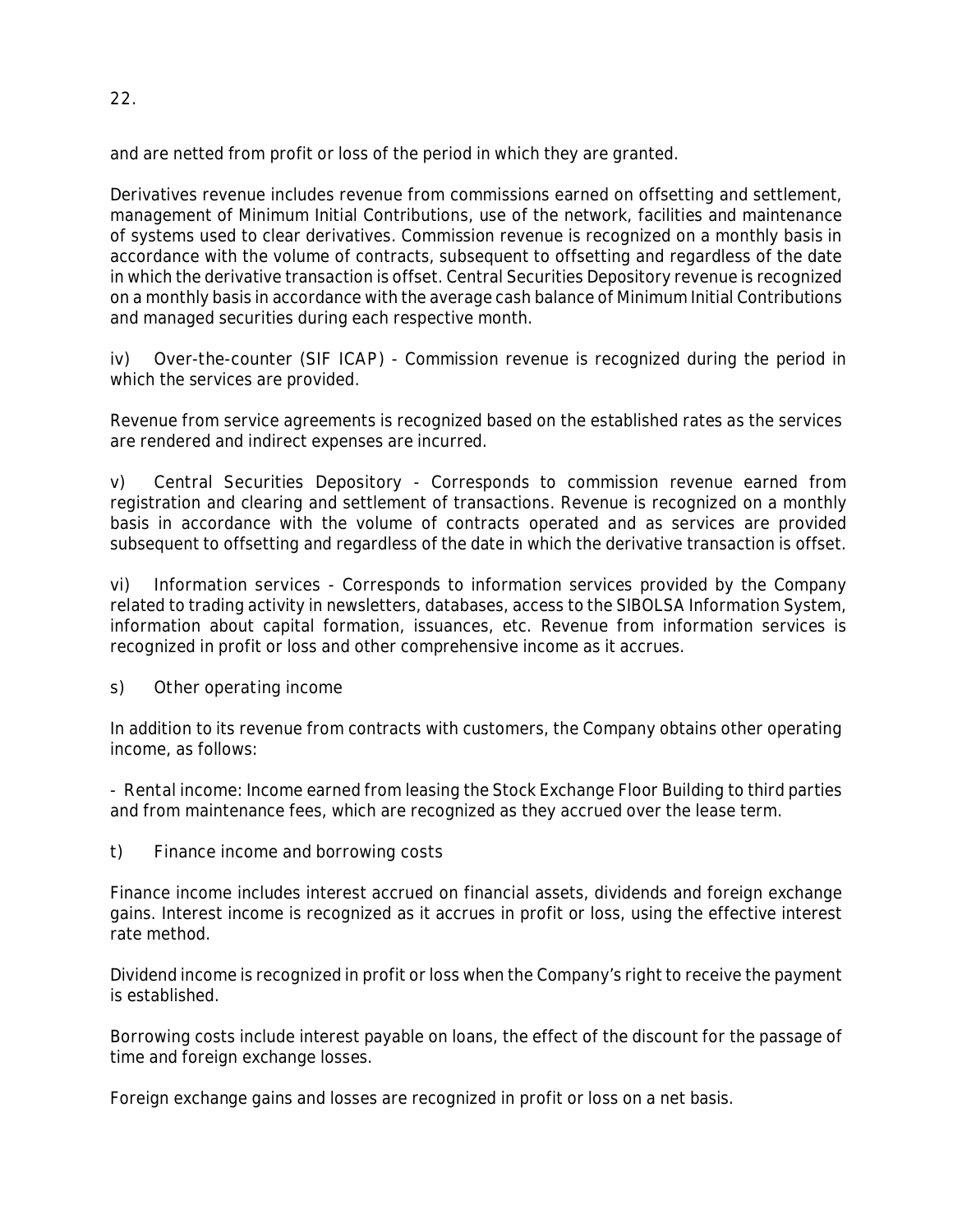#### **u) Memorandum accounts**

The Company's subsidiaries, Indeval, CCV and Asigna, recognize the Central Securities Depository and management of securities received from customers and pending transactions in memorandum accounts, as follows:

### *i) Indeval*

**Securities deposited in Indeval vaults:** Securities received from customers, which are measured in accordance with the most recent mark-to-market valuation provided by an independent price supplier.

**Government securities:** Securities received from customers.

**Securities deposited abroad:** Securities, such as shares from foreign entities listed on the Company's Stock Exchange, foreign debt bonds, government bonds and corporate bonds, which are stated at nominal value translated into Mexican pesos.

### *ii) CCV and Asigna*

**Pending unsettled transactions:** Security transactions scheduled by liquidating and non-liquidating agents that are recognized by CCV before their settlement date.

**Overdue payments:** Obligations that were not settled by CCV liquidating agents at the scheduled date.

**Defaulted obligations:** Transactions that have not been settled after both the normal and late periods for payment have expired.

#### **v) Leases**

The Company assesses at contract inception whether a contract is, or contains, a lease. That is, if the contract conveys the right to control the use of an identified asset for a period of time in exchange for consideration. All other contracts are considered service contracts.

#### *Company as a lessee*

The Company applies a single recognition and measurement approach for all leases. The Company recognizes lease liabilities to make lease payments and right-of-use assets representing the right to use the underlying assets.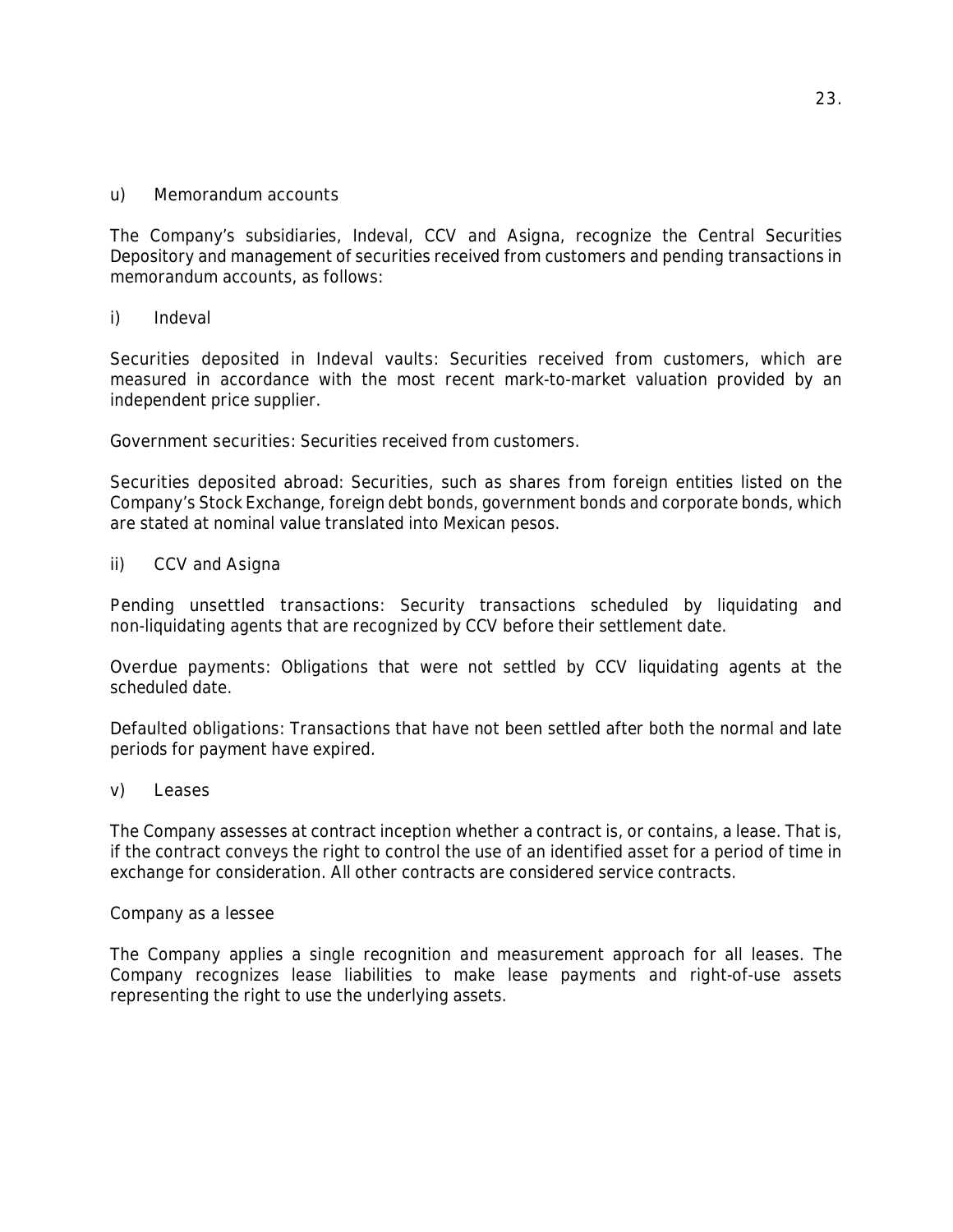# *i) Right-of-use assets*

The Company recognizes right-of-use assets at the commencement date of the lease (i.e., the date the underlying asset is available for use). Right-of-use assets are measured at cost, less any accumulated depreciation or amortization and impairment losses, and adjusted for any remeasurement of lease liabilities. The cost of right-of-use assets includes the amount of lease liabilities recognized, initial direct costs incurred, and lease payments made at or before the commencement date less any lease incentives received. Right-of-use assets are depreciated or amortized on a straight-line basis over the shorter of the lease term and the estimated useful lives of the assets, as follows:

# Computer equipment **2 - 4 years**

The Company's lease arrangements do not contain an obligation to dismantle and remove the underlying asset, restore the site on which it is located or restore the underlying asset to a specified condition. If ownership of the leased asset transfers to the Company at the end of the lease term or the cost reflects the exercise of a purchase option, depreciation or amortization is calculated using the estimated useful life of the asset.

The right-of-use assets are also subject to impairment. Refer to the accounting policies in Note 2e) related to the use of estimates, specifically about the impairment in the value of nonfinancial assets.

# *ii) Lease liabilities*

At the commencement date of the lease, the Company recognizes lease liabilities measured at the present value of lease payments to be made over the lease term. The lease payments include fixed payments (including in-substance fixed payments) less any lease incentives receivable, variable lease payments that depend on an index or a rate, and amounts expected to be paid under residual value guarantees. The lease payments also include the exercise price of a purchase option reasonably certain to be exercised by the Company and payments of penalties for terminating the lease, if the lease term reflects the Company exercising the option to terminate.

Variable lease payments that do not depend on an index or a rate are recognized as expenses (unless they are incurred to produce inventories) in the period in which the event or condition that triggers the payment occurs.

In calculating the present value of lease payments, the Company uses its incremental borrowing rate at the lease commencement date because the interest rate implicit in the lease is not readily determinable. After the commencement date, the amount of lease liabilities is increased to reflect the accretion of interest and reduced for the lease payments made. In addition, the carrying amount of lease liabilities is remeasured if there is a modification, a change in the lease term, a change in the lease payments (e.g., changes to future payments resulting from a change in an index or rate used to determine such lease payments) or a change in the assessment of an option to purchase the underlying asset.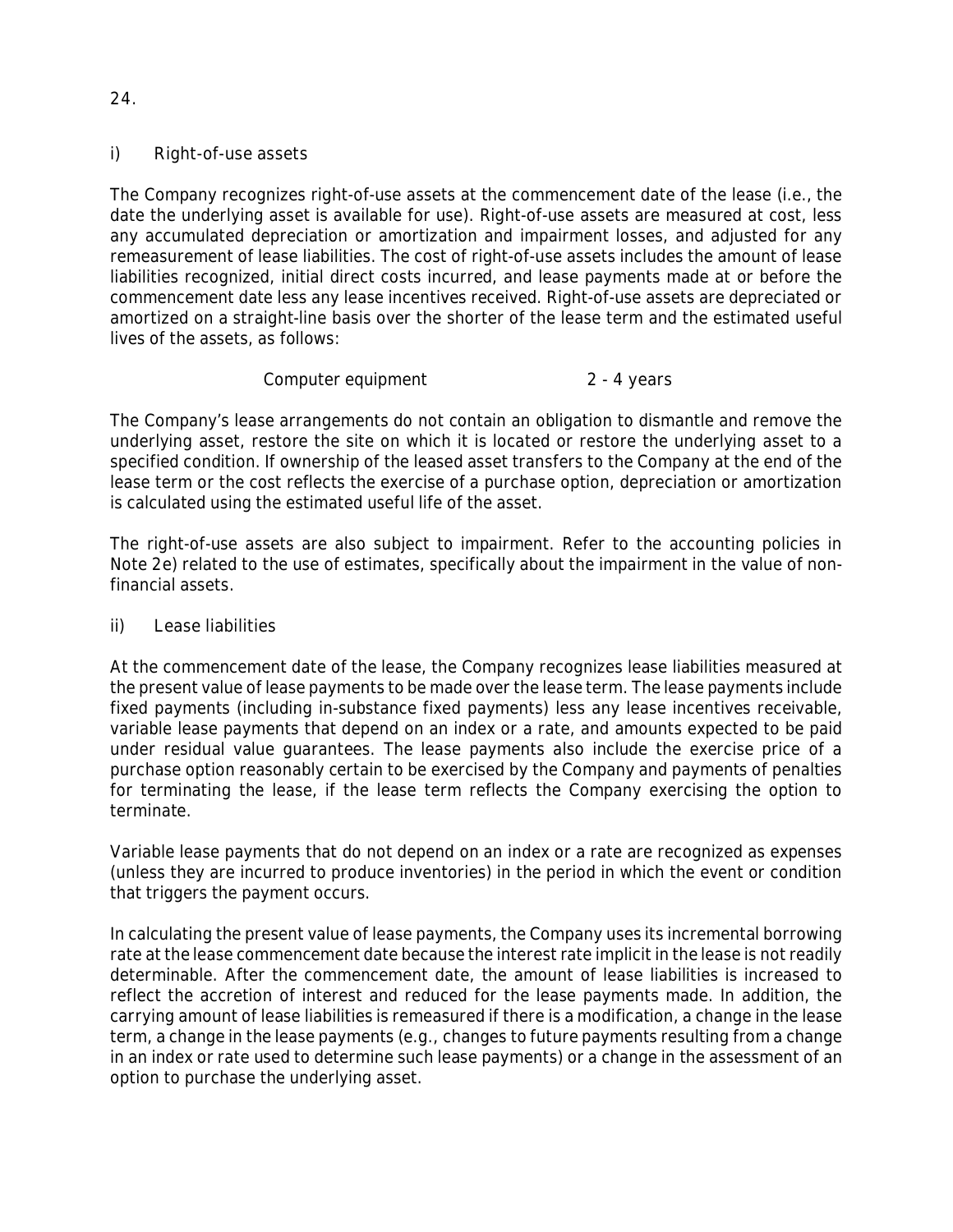The Company presents its lease liabilities separately from other liabilities in the statement of financial position.

#### *Company as a lessor*

Leases in which the Company does not transfer substantially all the risks and rewards incidental to ownership of an underlying asset are classified as operating leases. Rental income arising is accounted for on a straight-line basis over the lease terms and is included in revenue in the statement of profit or loss due to its operating nature. Initial direct costs incurred in negotiating and arranging an operating lease are added to the carrying amount of the leased asset and recognized over the lease term on the same basis as rental income.

The Company leases a portion of its real estate investment under contracts that are renewable annually.

For the years ended December  $31<sup>st</sup>$ , 2021 and 2020, the Company recognized income from operating leases of MXN 29,172 and MXN 34,632, respectively, under Other income in the consolidated statement of profit or loss related to operative leases.

**w) Basis of translation of financial statements of foreign subsidiaries and associates**

The financial statements of each subsidiary are presented in the currency of the economic environment in which the subsidiary operates (functional currency). As such, the Company's consolidated operating results and financial position are presented in Mexican pesos, which is the Company's functional and consolidated financial statements presentation currency.

The financial statements of the Company's foreign subsidiaries are translated into the presentation currency as required under IFRS. The financial statements are translated into Mexican pesos applying the following methodologies:

Foreign operations translate their financial statements from their recording currency to the functional currency using the following exchange rates: 1) closing rate for monetary assets and liabilities; 2) historical exchange rate for non-monetary assets and liabilities and equity accounts; and 3) exchange rate ruling on the date of transaction for revenue, costs and expenses, except for non-monetary items translated at historical exchange rates. Foreign currency gains and losses are recognized as part of Net financing cost. Foreign exchange gains and losses are recognized in equity in accordance with IAS 21.

On the disposal of a foreign operation (i.e., a disposal of the Company's entire interest in a foreign operation, or a disposal involving loss of control over a subsidiary that includes a foreign operation, loss of joint control over a jointly controlled entity that includes a foreign operation, or loss of significant influence over an associate that includes a foreign operation), all of the accumulated exchange differences in respect of that operation attributable to the Company are reclassified to profit or loss.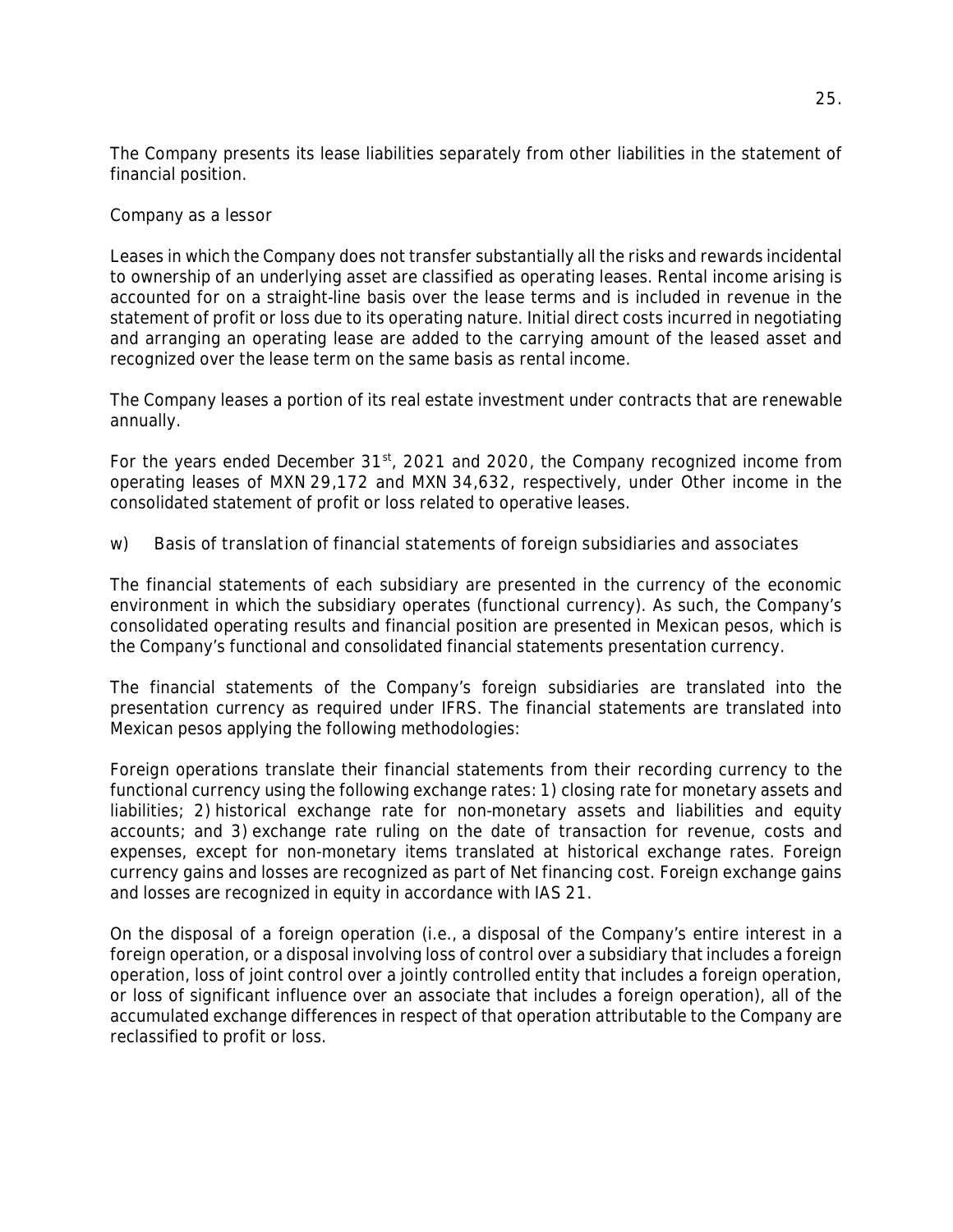In the case of a partial disposal of a subsidiary that includes a foreign operation, the proportionate share of accumulated exchange differences is re-attributed to non-controlling interests and are not recognized in profit or loss. For all other partial disposals (i.e., of associates or jointly controlled entities that do not result in the Company losing significant influence or joint control), the proportionate share of the accumulated exchange differences is reclassified to profit or loss.

**x) Earnings per share**

The Company presents basic and diluted earnings per share (EPS) attributable to ordinary equity holders of the parent. Diluted and basic EPS is calculated by dividing the profit attributable to ordinary equity holders of the parent by the weighted average number of ordinary shares outstanding during the year. As of December  $31<sup>st</sup>$ , 2021 and 2020, the Company has no shares with dilutive effects.

**y) Exchange differences**

The consolidated financial statements are presented in the currency of the economic environment in which the Company operates (functional currency). As such, the Company's consolidated operating results and financial position are presented in Mexican pesos, which is the Company's functional and consolidated financial statement presentation currency.

In preparing the financial statements, transactions in currencies other than the Company's functional currency (foreign currencies) are recognized at the prevailing exchange rates at the dates of the transactions. Foreign currency denominated monetary assets and liabilities are translated using the exchange rate ruling at the reporting date. Non-monetary items measured at fair value in a foreign currency are translated using the exchange rates at the date when the fair value is determined. Non-monetary items carried at historical cost in foreign currency are not retranslated.

Exchange differences are recognized in profit or loss of the year.

**z) Segment information**

An operating segment is a component that engages in business activities from which it may earn revenues and incur expenses (including revenue and expenses relating to transactions with other components of the Company), whose operating results are regularly reviewed by Company management to make decisions about resources to be allocated to the segment and assess its performance (see Note 24).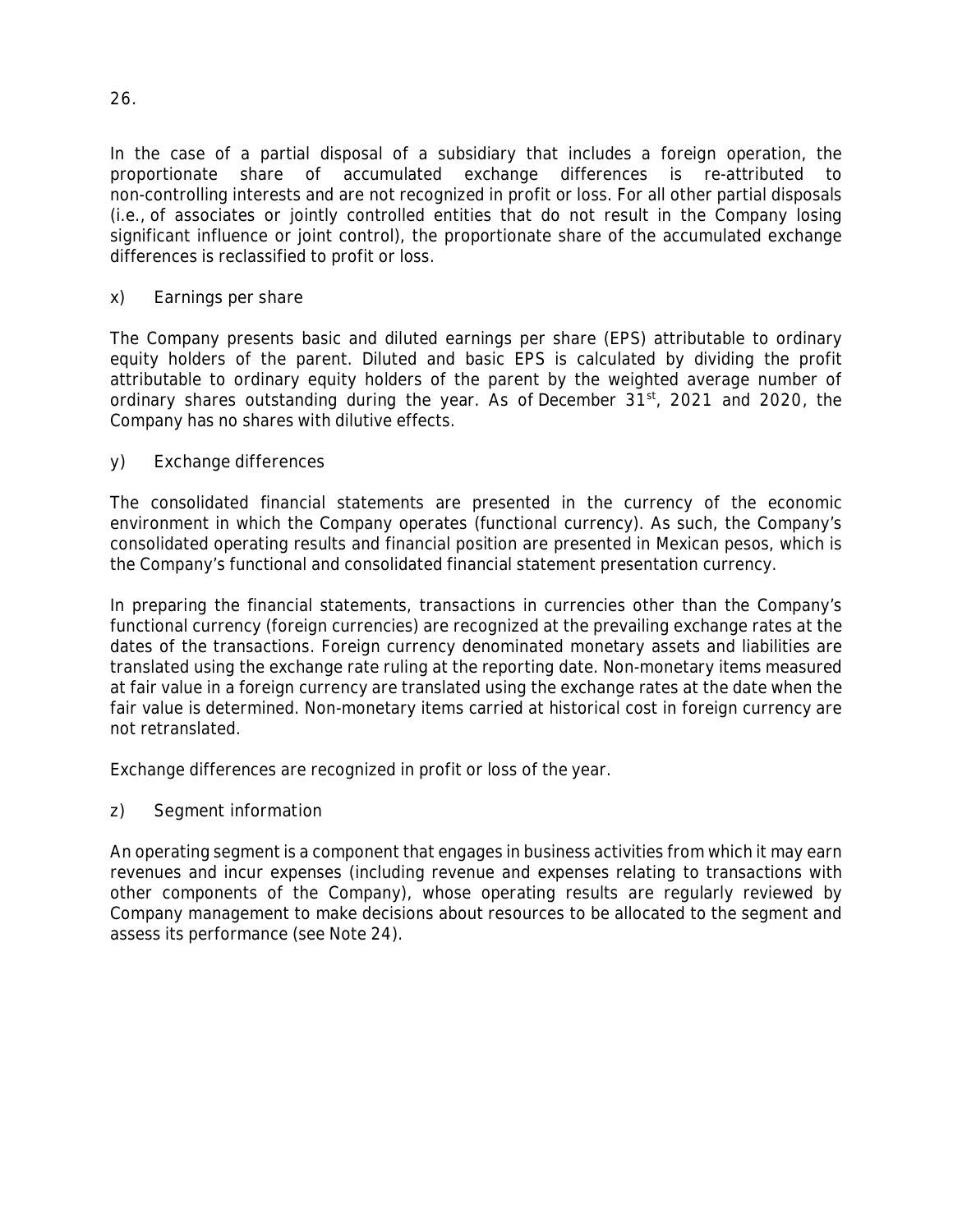**aa) Hereunder, are showed the most relevant pronouncement**s description **applicable to the Company since January 1**st**, 2021:**

The Company applied for the first-time certain standards and amendments, which are effective for annual periods beginning on or after January  $1<sup>st</sup>$ , 2021 (unless otherwise indicated). The Company has not early adopted any other standard, interpretation or amendment that has been issued but is not yet effective.

**Interest Rate Benchmark Reform – Phase 2,** *Amendments to IFRS 9, IAS 39, IFRS 7, IFRS 4 and IFRS 16*

The amendments provide temporary reliefs which address the financial reporting effects when an interbank offered rate (IBOR) is replaced with an alternative nearly risk-free interest rate (RFR). The amendments include the following practical expedients:

- A practical expedient to require contractual changes, or changes to cash flows that are directly required by the reform, to be treated as changes to a floating interest rate, equivalent to a movement in a market rate of interest;
- Permit changes required by IBOR reform to be made to hedge designations and hedge documentation without the hedging relationship being discontinued;
- Provide temporary relief to entities from having to meet the separately identifiable requirement when an RFR instrument is designated as a hedge of a risk component.

These amendments had no impact on the consolidated financial statements of the Company.

**Covid-19-Related Rent Concessions beyond June 30th, 2021** *Amendments to IFRS 16*

On May 28th, 2020, the IASB issued Covid-19-*Related Rent Concessions - amendment to IFRS 16 Leases.*

The amendments provide relief to lessees from applying IFRS 16 guidance on lease modification accounting for rent concessions arising as a direct consequence of the Covid-19 pandemic. As a practical expedient, a lessee may elect not to assess whether a Covid-19 related rent concession from a lessor is a lease modification. A lessee that makes this election accounts for any change in lease payments resulting from the Covid-19 related rent concession the same way it would account for the change under IFRS 16, if the change were not a lease modification

The amendment was intended to apply until June 30<sup>th</sup>, 2021, but as the impact of the Covid-19 pandemic is continuing, on March 31<sup>st</sup>, 2021, the IASB extended the period of application of the practical expedient to June 30<sup>th</sup>, 2022.

The amendment applies to annual reporting periods beginning on or after April 1<sup>st</sup>, 2021. However, the Company has not received Covid-19 related rent concessions, but plans to apply the practical expedient if it becomes applicable within allowed period of application.

**Definition of Accounting Estimates - Amendments to IAS 8 (effective for annual periods beginning on or after January 1st, 2023)**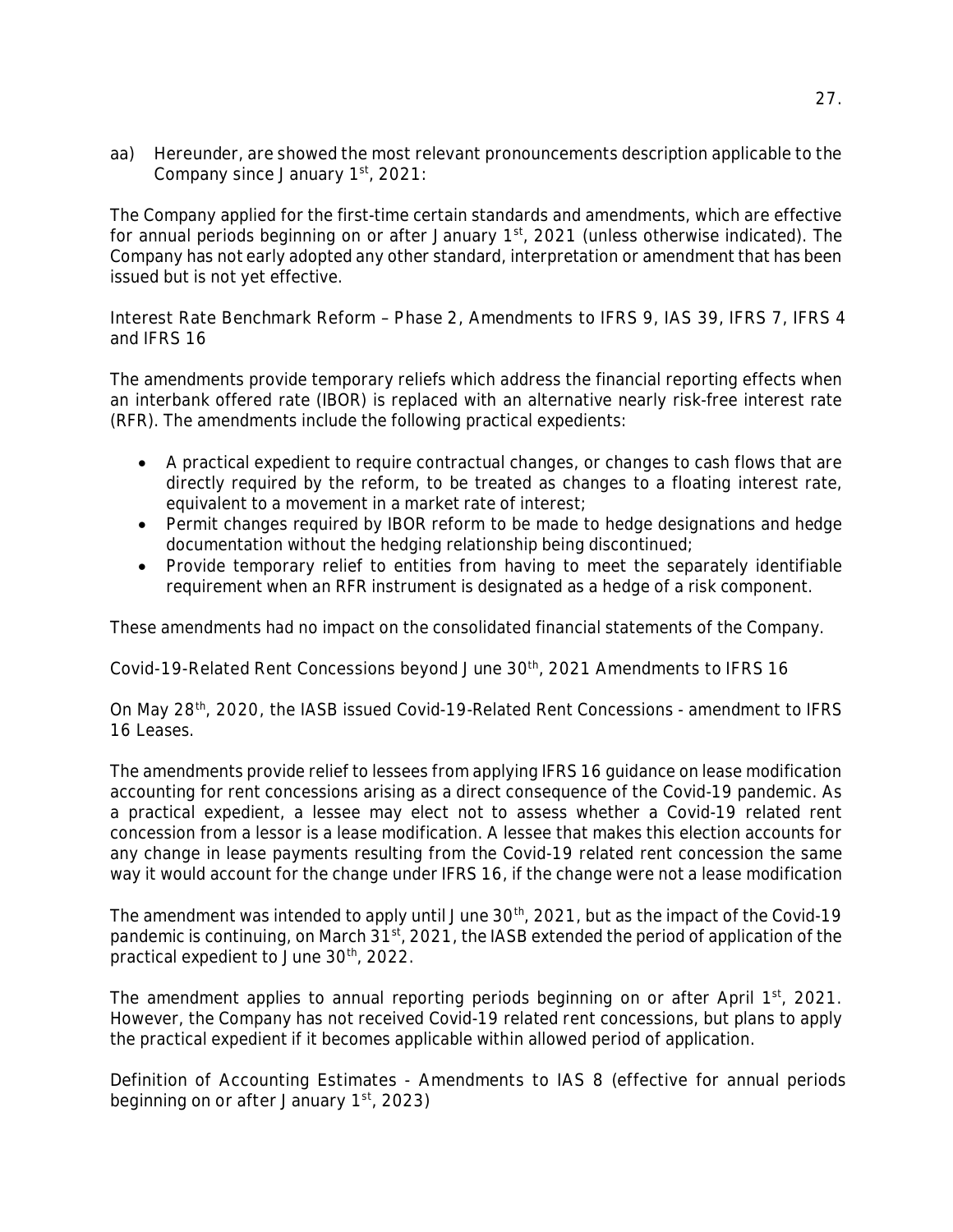On February 2021, the IASB issued amendments to IAS 8, in which it introduces a definition of "accounting estimates".

The amendments clarify the distinction between changes in accounting estimates and changes in accounting policies and the correction of errors. Also, they clarify how entities use measurement techniques and inputs to develop accounting estimates.

The amendments clarify that the effects on an accounting estimate of a change in an input or a change in a measurement technique are changes in accounting estimates unless they result from the correction of prior period errors.

The previous definition of a change in accounting estimate specified that changes in accounting estimates may result from new information or new developments. Therefore, such changes are not corrections of errors.

The amendments apply to changes in accounting policies and changes in accounting estimates that occur on or after the start of that period. Early adoption is permitted.

These amendments should provide preparers of financial statements with greater clarity as to the definition of accounting estimates, particularly in terms of the differentiation between accounting estimates and accounting policies. Although the Company does not expect these amendments to have a material effect on its consolidated financial statements, such amendments should provide useful information to help entities determine whether the changes should be treated as a change in estimates, a change in policies or as an error.

Company management is in the process of analyzing what effects the adoption of these amendments will have on the Company's consolidated financial statements.

**Disclosure of Accounting Policies - Amendments to IAS 1 and IFRS Practice Statement 2 (effective for annual periods beginning on or after January 1st, 2023)**

On February 2021, the IASB issued amendments to IAS 1 and IFRS Practice Statement 2 *Making Materiality Judgments*, in which it provides guidance and examples to help entities apply materiality judgments to accounting policy disclosures.

The amendments aim to help entities provide accounting policy disclosures that are more useful by:

- Replacing the requirement for entities to disclose their 'significant' accounting policies with a requirement to disclose their 'material' accounting policies; and
- Adding guidance on how entities apply the concept of materiality in making decisions about accounting policy disclosures.

In the absence of a definition of the term 'significant' in IFRS, the IASB decided to replace it with 'material' in the context of disclosing accounting policy information. 'Material' is a defined term in IFRS and is widely understood by the users of financial statements.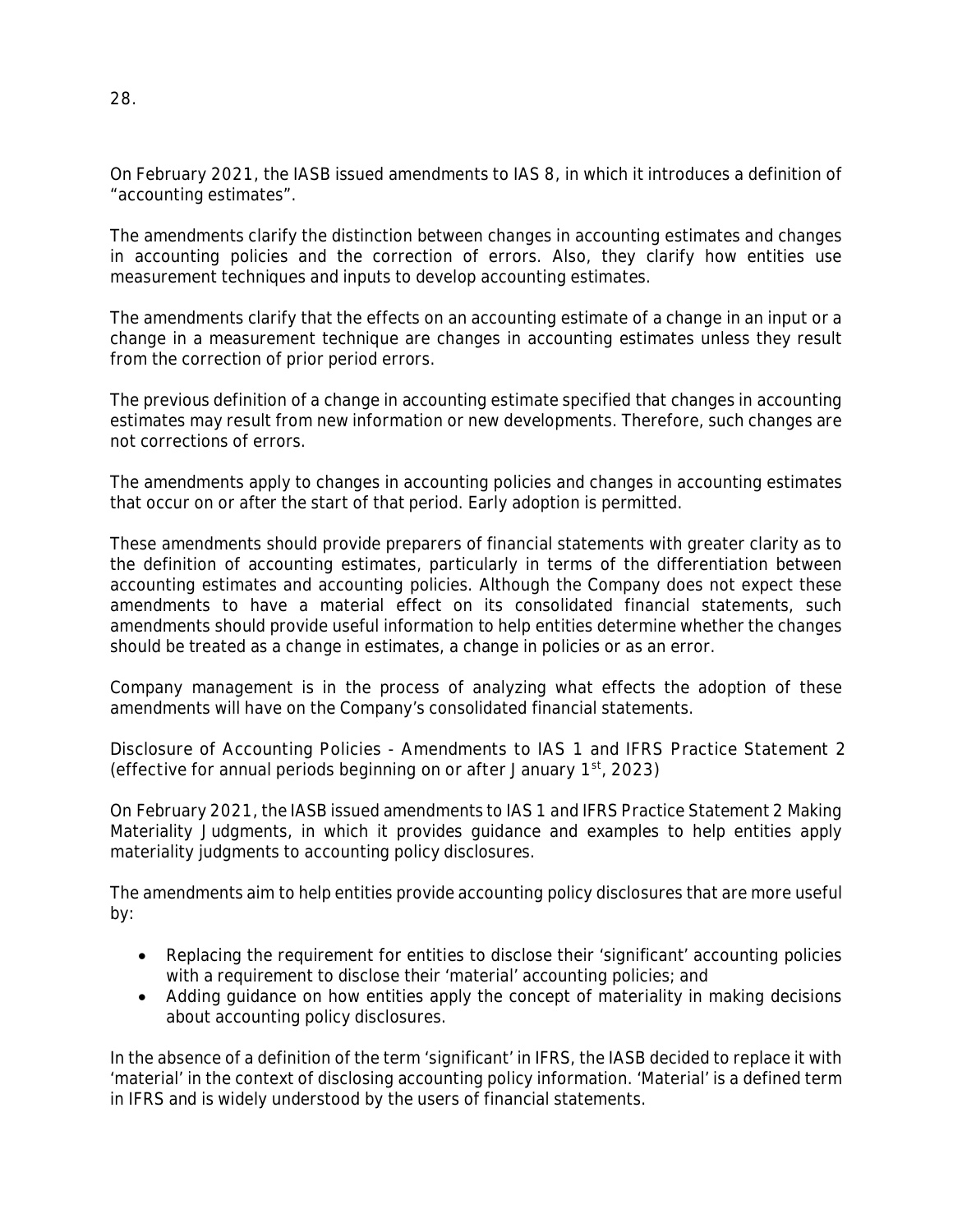In assessing the materiality of accounting policy information, entities need to consider both the size of the transactions, other events or conditions and the nature of them.

Although standardized information is less useful to users than entity-specific accounting policy information, the IASB agreed that, in some circumstances, standardized accounting policy information may be needed for users to understand other material information in the financial statements. In those situations, standardized accounting policy information is material, and should be disclosed.

Earlier application of IAS 1 is permitted as long as this fact is disclosed.

Company management is in the process of analyzing what effects the adoption of these amendments will have on the Company's consolidated financial statements.

**3. Cash and Cash Equivalents**

An analysis of cash and cash equivalents as of December  $31<sup>st</sup>$ , 2021 and 2020 is as follows:

|                           | -2021     | -2020                       |
|---------------------------|-----------|-----------------------------|
| Cash in hand and in banks |           | MXN 471,194 MXN 537,053     |
| Liquid investments        | 3,233,477 | 3,141,726                   |
|                           |           | MXN 3,704,671 MXN 3,678,779 |

As of December  $31^{st}$ , 2021 and 2020, liquid investments are comprised of government securities under repos, as follows:

|                                | 2021                        | 2020          |
|--------------------------------|-----------------------------|---------------|
| Amount                         | MXN 3,233,477 MXN 3,141,726 |               |
| Range of annual interest rates | 5.43% - 5.45%               | 4.23% - 4.38% |
| Maturity                       | 3 days                      | 2 days        |

#### *- Cash and cash equivalents reserve*

The Company maintains reserves of cash and cash equivalents for different circumstances that depend on each subsidiary. An analysis of the Company's cash and cash equivalents reserves as of December  $31<sup>st</sup>$ , 2021 and 2020 is as follows:

- 1. CCV, 100% of the Company's nominal share capital of MXN 209,860 and MXN 209,857, respectively, plus the 6-month operating expense of MXN 51,500 and MXN 47,000, respectively, resulting in a total restricted cash amount of MXN 261,360 and MXN 256,857, respectively.
- 2. Asigna, reserve to mitigate business risk which adheres to the guidelines established by the Committee on Payment and Settlement Systems and the then Technical Committee of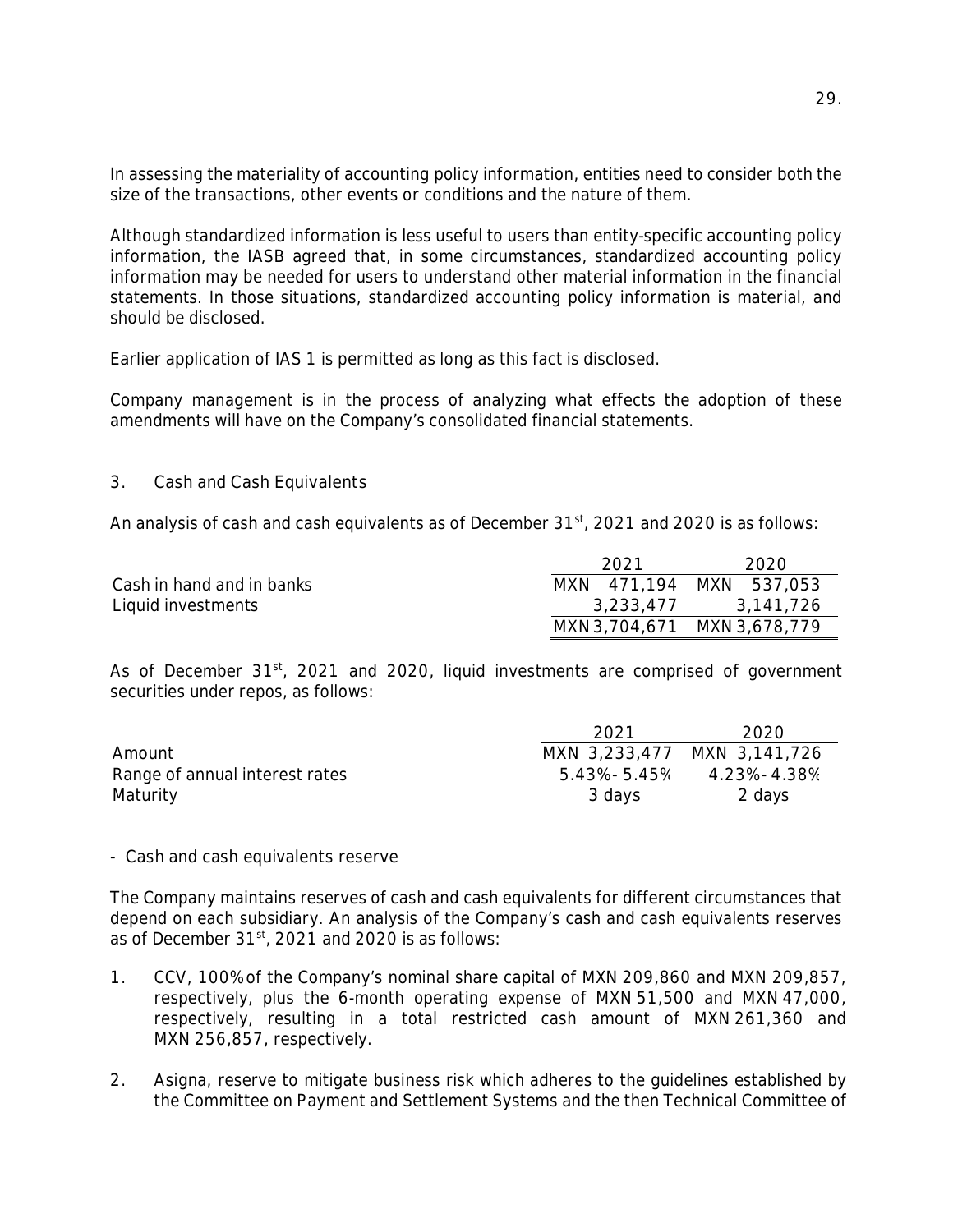the International Organization of Securities Commissions (CPSS-IOSCO), derived from the mandates of the G-20 agreement of November 27<sup>th</sup>, 2014, for MXN 41,951 in both years.

3. Indeval, reserve to mitigate business risk which adheres to the standards applicable to the Financial Market Infrastructure. This reserve is equal to six-month operating expenses, excluding depreciation and amortization amounting to MXN 189,063 in both years.

#### **4. Accounts Receivable, net**

An analysis of trade receivables and other accounts receivable as of December 31st, 2021 and 2020 is as follows:

|                                            |      | 2021    |            | 2020    |
|--------------------------------------------|------|---------|------------|---------|
| Trade receivables                          | MXN. | 302,061 | <b>MXN</b> | 307,028 |
| Less - Allowance for doubtful accounts (a) |      | 15,030) |            | 17,851  |
| Trade receivables, net                     |      | 287,031 |            | 289,177 |
| Sundry debtors (b)                         |      | 84,983  |            | 33,201  |
| Related parties (Note 11)                  |      | 72.718  |            | 63,284  |
| Total accounts receivable, net             | MXN  | 444,732 | <b>MXN</b> | 385,662 |

 $(a)$  An analysis of changes in the allowance for doubtful accounts for the years ended December  $31^{st}$ , 2021 and 2020 is as follows:

|                               |      | 2021              |      | 2020    |
|-------------------------------|------|-------------------|------|---------|
| Balance at beginning of year  |      | MXN( 17,851) MXN( |      | 6,055   |
| Increases during the year     |      |                   |      | 11,813) |
| Charges against the allowance |      | 2,821             |      |         |
| Balance at end of year        | MXN( | 15,030)           | MXN( | 17,851) |

To determine the recoverability of its trade receivables, the Company considers any change in the credit rating of the receivable from the date the credit was originally granted through the reporting date. The Company's concentration of credit risk is low because its accounts receivable have short turnover periods. The Company's average credit term for commissions, fees and services is 90 days. Accordingly, the carrying amount of these accounts is similar to their fair value.

Increases and charges to the allowance for doubtful accounts for the years ended December 31<sup>st</sup>, 2021 and 2020 were recognized in profit or loss. Increases and decreases to the allowance are recognized in net profit or loss for the year.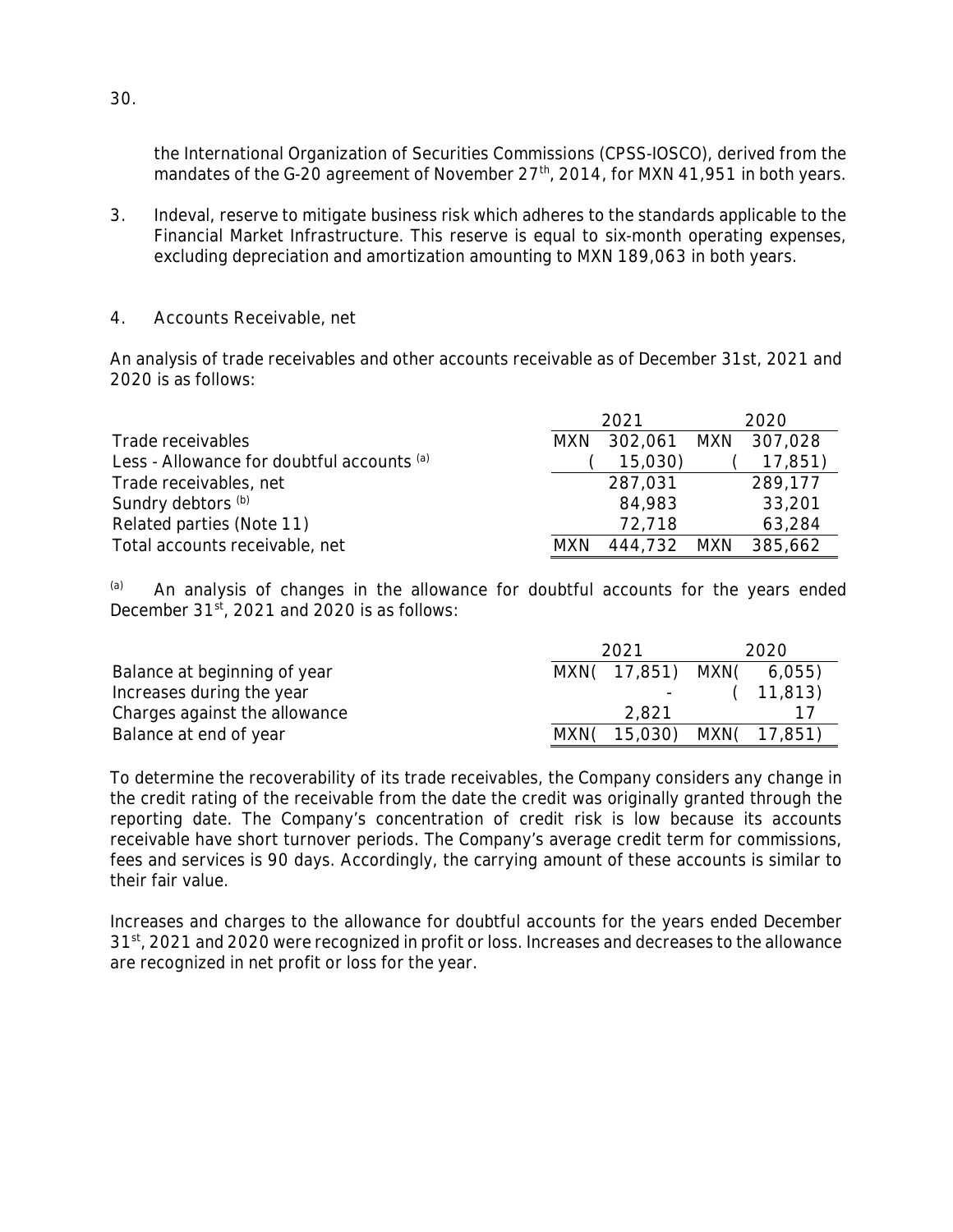$(b)$  An analysis of sundry debtors as of December 31st, 2021 and 2020 is as follows:

|                             |     | 2021   |     | 2020   |
|-----------------------------|-----|--------|-----|--------|
| Recoverable taxes           | MXN | 54.638 | MXN | 18,423 |
| Recoverable value added tax |     | 13.791 |     | 7,000  |
| Other debtors               |     | 16.554 |     | 7.778  |
|                             | MXN | 84.983 | MXN | 33.201 |

As of December  $31<sup>st</sup>$ , 2021 and 2020, management considers that other debtor balances are recoverable and accordingly, it is not necessary to create an allowance for doubtful accounts.

### **5. Equity Instruments**

In 2013, the Company purchased 5,201,827 shares representing the share capital of Bolsa de Valores de Lima (BVL) for an acquisition price of 56,670 Peruvian soles, equal to MXN 268,480. The acquisition of this equity investment was recognized as an available-for-sale asset valued at cost.

At the annual shareholders' meeting of BVL held on March  $15<sup>th</sup>$ , 2016, the shareholders approved a capital increase, which resulted in a reduction of the Company's equity interest. This change in equity interest gave rise to a dilution of MXN 49,069 for the Company, which was recognized in OCI.

As of December  $31<sup>st</sup>$ , 2021 and 2020, the balance of equity instruments for strategic purposes amounted to MXN 185,451 and MXN 177,372, respectively.

For the years ended December  $31<sup>st</sup>$ , 2021 and 2020, the changes in the fair value and currency of the Company's equity instruments growth to MXN 8,077 and MXN 10,892, which were recognized in OCI.

The Company used Level 1 of the fair value hierarchy.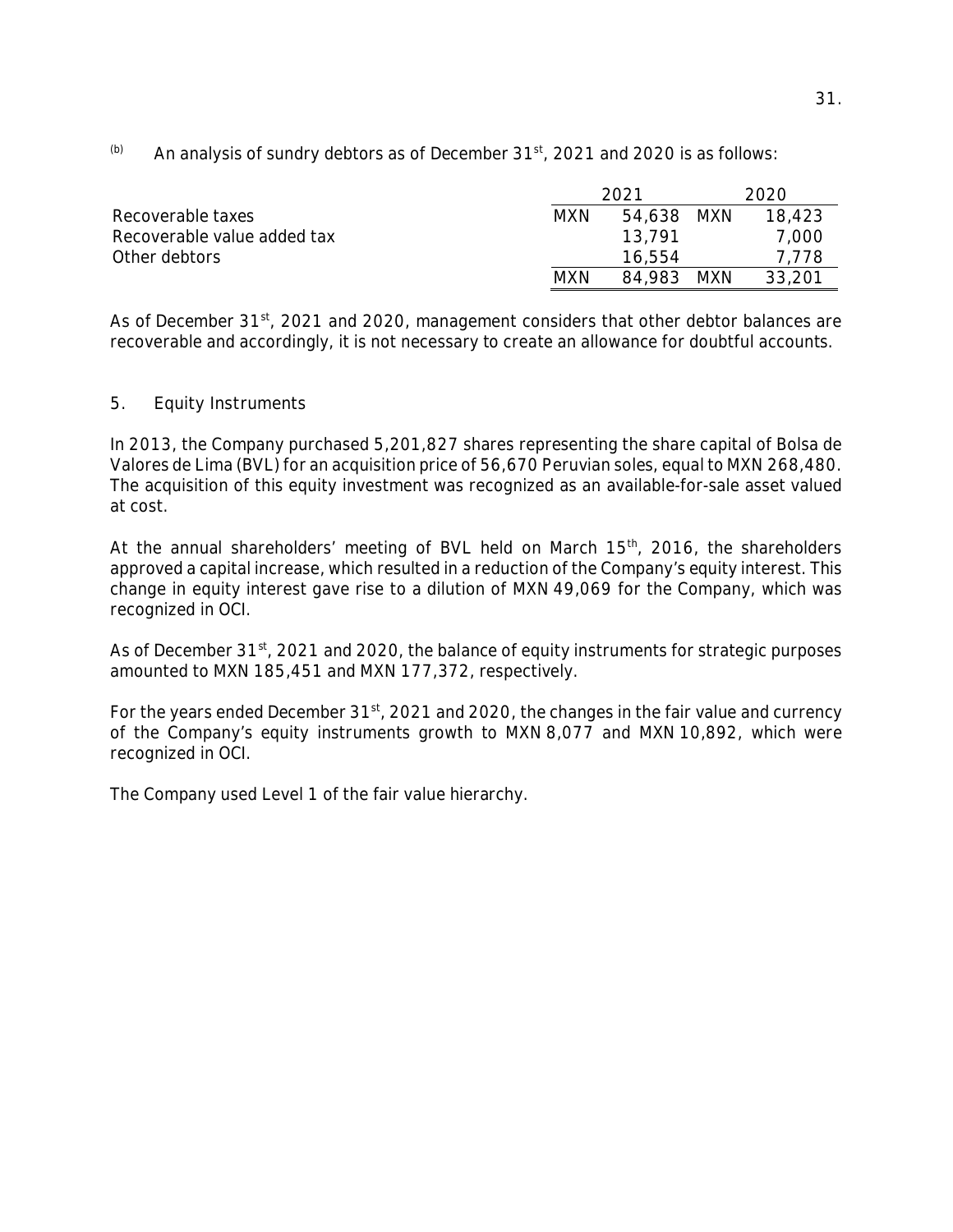32.

### **6. Goodwill**

An analysis of the Company's goodwill as of December  $31<sup>st</sup>$ , 2021 and 2020 is as follows:

|                               |     | 2021              |     | 2020      |
|-------------------------------|-----|-------------------|-----|-----------|
| Indeval                       |     | MXN 2,373,085 MXN |     | 2,373,085 |
| Asigna                        |     | 933,662           |     | 933,662   |
| CCV                           |     | 641,853           |     | 641,853   |
|                               |     | 3,948,600         |     | 3,948,600 |
| Less - Accumulated impairment |     |                   |     |           |
| Indeval                       |     | 133,000)          |     | 133,000)  |
| Asigna                        |     | 613,000)          |     | 613,000)  |
| <b>CCV</b>                    |     | 119,000)          |     | 119,000)  |
|                               |     | 865,000)          |     | 865,000)  |
|                               | MXN | 3,083,600         | MXN | 3,083,600 |

#### **Indeval**

On May and June 2008, the Company entered into various purchase-sale and assignment of rights agreements. Under these agreements, the Company agreed to make an initial payment of 75% of the market value of Indeval equal to MXN 1,576,361, with the remaining 25% corresponding to a share purchase option, which the Company exercised in 2015 and 2014.

Company's management analyzed the fair values of the assets acquired and liabilities assumed as a result of this transaction and recognized goodwill of MXN 2,373,085.

### **Asigna**

On 2008, the Company acquired 69.24% of Asigna's trust beneficiary rights for MXN 865,513. At the date of acquisition, the carrying amount of these rights was MXN 121,220, and the Company therefore recognized goodwill of MXN 933,662 on this transaction.

### **CCV**

On 2008, the Company acquired 23.05% of the shares of CCV; 21.13% through the exchange of 12,681,306 of the Company's series A shares, equal to MXN 209,242 and 1.92% through a cash payment of MXN 23,057. The carrying amount of the shares at the acquisition date was MXN 38,168, and the Company therefore recognized goodwill of MXN 641,853 on this transaction.

### *Impairment testing of cash generating units with goodwill*

For purposes of impairment testing, in the internal monitoring performed by Management, goodwill is assigned to the Company's lowest level operating divisions within the same CGU as goodwill, which do not exceed the operating segments reported in Note 24.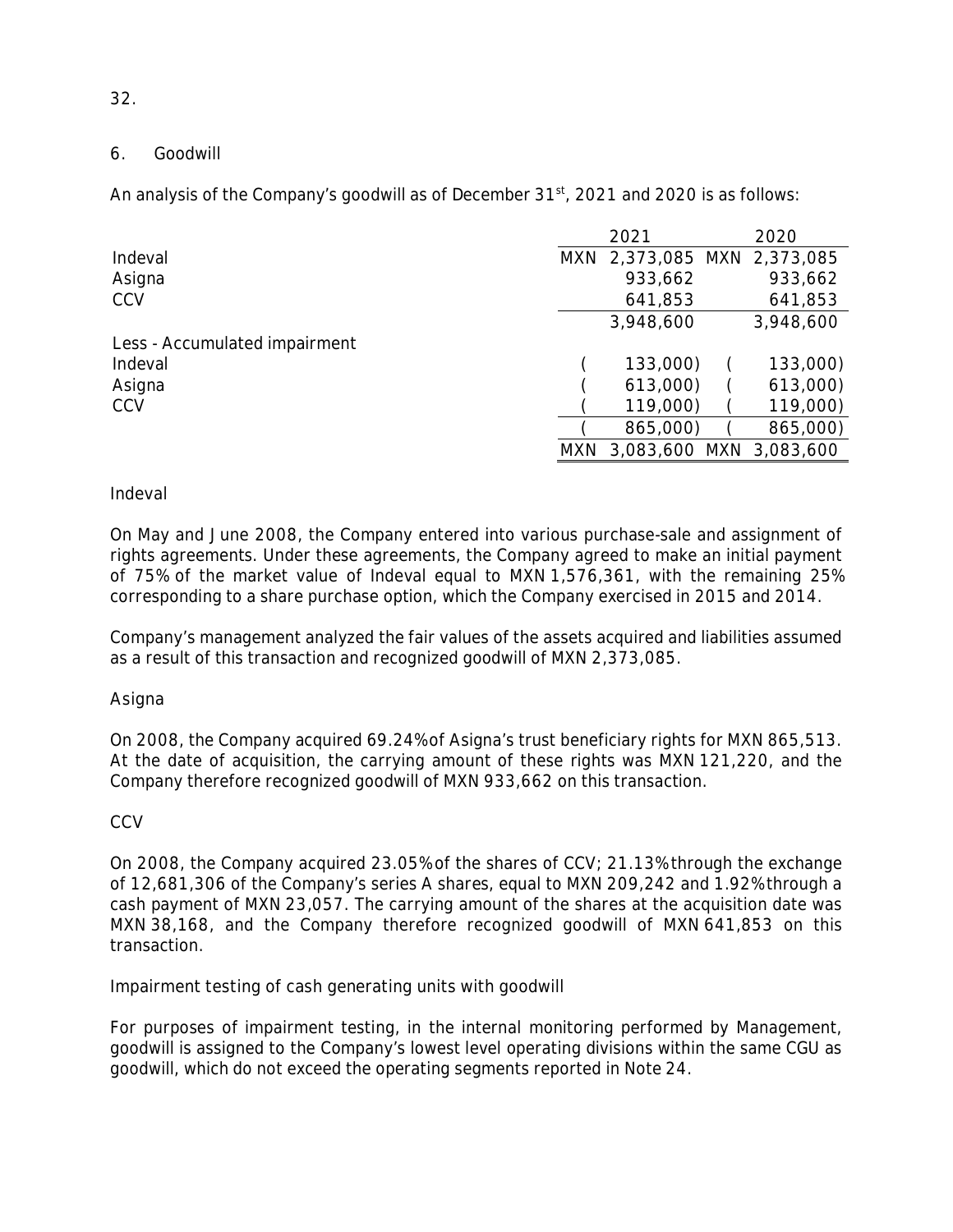For the years ended December  $31^{st}$ , 2021 and 2020, the Company recognized no loss from impairment in the value of goodwill.

Value in use is calculated based on the following key assumptions:

- Cash flows are projected based on past experiences, actual operating results, and the 5year business plan, as well as the budget for the current year, which is approved by the Board of Directors.
- The projections include 5 years, plus the last perpetuity flow, considering a range of revenue growth for all of the CGUs of between 1.4% and 5.0% during the projection period (2021-2026), an expense range of 3% to 4% (20% for Indeval), a discount rate in Mexican pesos of 10.13% (10.73% in 2020) and a perpetuity rate of 3% for both years. In the projection, the investment in fixed assets represents 1.5% of revenue over the projection period (approximately MXN 4.6 million annually). With respect to the related taxes, the Company considered the income tax rate for the current year and the expected rate for upcoming years of 30%.
- Operating profits assume a growth rate higher than inflation for the first 5 years, based on the information obtained from the industry analyses.
- The values assigned to the key assumptions represent Management assessment of future industry trends considering both external and internal sources.

With respect to value in use, Company's management considered and analyzed the following: a) estimated future cash flows that the entity expects to obtain from the asset; b) expectations of potential variances in the amount or in the temporary distribution of such future cash flows; c) the time value of money, represented by the risk-free market interest rate; d) the price, due to the inherent uncertainty of the asset; and other factors, such as liquidity, that market participants would reflect in pricing the future cash flows that the entity expects from the asset.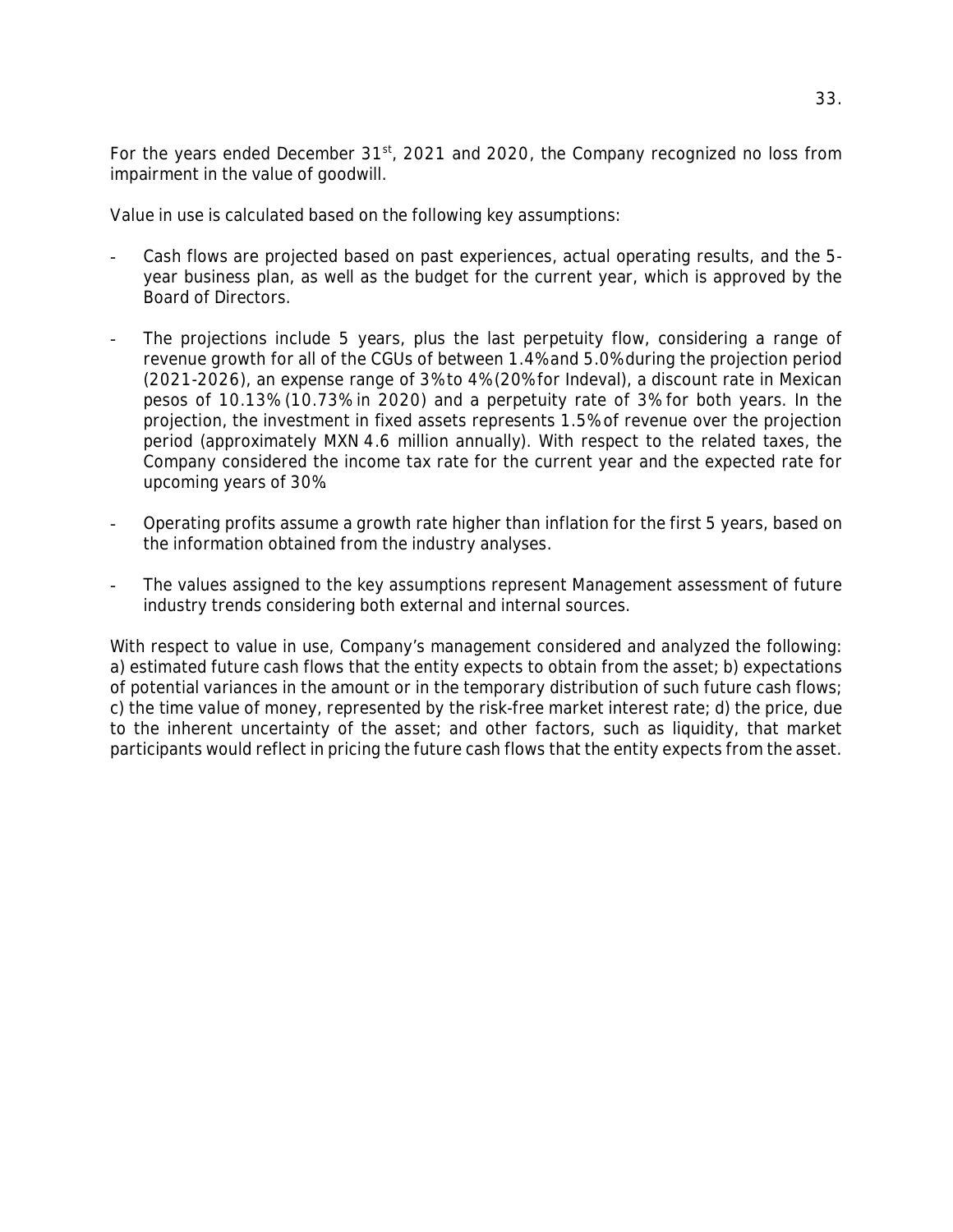# **7. Property, Furniture and Equipment**

An analysis of property, furniture and equipment as of December  $31<sup>st</sup>$ , 2021 and 2020 is as follows:

|                                                    | Property |            | Computer<br>equipment |            | Office furniture<br>and equipment |            | Automotive<br>equipment | Total         |
|----------------------------------------------------|----------|------------|-----------------------|------------|-----------------------------------|------------|-------------------------|---------------|
| Cost                                               |          |            |                       |            |                                   |            |                         |               |
| Balance as of December 31 <sup>st</sup> , 2019 MXN | 811,951  | <b>MXN</b> | 100.624               | MXN        | 120.673                           | <b>MXN</b> | 16.272                  | MXN 1.049.520 |
| Additions                                          | 9.296    |            | 2.507                 |            | 267                               |            | 7.071                   | 19.141        |
| <b>Disposals</b>                                   |          |            |                       |            |                                   |            | 3,483                   | 3,483         |
| Foreign currency translation effect                |          |            | 1,503                 |            | 545                               |            |                         | 2,048         |
| Balance as of December 31 <sup>st</sup> , 2020     | 821.247  |            | 104.634               |            | 121.485                           |            | 19.860                  | 1,067,226     |
| Additions                                          |          |            | 6.515                 |            | 2.045                             |            | 11.069                  | 19.629        |
| <b>Disposals</b>                                   |          |            |                       |            |                                   |            | 16,755                  | 16,755)       |
| Foreign currency translation effect                |          |            | 2.009                 |            | 721)                              |            |                         | 2,730)        |
| Balance as of December 31 <sup>st</sup> , 2021 MXN | 821.247  | <b>MXN</b> | 109.140               | <b>MXN</b> | 122.809                           | <b>MXN</b> | 14.174                  | MXN1.067.370  |

|                                                    |     | Property |            | Computer<br>equipment |            | Office furniture<br>and equipment |            | Automotive<br>equipment |            | Total   |
|----------------------------------------------------|-----|----------|------------|-----------------------|------------|-----------------------------------|------------|-------------------------|------------|---------|
| Depreciation                                       |     |          |            |                       |            |                                   |            |                         |            |         |
| Balance as of December 31 <sup>st</sup> , 2019 MXN |     | 355,483  | <b>MXN</b> | 94.489                | <b>MXN</b> | 112.833                           | <b>MXN</b> | 7.375                   | MXN        | 570.180 |
| Depreciation for the year                          |     | 23.569   |            | 3.010                 |            | 1.585                             |            | 2.679                   |            | 30.843  |
| Disposals                                          |     |          |            |                       |            |                                   |            | 2,031)                  |            | 2,031)  |
| Foreign currency translation effect                |     |          |            | 1.118                 |            | 440                               |            |                         |            | 1,558   |
| Balance as of December 31st, 2020                  |     | 379.052  |            | 98.617                |            | 114.858                           |            | 8.023                   |            | 600.550 |
| Depreciation for the year                          |     | 24.107   |            | 2,702                 |            | 1,391                             |            | 3.393                   |            | 31.593  |
| Disposals                                          |     |          |            |                       |            |                                   |            | 8,363)                  |            | 8,363)  |
| Foreign currency translation effect                |     |          |            | 1,702                 |            | 617)                              |            |                         |            | 2,319)  |
| Balance as of December 31 <sup>st</sup> , 2021 MXN |     | 403.159  | <b>MXN</b> | 99,617                | <b>MXN</b> | 115,632                           | <b>MXN</b> | 3,053                   |            | 621,461 |
|                                                    |     |          |            |                       |            |                                   |            |                         |            |         |
| Balance as of December 31 <sup>st</sup> , 2020     | MXN | 442.195  | <b>MXN</b> | 6.017                 | <b>MXN</b> | 6.627                             | <b>MXN</b> | 11,837                  | <b>MXN</b> | 466,676 |
| Balance as of December 31 <sup>st</sup> , 2021     | MXN | 418,088  | <b>MXN</b> | 9.523                 | <b>MXN</b> | 7.177                             | <b>MXN</b> | 11.121                  | <b>MXN</b> | 445.909 |

As of December 31<sup>st</sup>, 2021 and 2020, property includes land with a value of MXN 132,765.

### **8. Right-of-use Assets**

Leases of computer equipment and servers generally have lease terms between 2 and 4 years. Lease payments are generally made on a quarterly basis.

Generally, each lease establishes a restriction that, unless there is a contractual right for the Company to sublease the asset to a third party, the right-of-use asset can only be used by the Company. These types of leases are non-cancellable or can only be cancelled if a significant termination penalty is incurred. Some leases contain the option to buy the underlying leased asset at the end of the lease term or to extend the lease for additional periods. The Company is prohibited from selling or pledging the underlying leased asset.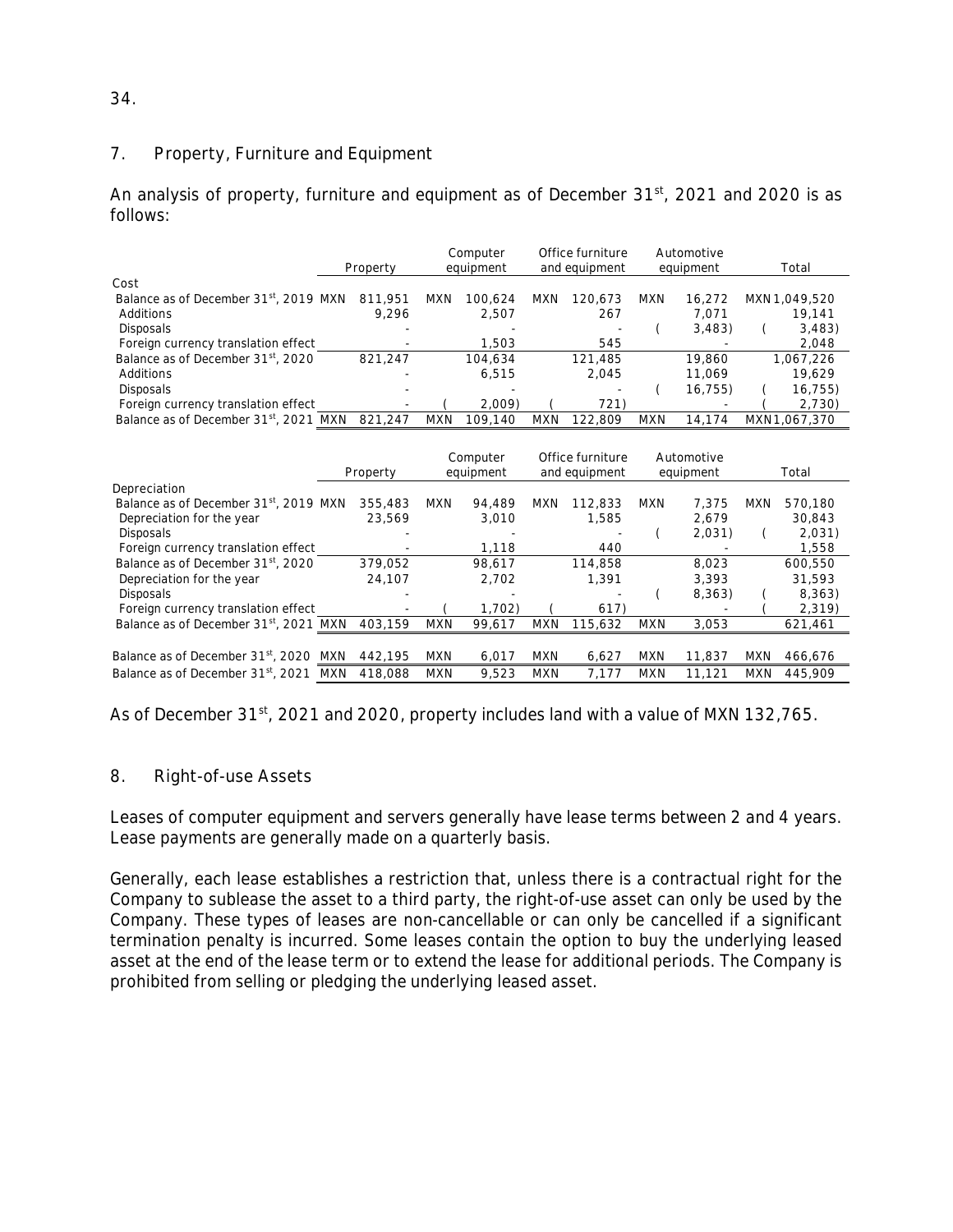Set out below are the carrying amounts of right-of-use assets recognized and the movements during the period:

|                             | 2021                    | 2020     |
|-----------------------------|-------------------------|----------|
| January 1st                 | MXN 249,678 MXN 195,172 |          |
| Additions                   | 143.856                 | 171.897  |
| Depreciation                | 140,028)                | 117,391) |
| December 31 <sup>st</sup> , | MXN 253,506 MXN 249,678 |          |

Set out below are the carrying amounts of lease liabilities recognized and the movements during the period:

|                             | 2021            |            | 2020     |
|-----------------------------|-----------------|------------|----------|
| January 1st                 | MXN 250,463 MXN |            | 205,813  |
| Additions                   | 143,846         |            | 171,897  |
| Accretion of interest       | 6,137           |            | 5,249    |
| Revaluation                 | 2,411           |            | 2,909    |
| Payments                    | 142,567)        |            | 135,405) |
| December 31 <sup>st</sup> , | MXN 260,290     | MXN        | 250,463  |
| Current                     | MXN 115,163     | <b>MXN</b> | 117,711  |
| Non-current                 | MXN 145,127     | MXN        | 132,752  |

The following are the amounts recognized in profit or loss:

|                                                   |     | 2021                    | 2020    |
|---------------------------------------------------|-----|-------------------------|---------|
| Depreciation of property, furniture and equipment | MXN | 31,593 MXN              | 30,842  |
| Depreciation of right-of-use assets               |     | 140,028                 | 117,391 |
| Total depreciation                                |     | 171.621                 | 148,233 |
| Amortization of intangible assets                 |     | 60,776                  | 59,821  |
| Total                                             |     | MXN 232,397 MXN 208,054 |         |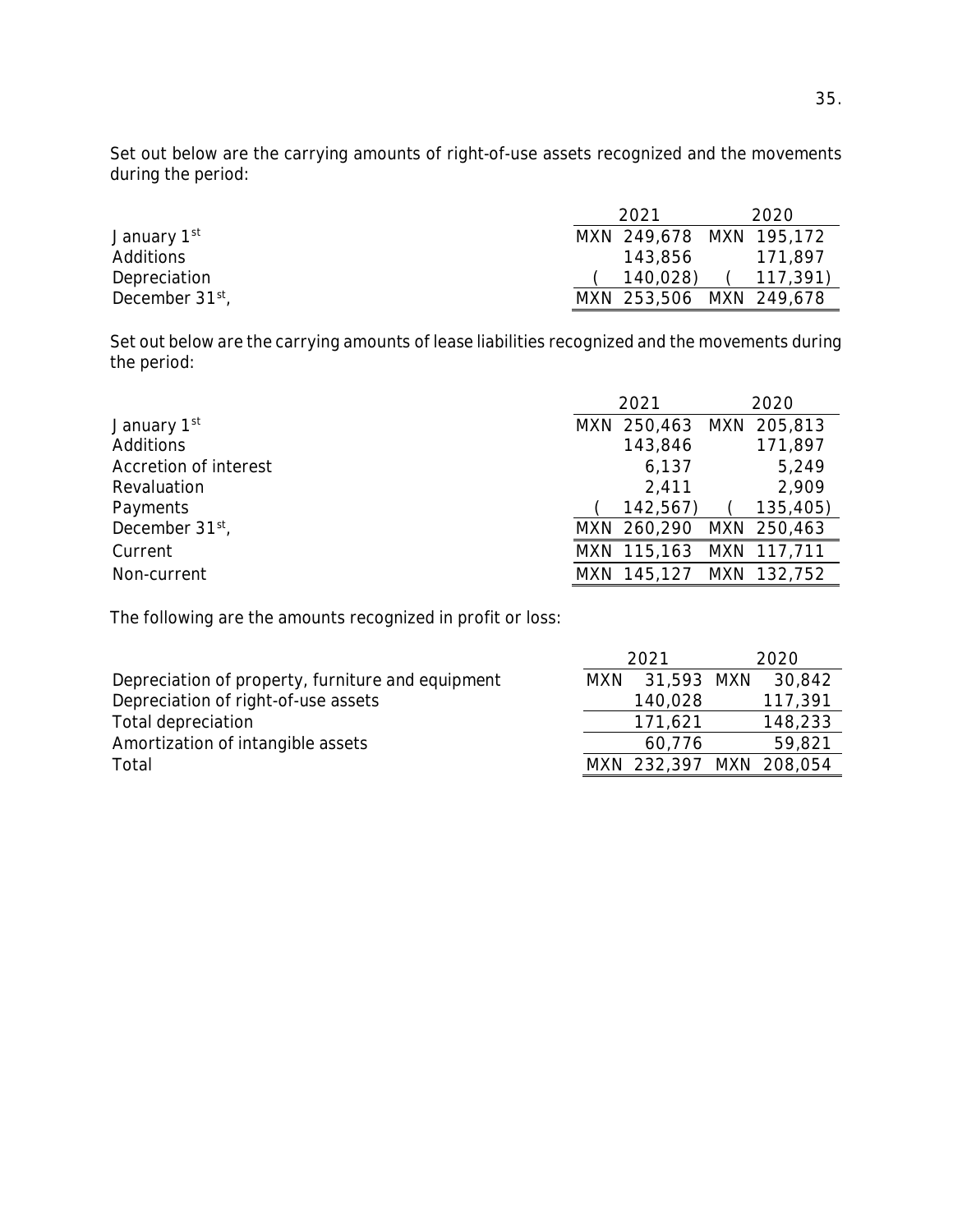# **9. Equity Investments in Associates and Joint Ventures**

An analysis of equity investments in associates and joint ventures as of December 31<sup>st</sup>, 2021 and 2020 is as follows:

|                                    |          |            | Equity                           |            | Share of      |
|------------------------------------|----------|------------|----------------------------------|------------|---------------|
|                                    | Equity   |            | investment                       |            | (loss)/profit |
| Company                            | interest |            | December 31 <sup>st</sup> , 2021 |            |               |
| Bolsa de Productos Agropecuarios   | 14.30%   | MXN        | 10,527                           | MXN(       | 208)          |
| Datos Técnicos, S.A. (Datatec)     | 50.00%   |            | 12,880                           |            | 13,063        |
| Latam Exchanges Data, Inc. (LEDMI) | 49.00%   |            | 746                              |            | 13,113)       |
|                                    |          | <b>MXN</b> | 24,153                           | MXN(       | 258)          |
|                                    |          |            |                                  |            |               |
|                                    |          |            |                                  |            |               |
|                                    |          |            | Equity                           |            | Share of      |
|                                    | Equity   |            | investment                       |            | profit/(loss) |
| Company                            | interest |            | December 31 <sup>st</sup> , 2020 |            |               |
| Bolsa de Productos Agropecuarios   | 14.30%   | <b>MXN</b> | 12,482                           | <b>MXN</b> | 55            |
| Datos Técnicos, S.A. (Datatec)     | 50.00%   |            | 12,606                           |            | 12,621        |
| Latam Exchanges Data, Inc. (LEDMI) | 49.00%   |            | 2,967                            |            | 19,433)       |

# **10. Intangible Assets, net**

An analysis of intangible assets as of December 31<sup>st</sup>, 2021 and 2020 is as follows:

|                                                |            | Software       |            | Investment for<br>Monet |            |             |             |             |
|------------------------------------------------|------------|----------------|------------|-------------------------|------------|-------------|-------------|-------------|
|                                                |            | licenses $(1)$ |            | development             |            | SCO project | Other $(2)$ | Total       |
| Balance as of December 31 <sup>st</sup> , 2020 | <b>MXN</b> | 44,906         | <b>MXN</b> | 61,367                  | <b>MXN</b> | 55,201      | MXN 113,370 | MXN 274.844 |
| Additions                                      |            | 953            |            |                         |            |             | 20.372      | 21,325      |
| Amortization                                   |            | 22,203)        |            | 12.957)                 |            | 12,084)     | 12,577      | 59,821)     |
| Balance as of December 31 <sup>st</sup> , 2021 |            | 23.656         |            | 48,410                  |            | 43.117      | 121.165     | 236,348     |
| Additions                                      |            | 10.087         |            |                         |            |             | 58,496      | 68,583      |
| Amortization                                   |            | 22,131)        |            | 10.492                  |            | 12.084)     | 16.069)     | 60,776)     |
| Balance as of December 31 <sup>st</sup> , 2021 | <b>MXN</b> | .612<br>11     | MXN        | 37.918                  | <b>MXN</b> | 31.033      | MXN 163.592 | MXN 244.155 |

(1) During 2021, additions of software licenses in the amount of MXN 10,087 correspond primarily to the Monet overhaul project of MXN 3,572, DRP underpinning of MXN 1,901, stations upgrade of MXN 1,836, and others of MXN 2,778.

During 2020, additions of software licenses in the amount of MXN 953 correspond to the GRC project.

(2) During 2021, Other additions in the amount of MXN 58,496 include the following investments: a) ERP Indeval project of MXN 12,045; b) DRP and Dali underpinning project of MXN 8,836; c) CCS multicurrency and gap closures of MXN 8,433; d) Secondary SPEI supplier of MXN 9,569; g) Direct Securities Depository of MXN 5,725; and Others of MXN 13,888.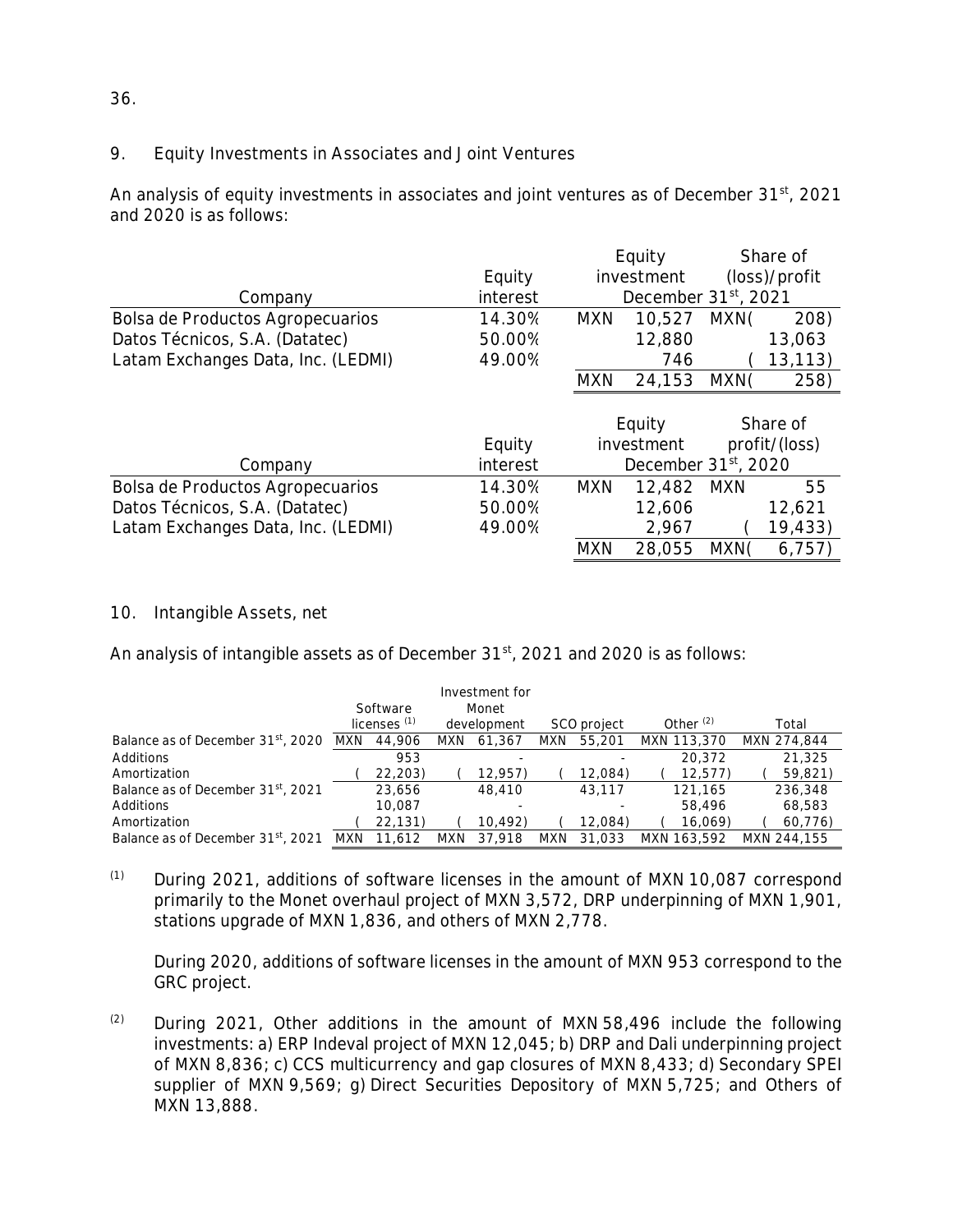During 2020, other additions in the amount of MXN 20,372 include the following investments: a) DRP Project of MXN 2,155; b) Risk Engine Project of MXN 3,621; c) Bond Chamber Project of MXN 1,235; d) Custody Project of MXN 10,767; e) Valrisk Project of MXN 1,371; f) Cybersecurity project of MXN 674; and g) Indeval International Quoting System of MXN 549.

### **11. Related Party Balances and Transactions**

For the years ended December 31<sup>st</sup>, 2021 and 2020, an analysis of transactions between the Company and its related parties not subject to consolidation is as follows:

|                                                       | 2021          | 2020          |
|-------------------------------------------------------|---------------|---------------|
| Revenue:                                              |               |               |
| Brokerage:                                            |               |               |
| Commission revenue (ICAP Energy LLC) (b)              | MXN 296,890   | MXN 286,502   |
| Recovery of expenses (ICAP Energy LLC, ICAP Bio       |               |               |
| Organic, Datatec)                                     | 9,272         | 13,711        |
|                                                       | MXN 306,162   | MXN 300,213   |
|                                                       |               |               |
| Expenses:                                             |               |               |
| Commission expenses (ICAP Energy LLC)                 | 17,870<br>MXN | 18,928<br>MXN |
| Communication and software licenses (ICAP Energy LLC) | 5,324         | 5,261         |
| Administrative services (ICAP Ecuador)                | 14,305        | 15,165        |
|                                                       | 37,499<br>MXN | 39,354<br>MXN |

An analysis of balances due from and to related parties as of December 31<sup>st</sup>, 2021 and 2020 is as follows:

|                                                                              | 2021                  | 2020 |  |
|------------------------------------------------------------------------------|-----------------------|------|--|
| Receivables (Note 4):<br>ICAP Energy LLC (formerly Capital Markets, LLC) (a) | MXN 73,725 MXN 63,284 |      |  |
| Payables:<br>ICAP Energy LLC (formerly Capital Markets LLC)                  | MXN 11,086 MXN 11,706 |      |  |

(a) This receivable corresponds to fees charged in the normal course of the Company's operations.

**(b)** Revenue from brokerage transactions with SIF ICAP carried out in the normal course of the Company's operations.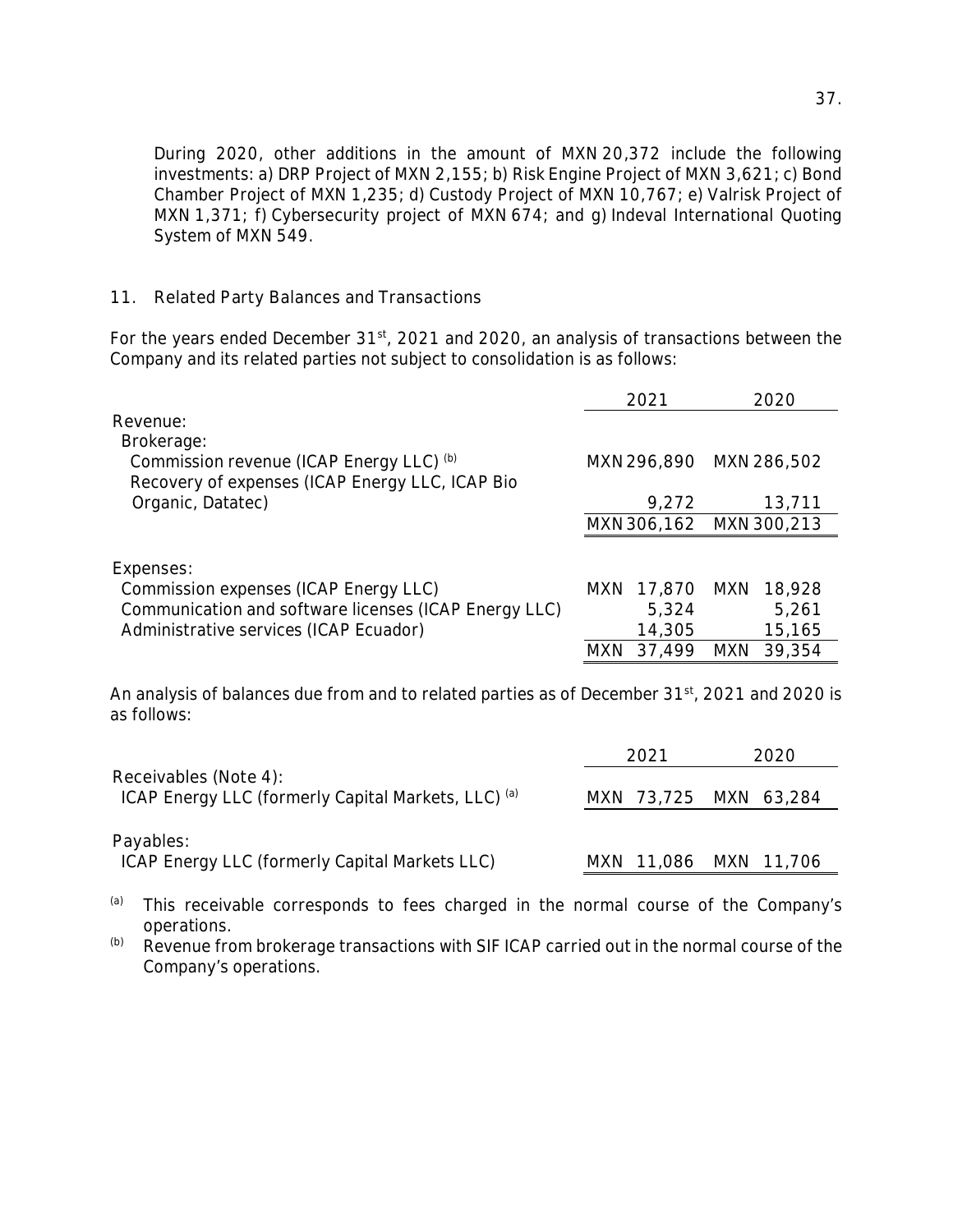# **12. Suppliers and Other Accounts Payable**

An analysis of suppliers and other accounts payable as of December 31<sup>st</sup>, 2021 and 2020 is as follows:

|                                                  | 2021         | 2020        |
|--------------------------------------------------|--------------|-------------|
| Suppliers and other accounts payable             | MXN 264, 714 | MXN 313,263 |
| Dividends declared not yet paid                  | 9.829        | 9.231       |
| Withheld taxes and social security contributions | 30,318       | 58,051      |
| Employee performance bonus                       | 130,631      | 84,334      |
|                                                  | MXN 435,492  | MXN 464,879 |

# **13. Employee Benefits**

An analysis of the Company's obligation for seniority premiums as of December 31<sup>st</sup>, 2021 and 2020 is as follows:

|                                                  |            | 2021   |            | 2020   |
|--------------------------------------------------|------------|--------|------------|--------|
| Defined benefit obligation                       | MXN.       | 14,424 | MXN        | 15,525 |
| Segregated fund                                  |            | 12,268 |            | 13,095 |
| Net projected obligation                         | <b>MXN</b> | 2,156  | <b>MXN</b> | 2,430  |
|                                                  |            |        |            |        |
| Net projected obligation at beginning of year    | MXN        | 2,446  | <b>MXN</b> | 2,930  |
| Net periodic benefit expense                     |            | 1,087  |            | 1,415  |
| Contributions to the fund                        |            | 1,090) |            | 1,120  |
| Actuarial loss/(gain) to be recognized in equity |            | 500    |            | 381)   |
| Seniority premiums paid                          |            | 787)   |            | 398)   |
| Net projected obligation at end of year          | <b>MXN</b> | 2,156  | <b>MXN</b> | 2,446  |

An analysis of the pension plan as of December 31<sup>st</sup>, 2021 and 2020 is as follows:

|                                           | 2021           | 2020           |
|-------------------------------------------|----------------|----------------|
| Defined benefit obligation                | 13,877<br>MXN. | 23,028<br>MXN  |
| Segregated fund                           | 24,281)        | 30,146         |
| Net projected asset                       | MXN(10,404)    | 7,118<br>MXN(  |
|                                           |                |                |
| Net projected asset at beginning of year  | 7,118)<br>MXN( | 5,830)<br>MXN( |
| Net periodic benefit expense              | 719            | 796            |
| Contributions to the fund                 | 813)           | ,155)          |
| Actuarial gain to be recognized in equity | 3,192          | 929)           |
| Net projected asset                       | MXN(10,404)    | 7,118)<br>MXN( |
|                                           |                |                |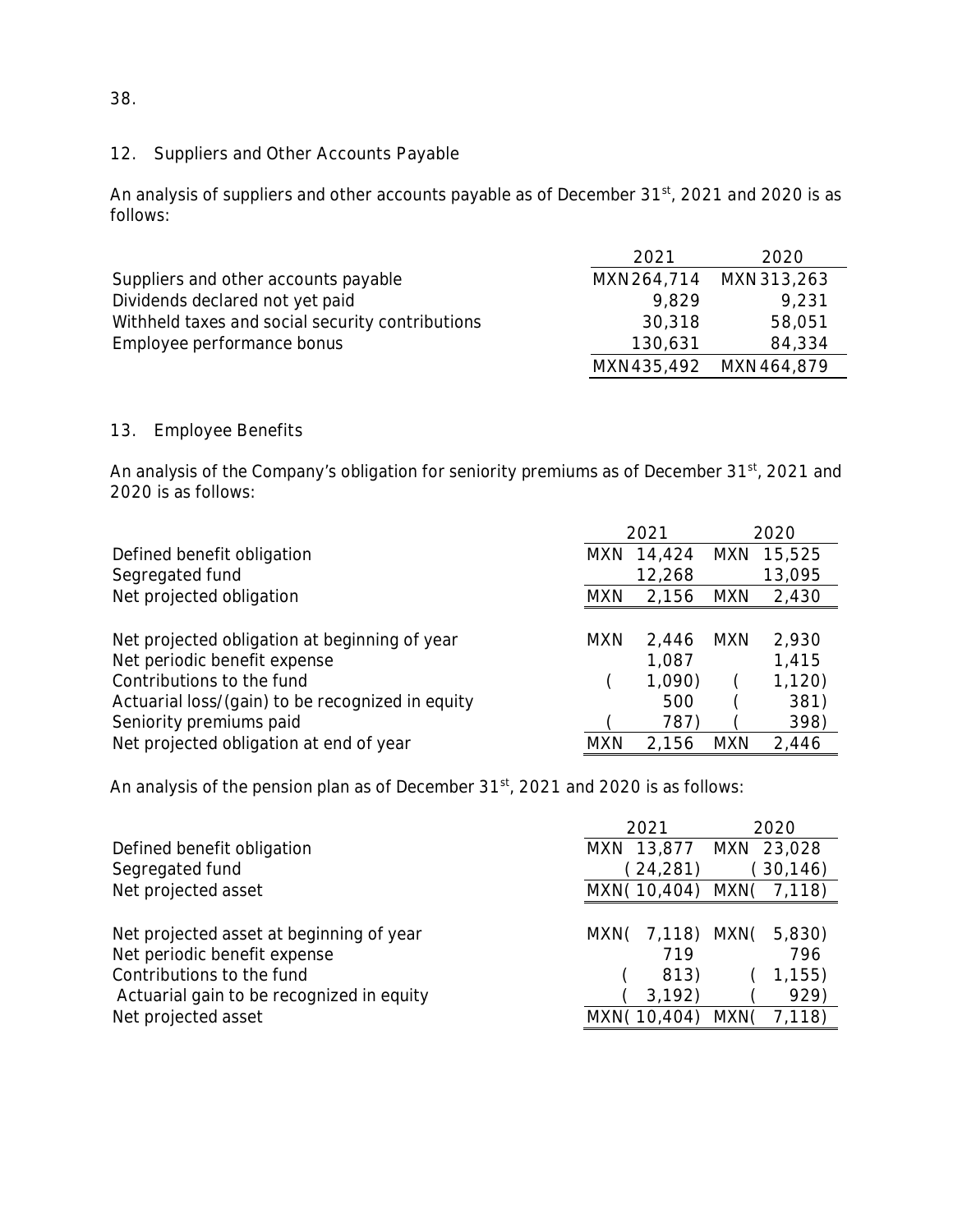#### **a) Plan assets**

|                               | 2021                  |  | 2020         |
|-------------------------------|-----------------------|--|--------------|
| <b>Shares</b>                 | <b>MXN</b>            |  | - MXN 16,048 |
| Federal government securities | 24,281                |  | 14,098       |
|                               | MXN 24,281 MXN 30,146 |  |              |

**b) Changes in the present value of the defined benefit obligations for the years ended December 31st, 2021 and 2020**

|                                                              |            | 2021    | 2020       |        |
|--------------------------------------------------------------|------------|---------|------------|--------|
| Defined benefit obligation as of January 1st                 | <b>MXN</b> | 38,554  | MXN        | 34,582 |
| Benefits paid                                                |            |         |            | 471)   |
| Current year service cost and interest cost                  |            | 4,963   |            | 4,807  |
| Payments to employees                                        |            | 9,676)  |            |        |
| Actuarial gain recognized in OCI (see paragraph e) to this   |            |         |            |        |
| note)                                                        |            | 5,542)  |            | 364)   |
| Defined benefit obligation as of December 31 <sup>st</sup> , | <b>MXN</b> | 28,299  | <b>MXN</b> | 38,554 |
|                                                              |            |         |            |        |
|                                                              |            | 2021    |            | 2020   |
| Fair value of plan assets as of January 1st                  | <b>MXN</b> | 43,242  | <b>MXN</b> | 37,482 |
| Plan contributions                                           |            | 1,902   |            | 2,276  |
| Benefits paid                                                |            | 10,331) |            | 456)   |
| Expected return on plan assets                               |            | 2,837   |            | 2,596  |
| Actuarial (loss)/gain recognized in OCI                      |            | 1,101)  |            | 1,344  |
| Fair value of plan assets as of December 31st,               | <b>MXN</b> | 36,549  | MXN        | 43,242 |
|                                                              |            |         |            |        |
| Net employee benefits<br>C)                                  |            |         |            |        |
|                                                              |            |         |            |        |
|                                                              |            | 2021    |            | 2020   |
| Defined benefit obligation                                   | <b>MXN</b> | 28,299  | <b>MXN</b> | 38,554 |
| Fair value of plan assets                                    |            | 36,549  |            | 43,242 |
| Net defined benefit obligation                               | MXN        | 8,250   | <b>MXN</b> | 4,688  |
|                                                              |            |         |            |        |

**d) Expense recognized in profit or loss for the years ended December 31st, 2021 and 2020**

|                                |            | 2021   |     | 2020   |
|--------------------------------|------------|--------|-----|--------|
| Current-year service cost      | <b>MXN</b> | 2,561  | MXN | 2.417  |
| Interest cost                  |            | 2.402  |     | 2,390  |
| Expected return on plan assets |            | 2,837) |     | 2,596) |
|                                | <b>MXN</b> | 2,126  | MXN | 2.211  |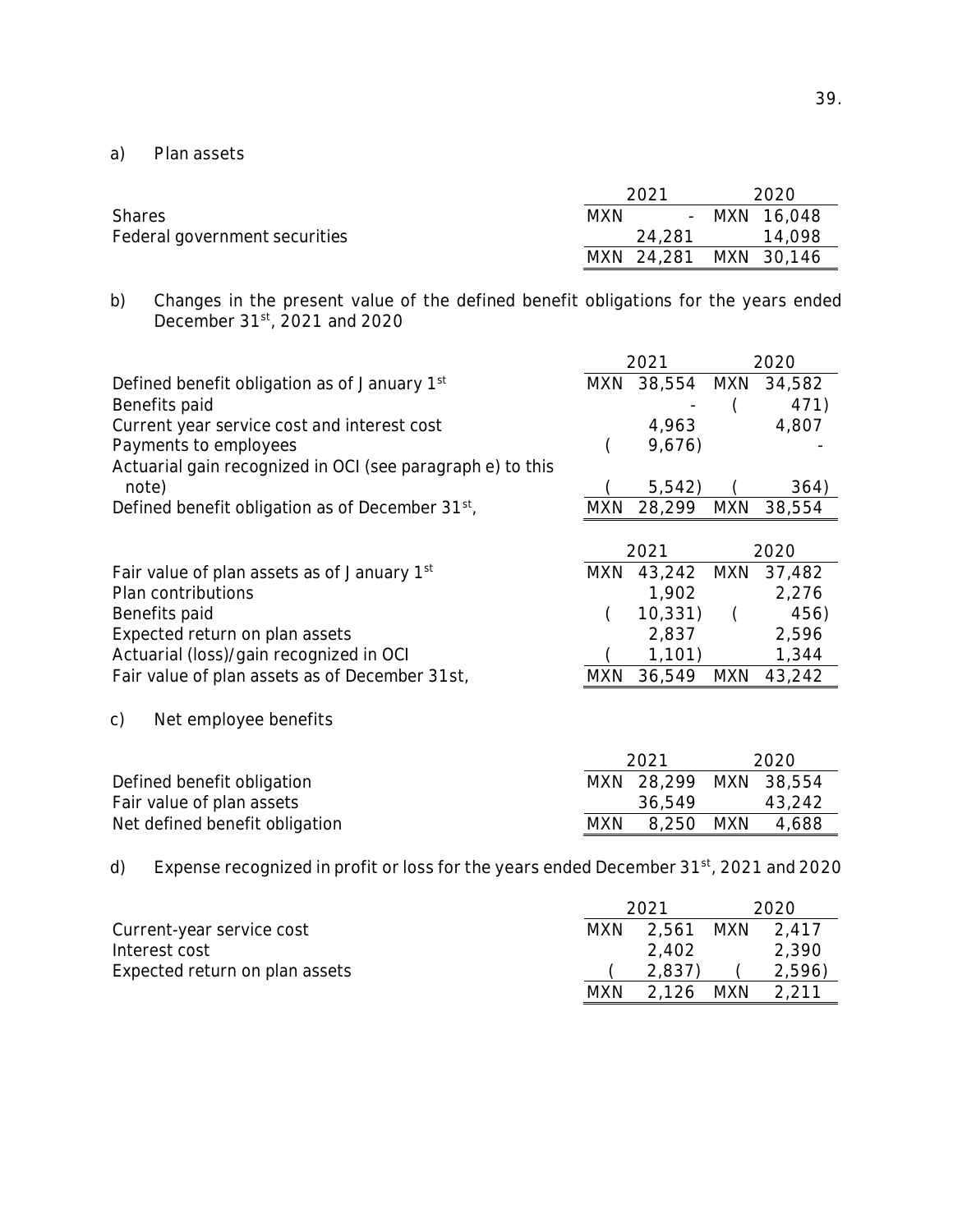# **e) Actuarial gain or loss recognized in OCI**

|                                                      | 2021                  | 2020 |        |
|------------------------------------------------------|-----------------------|------|--------|
| Accumulated amount as of January 1st,                | MXN 22,234 MXN 23,944 |      |        |
| Recognized during the year                           | 3,752)                |      | 1,710) |
| Accumulated amount as of December 31 <sup>st</sup> , | MXN 18,482 MXN 22,234 |      |        |

As of December 31<sup>st</sup>, 2021 and 2020, the effect of deferred taxes arising on actuarial losses recognized in OCI totals MXN 2,480 and MXN 4,642, respectively.

The basic actuarial assumptions considered in the calculation of the discount rate, return on plan assets and salary increase rate (expressed as weighted averages) are as follows:

|                                                                | 2021  | 2020                        |
|----------------------------------------------------------------|-------|-----------------------------|
| Discount rate as of December 31 <sup>st</sup> ,                |       | 7.96% & 7.52% 6.90% & 6.70% |
| Expected return on plan assets as of January 1 <sup>st</sup> , | 4.50% | 4.50%                       |
| Rate of future salary increases (Group 1)                      | 4.0%  | 4.50%                       |
| Rate of future salary increases (Group 2)                      | 3.50% | 3.50%                       |
| Long-term inflation rate                                       | 3.50% | 3.50%                       |

The calculation of the defined benefit obligation is subject to the mortality assumptions is indicated above. As the actuarial mortality estimates continue to be updated, an increase of one year in the life expectancies shown above is considered to be reasonably possible in the coming year.

As of December  $31<sup>st</sup>$ , 2021 and 2020, the overall long-term expected return on plan assets is 5% in both years. This estimate is based on the expected return on the overall portfolio and not on the sum of returns on the individual categories of assets. Plan assets are invested in a mix of federal government securities and shares in order to both provide investment security and increase profitability.

### **14. Income Tax**

The Company is under regulation of Mexican Income Tax Law (MITL), which establishes a corporate income tax rate of 30% for 2021 and 2020.

An analysis of income tax recognized in profit and loss for the years ended December 31<sup>st</sup>, 2021 and 2020 is as follows:

**a) Income tax recognized in profit or loss**

|                                                  | 2021                      | 2020  |
|--------------------------------------------------|---------------------------|-------|
| Current income tax                               | MXN(630,353) MXN(692,573) |       |
| Deferred income tax:                             |                           |       |
| Generation and reversal of temporary differences | 28.412                    | 8.809 |
|                                                  | MXN(601,941) MXN(683,764) |       |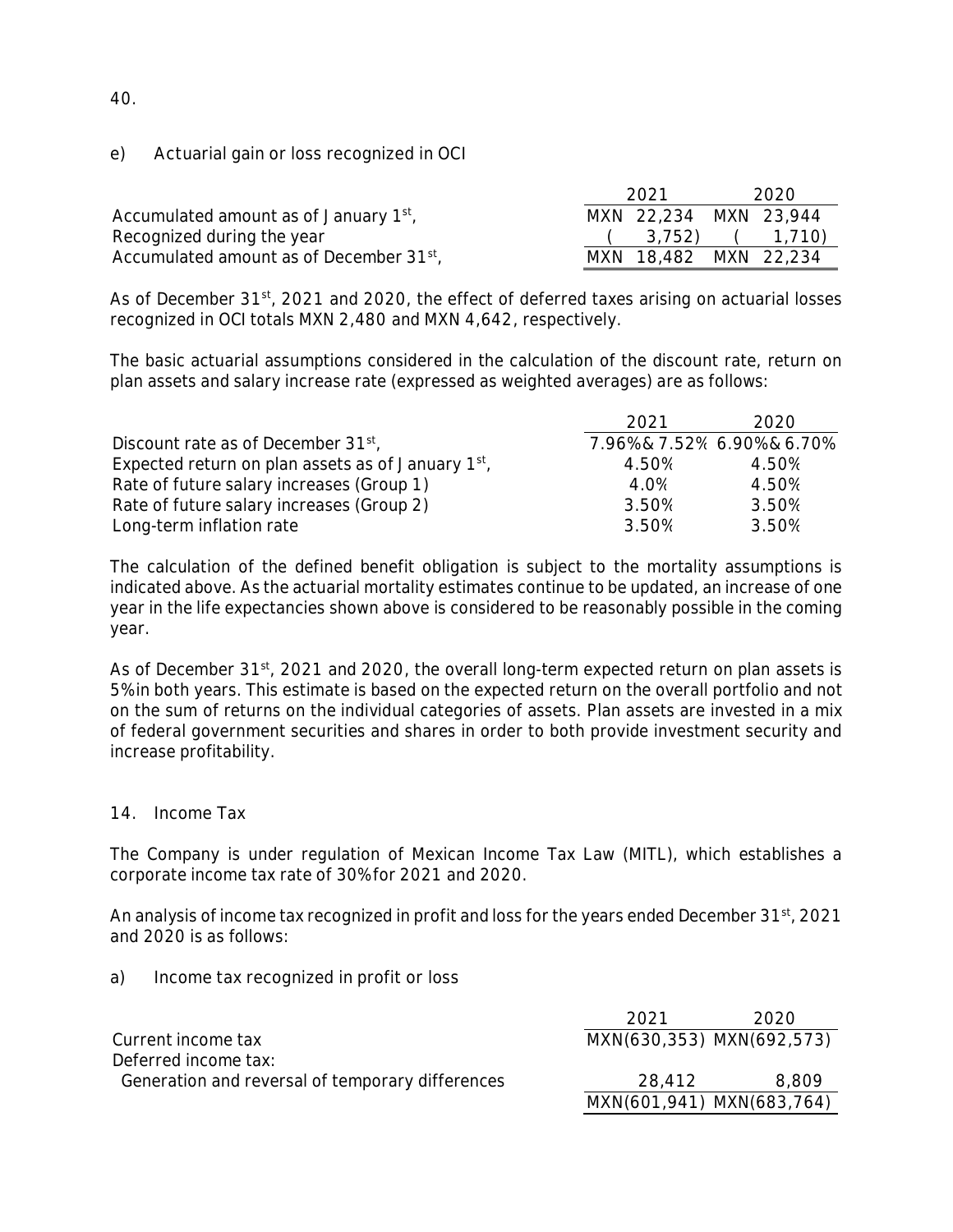# **b) Reconciliation of the effective income tax rate**

A reconciliation of the effective income tax rate for the years ended December 31<sup>st</sup>, 2021 and 2020 is as follows:

|                                                                                                                                | 2021                        |          | 2020                          |           |
|--------------------------------------------------------------------------------------------------------------------------------|-----------------------------|----------|-------------------------------|-----------|
|                                                                                                                                | Amount                      | %        | Amount                        | %         |
| Consolidated profit before income tax                                                                                          | MXN2,333,839                | 100      | MXN2,286,994                  | 100       |
| Statutory income tax<br>Non-deductible expenses<br>Deductible inflation adjustment<br>Effects of inflation on depreciation and | 700,152)<br>6,758<br>87,912 | 30)<br>3 | 686,098)<br>12,448)<br>32,225 | 30)<br>1) |
| amortization<br>Other, net                                                                                                     | 3,352)<br>23,538            |          | 1,122)                        |           |
| Income tax of foreign subsidiaries                                                                                             | 598,812)<br>3,129           | 26)      | 667,443)<br>16,320)           | 30)       |
| Income tax expense                                                                                                             | MXN(601,941)                | 26)      | MXN(683,764)                  | 31)       |

# **c) Deferred tax assets and liabilities**

An analysis of the Company's deferred tax assets and liabilities as of December 31<sup>st</sup>, 2021 and 2020 is as follows:

|                                 | Assets    |           |                                 | Liabilities                     | <b>Net</b>               |           |  |
|---------------------------------|-----------|-----------|---------------------------------|---------------------------------|--------------------------|-----------|--|
|                                 | 2021      | 2020      | 2021                            | 2020                            | 2021                     | 2020      |  |
| Property, furniture and         |           |           |                                 |                                 |                          |           |  |
| equipment                       | MXN30,074 | MXN16,019 | MXN<br>$\overline{\phantom{a}}$ | MXN<br>$\overline{\phantom{a}}$ | MXN30.074                | MXN16,019 |  |
| <b>Provisions</b>               | 68.763    | 69.097    | $\overline{\phantom{a}}$        | $\overline{\phantom{a}}$        | 68.763                   | 69.097    |  |
| Prepaid expenses and intangible |           |           |                                 |                                 |                          |           |  |
| assets                          |           |           | 32.491)                         | 24,132)                         | 32.491                   | 24,132)   |  |
| Available tax loss carryforward | 9.404     | 17.214    | $\overline{\phantom{a}}$        | $\overline{\phantom{a}}$        | 9.404                    | 17.214    |  |
| Other                           | 10.294    | 1.804     | $\overline{\phantom{a}}$        | $\overline{\phantom{a}}$        | 10.294                   | 1.804     |  |
| Less - valuation allowance      |           |           |                                 |                                 | $\overline{\phantom{a}}$ | 22,370)   |  |
|                                 |           |           |                                 |                                 | MXN86.044                | MXN57.632 |  |

An analysis of changes in temporary differences for the years ended December 31<sup>st</sup>, 2021 and 2020 is as follows:

|                                   | As of December |                  |                |        | As of                        |         |
|-----------------------------------|----------------|------------------|----------------|--------|------------------------------|---------|
|                                   |                | 31 <sup>st</sup> |                |        | Recognized in December 31st, |         |
|                                   |                | 2020             | profit or loss |        |                              | 2021    |
| Property, furniture and equipment | MXN.           | 16,019           | MXN            | 14,055 | MXN                          | 30,074  |
| Provisions                        |                | 69,097           |                | 334)   |                              | 68,763  |
| Intangibles and prepaid expenses  |                | 24,132)          |                | 8,359) |                              | 32,491) |
| Available tax loss carryforward   |                | 17,214           |                | 7,810) |                              | 9,404   |
| Other                             |                | 1,804            |                | 8,490  |                              | 10,294  |
| Valuation allowance               |                | 22,370)          |                | 22,370 |                              |         |
|                                   | <b>MXN</b>     | 57,632           | MXN            | 28,412 | MXN.                         | 86.044  |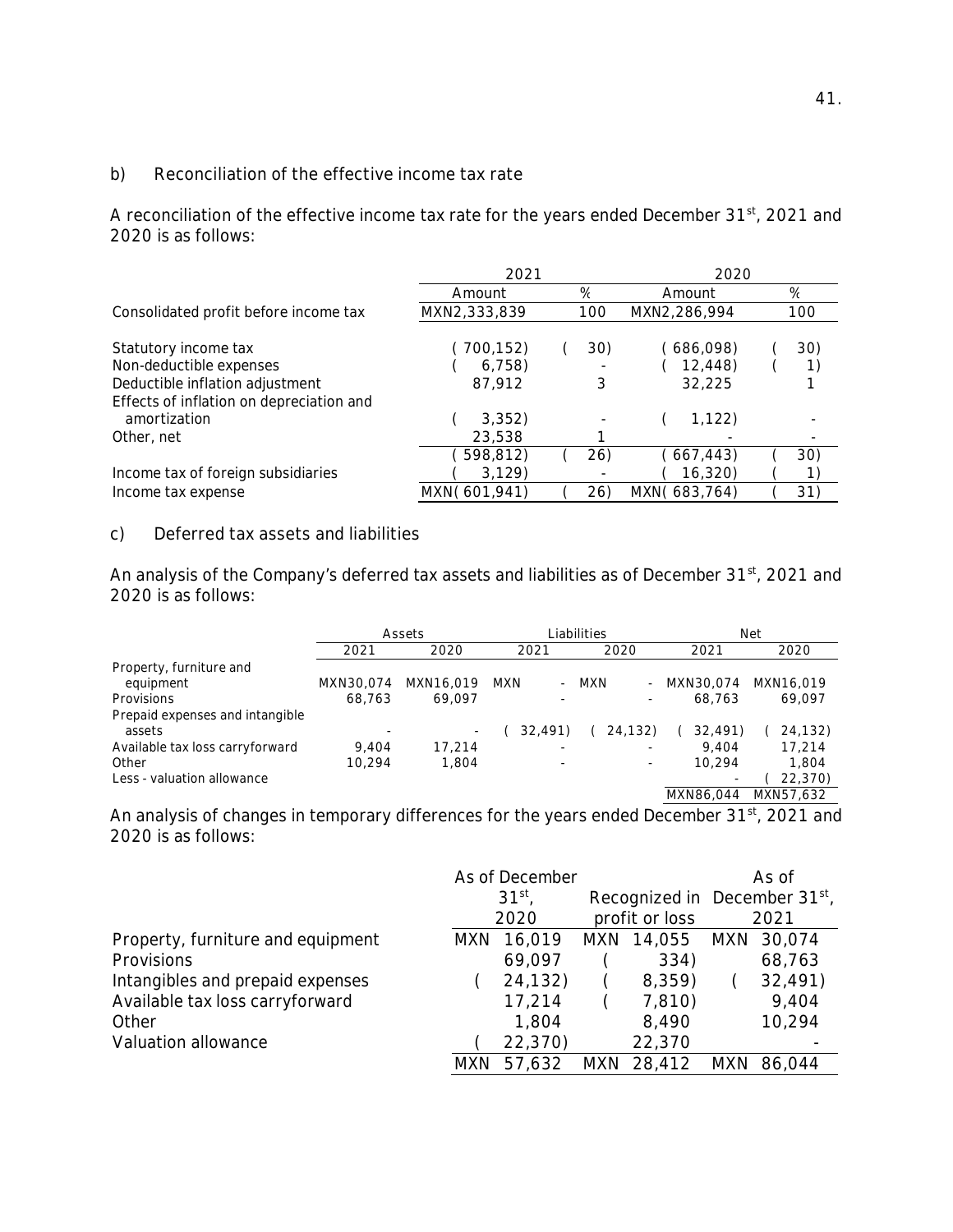|                                   | As of December |                  |                |        | As of December |                  |
|-----------------------------------|----------------|------------------|----------------|--------|----------------|------------------|
|                                   |                | 31 <sup>st</sup> | Recognized in  |        |                | 31 <sup>st</sup> |
|                                   |                | 2019             | profit or loss |        |                | 2020             |
| Property, furniture and equipment | MXN            | 19,654           | MXN(           | 3,635) | MXN            | 16,019           |
| Provisions                        |                | 60,851           |                | 8,246  |                | 69,097           |
| Intangibles and prepaid expenses  |                | 29,975)          |                | 5,843  |                | 24,132)          |
| Available tax loss carryforward   |                | 22,144           |                | 4,930) |                | 17,214           |
| Other                             |                | 158              |                | 1,646  |                | 1,804            |
| Valuation allowance               |                | 24,009)          |                | 1,639  |                | 22,370)          |
|                                   | MXN            | 48,823           | MXN            | 8,809  | MXN.           | 57,632           |

Recoverability of asset by deferred tax are evaluated by the Company considering the existence of temporal taxable differences that are expected to revert over the same period as the deductibles temporal differences are scheduled reversal or in subsequent periods which could be applicable tax losses. Significant management judgment is required to determine the amount of deferred tax assets that can be recognized, based upon the likely timing and the level of future taxable profits together with future tax planning strategies. Deferred tax asset balances which are likely to be realized may be reduced if future taxable earnings are lower than expected.

An analysis of taxes of the Company's associates is as follows:

**d) Foreign taxes (unaudited information)**

|                          |            | Bolsa de productos Datos técnicos,<br>Agropecuarios<br>S.A. |            |                           | SIF ICAP Holding<br>consolidated |                  |  |
|--------------------------|------------|-------------------------------------------------------------|------------|---------------------------|----------------------------------|------------------|--|
|                          |            | Financial                                                   |            |                           |                                  |                  |  |
| Primary activity         |            | brokerage                                                   |            | <b>Financial services</b> |                                  | <b>Brokerage</b> |  |
| Number of employees      |            | 33                                                          |            | 10                        |                                  | 28               |  |
| Revenue                  | <b>MXN</b> | 33,722                                                      | <b>MXN</b> | 59,887                    | <b>MXN</b>                       | 419,748          |  |
| Profit before income tax | MXN.       | 2,173                                                       | <b>MXN</b> | 38,555 MXN                |                                  | 209,168          |  |
| Income tax for 2021      | <b>MXN</b> | 313                                                         | <b>MXN</b> | 11,646 MXN                |                                  | 63,831           |  |
| Income tax paid          | <b>MXN</b> | 250                                                         | <b>MXN</b> | 10,652 MXN                |                                  | 67,510           |  |

# **15. Equity**

An analysis of the Company's equity is as follows:

**a) Share capital structure**

As of December 31<sup>st</sup>, 2021 and 2020 the Company's share capital authorized, issued and paid is MXN 4,507,303, which corresponds to fixed minimum share capital with no withdrawal rights represented by 588,270,649 common Series "A" Class "I" shares with no par value, issued and outstanding.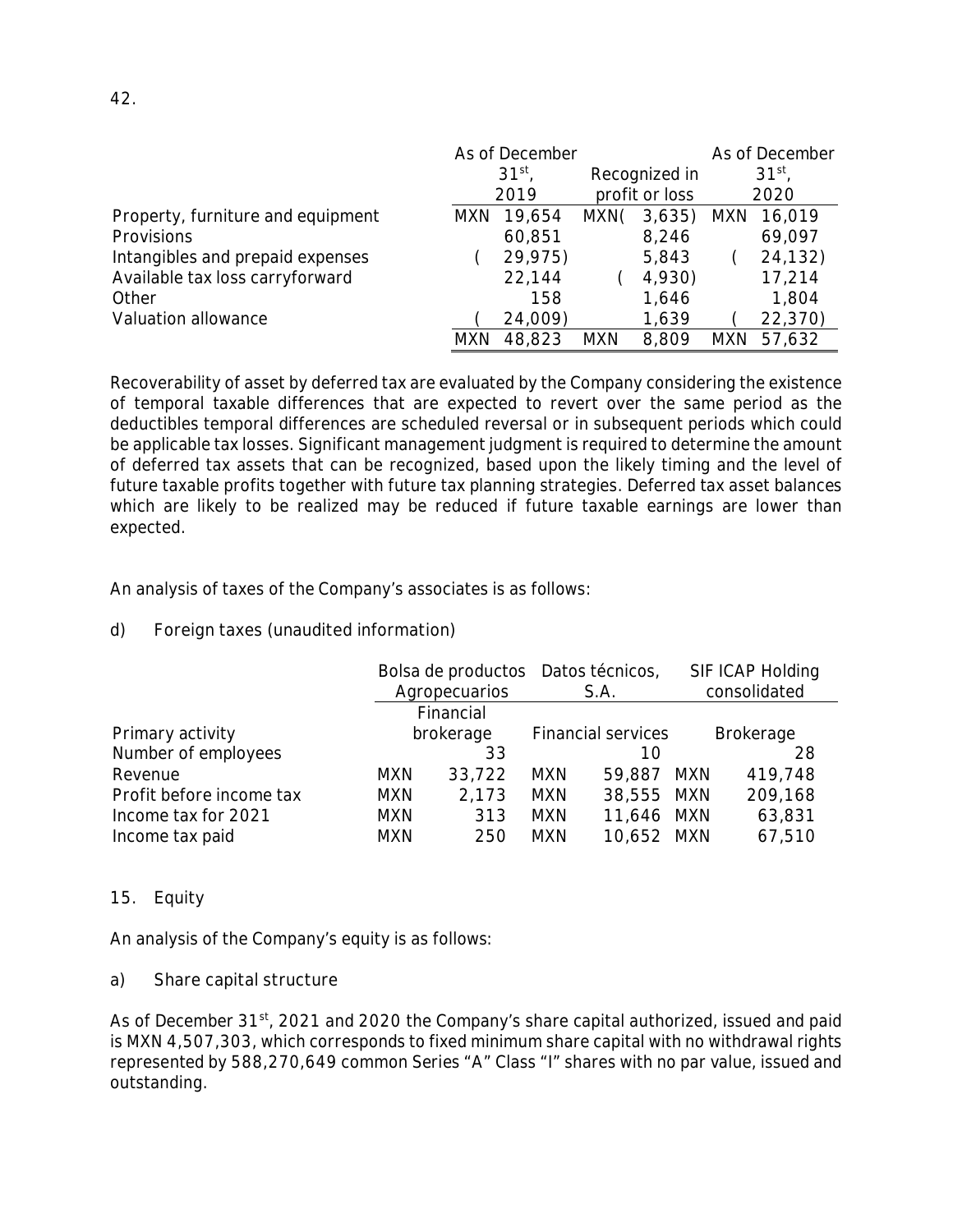**b) Foreign currency translation reserve**

Represents the exchange gains or losses arising on the translation of the financial statements of the Company's foreign subsidiaries.

**c) Reserve for repurchase of shares**

At ordinary shareholders' meetings held on April 29<sup>th</sup>, 2021 and April 24<sup>th</sup>, 2020, the Company's shareholders agreed to increase the maximum amount allocated for share repurchases to up to MXN 900,000 and MXN 600,000, respectively.

As of December 31<sup>st</sup>, 2021 and 2020, the quoted price of the Company's shares is MXN 38.92 and MXN 47.16 per share, respectively. At the date of issue of these financial statements, the quoted price of the Company's shares is MXN 38.32 per share.

**d) Reserve fund**

In accordance with the Mexican Corporations Act, the Company is required to appropriate at least 5% of the net profit of each year to increase the legal reserve. This practice must be continued each year until the legal reserve reaches 20% of the value of the Company's share capital. As of December  $31<sup>st</sup>$ , 2021 and 2020, the legal reserve is MXN 564,866 and MXN 490,228, respectively.

**e) Restrictions on equity**

### *Company shareholders*

All of the Company's shares can be freely subscribed and each share series confers the same rights and obligations on the holders, except with respect to shareholders who directly or indirectly own a ten percent or more stake in brokerage firms, credit institutions, insurance and bonding companies, mutual funds, mutual fund operating companies and retirement savings fund management companies, which in no case can hold equity interest in the Company.

In addition, foreign governments cannot participate, directly or indirectly, in the Company's share capital, except in the cases set forth in the Mexican Securities Trading Act.

Brokerage firms, credit institutions, insurance and bonding companies, mutual funds, mutual fund operating companies and retirement savings fund management companies, can invest in the Company's shares, with the corresponding charge to their equity.

Subscribing and paying in shares representing the Company's share capital does not in and of itself give the holder the right to carry out transactions through the Company.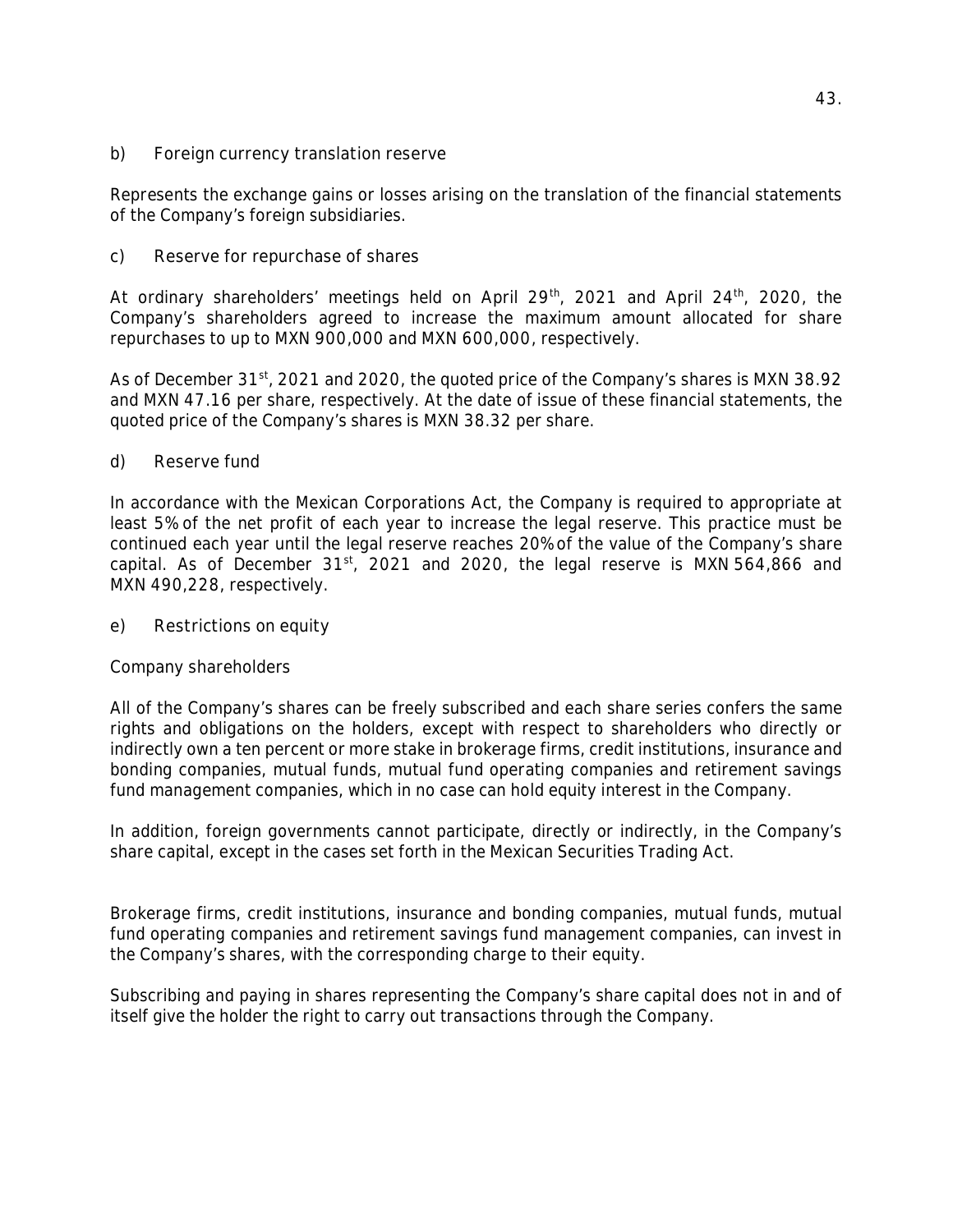### *Limits on equity interest*

A. No person or group of persons may acquire, directly or indirectly, through one or several transactions of any kind, either simultaneous or successive, control over Company's representative shares for more than ten percent without express authorization from the Ministry of Finance and Public Credit.

B. Notwithstanding the restriction set forth in paragraph A above, no person or group of persons may directly or indirectly acquire, through one or several transactions of any kind, either simultaneous or successive, control over Company's representative shares capital that represent five percent or more of the Company's total outstanding shares, unless all of the applicable provisions set forth in the Company's bylaws are met.

**f) Dividends and other changes in equity**

At an ordinary shareholders' meeting held on April 29<sup>th</sup>, 2021, the Company's shareholders declared a cash dividend of MXN 1,195,609, equal to MXN 2.02 per share for all current outstanding shares, to be paid from the CUFIN account. Such dividend was paid out on May 14<sup>th</sup>, 2021.

At an ordinary shareholders' meeting held on April 24<sup>th</sup>, 2020, the Company's shareholders declared a cash dividend of MXN 1,073,310, equal to MXN 1.81 per share for all current outstanding shares, to be paid from the CUFIN account. Such dividend was paid out on May 15<sup>th</sup>, 2020.

#### **16. Other Comprehensive Income**

**a) Employee benefits, net of deferred taxes**

|                              | 2021                    | 2020        |
|------------------------------|-------------------------|-------------|
| Balance at beginning of year | MXN(17,592) MXN(19,038) |             |
| Actuarial gain, net          | 1.590                   | 1,446       |
| Balance at end of year       | MXN(16,002)             | MXN(17,592) |

**b) Foreign currency translation reserve of foreign subsidiaries**

|                                                            |     | 2021           | 2020 |        |  |
|------------------------------------------------------------|-----|----------------|------|--------|--|
| Balance at beginning of year                               |     | MXN 24.718 MXN |      | 8.886  |  |
| Differences in exchange rate for translation of net assets |     |                |      |        |  |
| of foreign operations                                      |     | 14.042)        |      | 15,832 |  |
| Balance at end of year                                     | MXN | 10,676 MXN     |      | 24,718 |  |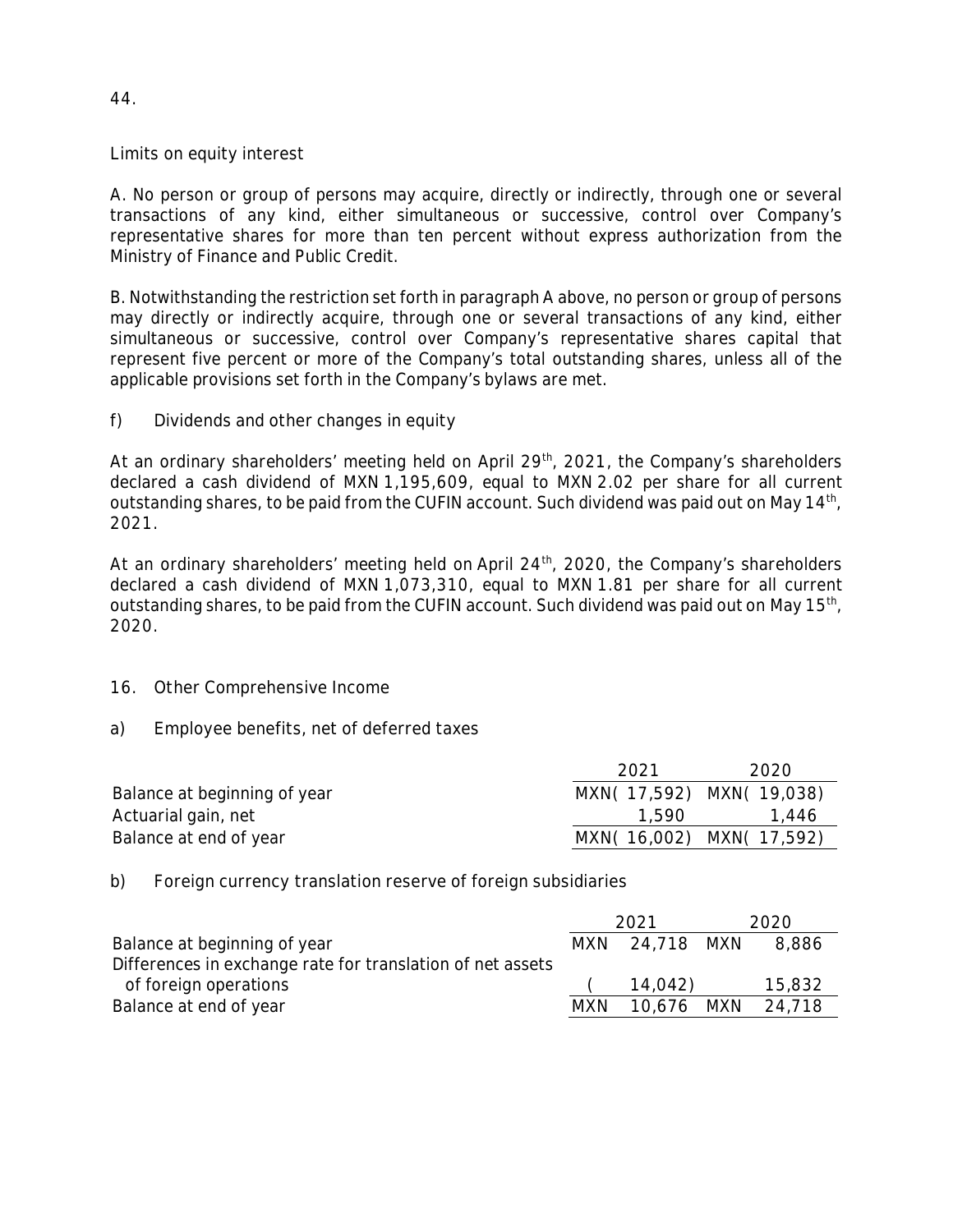The differences in the exchange rate used to translate the net assets of the Company's foreign operations from their functional currencies to the Company's presentation currency (Mexican pesos) are recognized directly in OCI and accumulated in the foreign currency translation reserve in the consolidated statement of profit or loss. Gains and losses on hedges designated as hedges of net investments in foreign operations are included in the foreign currency translation reserve of foreign subsidiaries.

Exchange differences previously recognized in the foreign currency translation reserve (arising from the translation of both the net assets of the foreign operation and the related hedges) are reclassified to profit or loss upon disposal of the foreign operation either in full or in part.

**c) Changes in fair value of equity instruments**

|                                             | 2021                      | 2020 |        |  |
|---------------------------------------------|---------------------------|------|--------|--|
| Balance at beginning of year                | MXN( 59,000) MXN( 69,892) |      |        |  |
| Changes in fair value of equity instruments | 8.077                     |      | 10,892 |  |
| Balance at end of year                      | MXN( 50,923) MXN( 59,000) |      |        |  |
|                                             |                           |      |        |  |

#### **17. Retained Earnings**

#### **a) Retained earnings**

|                                                         | 2021                    | 2020        |
|---------------------------------------------------------|-------------------------|-------------|
| Beginning balance                                       | MXN 219,718 MXN 122,130 |             |
| Net profit attributable to equity holders of the parent | 1,492,770               | 1,338,105   |
| Dividends declared                                      | (1, 195, 609)           | (1,073,310) |
| Share buybacks                                          | 300,000)                | 100,000)    |
| Other comprehensive loss                                | 286)                    | 302)        |
| Legal reserve                                           | 74,638)                 | 66,905)     |
| Balance at end of year                                  | MXN 141,955 MXN 219,718 |             |
|                                                         |                         |             |

**b) Reserve for repurchase of shares**

|                                              |     | 2021                    | 2020 |         |
|----------------------------------------------|-----|-------------------------|------|---------|
| Balance at beginning of year                 |     | MXN 600,000 MXN 500,000 |      |         |
| Increase to reserve for repurchase of shares |     | 300,000                 |      | 100,000 |
| Share buybacks                               |     | 195,618)                |      |         |
| Balance at end of year                       | MXN | 704,382 MXN 600,000     |      |         |

**c) Share premium on repurchased shares**

|                                                 | 2021 |     | 2020       |      |
|-------------------------------------------------|------|-----|------------|------|
| Balance at beginning of year                    | MXN  | 211 | <b>MXN</b> | -211 |
| Capitalization of premium on repurchased shares |      |     |            |      |
| Balance at end of year                          | MXN  | 218 | MXN        | 211  |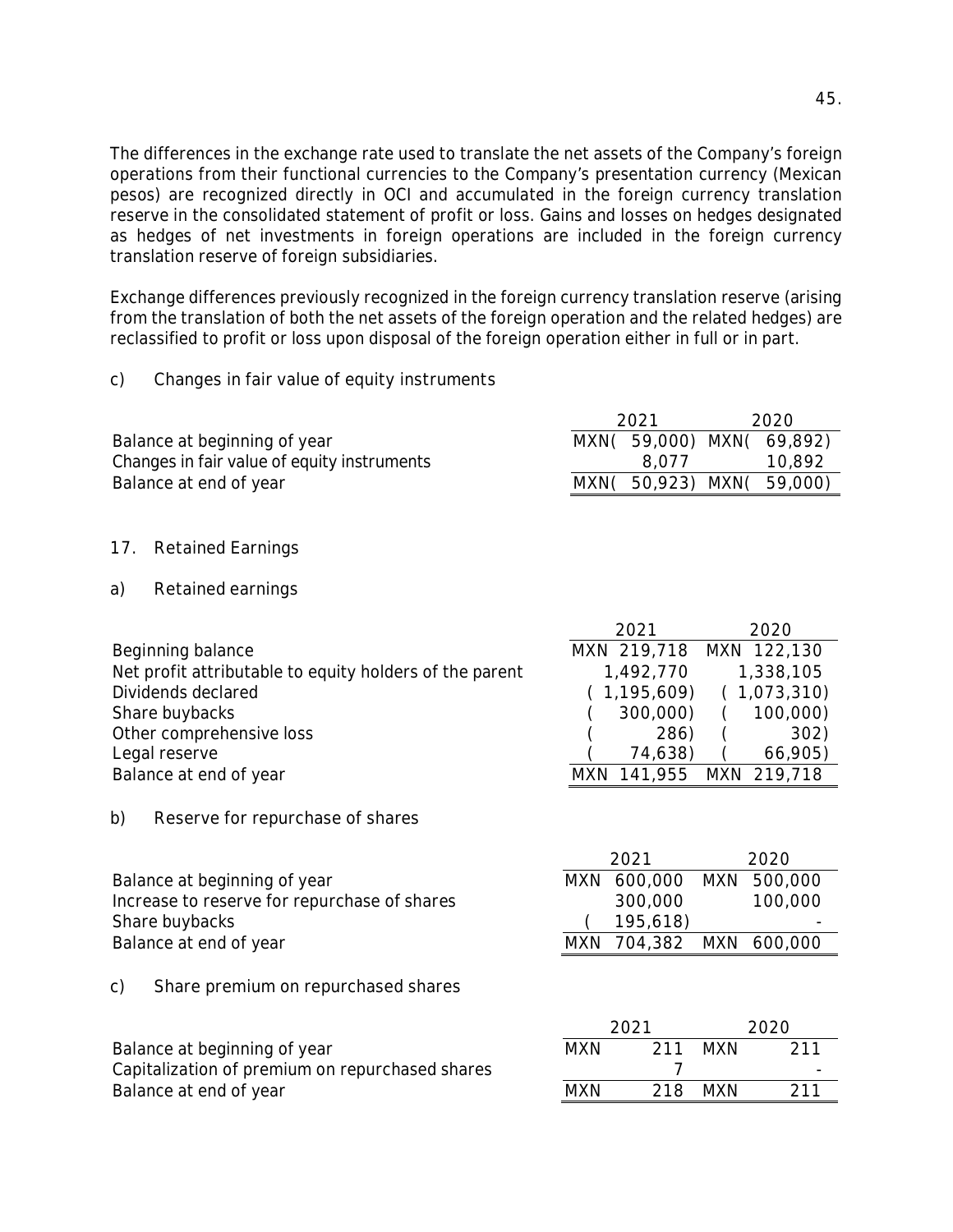### **18. Non-controlling Interests**

An analysis of non-controlling interests as of December 31<sup>st</sup>, 2021 and 2020 is as follows:

|                                                |     | 2021     | 2020       |         |
|------------------------------------------------|-----|----------|------------|---------|
| Balance at beginning of year                   | MXN | 306,345  | MXN        | 248,378 |
| Share of profit                                |     | 134,710  |            | 110,460 |
| Dividends paid to non-controlling interests    |     | 146,642) |            | 60,671) |
| Dividends declared not yet paid                |     | 9.316)   |            | 9,231)  |
| Foreign currency translation reserve and labor |     |          |            |         |
| obligations                                    |     | 15,655   |            | 17,409  |
| Other                                          |     | 421)     |            |         |
| Balance at end of year                         | MXN | 269,021  | <b>MXN</b> | 306,345 |

### **19. Foreign Currency Balances**

The financial statements as of December 31<sup>st</sup>, 2021 and 2020 include the following U.S. dollar denominated assets and liabilities (amounts in thousands of U.S dollars):

|                             |            | 2021    | 2020       |         |  |
|-----------------------------|------------|---------|------------|---------|--|
| Assets                      | USD.       | 22,381  | USD        | 27,569  |  |
| Liabilities                 |            | 14,375) |            | 14,101) |  |
| Net monetary asset position | <b>USD</b> | 8,006   | <b>USD</b> | 13,468  |  |

The Company has payment commitments in U.S dollars for operating leases of computer equipment and licenses.

As of December 31<sup>st</sup>, 2021 and 2020, the Company also has a net monetary liability position in thousands of euros for EUR 2 and EUR 13, respectively.

The U.S dollar exchange rate published in the *Official Gazette* as of December 31<sup>st</sup>, 2021 and 2020 was MXN 20.52 and MXN 19.94, respectively, per U.S. dollar. As of February 11th, 2022, one day before the date of issue of these consolidated financial statements, the exchange rate was MXN 20.42 per U.S. dollar.

### **20. Earnings per Share (in Mexican pesos)**

The calculation of basic earnings per share as of December  $31<sup>st</sup>$ , 2021 and 2020 was based on the profit attributable to equity holders of the parent of MXN 1,597,188 and MXN 1,492,770, respectively, and a weighted average of common shares outstanding of 590,373,223 and 592,989,004, respectively. The Company does not have any common shares with a potential dilutionary effect.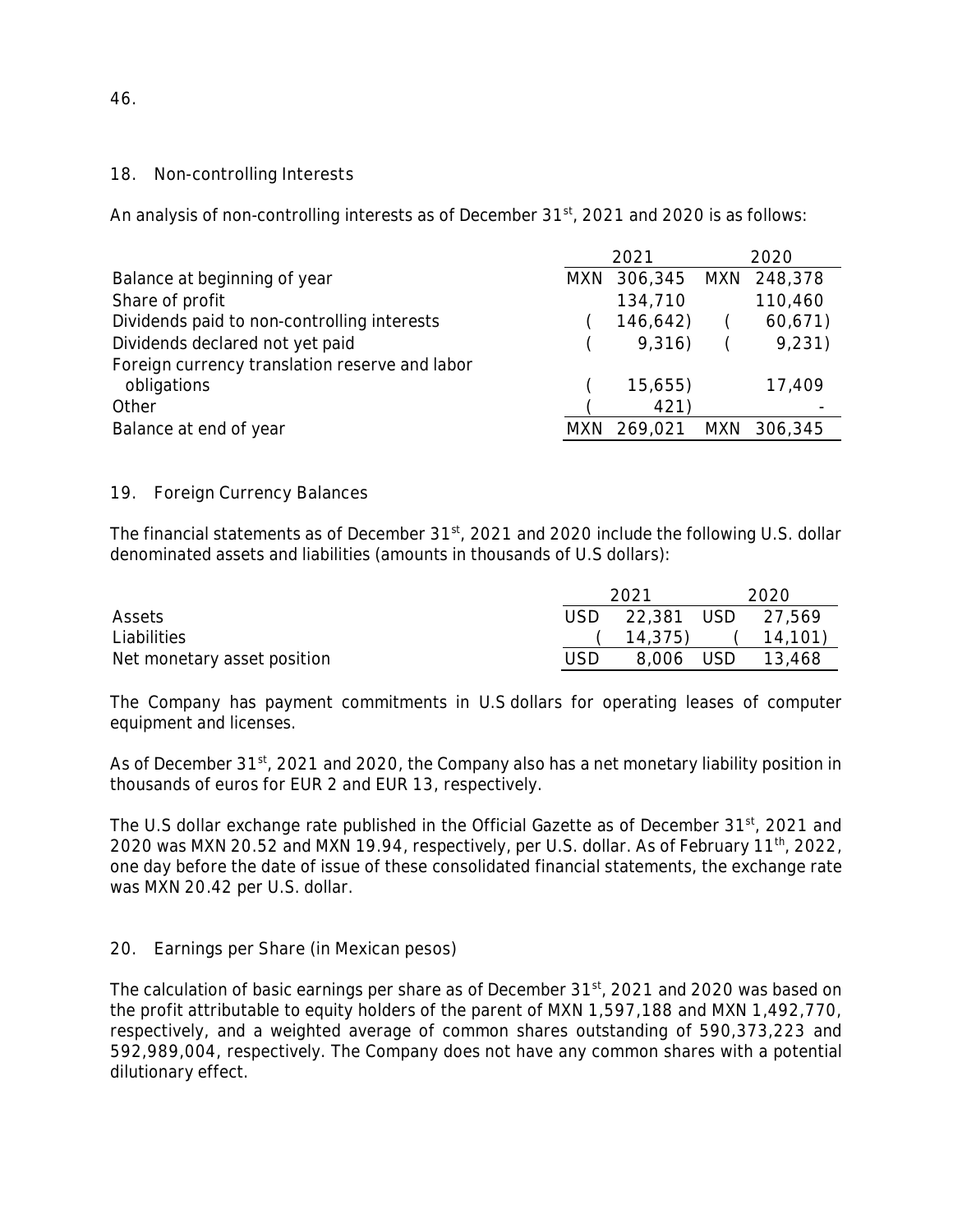#### **21. Memorandum Accounts**

An analysis of customer securities received in Central Securities Depository, unsettled transactions and overdue payments as of December 31<sup>st</sup>, 2021 and 2020 is as follows:

### **a) Customer securities received in Central Securities Depository**

An analysis of customer securities received in Central Securities Depository as of December  $31<sup>st</sup>$ , 2021 and 2020 is as follows:

|                                                                             | Number of securities |                   | Market value       |                    |  |  |
|-----------------------------------------------------------------------------|----------------------|-------------------|--------------------|--------------------|--|--|
|                                                                             | 2020<br>2021         |                   | 2021               | 2020               |  |  |
| Securities deposited in Indeval vaults                                      | 3,596,452,560,628    | 3,454,917,633,513 | MXN 20.153.693.695 | MXN 18.297.486.213 |  |  |
| Government securities                                                       | 190.936.703.703      | 202.405.781.302   | 9.229.886.740      | 9.154.884.932      |  |  |
| Securities deposited abroad:<br>Shares of foreign companies traded on stock |                      |                   |                    |                    |  |  |
| exchanges                                                                   | 1.732.896.467        | 2.044.864.008     | 1.514.921.275      | 1,229,480,729      |  |  |
| Foreign debt and federal government bonds                                   | 296.358.519          | 216.605.808       | 78.702.264         | 60.664.793         |  |  |
| Foreign private debt bonds                                                  | 178.745.034          | 189.697.777       | 146.606.776        | 157,695,847        |  |  |
|                                                                             | 2.208.000.020        | 2,451,167,593     | 1,740,230,315      | 1,447,841,369      |  |  |
| Securities received in Central Securities                                   |                      |                   |                    |                    |  |  |
| Depository                                                                  | 3.789.597.264.351    | 3.659.774.582.408 | MXN 31.123.810.750 | MXN 28.900.212.514 |  |  |

### **b) Unsettled transactions:**

|                  |                 | 2021           | 2020                      |                |  |  |
|------------------|-----------------|----------------|---------------------------|----------------|--|--|
|                  | Settlement      |                |                           |                |  |  |
| Type of security | date            | Amount         | date                      | Amount         |  |  |
| <b>Shares</b>    | January 3rd,    |                | January 4 <sup>th</sup> , |                |  |  |
|                  | 2022            | MXN 14,952,568 | 2021                      | MXN 13,179,403 |  |  |
| <b>Shares</b>    | January $4th$ , |                | January 5 <sup>th</sup> , |                |  |  |
|                  | 2022            | 6,563,487      | 2021                      | 7,143,665      |  |  |
|                  |                 | MXN 21,516,055 |                           | MXN 20,323,068 |  |  |

As of December 31<sup>st</sup>, 2021 and 2020, the balance of memorandum accounts for overdue payments is MXN 148,337 and MXN 13,059, respectively.

As of December 31<sup>st</sup>, 2021 and 2020, there are no defaulted obligations.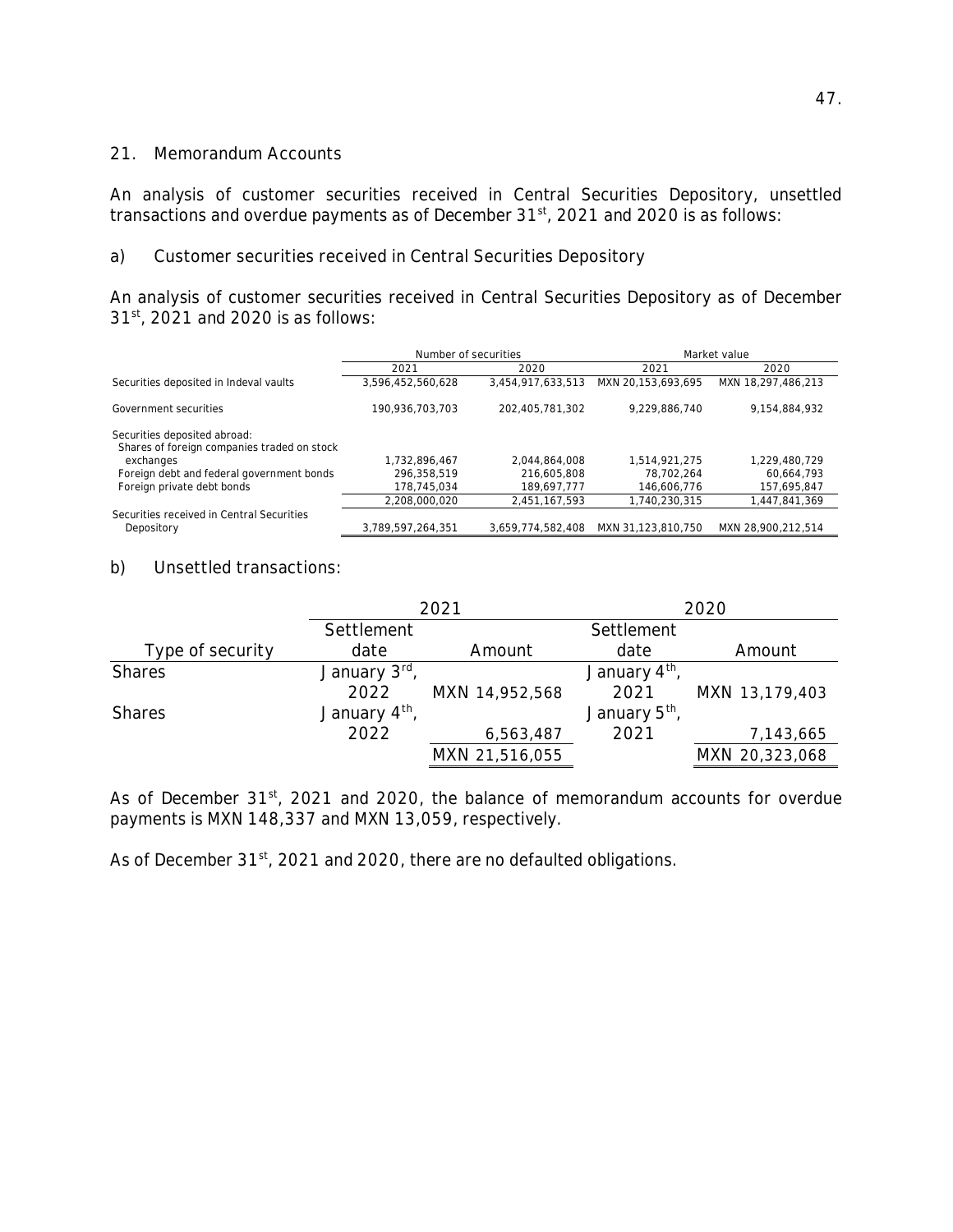# **22. Financial Risk Management (Unaudited Information)**

The Company is exposed to the following risks from its use of financial instruments:

- Credit risk
- Market risk
- Operating risk

This note presents information about the Company's exposure to each of the above risks, the Company's objectives, policies and processes for measuring and managing risk, and the Company's management of capital. Further quantitative disclosures are included throughout these consolidated financial statements.

### **Risk management framework**

The Company's Board of Directors delegates the responsibility for the implementation and oversight of the approved Risk Management System to the Deputy General Regulation and Compliance Committee and the Comprehensive Risk Management Committee.

The Company's Board of Directors is responsible for ensuring independence between Group entities, while the Comprehensive Risk Management Committee is responsible for the risk management system.

In order to coordinate institutional activities aimed at ensuring appropriate risk assessment and management across the BMV Group companies, the Company has established a Risk Committee (comprised of Bolsa Mexicana de Valores and the entities over which it exercises control). This committee assists the Audit Committee in coordinating institutional activities to ensure appropriate risk assessment and management across the BMV Group companies with the collaboration of Internal Audit, Comprehensive Risk Management and other relevant areas.

### **Organization:**

The Company's risk management process has been developed based on the following three lines of defense (best practice):

### *First line of defense*

**Lines of business, directors of each business area, and process owners.**

They are responsible for managing risks as part of their activities for all Group companies. To reinforce this first line of defense, control coordinators have been appointed in their respective operating areas.

This structure promotes active involvement from process owners, fostering a Risk Management Culture and thereby improving knowledge and identification of risks in order to evolve towards more advanced controls.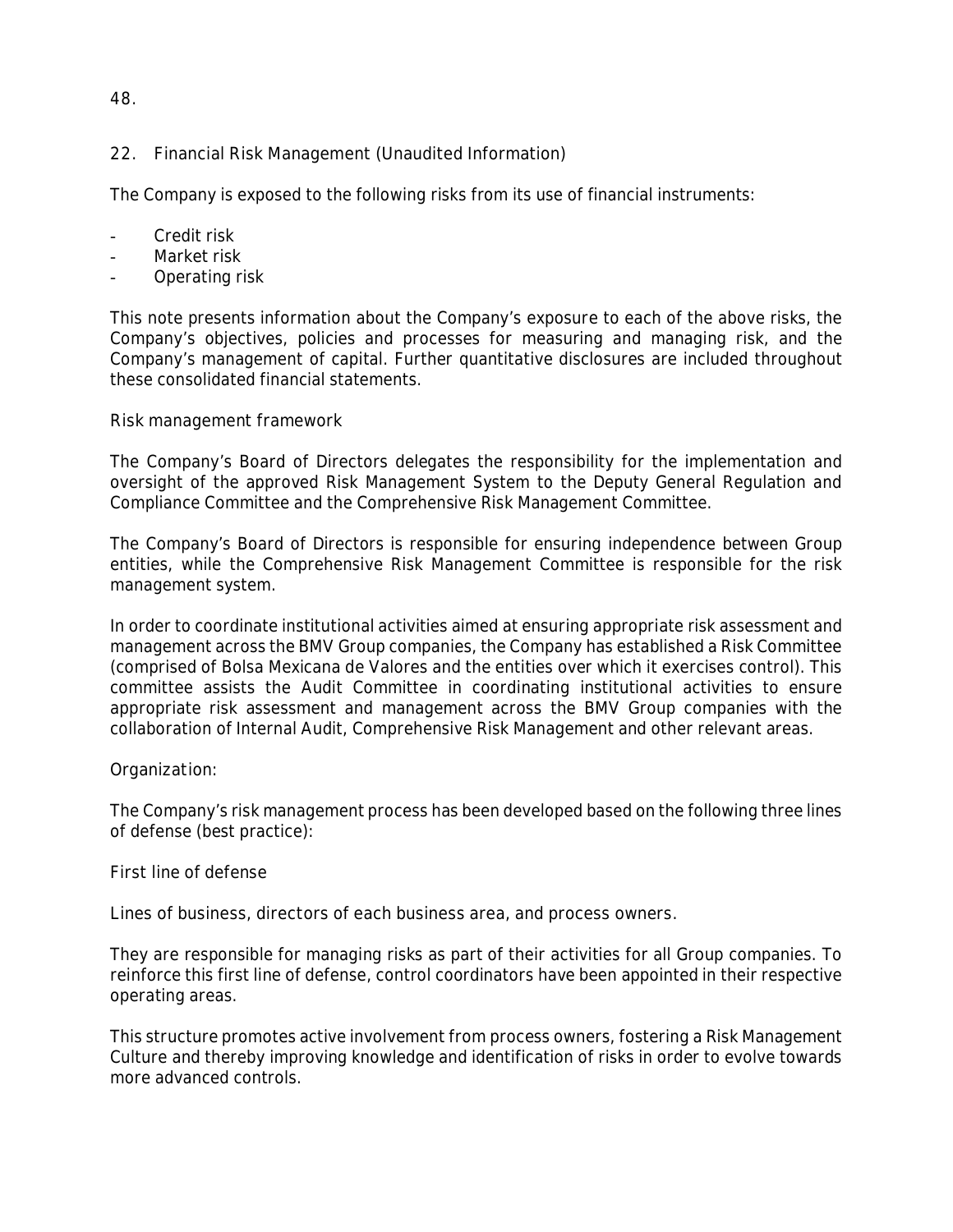### *Second line of defense*

Led by Comprehensive Risk Management, Compliance and Information Security.

Specialized in the design and oversight of risk controls. They focus on effective control and management risks based on the risk appetite established by management. They are responsible for assisting the first line of defense in the identification, measurement, management and reporting of risks and controls. They promote the Company's risk culture and internal control, providing expert guidance, advice and judgment in all matters related to risks and controls, defining institutional methodologies which are used as benchmarks.

The second line of defense is independent from the Company's operations  $(1<sup>st</sup>$  line of defense), allowing the Company to achieve a holistic risk management approach and combine efforts to strengthen all aspects of Non-Discretionary Risks, working hand in hand with Comprehensive Risk Management, Information Security and Compliance.

#### *Third line of defense*

#### **Led by Internal Audit**

Independent review of risk controls. Specifically, Internal Audit assesses the established risk controls, policies and procedures, supporting the second line of defense to confirm that risk is being managed effectively within the Company.

The Company leverages its value chain, applies its methodology to identify risks in its processes and projects, and classifies such risks as follows:

**Type of identifiable risks:**

### *Non-discretionary risks*

**Operational risk:** The risk of the deficiencies arising in IT systems or internal processes, human errors, management gaps or alterations caused by external events leading to a reduction, impairment or disruption of the services provided.

**Compliance or regulatory risk:** Existing or emerging threat related to breaches of regulatory frameworks and standards applicable to Group companies, internal policies or breaches of the BMV Code of Ethics and Conduct, which could result in a negative impact on the image and reputation of the Company and its employees, as well as adverse financial effects.

**Reputational risk:** Damage to an entity's reputation, leading to a loss of credibility or trust in the integrity and competence from clients, shareholders, employees or the general public due to fraud, insolvency, irregular employee behavior, rumors, errors made when performing a certain transaction due to lack of training of key personnel or deficiencies in the design of procedures. This risk could lead to a decrease in demand or the loss of business attributable to the reputational damage.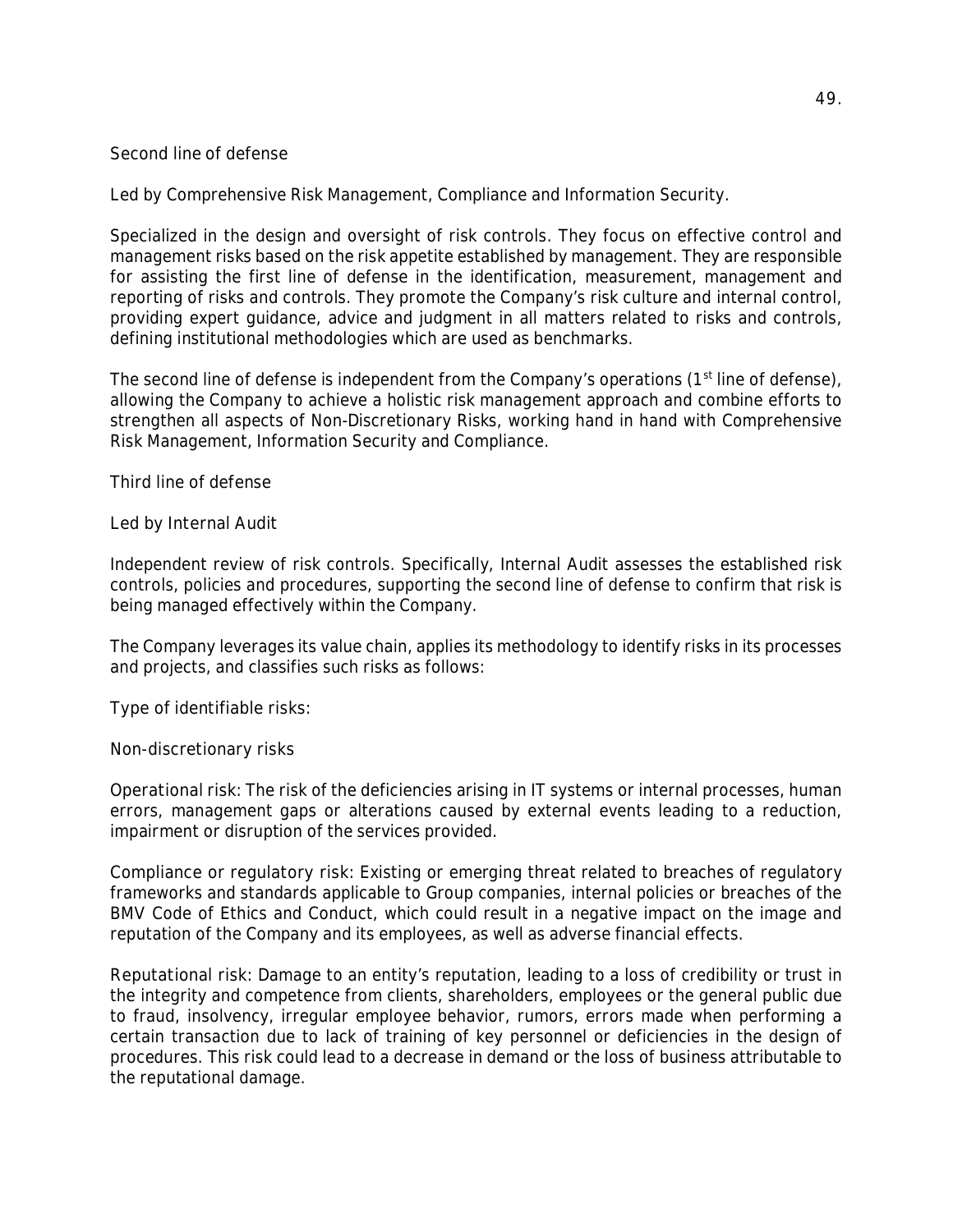**Strategic risk:** Current and future impact on business continuity and sustainability that may arise from decisions contrary to the business purpose, inappropriate decision-making or lack of responsiveness to changes in the financial sector. This risk relates to the institutional objectives underlying the Company's key processes.

This type of risk arises on the basis of the alignment between the entity's strategic objectives, strategies developed to achieve such objectives, the resources allocated to achieve them and the quality of execution.

The resources needed to carry out business strategies are determined based on the impact of economic, technological, competitive and regulatory changes.

### *Discretionary risks*

**Credit risk:** The risk of financial loss to the Company when a customer or counterparty to a financial instrument fails to meet their contractual obligations. The Company's entities are not exposed to credit risk from third parties due to the nature of the services provided.

**Market risk:** When a financial institution incurs losses due to changes in market prices. These risks relate to trading of securities, derivative transactions and interest rate and exchange rate fluctuations.

### **Infrastructure**

The Risk Management Framework is supported by policies, guidelines and internal procedures, including, but not limited to, Information Security, BMV Company Manual and Methodology for Business Risk Management and Control, Continuity, Scenario Analysis, Risk Indicators, Management of Findings, Incidents, Third-party Risk Management, Reputational Risk and Compliance.

The Company's risk management is supported by a GRC system that continuously documents and manages Risk Inventories and Indicators and monitors risk mitigation plans and incident analyses.

**Risk management**

Risk management activities carried out in 2021:

Establishment of BMV Group Risk Committee.

Implementation of GRC platform to enable comprehensive risk management through the following modules:

- Risk matrices
- Findings / Self-identified action plans
- Key risk indicators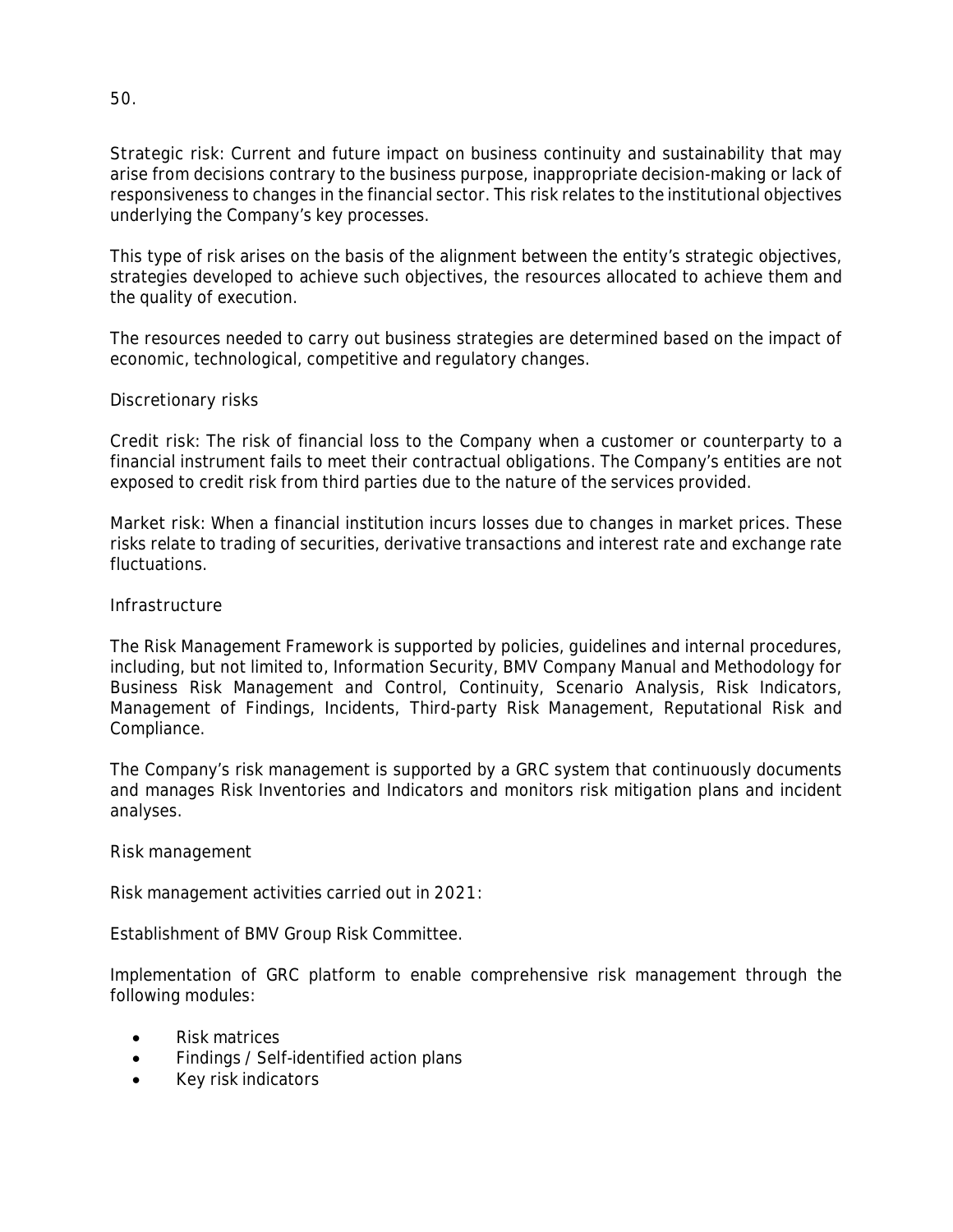Revision of the Comprehensive Risk Management Manual, including supplementary guidance related to:

- Third-party risk management
- Scenario analysis
- Risk indicators
- Management of findings
- Taxonomy aligned to local and global standards
- Incident analysis / Lessons learned

Implementation of standardized risk and monitoring matrices to enable ongoing horizontal assessments consistently across the Company (e.g., continuity risk).

Commencement of plan execution to reassess risks and monitoring methodology

Restructuring of Comprehensive Risk Management Committee with specialization per business / support area.

Ongoing training plan for Comprehensive Risk Management personnel

Implementation of baselines for reputational risk management policy

Implementation of Risk Management Reports submitted to the various risk committees across Group companies.

Revision of Business Continuity manuals and policies.

Risk assessment in key projects (e.g., Digital Vault)

Launch of risk culture plan to reinforce the role of the first line of defense in the selfidentification of deviations from standards.

**Primary Risk Factors inherent to the Company**

*Non-discretionary*

**Continuity risk**

Certain continuity risks have become relevant in view of current circumstances and are considered critical risks to be managed moving forward. Such risks are as follows:

**Infectious diseases / Pandemics**

Impact on public health conditions, such as the coronavirus (COVID-19) outbreak in 2020 and 2021, which will remain relevant in 2022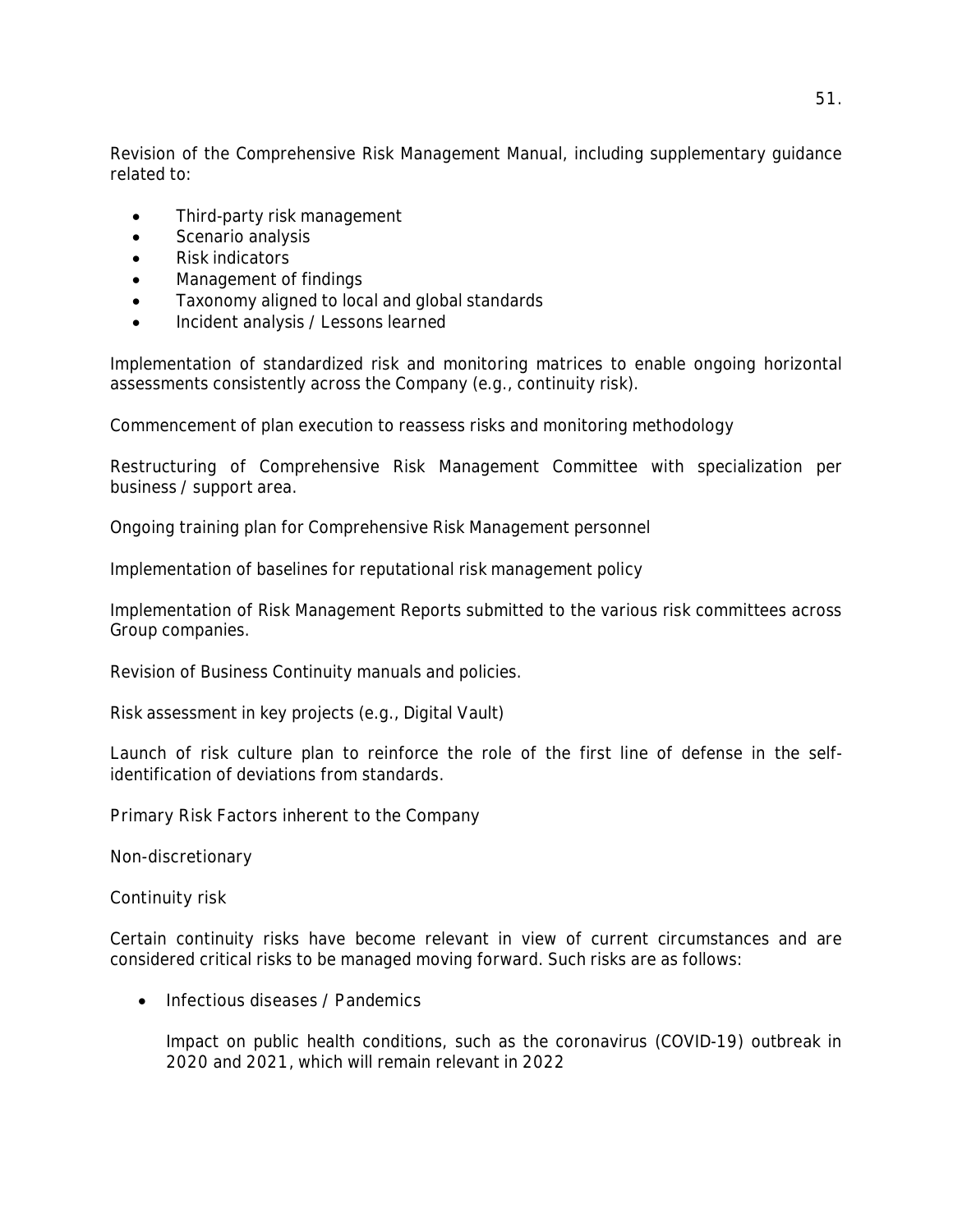**Mitigating factors:**

- o Monitoring of Ministry of Health and World Health Organization (WHO) notices
- o Awareness campaigns
- o Ongoing preventative communications and notices
- o Observance of health recommendations
- o Remote access
- o Scenario testing
- o Training
- o Continuity plan
- o Medical service
- **Natural**

Related to impacts arising from natural phenomena, such as earthquakes and floods.

**Mitigating factors:**

- o Facilities that meet current building regulations
- o Civil protection equipment
- o Evacuation routes
- o Safety and evacuation drills
- o Training
- o Insurance policies
- o Scenario testing
- o Continuity plan

# **Risk of cyberattack**

Unauthorized access to the Company's trading platform that may impact its operations and generate inaccurate data.

**Mitigating factors:**

- o Awareness campaigns
- o Device control
- o Security policies
- o Incident management
- o Access management
- o Ongoing systems monitoring and control
- o Antivirus
- o Firewalls
- o Ongoing preventative communications and notices
- o Training
- o Safety Operations Center (SOC)
- o Network Operations Center (NOC)
- o Scenario testing
- o Physical and Logical Access Control
- o User profiles
- o Access restrictions
- o User authentication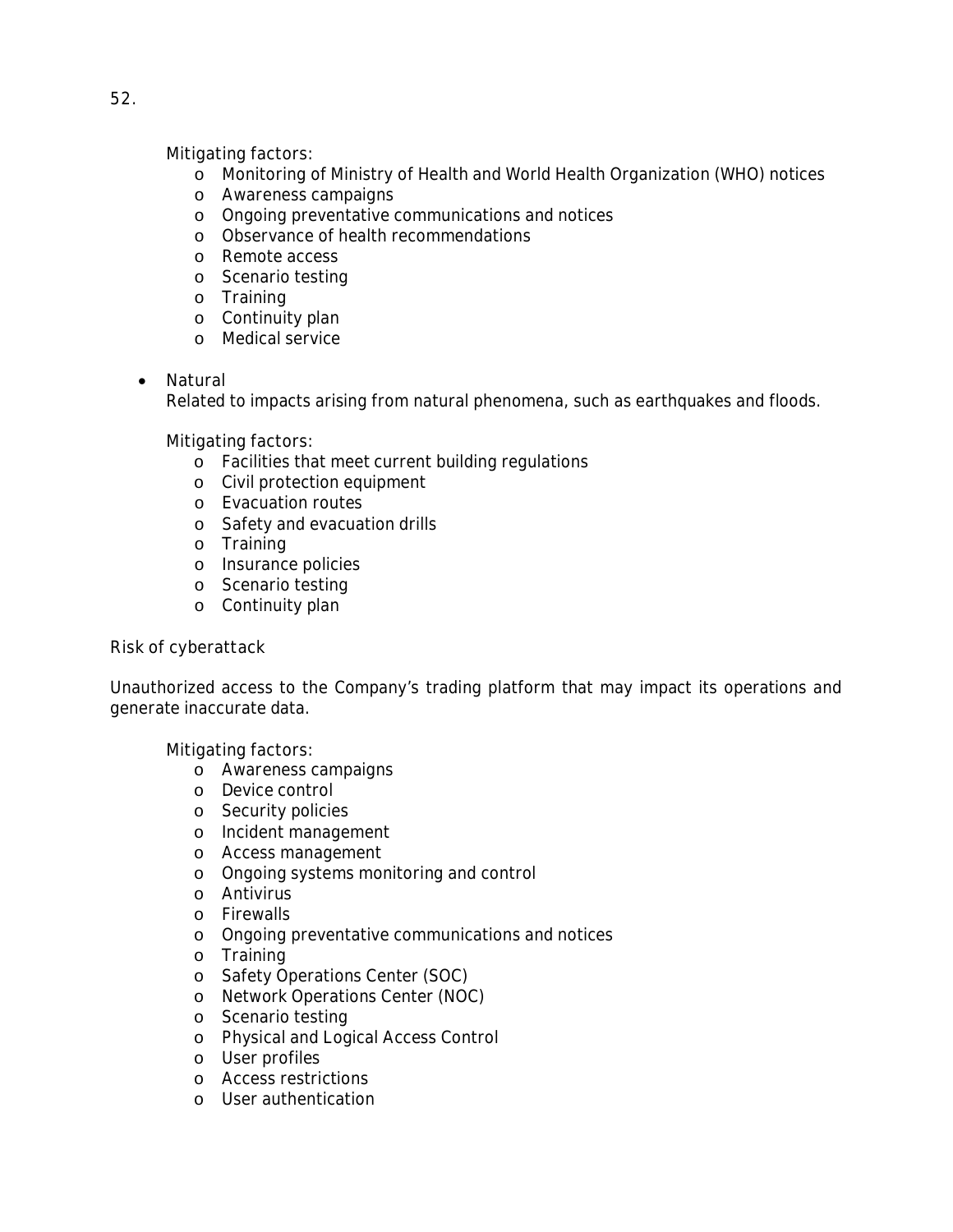Continuity risks are managed in accordance with the Business Continuity Plan, which is continuously monitoring business performance and provides strategies to manage risks when they materialize, including an annual testing plan.

**Compliance or regulatory risk**

**The Company is exposed to litigation risk.** Certain aspects of the Company's business involve the risk of facing litigation, which could result in significant legal expenses.

Changes to Mexican laws could impact the Company's stock exchange and trading operations, which could lead to a decrease in the number of listed entities or the trading volume of the Stock Exchange.

**Regulatory changes could have an adverse impact on the Company's business.** The Company operates various business under concessions and authorizations granted by the Mexican government, which could be withdrawn due to severe and repeated violations of the applicable legal and administrative provisions. The Mexican government could also grant new concessions leading to increased competition against the Company's business.

Conflicts of interest between self-regulation functions and the Company's interests as a listed entity.

The customs duties and/or commissions that may be charged periodically by Indeval, BMV, CCV and Asigna for their services are subject to the regulators' (CNBV and/or Banco de México, as applicable) approval and/or veto right. In certain cases, these regulatory bodies are entitled to require changes to the duties and/or commissions charged by Group companies. If a Group company is unable to adjust its fee structure, either by reducing its fees to improve its competitiveness or increase its fees to improve its profitability, its operations may be adversely affected.

In the future, the requirement that all securities registered with the National Securities Registry (RNV, by its acronym in Spanish) be traded on the Stock Exchange could be eliminated.

The Central Securities Depository of government securities, as well as the management of the securities settlement system, which regarded as a highly important payment system in Mexico, represent a significant portion of Indeval's operations and, accordingly, its revenue. Consequently, Indeval's financial situation could be compromised if such activities should cease to be within the scope of the services and another organization (e.g., Banco de México) decided to carry out certain activities that are currently being carried out by Indeval.

### *Mitigating factors:*

Compliance monitors information sources on regulations and standards on a daily basis in order to promptly identify any regulatory changes that could affect the Company.

Compliance communicates all internal and external regulatory obligations to the relevant areas, including those related to concessions.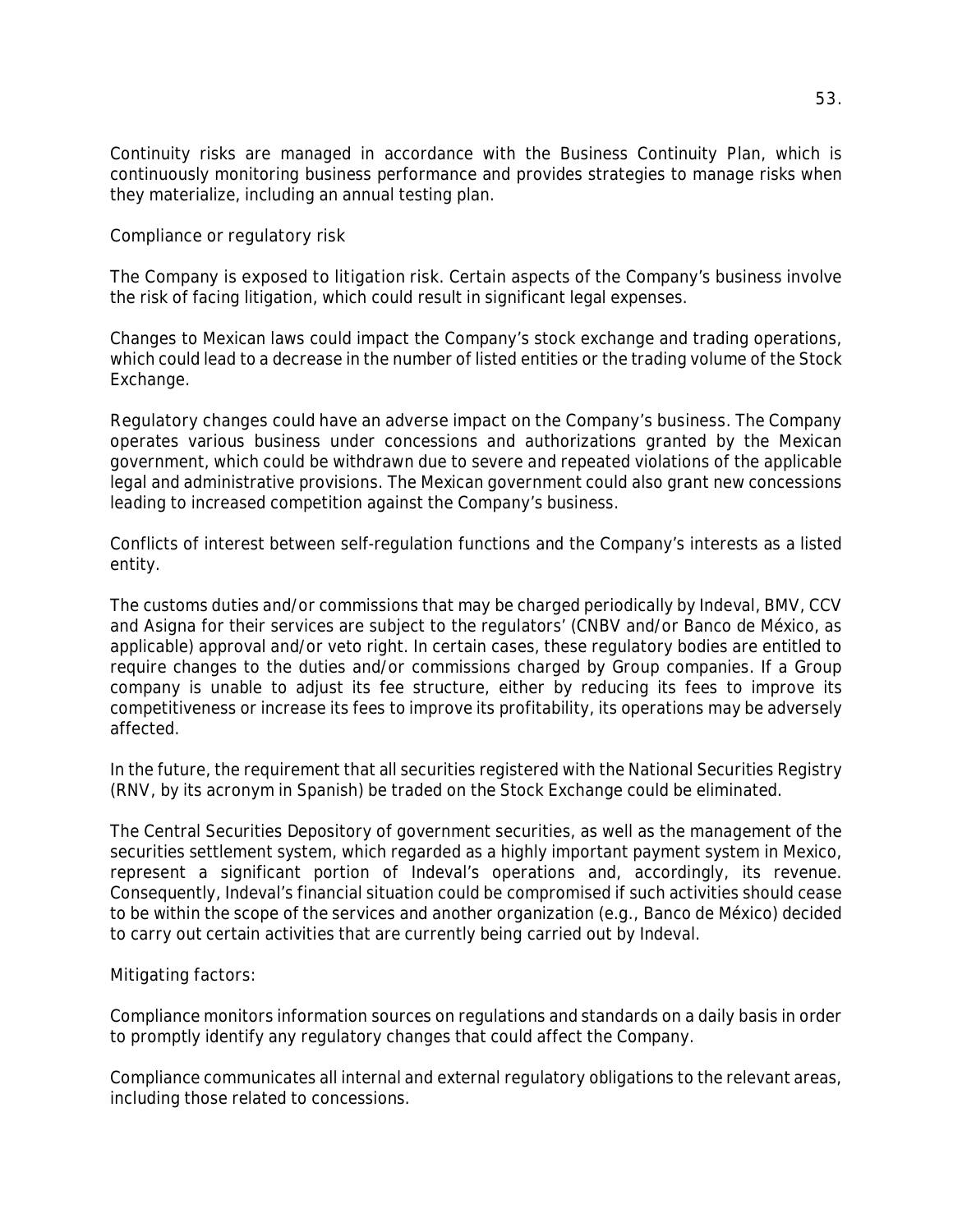The inventory of regulatory obligations is constantly updated and used as a platform for periodic compliance reviews.

The Legal area oversees the contractual and legal framework related to the Company's activities, including stakeholders, suppliers and regulators.

The Legal area engages external legal specialists to obtain holistic assessments if so required.

**Technological risk factors**

Failures, disruptions or delays in trading platform services, which could result in economic losses to customers.

The Company's business success depends on the integrity of its trading platforms, systems and infrastructure. Its IT systems are subject to failures, capacity limits and disruptions that could result in increased operating costs and cause losses for the customers.

### *Mitigating factors:*

Process for defining and establishing the minimum IT infrastructure requirements to support ongoing service operations. IT (Information Technology and Telecommunications) has High Availability (HA) and capacity across its servers in the Production Data Center (CDP, by its acronym in Spanish) and Alternate Data Center (CDA, by its acronym in Spanish).

Critical services are supported by IT processes and best practices (ITIL, COSO, COBIT, ISO governance frameworks) to produce periodic reports on continuity, demand and capacity, data security and asset control.

Execution processes and periodic reviews of continuity, demand and capacity, data security, service level, changes, incidents and issues.

Process for identifying improvements to system functionality

Execution of DRP procedures

Execution of penetration testing to identify vulnerabilities.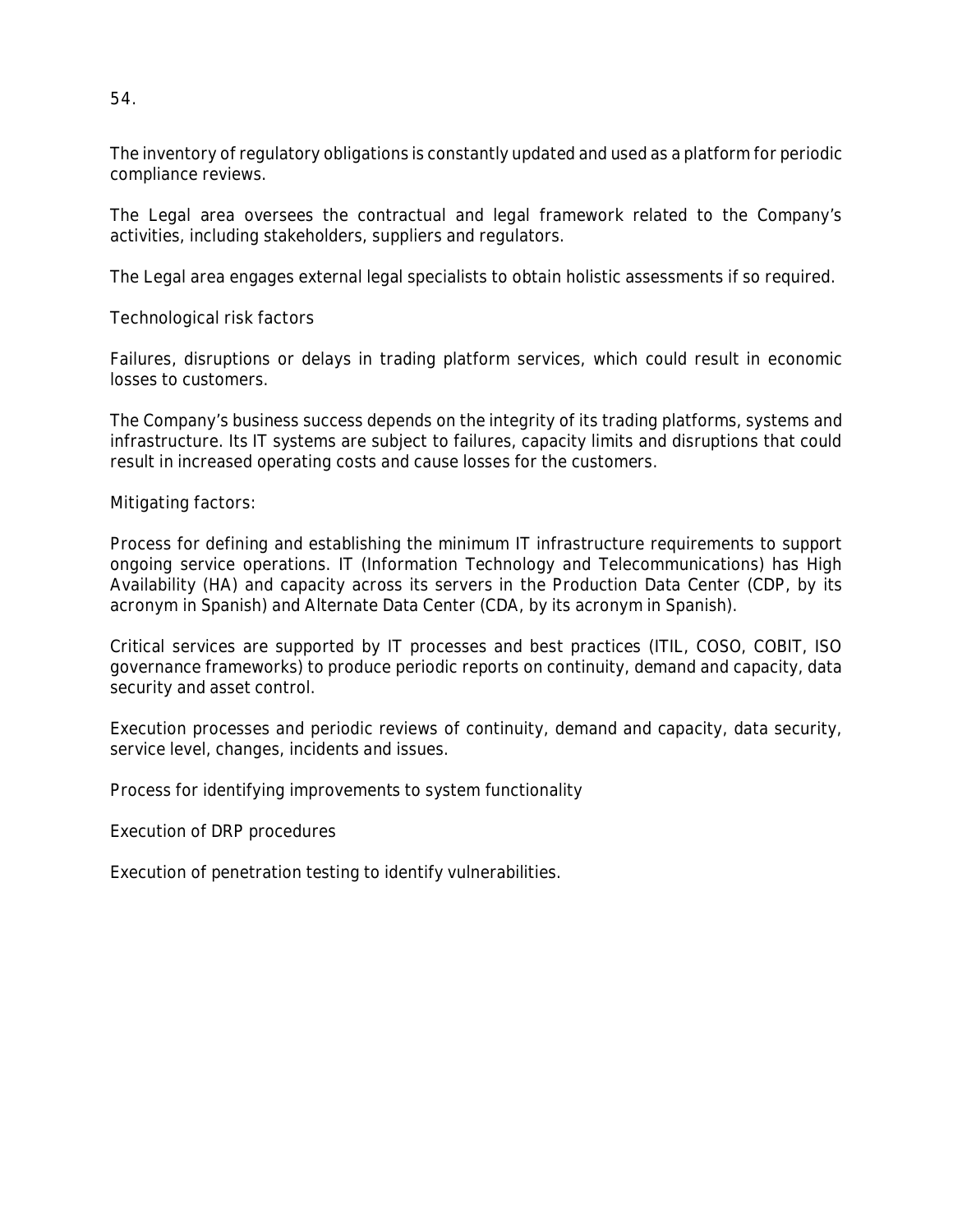#### **23. Finance Income and Expenses**

An analysis of finance income and expenses is as follows:

|                                       | 2021       | 2020        |
|---------------------------------------|------------|-------------|
| Finance income:                       |            |             |
| Interest on cash equivalents          | MXN136,954 | MXN 155,214 |
| Foreign exchange gain                 | 151,157    | 342,190     |
|                                       | 288,111    | 497,404     |
| Finance expense:                      |            |             |
| Interest expense                      | 6,986      | 6,695)      |
| Foreign exchange loss                 | 124,700)   | 315,276)    |
| Interest expense on lease liabilities | 6, 137)    | 5,249       |
|                                       | 137,823)   | 327,220)    |
| Finance income, net                   | MXN150,288 | MXN 170,184 |

#### **24. Operating Segments**

The Company has five operating segments, which represent its business units. The business units offer different services and are managed separately as they each require different strategies and technologies. Management reviews the reports prepared by each business unit at least every quarter. The main operations of each of the operating segments are described below:

*Stock exchange -* Stock exchange for entities registered in accordance with the Act. This business segment is operated by BMV.

*Financial derivatives -* Exchange for derivatives, including facilities and other services to enable these transactions. This business segment is operated by MexDer.

*Clearing -* Clearinghouses for capital markets and derivatives, operated by CCV and Asigna, respectively.

*Brokerage -* Financial brokerage service with debt instruments registered in the National Securities Registry (RNV). This business segment is operated by SIF ICAP.

*Central Securities Depository -* Securities management services related to clearing of securities in terms of the Act and the CNBV's general rules. This business segment is operated by Indeval.

Some operating activities require the interaction of various operating segments. This interaction primarily involves technology services and shared personnel services.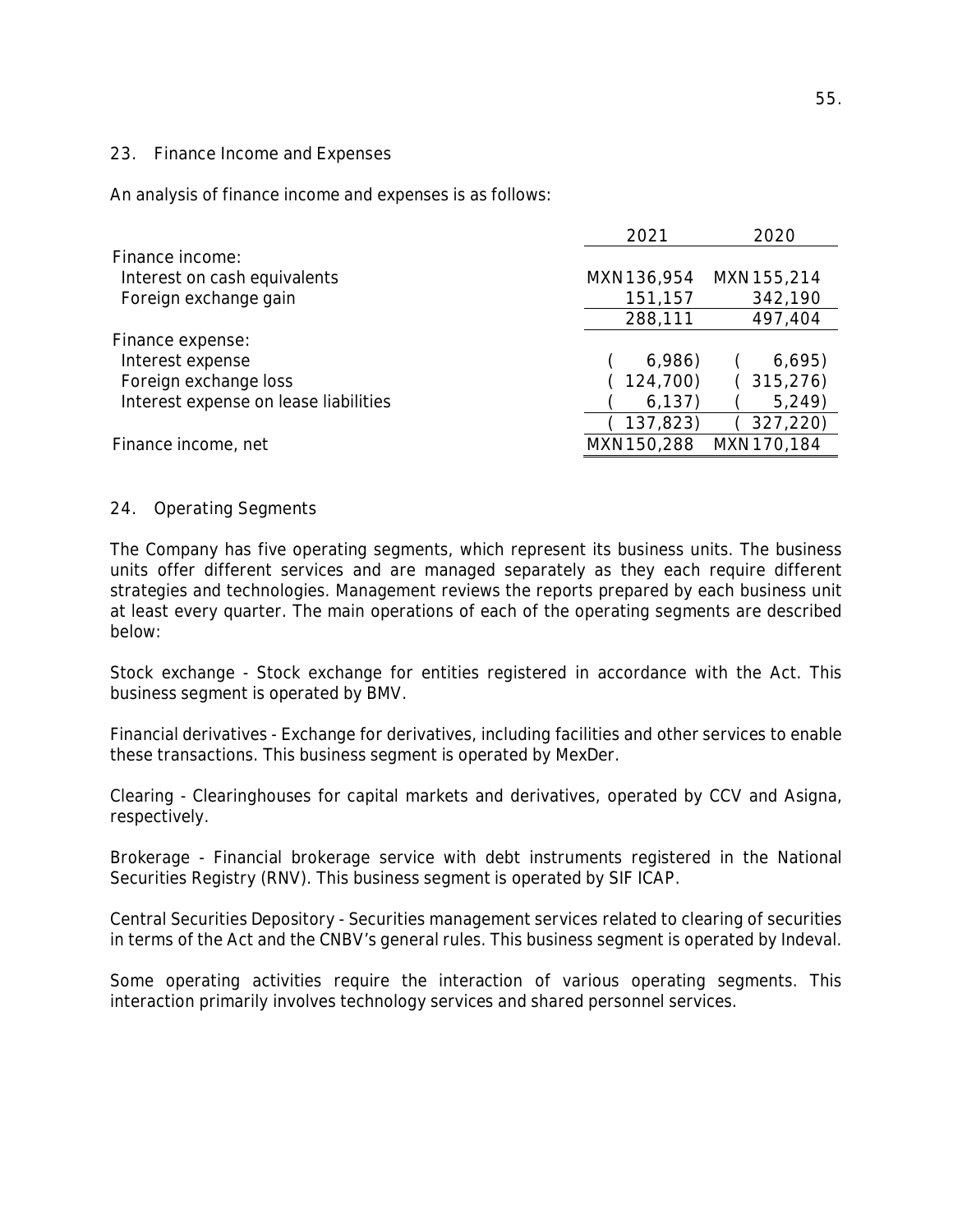|                                       |            |             |         |            | 2021        |              |       |            |
|---------------------------------------|------------|-------------|---------|------------|-------------|--------------|-------|------------|
|                                       |            | Domestic    | Foreign |            |             | Intercompany |       | Cumulative |
|                                       |            | revenue     | revenue |            | Subtotal    | revenue      |       | revenue    |
| Cash equities                         | <b>MXN</b> | 518,337 MXN |         | <b>MXN</b> | 518,337 MXN |              | - MXN | 518,337    |
| Cash equities trading - BMV           |            | 312,555     |         |            | 312,555     |              |       | 312,555    |
| Cash equities clearing - CCV          |            | 205,782     |         |            | 205,782     |              |       | 205,782    |
| Capital formation                     |            | 497,990     |         |            | 497,990     |              |       | 497,990    |
| Listing fees - BMV                    |            | 58,037      |         |            | 58,037      |              |       | 58,037     |
| Maintenance fees - BMV                |            | 439.953     |         |            | 439,953     |              |       | 439,953    |
| Derivatives                           |            | 171,921     | 17,789  |            | 189,710     | 1,295        |       | 188,415    |
| MexDer                                |            | 67,569      | 16,595  |            | 84,164      | 855          |       | 83,309     |
| Derivatives trading                   |            | 65,313      |         |            | 65,313      |              |       | 65,313     |
| Data sales - MexDer                   |            | $\Omega$    | 13,601  |            | 13,601      | 509          |       | 13,092     |
| Other - MexDer                        |            | 2,256       | 2,994   |            | 5,250       | 346          |       | 4,904      |
| Asigna                                |            | 104,352     | 1,194   |            | 105,546     | 440          |       | 105,106    |
| Asigna trading                        |            | 102,613     |         |            | 102,613     |              |       | 102,613    |
| Data sales - Asigna                   |            | 480         |         |            | 480         |              |       | 480        |
| Other - Asigna                        |            | 1,259       | 1,194   |            | 2,453       | 440          |       | 2,013      |
| Over-the-counter (SIF ICAP)           |            | 312,656     | 327,173 |            | 639,829     | 4,839        |       | 634,990    |
| SIF ICAP trading                      |            | 121,525     | 47,373  |            | 168,898     | 638          |       | 168,260    |
| SIF ICAP Chile                        |            | 139,948     | 279,800 |            | 419,748     |              |       | 419,748    |
| Data sales - SIF ICAP                 |            | 4,345       |         |            | 4,345       | 2,744        |       | 1,601      |
| Other - SIF ICAP                      |            | 46,838      |         |            | 46,838      | 1,457        |       | 45,381     |
| Central Securities Depository         |            | 1,267,839   | 8,014   |            | 1,275,853   | 19,421       |       | 1,256,432  |
| Central Securities Depository trading |            | 1,217,362   |         |            | 1,217,362   | 11,479       |       | 1,205,883  |
| Other - Central Securities Depository |            | 50,477      | 8,014   |            | 58,491      | 7,942        |       | 50,549     |
| Information services                  |            | 298,882     | 330,933 |            | 629,815     | 10,873       |       | 618,942    |

Valmer **153,389 38,678 192,067 8,415 183,652** Market Data BMV **145,493 292,255 437,748 2,458 435,290**

**Other - BMV 157,754 9,859 167,613 24,190 143,423 Other 1,000,388 - 1,000,388 953,298 47,090 Revenue MXN 4,225,767 MXN 714,828 MXN 4,940,595 MXN 1,016,344 MXN 3,924,251**

**Co-Location - 21,060 21,060 2,428 18,632**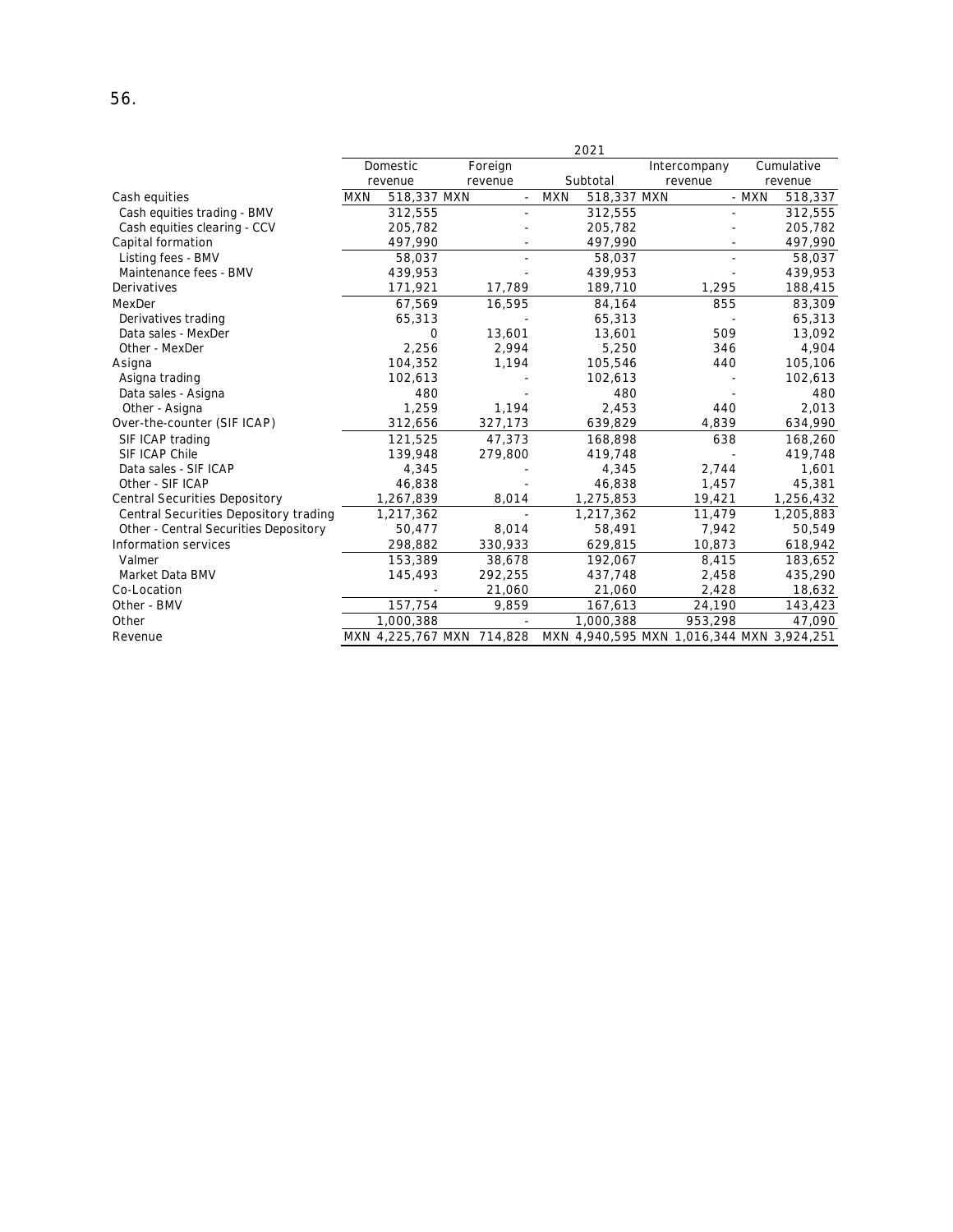|                                       |            |                           | 2020                      |                |                       |         |
|---------------------------------------|------------|---------------------------|---------------------------|----------------|-----------------------|---------|
|                                       | Domestic   | Foreign                   |                           | Intercompany   | Cumulative            |         |
|                                       | revenue    | revenue                   | Subtotal                  | revenue        | revenue               |         |
| Cash equities                         | <b>MXN</b> | 239,577 MXN 289,827       | <b>MXN</b><br>529,404 MXN | $\blacksquare$ | <b>MXN</b><br>529.404 |         |
| Cash equities trading - BMV           | 8,070      | 289,827                   | 297.897                   |                | 297,897               |         |
| Cash equities clearing - CCV          | 231,507    |                           | 231,507                   |                | 231,507               |         |
| Capital formation                     | 579,425    |                           | 579,425                   |                | 579,425               |         |
| Listing fees - BMV                    | 66,538     |                           | 66,538                    |                |                       | 66,538  |
| Maintenance fees - BMV                | 512.887    |                           | 512.887                   |                | 512,887               |         |
| Derivatives                           | 144,245    | 53,715                    | 197,960                   | 1,806)         | 196,153               |         |
| MexDer                                | 61,125     | 17,055                    | 77,304                    | 1,339)         |                       | 75,965  |
| Derivatives trading                   | 61,125     |                           | 61,125                    |                |                       | 61,125  |
| Data sales - MexDer                   |            | 13,876                    | 13,876                    | 526)           |                       | 13,350  |
| Other - MexDer                        |            | 2,303                     | 2,303                     | 813)           |                       | 1,490   |
| Asigna                                | 83,120     | 37,536                    | 120,656                   | 468)           |                       | 120,188 |
| Asigna trading                        | 80,075     | 37,536                    | 117,611                   |                | 117,611               |         |
| Data sales - Asigna                   | 871        |                           | 871                       |                |                       | 871     |
| Other - Asigna                        | 2.174      |                           | 2,174                     | 468)           |                       | 1,706   |
| Over-the-counter (SIF ICAP)           | 322,696    | 318,164                   | 640,860                   | 5,024)         | 635,836               |         |
| SIF ICAP trading                      | 122,897    | 56,875                    | 179,772                   | 697)           | 179,075               |         |
| SIF Icap Chile                        |            | 414,160                   | 414,160                   |                | 414,160               |         |
| Data sales - SIF ICAP                 | 6,077      |                           | 6,077                     | 4,327)         |                       | 1,750   |
| Other - SIF ICAP                      | 40,851     |                           | 40,851                    |                |                       | 40,851  |
| <b>Central Securities Depository</b>  | 1,221,076  |                           | 1,221,076                 | 19,107)        | 1,201,970             |         |
| Central Securities Depository trading | 1,212,338  |                           | 1,212,338                 | 10,712         | 1,201,626             |         |
| Other - Central Securities Depository | 8.738      |                           | 8.738                     | 8,394)         |                       | 344     |
| Information services                  | 603,074    |                           | 603,074                   | 12,555         | 590,520               |         |
| Valmer                                | 181,823    |                           | 181,823                   | 10,216)        |                       | 171,607 |
| Market Data BMV                       | 421,251    |                           | 421,251                   | 2,338)         | 418,913               |         |
| Co-Location                           | 24,020     |                           | 24,020                    | 2,570)         |                       | 21,450  |
| Other - BMV                           | 146,187    | 20,972                    | 167,159                   | 26,462         |                       | 140,697 |
| Other                                 | 1,105,895  |                           | 1,105,895                 | 1,087,629)     |                       | 18,866  |
| Revenue                               |            | MXN 4,385,318 MXN 683,554 | MXN 5,068,873 MXN         | 1,155,153)     | MXN 3,913,721         |         |

The profits of each segment are used to measure performance, since Management considers this information to be the best approach to assessing the results of each segment.

Below is an analysis of the results of the operating segments for the years ended December 31st, 2021 and 2020:

|                              |     | 2021        | 2020                        |  |  |
|------------------------------|-----|-------------|-----------------------------|--|--|
| BMV and corporate entities * | MXN | 403,806 MXN | 303,021                     |  |  |
| <b>CCV</b>                   |     | 176,961     | 195,410                     |  |  |
| <b>LEDMEX</b>                |     | 5.470       | 5,258                       |  |  |
| MexDer                       |     | 56,448      | 60.467                      |  |  |
| Asigna                       |     | 84,618      | 104,129                     |  |  |
| SIF ICAP                     |     | 234,581     | 247,089                     |  |  |
| Indeval                      |     | 1,084,543   | 1,061,156                   |  |  |
| Valmer                       |     | 130,523     | 137,977                     |  |  |
| Total                        |     |             | MXN 2,176,950 MXN 2,114,507 |  |  |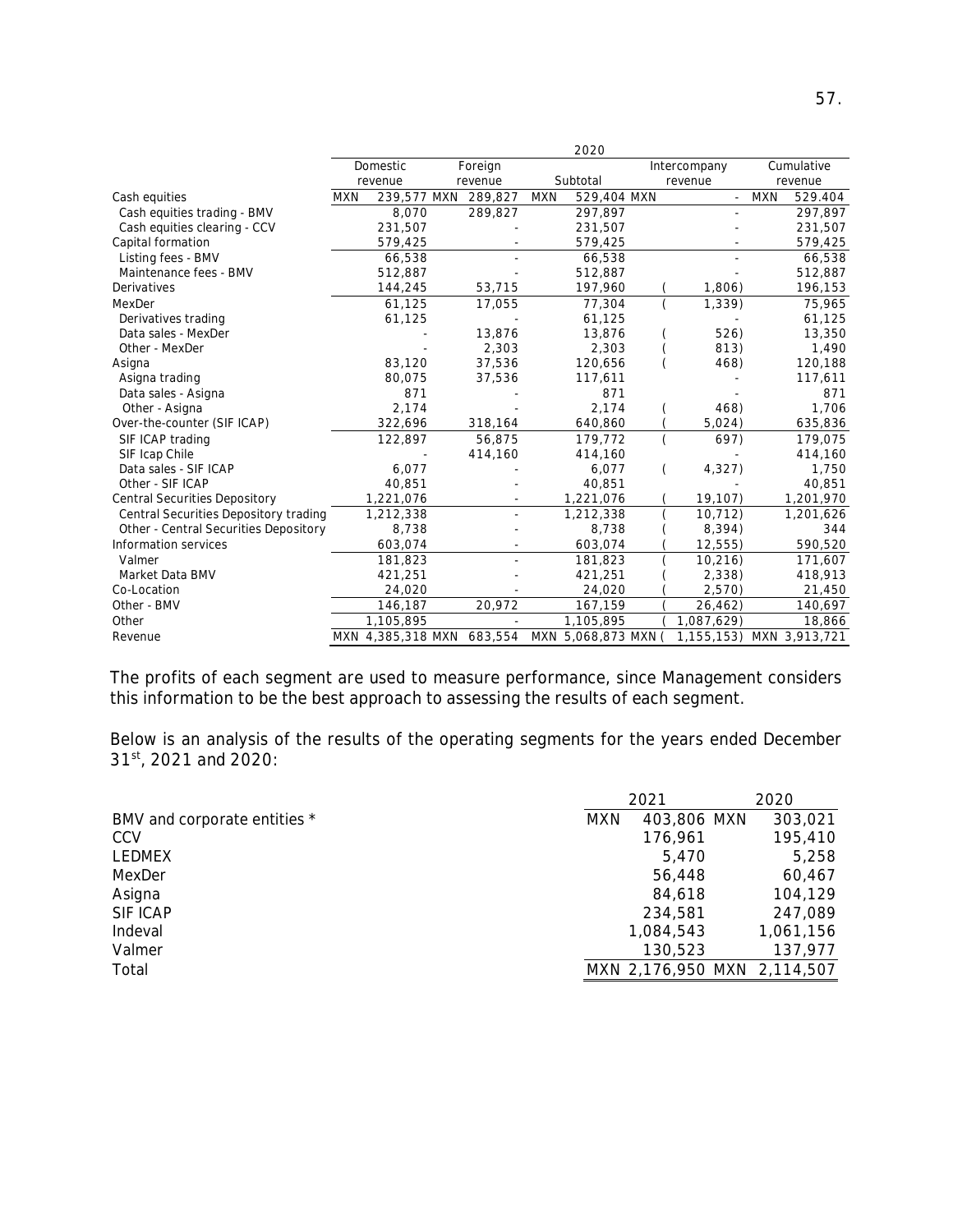- \* BMV has the following lines of business:
- Capital formationCash equities trading
- Market Data
- Education

# **25. Commitments and Contingent Liabilities**

### *Commitments and payment obligation*

The Company's subsidiary, Indeval, has entered into agreements with foreign custodians who bill their services in foreign currency (primarily U.S. dollars and euros) based on the Central Securities Depository volume and transfers of securities. Indeval in turn bills this consideration, plus a markup, to its customers as part of its service fees.

To carry out its activities, Indeval must have open accounts in its name in European central securities depositories (such as Clearstream and Euroclear) so as to deposit securities owned by its customers at their request. Indeval therefore has cash accounts with these foreign depositories, primarily to receive payments of principal and interest for securities. Clearstream and Euroclear can apply a reversal process for payments of principal and interest, which involves reversal of the credits made to Indeval's cash accounts, without any justification being provided by the central depositories. These reversals are usually caused by the issuer's financial agent providing incorrect or late information. In these cases, Indeval must ask its depositors in Mexico to whom the payments of principal and interest that were reversed in full or in part were made to return the corresponding amounts. Although to date Indeval has recovered the amounts claimed from its depositors when cases of this kind have arisen, there is no guarantee or certainty that this will continue to occur in the future.

### *Lawsuits and litigation*

The Company and its subsidiary Indeval are party to several lawsuits and labor claims arising from the normal course of business. Company management does not expect the outcomes of these lawsuits to have a material effect on the Company's financial position or its future operating results.

### *Tax contingencies*

In accordance with the current Mexican tax laws, the Company's income tax returns are open to review by the tax authorities for a period of five years from the date they are filed.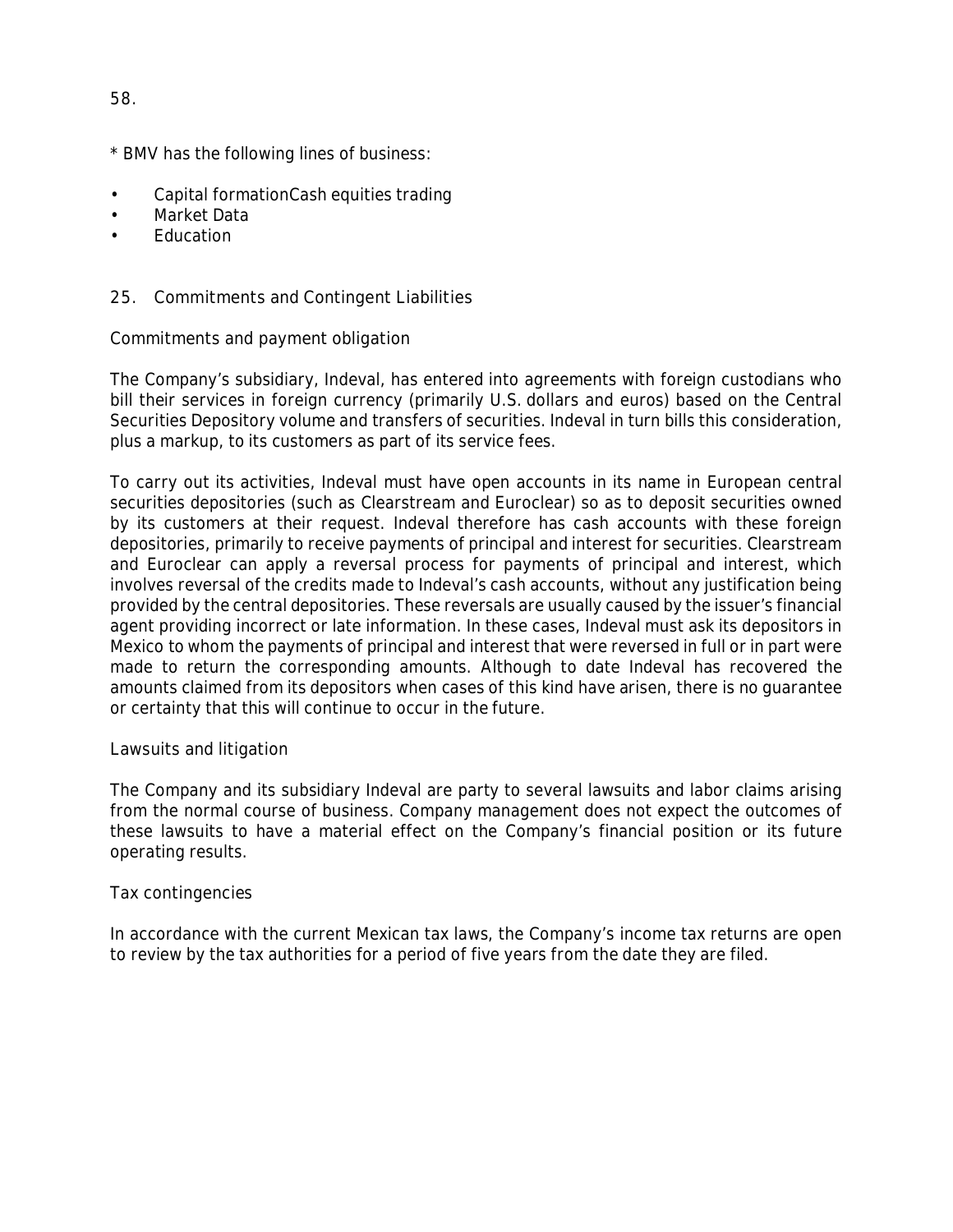In accordance with the MITL, companies that carry out transactions with related parties are subject to tax restrictions and obligations with respect to the determination of the prices charged, since such prices should be similar to the prices that would have been used with or between independent parties in comparable transactions. Should the tax authorities review and reject the Company's intercompany pricing, they may demand payment of the omitted taxes, plus restatements and surcharges, as well as fines for amounts of up to 100% of the restated omitted taxes.

# **26. Sustainability (Unaudited Information)**

The financial statements must provide comprehensive and relevant financial information to users. Accordingly, environmental data should also be an integral part of these financial statements.

Sustainability is a key part of the Bolsa Mexicana de Valores Group (the Company), which has been at the forefront of the Environmental, Social and Governance (ESG) agenda in the financial sector in Mexico for over a decade.

The Company is a hub for issuers, investors and market intermediaries, as well as an engine in the transition of the Mexican economy towards sustainable development. The Company's strategy has evolved from the creation of the infrastructure and processes necessary to promote sustainability practices into the development of actual capabilities and active participation with stakeholder groups.

**ESG products and services**

# **ESG index**

- Sustainable IPC Created in 2011, this is the first sustainability index in Mexico and the second in Latin America, which increases visibility for companies who achieve the best ESG performance. It has laid the groundwork to position Mexico as a country with a stock market committed to sustainability.
- On June 2020, the IPC evolved into the S&P/BMV Total México ESG, which is part of a new generation of indexes that use the highest standards of evaluation and a new methodology that puts more importance on ESG factors, while also considering other sectors, such as Fibras (Real Estate Investment Trusts). In terms of performance, there was a 3% annual increase compared to the traditional IPC.

#### **Financial instruments**

Labeled bonds consisting of green, social and sustainable bonds and the recently launched sustainable bonds. The issuance of this type of security is increasingly relevant. Since their launch in 2016, the Company has financed over MXN 86.6 millions. In terms of demand, in 2020, 12% of the debt issued by the Company was ESG-related, while in 2021 this figure was 26%.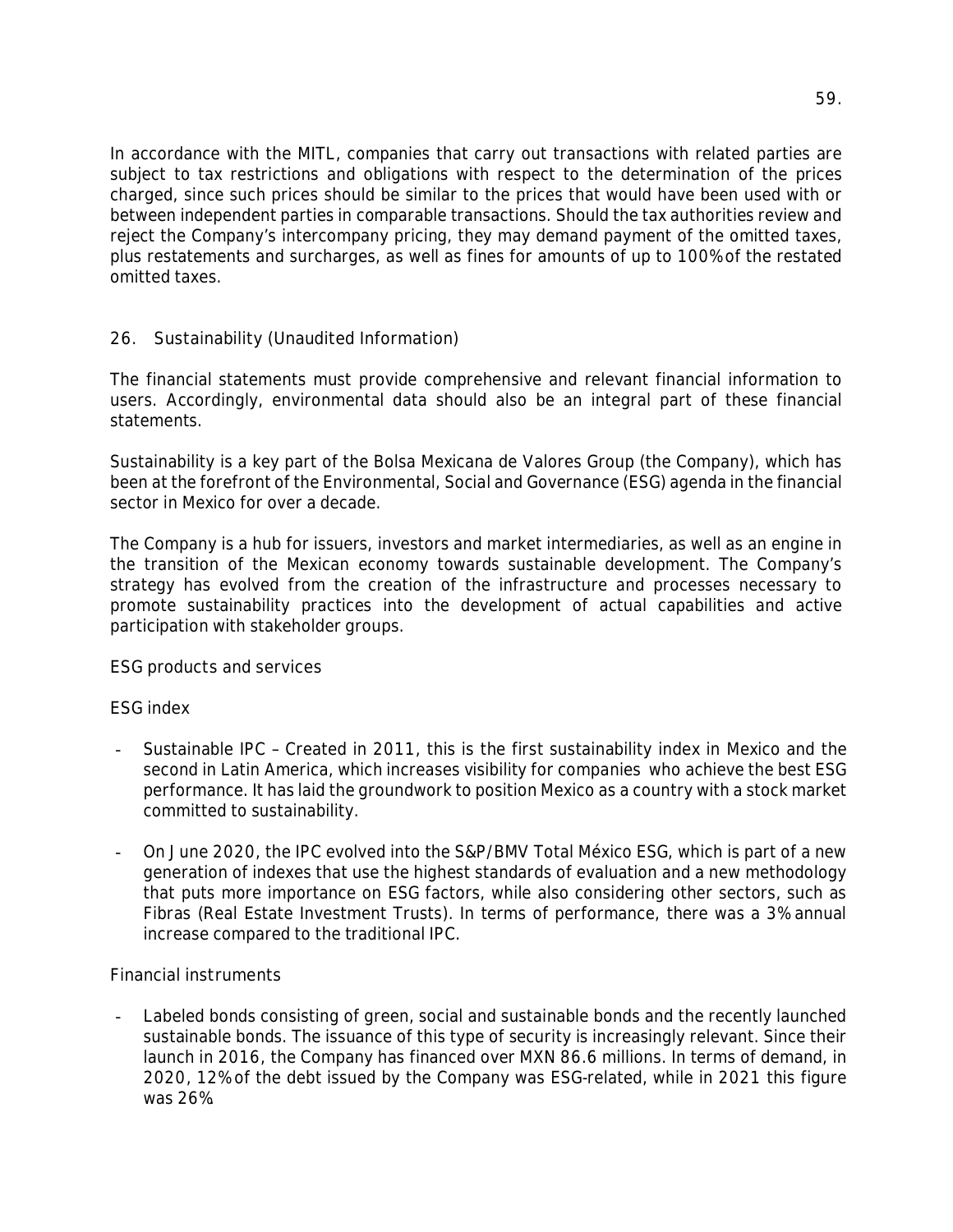Through its International Quoting System (SIC), the Company has listed Exchange Trade Funds (ETFs), which replicate the behavior of ESG indexes and are available for the investing public in Mexico. Currently, 67 instruments of this type are traded on the Stock Exchange.

**Approach and solutions for Listed Issuers**

- Sustainability Committee with Listed Issuers, where the Company helped build capabilities through workshops and produced documents like the 2016 Sustainability Guide, allowing companies to identify, implement and measure their ESG strategies and report information on their performance.
- Development of a platform enabling companies to report and communicate their ESG strategy more transparently and effectively through technological means. In its first stage, the platform will be the primary tool for Savings Funds (*Afores*) to consolidate ESG data from listed entities.

**Leadership in green markets**

- In 2013, the MÉXICO<sup>2</sup> Carbon platform was created to help develop environmental markets and push Mexico towards a low-carbon economy. Thanks to projects in the Voluntary Carbon Market, more than 78,000 metric tons of CO<sup>2</sup> have been offset from 2016 to 2020.
- The Company is a founding member of the Green Finance Advisory Board (CCFV, by its acronym in Spanish), through which it has promoted sustainable finance alongside companies from various sectors and industries since 2016.
- The Company has promoted Investor Statements in favor of green investments and ESG-related disclosures, with the participation of more than 70 signing institutional investors.
- Through MÉXICO<sup>2</sup> and the Green Finance Advisory Board, the Company has strengthened the management of ESG capabilities with a stronger focus on environmental issues across private and public sector companies in Mexico and Latin America.
- As of January 2021, MexDer and Asigna, Company entities, contribute 4% of their operating revenue towards developing projects that will generate a positive environmental impact, driven by the CCFV.

**Social impact**

- Strengthening of financial culture in Mexico
- Escuela Bolsa Mexicana Online education. At the end of 2021, 45,767 students received training through 136 courses.
- MUBO, Mexico's only interactive stock exchange museum, has received 140,000 physical and virtual visitors since its opening in 2019.

60.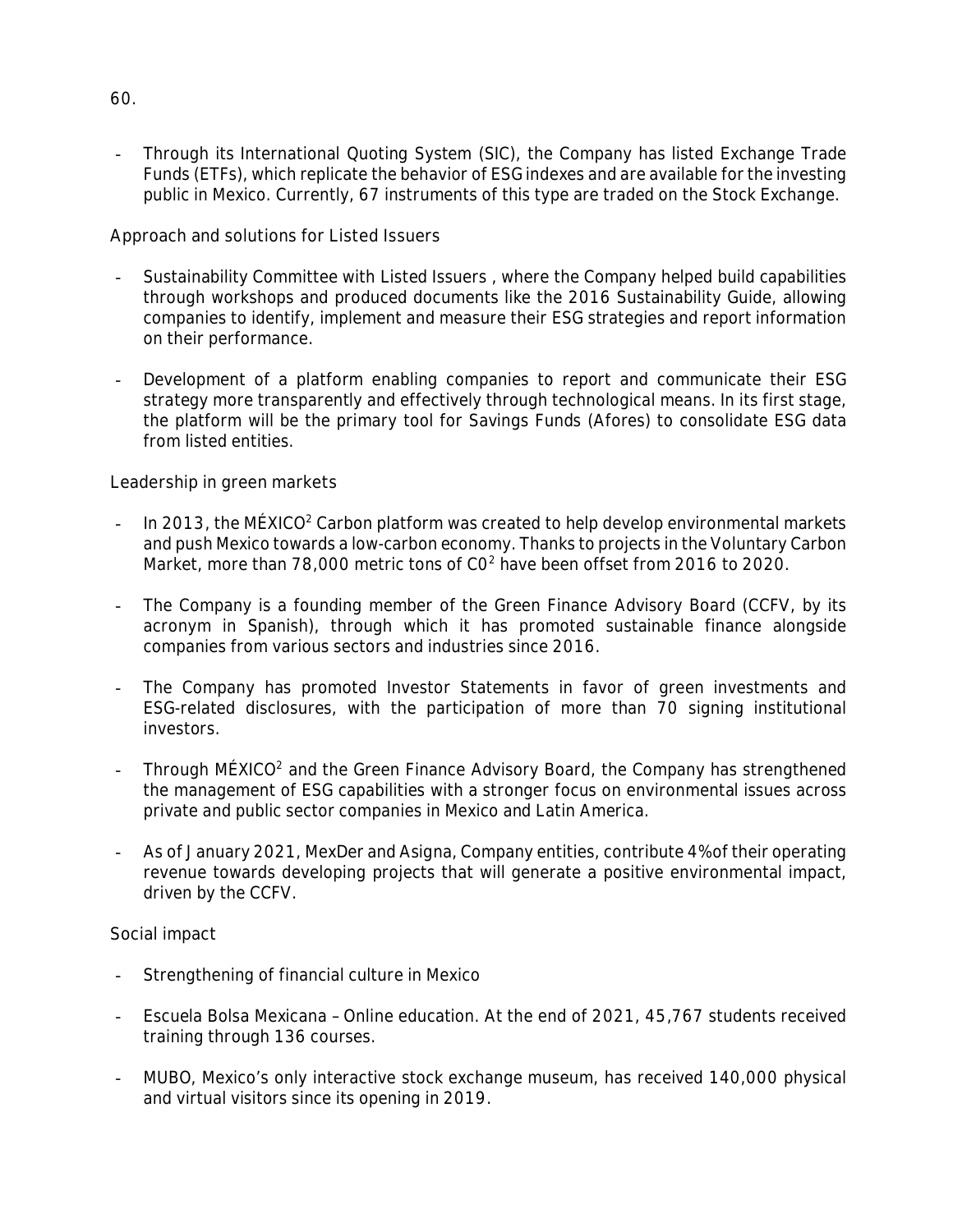- Free conferences offered by industry experts on Exchange Thursdays, and participation in the National Financial Education Week held by the Commission for the Protection and Defense of Users of Financial Services (CONDUSEF, by its acronym in Spanish). This year, the Company was part of the official inauguration of the National Financial Education Week.
- Corporate communications (Blog, podcasts, website and social media)

### **Social development**

- Corporate Volunteering Program, managed by Company employees.
- Fundación BMV, promoting emerging arts and culture.
- Donations to public charitable organizations.

#### **Strategic alliances**

- The Company adheres to the 10 principles of the United Nations Global Compact.
- The Company is part of the UN's Sustainable Stock Exchanges Initiative, through which the Company promotes sustainable development goals, shares best practices and has created, together with other stock exchanges, a framework for other stock exchanges and markets to improve their environmental performance, gender equality, and sustainability in the derivatives market, among others.
- MexDer, the Company's derivatives exchange, is a founding member of the Network of Sustainable Derivatives Exchanges together with another ten derivatives exchanges from all over the world.
- The Company is a member of the Sustainability Committee of the Iberoamerican Federation of Stock Exchanges (FIAB, by its acronym in Spanish), which promotes ESG best practices in the industry.

**The Company leads by example:**

- The Company has a Sustainability Model built on eight dimensions essential to its business strategy, which enables it to deliver added value to all stakeholder groups, elevate investment practices and stay at the forefront of financial market development in Mexico.
- The Company strengthens its governance through organization-wide policies and an organizational culture based on values, innovation and excellence. In 2021, the Company launched its Sustainability Policy and its Human Rights Policy.
- The Company identifies ESG material issues and identifies and manages ESG risks and opportunities.
- The Company has aligned its ESG reporting structure with international methodologies.